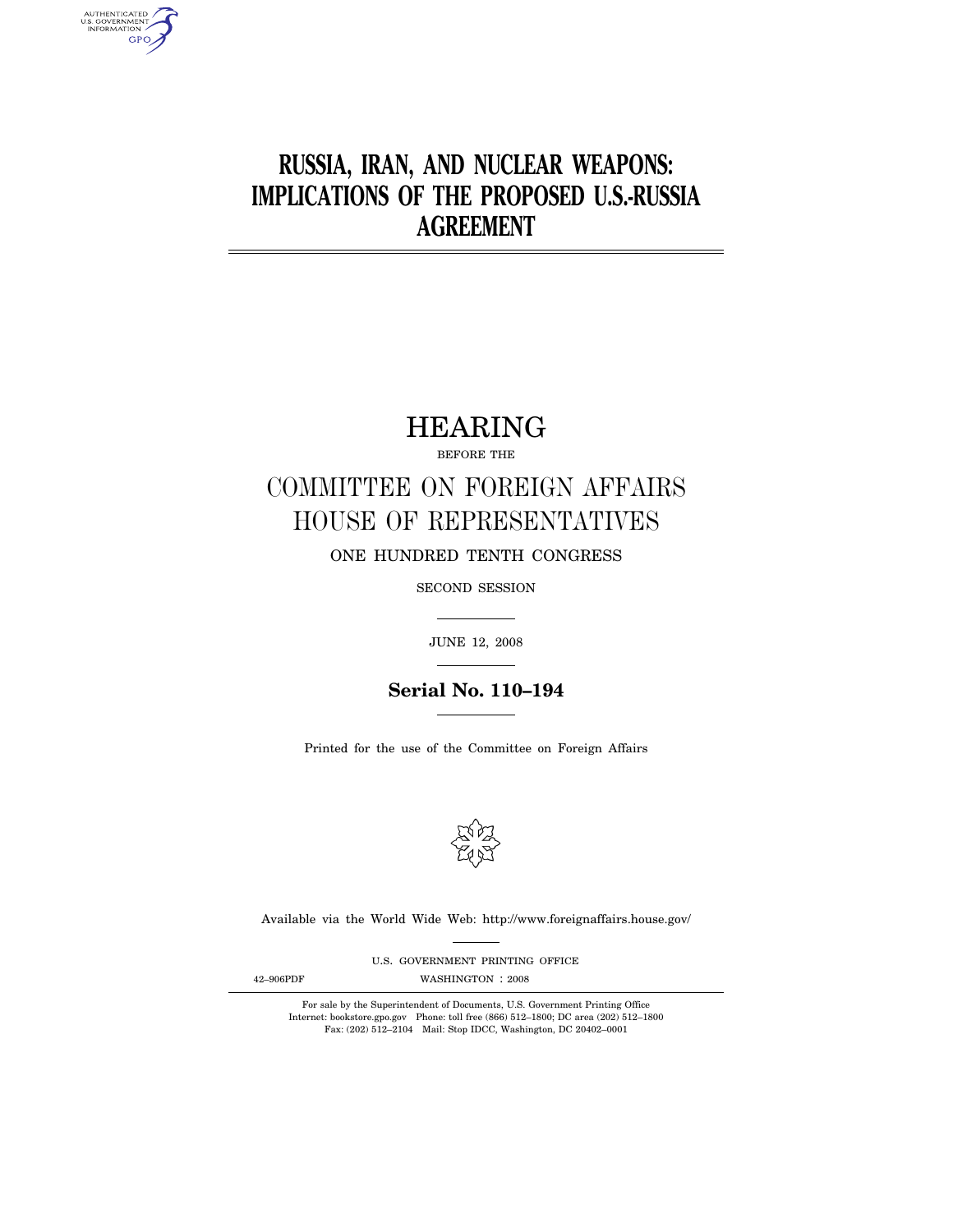## COMMITTEE ON FOREIGN AFFAIRS

GARY L. ACKERMAN, New York ENI F.H. FALEOMAVAEGA, American Samoa DONALD M. PAYNE, New Jersey BRAD SHERMAN, California ROBERT WEXLER, Florida ELIOT L. ENGEL, New York BILL DELAHUNT, Massachusetts GREGORY W. MEEKS, New York DIANE E. WATSON, California ADAM SMITH, Washington RUSS CARNAHAN, Missouri JOHN S. TANNER, Tennessee GENE GREEN, Texas LYNN C. WOOLSEY, California SHEILA JACKSON LEE, Texas RUBÉN HINOJOSA, Texas JOSEPH CROWLEY, New York DAVID WU, Oregon BRAD MILLER, North Carolina LINDA T. SANCHEZ, California DAVID SCOTT, Georgia JIM COSTA, California ALBIO SIRES, New Jersey GABRIELLE GIFFORDS, Arizona RON KLEIN, Florida BARBARA LEE, California

HOWARD L. BERMAN, California, *Chairman*  ILEANA ROS-LEHTINEN, Florida CHRISTOPHER H. SMITH, New Jersey DAN BURTON, Indiana ELTON GALLEGLY, California DANA ROHRABACHER, California DONALD A. MANZULLO, Illinois EDWARD R. ROYCE, California STEVE CHABOT, Ohio THOMAS G. TANCREDO, Colorado RON PAUL, Texas JEFF FLAKE, Arizona MIKE PENCE, Indiana JOE WILSON, South Carolina JOHN BOOZMAN, Arkansas J. GRESHAM BARRETT, South Carolina CONNIE MACK, Florida JEFF FORTENBERRY, Nebraska MICHAEL T. MCCAUL, Texas TED POE, Texas BOB INGLIS, South Carolina LUIS G. FORTUÑO, Puerto Rico GUS BILIRAKIS, Florida VACANT

ROBERT R. KING, *Staff Director*  YLEEM POBLETE, *Republican Staff Director*  DAVID FITE, *Senior Professional Staff Member*  GENELL BROWN, *Full Committee Hearing Coordinator*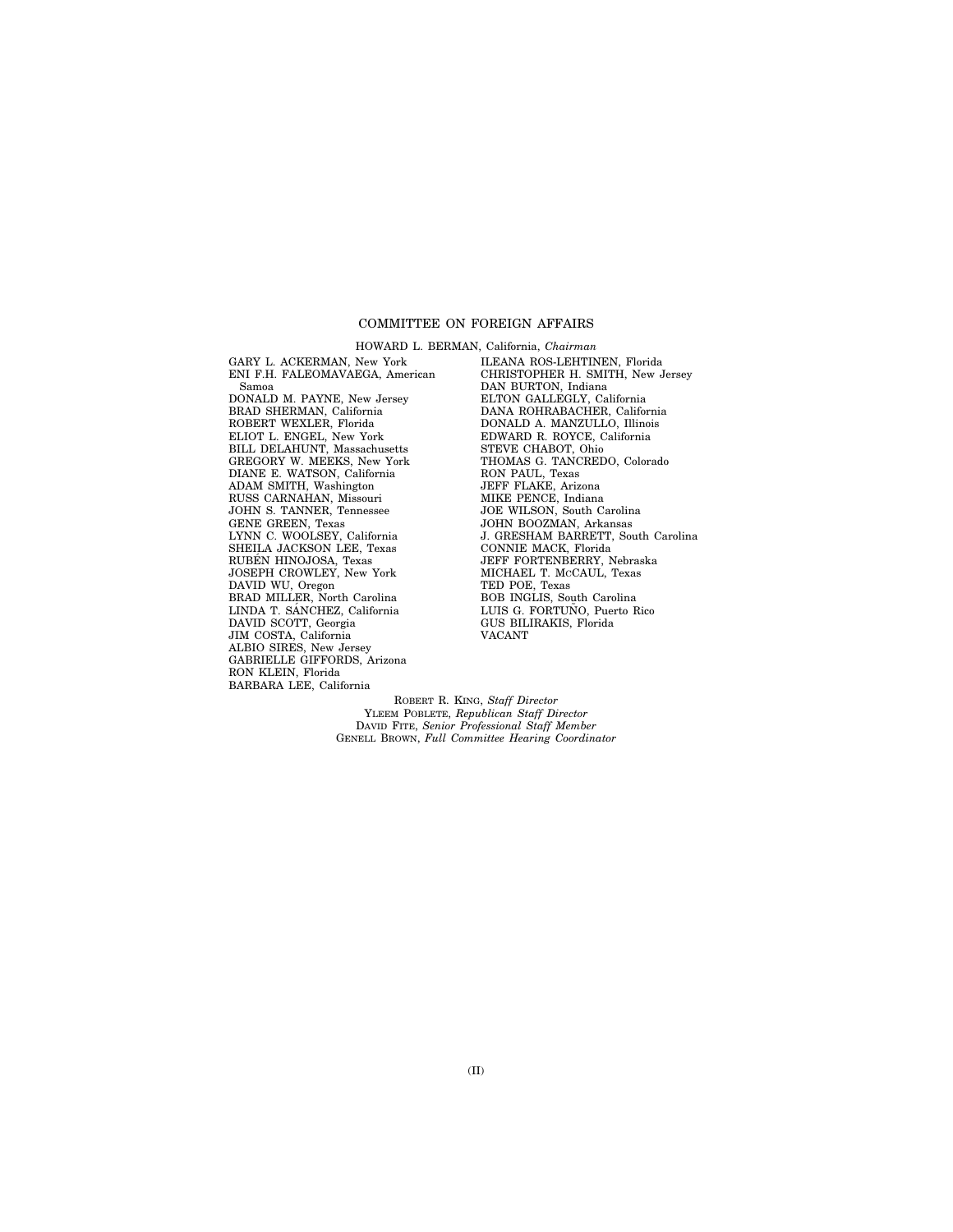## C O N T E N T S

## WITNESSES

| The Honorable Edward J. Markey, a Representative in Congress from the        |                |
|------------------------------------------------------------------------------|----------------|
|                                                                              | 5              |
| The Honorable John C. Rood, Acting Under Secretary for Arms Control and      |                |
|                                                                              | 9              |
| The Honorable Robert J. Einhorn, Senior Adviser, International Security      |                |
| Program, Center for Strategic & International Studies (Former Assistant      |                |
| Secretary for the Bureau of Nonproliferation, U.S. Department of State)      | 39             |
| Mr. Henry D. Sokolski, Executive Director, Nonproliferation Policy Education |                |
| Center, Member, Commission on the Prevention of Weapons of Mass De-          |                |
|                                                                              | 44             |
|                                                                              |                |
| LETTERS, STATEMENTS, ETC., SUBMITTED FOR THE HEARING                         |                |
|                                                                              |                |
|                                                                              | $\frac{7}{12}$ |
|                                                                              | 41             |
|                                                                              | 49             |
|                                                                              |                |
| <b>APPENDIX</b>                                                              |                |
|                                                                              |                |

| The Honorable Ron Klein, a Representative in Congress from the State of |    |
|-------------------------------------------------------------------------|----|
|                                                                         | 79 |
| The Honorable Donald A. Manzullo, a Representative in Congress from the |    |
|                                                                         | 79 |

Page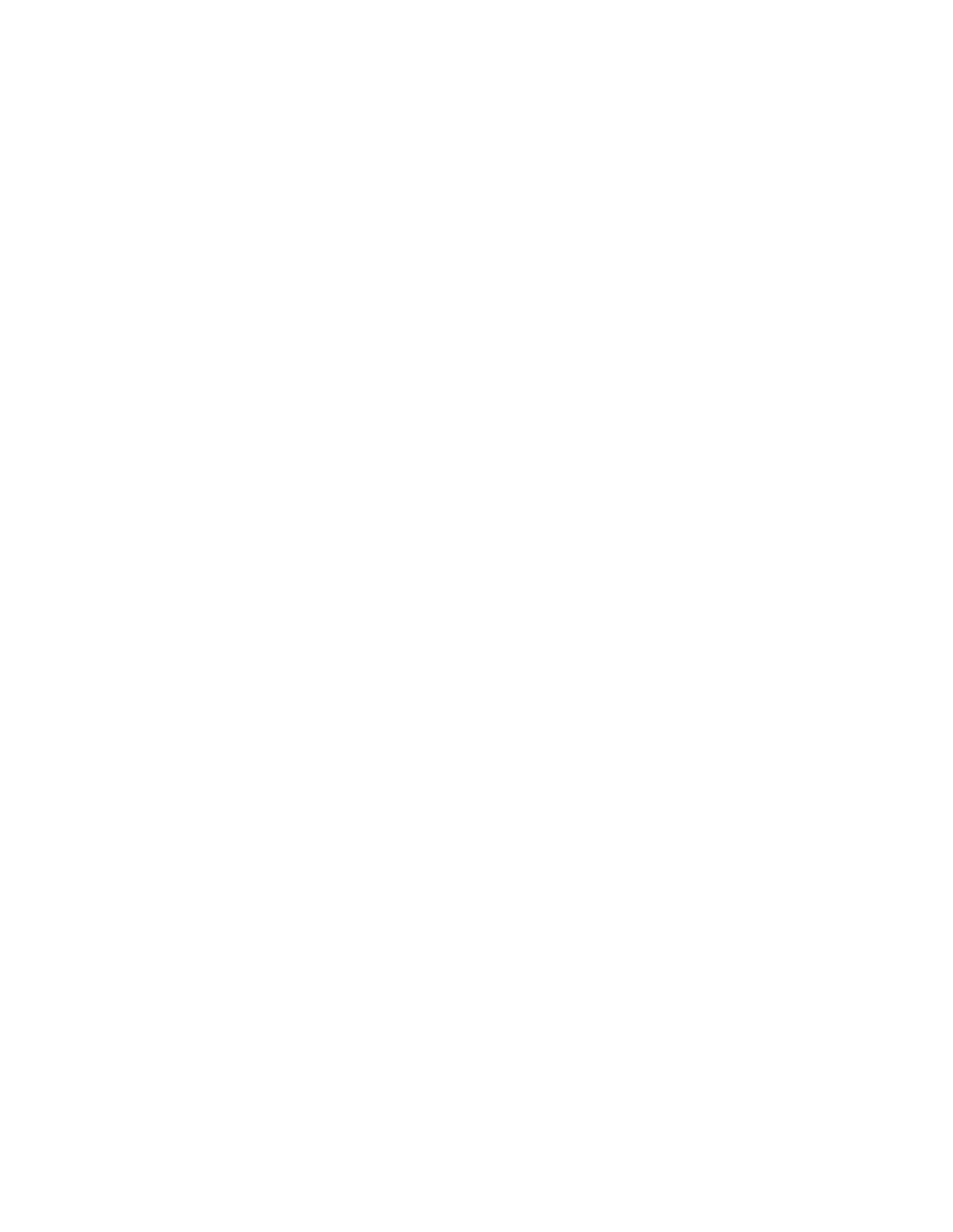## **RUSSIA, IRAN, AND NUCLEAR WEAPONS: IM-PLICATIONS OF THE PROPOSED U.S.-RUSSIA AGREEMENT**

### **THURSDAY, JUNE 12, 2008**

HOUSE OF REPRESENTATIVES, COMMITTEE ON FOREIGN AFFAIRS, *Washington, DC.* 

The committee met, pursuant to notice, at 9:32 a.m., in room 2172, Rayburn House Office Building, Hon. Howard L. Berman (chairman of the committee) presiding.

Chairman BERMAN. The committee will come to order. Because we have, in a sense, three panels—one of them, I am going to ask that we do not do any questioning on because one panel is one person—we are not going to have opening statements other than by the chair and ranking member at this hearing, and it will now come to order, and I will start before anybody can complain.

We are here this morning to begin to assess the proposed agreement between the United States and Russian Governments to expand civil nuclear cooperation. One key factor we will take into account, during this process, is the extent to which Russia is cooperating with the United States, the European Union, and others to discourage Iran's development of a nuclear weapons capability.

One of the greatest potential threats to the security of the United States and its allies is an Iranian bomb. We have all heard the crude threats that President Ahmadinejad makes against Israel, which he repeated as recently as last week. But Israel is not the only state feeling the heat from Tehran's radioactive rhetoric.

Other states in the Middle East are now, suddenly, interested in developing their own nuclear energy programs, emulating Iran. I do not believe this is a pure coincidence. As we know all too well, allegedly peaceful nuclear power programs can be used as a cover for the clandestine development of nuclear weapons.

Not only would a nuclear-armed Tehran have the ability to intimidate other states in ways that could cripple U.S. national interests in the region and beyond—it would also effectively end the global nonproliferation regime.

Unfortunately, we currently face a situation in which Iran is enriching uranium faster than sanctions are being applied to stop it.

To date, the multilateral sanctions imposed on Iran by the United Nations are woefully inadequate. They have failed to change Tehran's calculation that the benefits of a nuclear weapons capability outweigh the costs.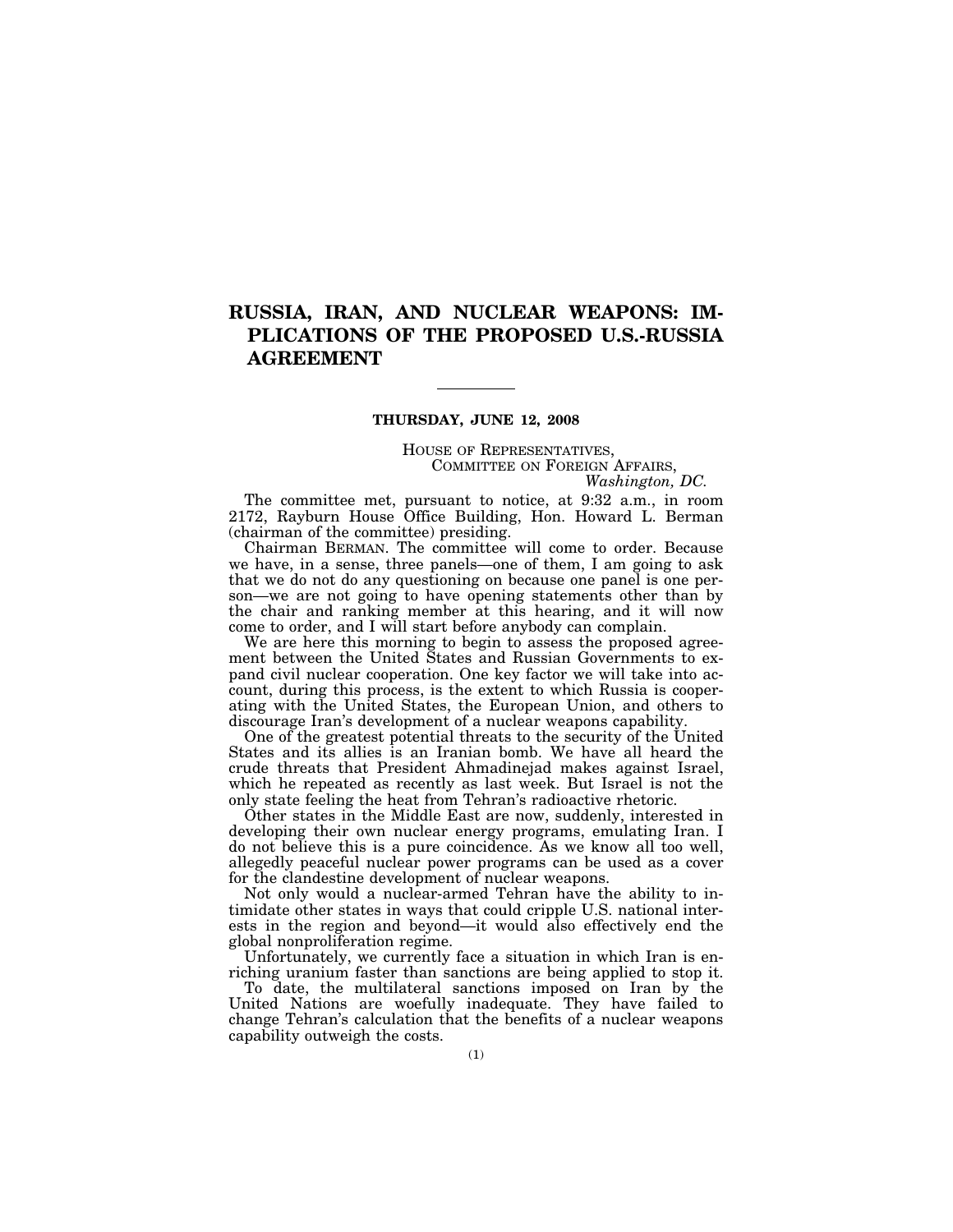In other words, our current policy at this particular point—and I hope it changes, but, at this particular point—is not working.

Russia's role in persuading and pressuring Iran to cease its dangerous nuclear activities is absolutely crucial. Yet in the past, Moscow has often been the main stumbling block to tougher sanctions.

While Russia recently has been more supportive, its commitment to effective international action remains in question. Just 2 weeks ago, Russian Prime Minister Putin publicly declared that there is no evidence that Iran is pursuing a nuclear weapons capability; he said this the very same week that the International Atomic Energy Agency seemed to be moving toward the opposite conclusion.

It is in this context that the Bush administration has signed a new agreement for peaceful nuclear cooperation with Moscow, something that has long been promised and upon which Russia places a high value.

The Foreign Affairs Committee formally received the proposed nuclear cooperation agreement on May 13th. For the record, we are now on Day 19 of the statutory congressional review period of 90 continuous days of session.

The agreement will enter into force if, during this 90-day period, Congress does not enact a joint resolution of disapproval or approves a resolution of approval with conditions over the President's veto. This committee has statutory responsibility to review the proposed agreement and report to the House on whether it should be approved or disapproved. This hearing is an initial step in that process.

There has already been a significant amount of commentary on the benefits and drawbacks of this agreement. Its proponents argue that it may encourage Russia to be more forthcoming on tougher sanctions on Iran; critics counter that Russia will only do so if we hold the agreement back as a point of leverage.

Proponents claim this agreement will allow the United States and Russia to work together to create a nuclear fuel bank and multilateral fuel assurances to reduce incentives for countries, like Iran, to develop their own uranium enrichment and plutonium reprocessing plants that can make fuel for reactors or bombs. Critics respond that these things can be done now without this agreement.

Advocates claim that this agreement will allow greater cooperation with Russia to develop proliferation-resistant reprocessing methods to extract useful uranium and plutonium from spent reactor fuel with minimal risk of diversion to military ends. Opponents charge that any reprocessing is dangerous, and efforts to expand reprocessing globally will inevitably encourage other states to start their own reprocessing efforts. To the extent that the Russia cooperation agreement assists this effort, opponents charge, it actually works against nonproliferation efforts to reduce the amount of plutonium available for nuclear weapons.

We are going to hear from several distinguished witnesses, whom I will introduce individually, and the committee is asking all of you to address all aspects of this agreement, including its relative value for promoting greater nuclear cooperation in U.S. nuclear nonproliferation goals and policies.

And we are particularly interested in the degree to which Russia is cooperating with United States nonproliferation and sanctions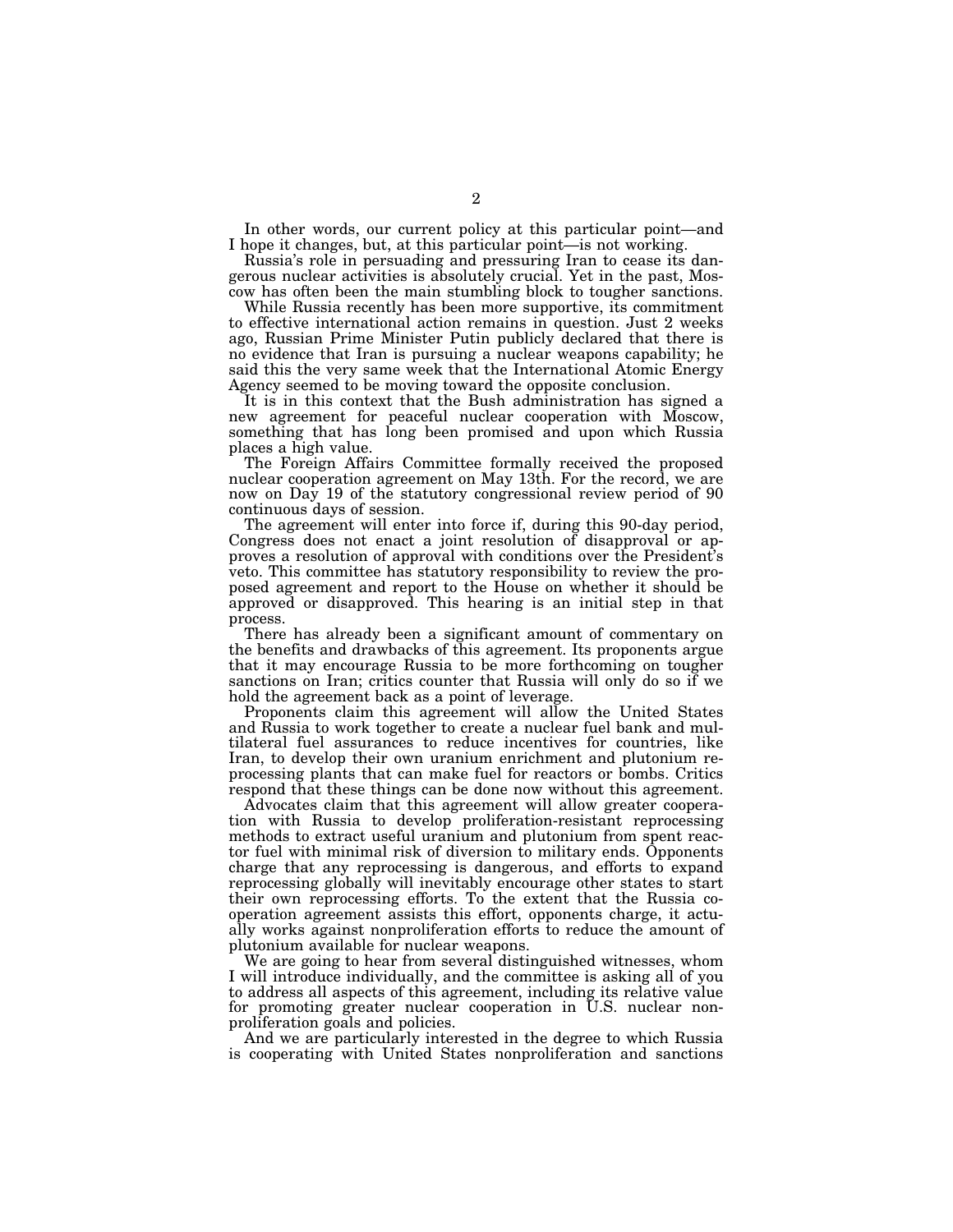policy toward Iran. As you know, for years there have been reports and rumors of Russian entities conducting WMD-related business in Iran. We want to hear whether, to your knowledge, this cooperation has ceased—and what assurances, if any, Moscow has given our Government.

Further, I want our witnesses to tell us whether this proposed agreement advances or undermines United States efforts to pressure Iran to halt its uranium enrichment and other activities that could support a nuclear weapons program. Does the United States have more leverage over Russian policies and behavior toward Iran by bringing this proposed agreement into force now? Or could we gain leverage by delaying its implementation or by insisting on Presidential certifications regarding Russian behavior before it can be implemented?

Today's hearing is meant to address these and other questions. But, in our limited time, let me offer up the single most important issue of all with respect to nuclear cooperation with Russia: In light of the potential threat posed by a nuclear-armed Iran, has Moscow been a good enough partner in helping us bring Iran's pursuit of nuclear weapons to a halt—and, if not, shouldn't we make this goal the highest priority in our relations with Russia from this point on?

In my prepared statement, one focuses on this, and one wants to wander off into issues about, generally, to what extent this administration has, by its decisions and policies with respect to treaty ratifications and its own position on further arms control and reduction of nuclear weapons, has effectively promoted sensible nonproliferation policies.

One wants to wonder whether our current approach toward Iran generally makes a lot of sense and is achieving those goals.

I am resisting the temptation to get into all of those because I do not have any time left, and, with that, I yield to my ranking member, Ms. Ros-Lehtinen, for her opening remarks.

Ms. ROS-LEHTINEN. Thank you so much, Mr. Chairman. There have been many concerns expressed regarding this agreement by Members of both parties in the House and the Senate, in public and private, as well as in writing, and they have in common a request that the administration not submit this agreement to Congress at this time. But, sadly, those requests were ignored.

Last August, former Chairman Lantos and I sent letters to Secretary of State Condoleezza Rice and National Security Adviser Stephen Hadley asking that the agreement not be sent to Congress until Members' concerns had been addressed, especially those relating to Russia's links to the Iranian regime. The reply we received was vague and noncommittal. The House, as a whole, has clearly spoken on this issue.

By a vote of 397 in favor to 16 against, the House adopted the Iran Counterproliferation Act of 2007, which prohibits the submission to Congress of a nuclear agreement with any country that is assisting Iran's nuclear, conventional weapons, or missile program. Seventy-three Senators, nearly three-fourths of that chamber, have signed on to Senate Bill 970, the companion bill in the Senate. Even though the Senate has yet to act on it, the intent of the Congress is unmistakable. Yet the administration decided to ignore this clear, forcefully expressed, and widespread opinion and pro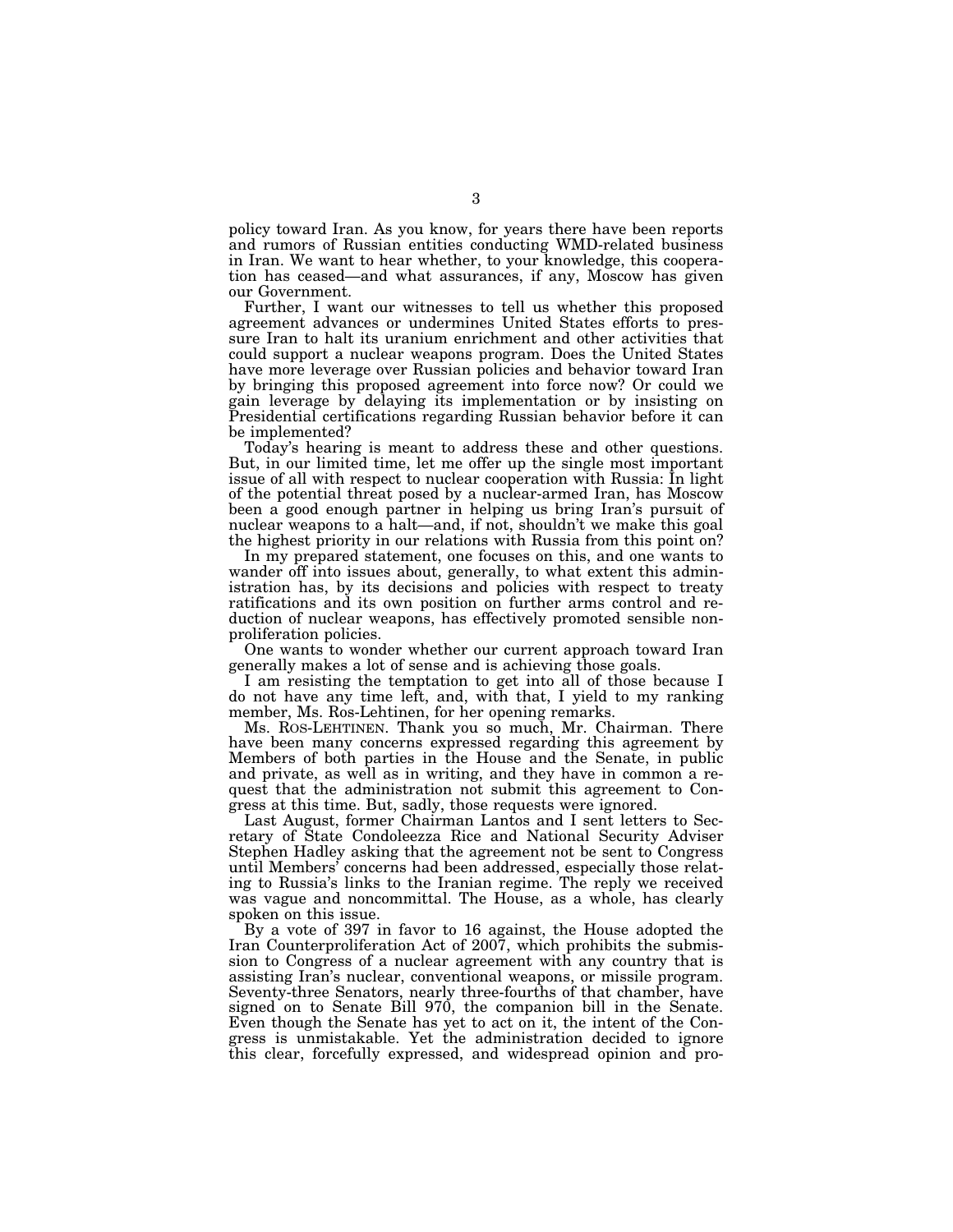ceeded with an agreement that it admits will be of little or no benefit to the United States. There are, however, very real drawbacks.

The most important drawback, Mr. Chairman, is that the agreement will inevitably be seen, in Moscow and elsewhere, as a political reward, one bestowed by the United States despite the Russian Government's continued assistance to Iran. The support of the Russian Government and the private sector to Iran's nuclear program is extensive, and it is well documented.

This includes direct and open assistance, such as constructing Iran's first nuclear plant in Bushehr, as well as that given to Iran's covert nuclear weapons program. Russia's strenuous efforts to weaken U.N. Security Councils on Iran are especially objectionable.

I emphasized the nuclear aspects, but there are many other Russian policies toward Iran that are as troubling. The sale of advanced, conventional weapons and missiles to Iran poses a very real threat to our interests, as Tehran is using these to expand its influence in the region and threaten our friends and allies. Tied to this, Moscow has vigorously opposed United States plans to construct an antiballistic system defense in Europe to guard us and to guard our allies against Iran's growing missile capabilities.

The regime in Tehran has good reason to believe that it has a reliable ally in Moscow. Why, then, does the United States seek to reward the Russian Federation?

When asked, the State Department has agreed that little or no commercial benefit to the U.S. is expected from this agreement, in terms of sales of reactors, equipment, or materials, and it is difficult to see how our strategic interests will be advanced. Nevertheless, it is certain to be regarded around the world as a major political victory by the Russian Government.

The administration's principal argument for this agreement is that Russia's recently improved record on Iran merits expanded nuclear cooperation. This is an interesting assertion, for many reasons.

The most interesting is that the administration itself apparently does not believe it. The administration has requested that this committee extend the President's authority to waive sanctions in the Iran, North Korea, and Syria Nonproliferation Act. Without this waiver, the United States could no longer purchase spacecraft from the Russian Space Agency to be used for emergency or other purposes regarding the international space station. But this waiver would not be needed if the President certifies that Russia has stopped proliferation of weapons of mass destruction and missiles to Iran, along with Syria and North Korea.

It is obvious that, as was the case a few years ago when the first waiver was requested, the President cannot make that certification, and, therefore, an extension of the waiver is needed. But either Russia is assisting Iran, or it is not. You cannot have it both ways.

At a minimum, the President should not have submitted this agreement until Russia halted all cooperation with Iran's nuclear sector, including its obstruction of tough, U.N. Security Council resolutions and sanctions, and also stopped selling to Tehran advanced conventional weapons, including missiles.

But Russia's arming of rogue regimes is not limited to Iran. It has followed a similar track with Syria, another country of pro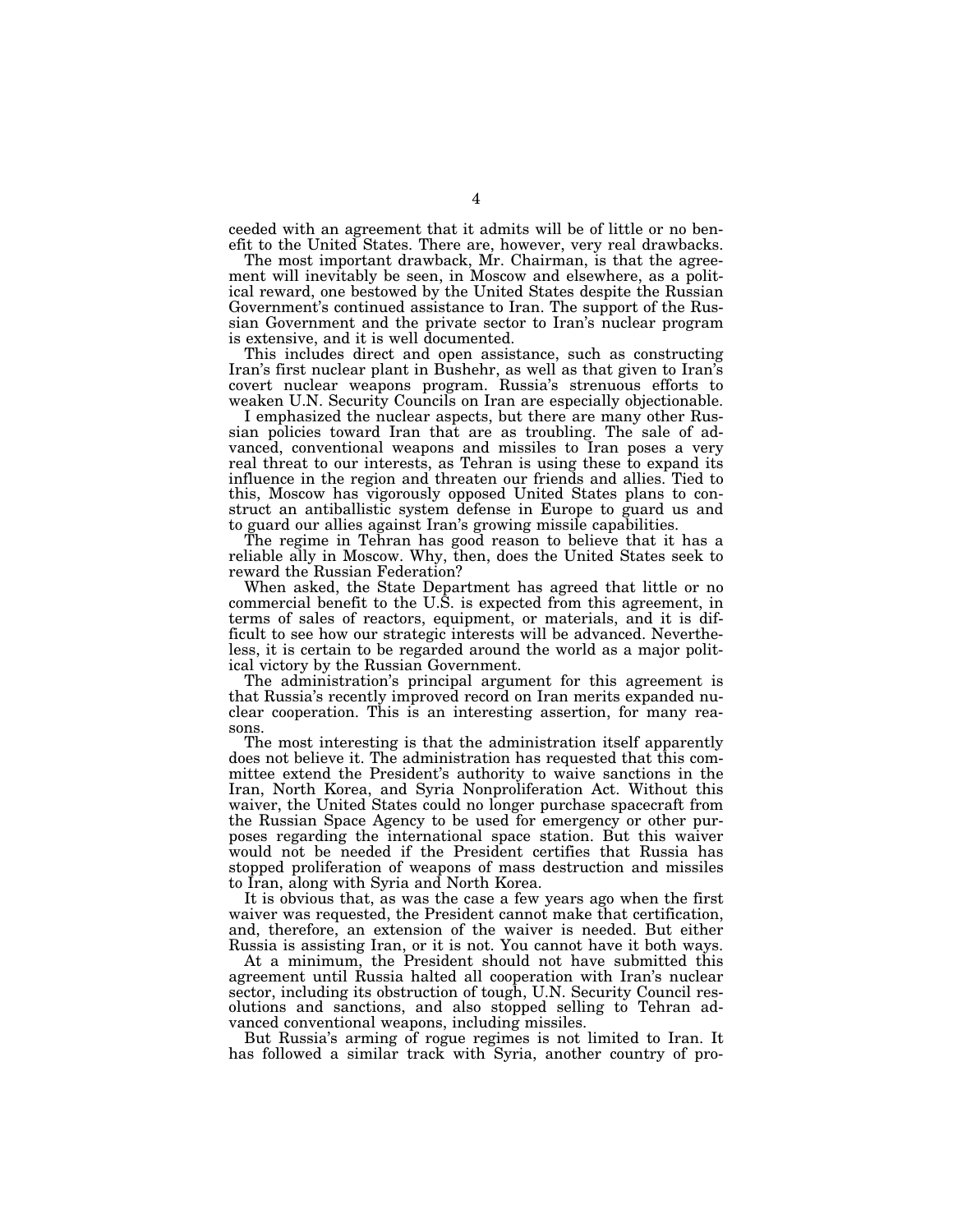liferation concern, designated by our own Department of State as a state sponsor of terrorism.

So, given the widespread opposition to this agreement, the conflicting requests for a waiver of nonproliferation laws due to Russia's problematic activities with Iran and the likelihood that there is too little time remaining for its approval, I believe the soundest course would be to withdraw this agreement until a more appropriate time. I know that I speak for many others as well and strongly encourage the administration to reconsider this approach.

Mr. Chairman, our esteemed witnesses will excuse me and Congressman Dana Rohrabacher in a little bit, as we leave for a memorial service in honor of our esteemed former Chairman Tom Lantos in the Victims of Communism Memorial that was passed into law, thanks to Dana's efforts. So if you see me slinking out, that is the reason. Thank you, Mr. Chairman.

Chairman BERMAN. You do not slink anywhere. Thank you very much.

This is an interesting hearing. It is one of those rare hearings where, at least, I have not made up my mind yet. So I look forward to it with great anticipation.

We are going to have, as I said, three different panels. The first panel—he can fill a panel all by himself—is our distinguished colleague, Edward J. Markey, my friend from Massachusetts. He is a longtime leader in Congress on nonproliferation issues. He is chairman of the Select Committee on Energy Independence and Global Warming, which also reflects his career as an environmental leader in the House, and is co-chair of the Bipartisan Caucus on Nonproliferation.

I did mention at the beginning that I am going to ask members, not that he could not handle them if they were asked—we will not do questions for Mr. Markey because we have Under Secretary Rood and then a panel of experts after him, and we will get all of our questions out there. Ed?

## **STATEMENT OF THE HONORABLE EDWARD J. MARKEY, A REP-RESENTATIVE IN CONGRESS FROM THE COMMONWEALTH OF MASSACHUSETTS**

Mr. MARKEY. Thank you, Mr. Chairman, very much, and thank you, Ranking Member Ros-Lehtinen, for allowing me to testify here today.

I am opposed to the agreement for nuclear cooperation with Russia because Russia continues to proliferate nuclear and missile technologies to Iran. It is finalizing construction and fueling of the Bushehr nuclear reactor and is providing Iran with advanced conventional weapons.

Furthermore, this agreement is part of President Bush's Global Nuclear Energy Partnership program, or GNEP, an unnecessary, expensive, and very dangerous plan to reinvigorate civilian nuclear reprocessing but also to spread nuclear materials across the world.

A more recent example of this is the visit that President Bush made to Saudi Arabia just 3 weeks ago, in which Condoleezza Rice and President Bush promised to send nuclear materials, nuclear equipment, into Saudi Arabia.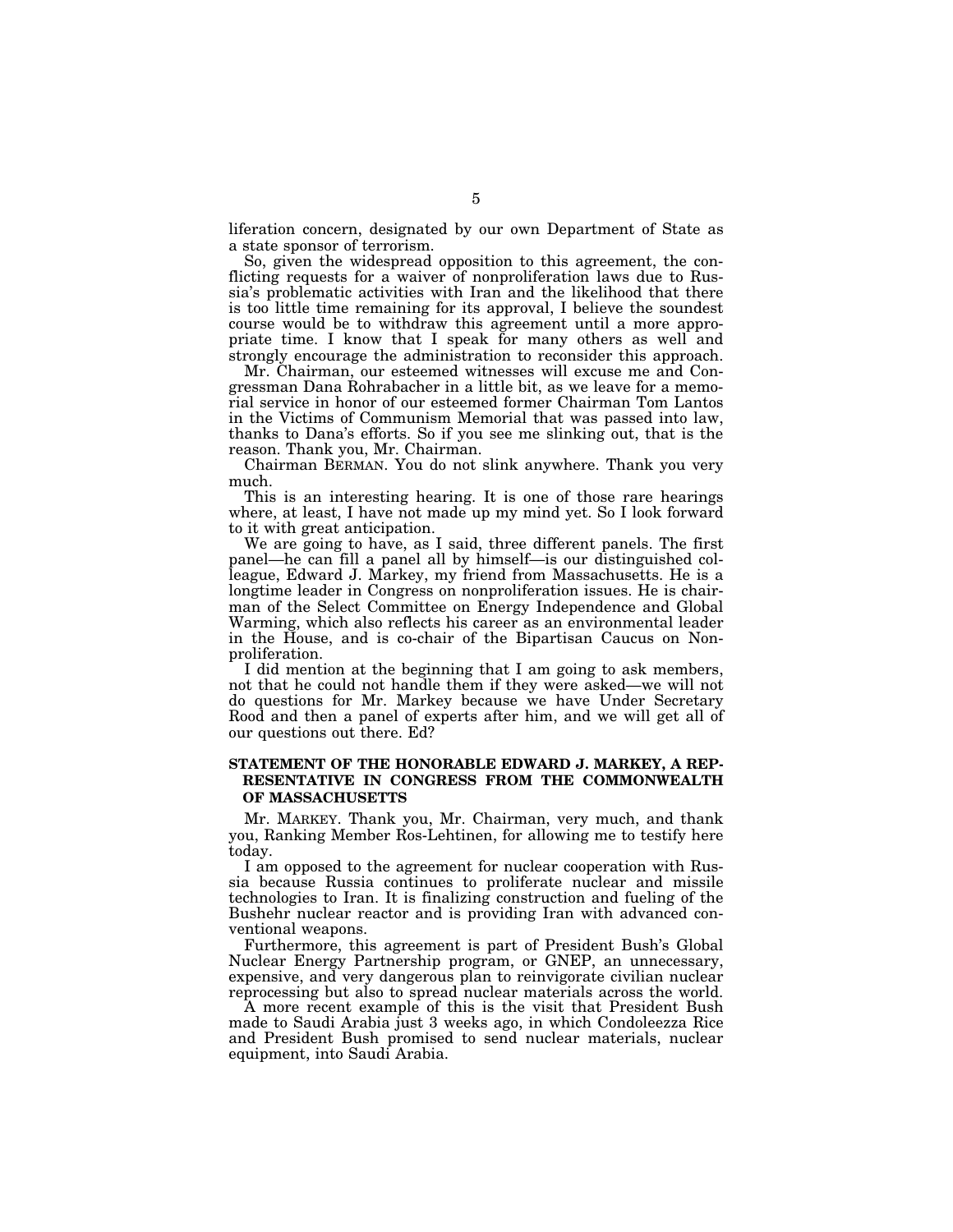So what we would have across the Persian Gulf: The Iranians being helped by Russia and the Saudi Arabians being helped by the United States. This is a very dangerous policy, and we have to have high standards if we do not want to see the Middle East continue to see an escalation of introduction of nuclear materials that have a dual use.

In our country, we see nuclear power generating electricity that has an unfortunate side effect of nuclear waste, but, in other countries, they see it as a provider of nuclear bomb material that has a wonderful side effect of electricity. But neither Iran nor Saudi Arabia needs nuclear power to generate electricity, given the amount of oil and gas and solar power that they could rely upon.

The nuclear cooperation agreement rewards Russia for a few marginal improvements in its generally poor record with respect to Iran's nuclear program. It is true that Russia has supported sanctions and resolutions at the United Nations Security Council and secured a spent fuel take-back arrangement from Iran for the Bushehr reactor.

These are positive steps, but are they significant enough to cause the United States to ignore Russia's ongoing proliferation activities with Iran? I would submit that the answer is a resounding no.

Unfortunately, the Bush administration's proposed nuclear agreement will enter into force after 90 days of continuous session from its date of submission, which was May 13th, unless the Congress takes action to block the deal. That is why I have introduced H.J. Res. 85, a resolution of disapproval, pursuant to the Atomic Energy Act, to block this dubious and dangerous agreement for nuclear cooperation.

Let me walk through some of Russia's proliferation activities with respect to Iran that, in my mind, should make Russia ineligible for nuclear cooperation with the United States.

First, Russia continues to assist Iran's nuclear program. Serious questions have been raised by nonproliferation experts about the proliferation risks associated with the Bushehr nuclear power plant and whether the Russian institutions which are carrying out this work possess adequate controls to prevent the flow of sensitive materials, technology, equipment, and training to Iran.

Second, Russia continues to assist Iran's missile program. Just last year, the director of national intelligence provided this committee an unclassified assessment of Russia's missile proliferation to Iran. He stated that Russia continues to provide missile assistance to Iran and that this assistance ''has helped Iran move toward self-sufficiency in the production of ballistic missiles.''

Third, Russian companies and individuals continue to face United States sanctions for WMD and missile-related transfers. Since 2001, 10 Russian companies and individuals have been sanctioned by the United States on 11 separate occasions.

Fourth, Russia has sold Iran advanced conventional weapons and air defense systems. By January 2007, Russia had delivered to Iran Tor M–1 advanced anti-aircraft missile systems, among other advanced systems.

I am deeply concerned by the casual treatment given to these crucial issues by the unclassified Nuclear Proliferation Assessment Statement, which was submitted along with the text of this agree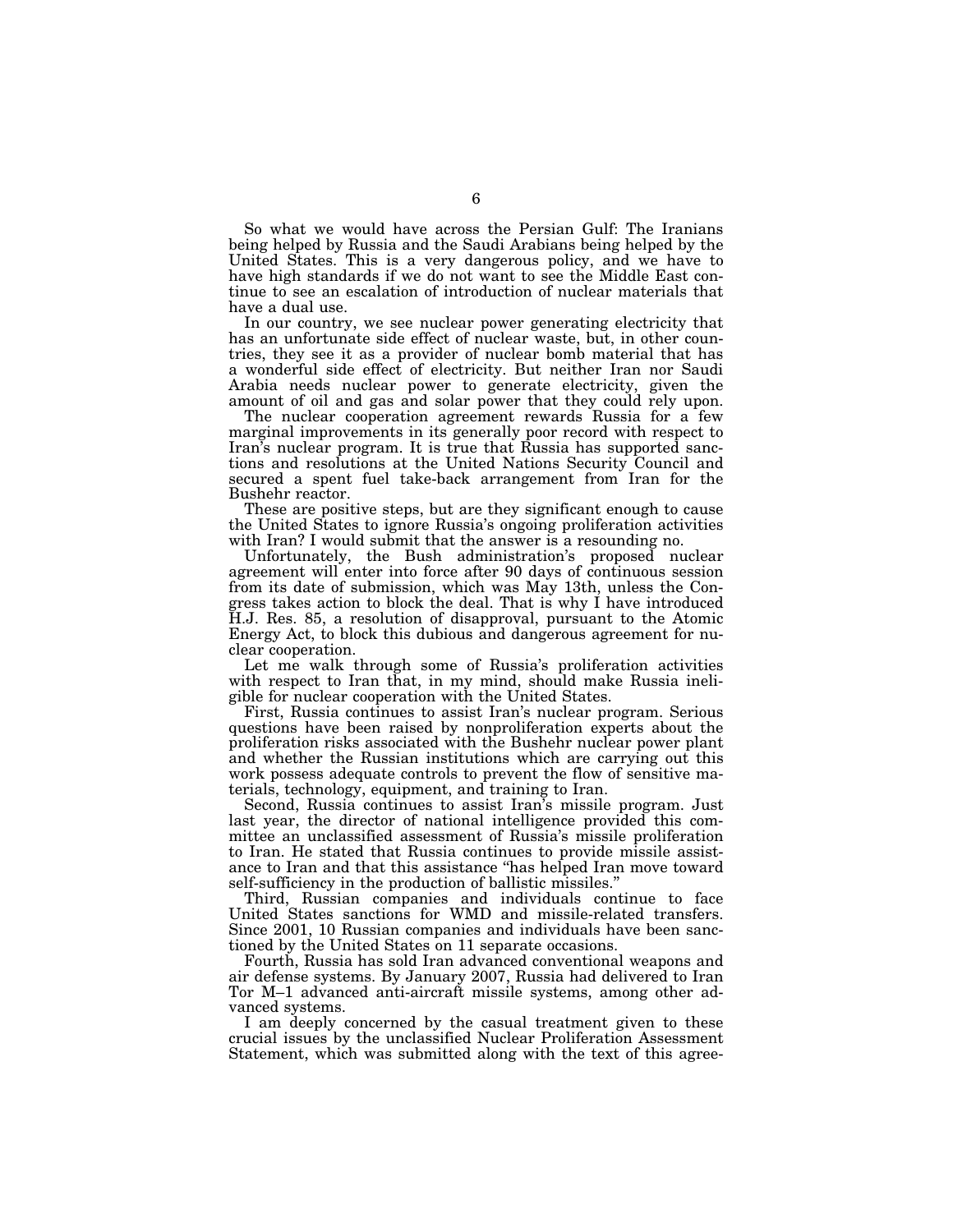ment. This document states: ''The United States has received assurances from Russia at the highest levels that its government would not tolerate cooperation with Iran and violations of its U.N. Security Council obligations," assurances.

How can we rely upon assurances in such a sensitive areas a nuclear materials transfer? Better to use the Ronald Reagan standard of trust but verify.

As we all know, the Bush administration does not really believe that Russia's proliferation activity has halted. We know this because they have requested a waiver from this committee-passed Section 6(b) of the Iran, North Korea, and Syria Nonproliferation Act, which requires the President to make a determination that Russia is fully committed to preventing the transfer of WMD and missile technologies to Iran, Syria, and North Korea.

If the administration cannot make a determination that Russia is not a proliferator, how can it ask this Congress to allow nuclear cooperation with Russia?

I think that this is, without question, the central issue for this committee to deal with. You cannot have a waiver and then accept assurances. It is inconsistent.

I would also note that the Government Accountability Office is currently investigating the development of the Nuclear Proliferation Assessment Statement and its classified annex. The report will detail whether the administration omitted information ''which could invalidate, modify, or impair the conclusions of the document.''

I urge this committee to take into consideration the apparently flawed Nuclear Proliferation Assessment Statement and to consult with the GAO on the findings of their ongoing investigation.

Some have argued that the defeat of this agreement would prevent valuable nuclear nonproliferation work between the United States and Russia. As an ardent and committed proponent of effective nonproliferation policies, let me assure this committee that nonproliferation programs, such as Nunn-Lugar and highly enriched uranium blending programs, will not be affected whatsoever whether this agreement goes forward or not.

I appreciate the opportunity to testify here today as this committee continues to shine a spotlight on Russia's proliferation policies. It will be clear that the United States-Russia agreement for nuclear cooperation should be rejected.

Again, in conclusion, it is my honor to have been allowed to testify before you, and I want to compliment you, Chairman Berman, and you, Ranking Member Ros-Lehtinen, for your leadership on these issues and for the opportunity to be able to testify before you.

[The prepared statement of Mr. Markey follows:]

#### PREPARED STATEMENT OF THE HONORABLE EDWARD J. MARKEY, A REPRESENTATIVE IN CONGRESS FROM THE COMMONWEALTH OF MASSACHUSETTS

Good morning Chairman Berman, Ranking Member Ros-Lehtinen, and Members of the Foreign Affairs Committee. Thank you for giving me the opportunity to testify today.

I am opposed to the Agreement for Nuclear Cooperation with Russia because Russia continues to proliferate nuclear and missile technologies to Iran, is finalizing construction and fueling of the Bushehr nuclear reactor, and is providing Iran with advanced conventional weapons. Furthermore, this agreement is part of President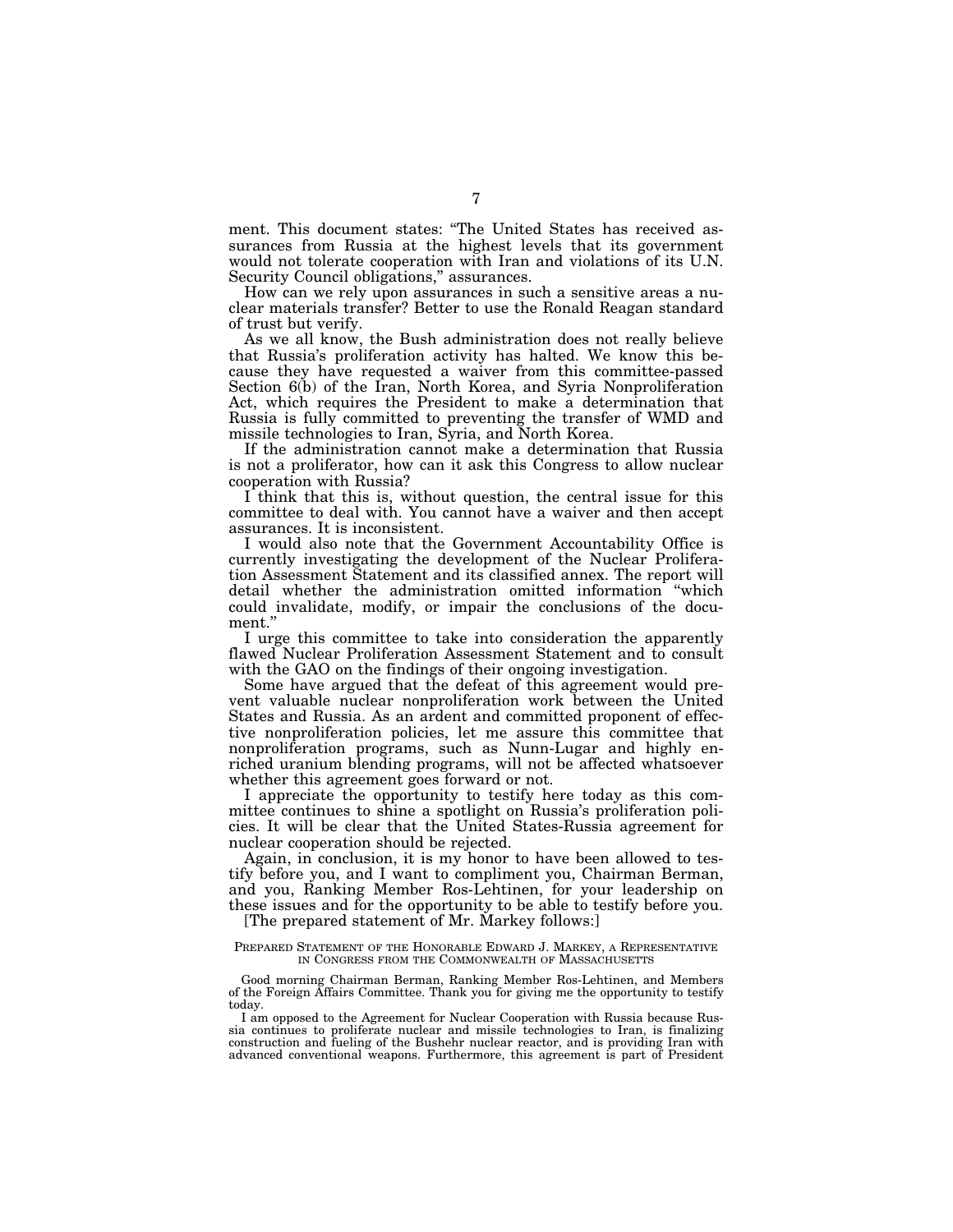Bush's Global Nuclear Energy Partnership program, or GNEP, an unnecessary, expensive, and very dangerous plan to reinvigorate civilian nuclear reprocessing.

This Nuclear Cooperation Agreement rewards Russia for a few marginal improvements in its generally poor record with respect to Iran's nuclear program. It is true that Russia has supported sanctions resolutions at the United Nations Security Council and secured a spent-fuel take-back arrangement from Iran for the Bushehr reactor. These are positive steps. But are they significant enough to cause the United States Congress to ignore Russia's ongoing proliferation activities with Iran? I would submit that the answer is a resounding, ''No.''

Unfortunately, the Bush Administration's proposed nuclear agreement will enter into force after 90 days of continuous session from its date submission, which was May 13th, unless the Congress takes action to block the deal. That's why I have introduced H.J.Res. 85, a Resolution of Disapproval pursuant to the Atomic Energy

Act, to block this dubious—and dangerous—Agreement for Nuclear Cooperation. Let me walk through some of Russia's proliferation activities with respect to Iran that, in my mind, should make Russia ineligible for nuclear cooperation with the United States:

- *First, Russia continues to assist Iran's nuclear program.* Serious questions have been raised by nonproliferation experts about the proliferation risks associated with the Bushehr nuclear power plant, and whether the Russian institutions which are carrying out this work possess adequate controls to prevent the flow of sensitive materials, technology, equipment, and training to Iran.
- *Second, Russia continues to assist Iran's missile program.* Just last year, the Director of National Intelligence provided this committee an unclassified assessment of Russia's missile proliferation to Iran. He stated that Russia continues to provide missile assistance to Iran, *and that this assistance ''has helped Iran move toward self-sufficiency in the production of ballistic missiles.''*
- *Third, Russian companies and individulas continue to face U.S. sanction for WMD- and missile-related transfers.* Since 2001, ten Russian companies and individuals have been sanctioned by the United States on eleven separate occasions.
- *Fourth, Russia has sold Iran advanced conventional weapons and air-defense systems.* By January of 2007, Russia had delivered to Iran Tor M1 advanced anti-aircraft missile systems, among other advanced weapons.

I am deeply concerned by the casual treatment given to these crucial issues by the unclassified Nuclear Proliferation Assessment Statement, which was submitted along with the text of the agreement. This document states, ''The United States has received assurances from Russia at the highest levels that its government would not tolerate cooperation with Iran in violation of its UN Security Council obligations.''

Assurances? How can we rely on assurances? Better to use the Ronald Reagan standard of ''Trust But Verify?''

As we all know, the Bush Administration *does not really believe* that Russia's proliferation activity has halted. We know this because they have requested a waiver from this Committee of Section 6(b) of the Iran, North Korea, and Syria Nonproliferation Act, which requires the President to make a determination that Russia is fully committed to preventing the transfer of WMD and missile technologies to Iran, Syria, and North Korea.

If the Administration cannot make a determination that Russia is not a proliferator, how can it ask this Congress to allow nuclear cooperation with Russia? I commend Ranking Member Ros-Lehtinen for the excellent work she has done to expose this blatant contradiction.

I would also note that the Government Accountability Office is currently investigating the development of the Nuclear Proliferation Assessment Statement, and its classified annex, at the request of Chairman Dingell of the Energy and Commerce Committee and Chairman Stupak of the Oversight and Investigation Subcommittee. The report will detail whether the Administration omitted information "which could invalidate, modify, or impair the conclusions'' of the document.

I urge this Committee to take into consideration the apparently flawed Nuclear Proliferation Assessment Statement, and consult with the GAO on the findings of their ongoing investigation.

Some have argued that the defeat of this agreement would prevent valuable nuclear nonproliferation work between the United States and Russia. As an ardent and committed proponent of effective nonproliferation policies, *let me assure this Committee that nonproliferation programs such as Nunn-Lugar Cooperative Threat*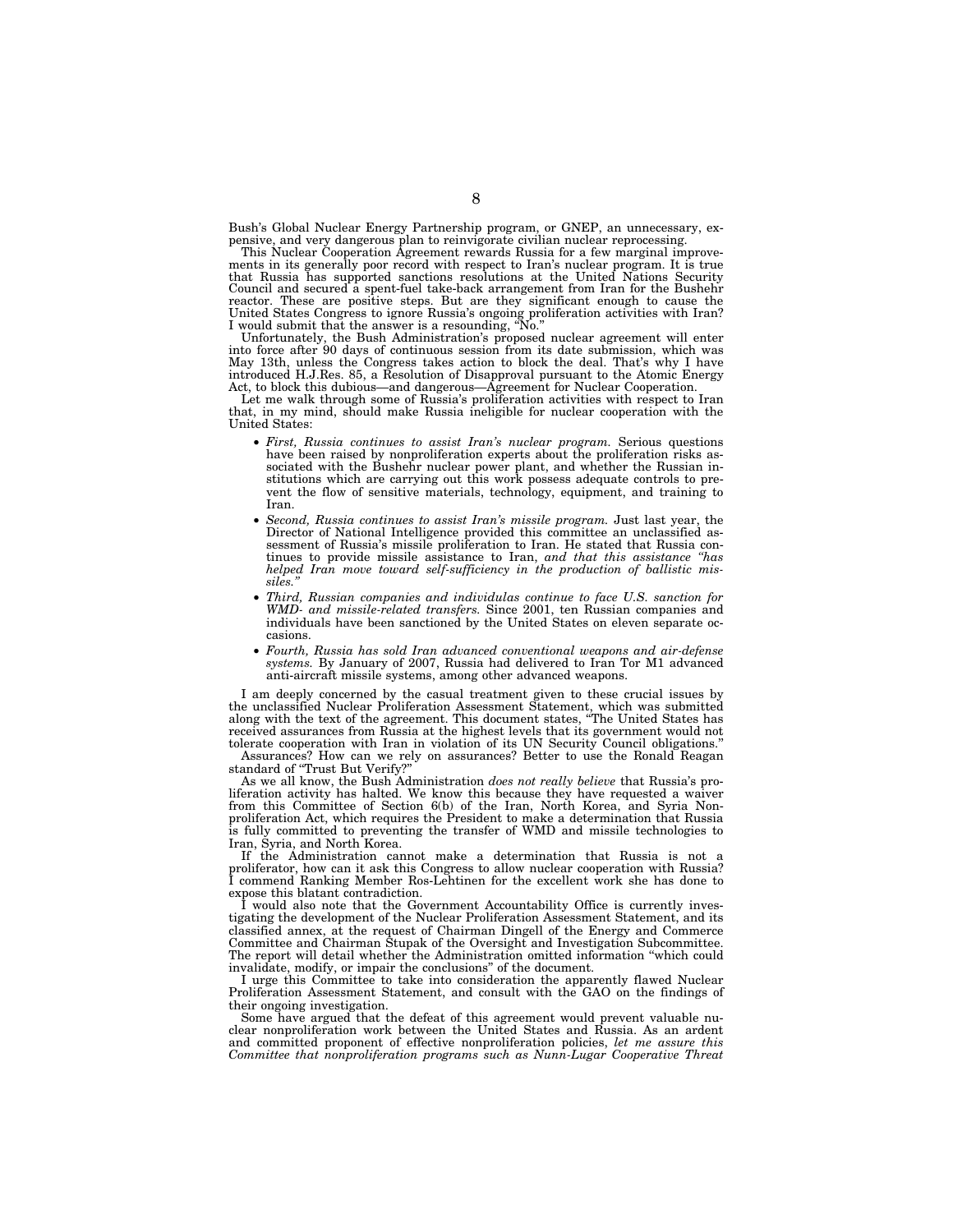*Reduction and highly-enriched uranium blend-down will not be affected whatsoever whether this agreement goes forward or not.* 

I appreciate the opportunity to testify here today. As this committee continues to shine a spotlight on Russia's proliferation practices, it will be clear that the US-Russia Agreement for Nuclear Cooperation should be rejected.

Thank you.

Chairman BERMAN. Thank you very much, Congressman Markey. You certainly presented the issue before us very well, and we thank you for being here, and we take our charge very seriously. We agree with you about the importance of the issue.

Mr. MARKEY. Thank you.

Chairman BERMAN. I am going to introduce the rest of the witnesses now.

First, we will hear from the Honorable John C. Rood. He is the acting under secretary for arms control and international security at the Department of State. In this position, he is the principal State official for nonproliferation matters, as well as for arms control verification and disarmament compliance, arms transfers, regional security, and defense relations and security assistance.

John Rood previously served as assistant secretary of state for international security and nonproliferation, and, before that, as special assistant to the president and senior director for counterproliferation strategy at the National Security Council.

After he has testified and we have questioned him, we will hear from the Honorable Robert Einhorn, who is one of the most respected experts on issues involving nonproliferation. He is a senior adviser in the CSIS International Security program, where he works on a broad range of nonproliferation, arms control, and other national security issues.

Before joining CSIS, Mr. Einhorn served in the U.S. Government for 29 years, working for the Department of State and the U.S. Arms Control and Disarmament Agency on Nonproliferation and Security Matters in a wide variety of countries.

Finally, we will hear from another expert, who we have had the pleasure of having before this committee in the past, Mr. Henry Sokolski, the executive director of the Nonproliferation Policy Education Center, an educational, nonprofit research center in Washington, DC. Mr. Sokolski is a member of the congressionally appointed Commission on the Prevention of Weapons of Mass Destruction Proliferation and Terrorism and is an adjunct professor at the Institute of World Politics in Washington, DC.

Mr. Sokolski previously served as deputy for nonproliferation policy in the Bush 41 administration.

Secretary Rood, it is good to have you with us. Your entire statement will be in the record, and we look forward to your summary of your testimony.

## **STATEMENT OF THE HONORABLE JOHN C. ROOD, ACTING UNDER SECRETARY FOR ARMS CONTROL AND INTER-NATIONAL SECURITY, U.S. DEPARTMENT OF STATE**

Mr. ROOD. Thank you, Mr. Chairman. As you mentioned, I will summarize my prepared remarks.

Thank you for the opportunity to testify before the committee in support of the U.S.-Russia Agreement for Peaceful Nuclear Co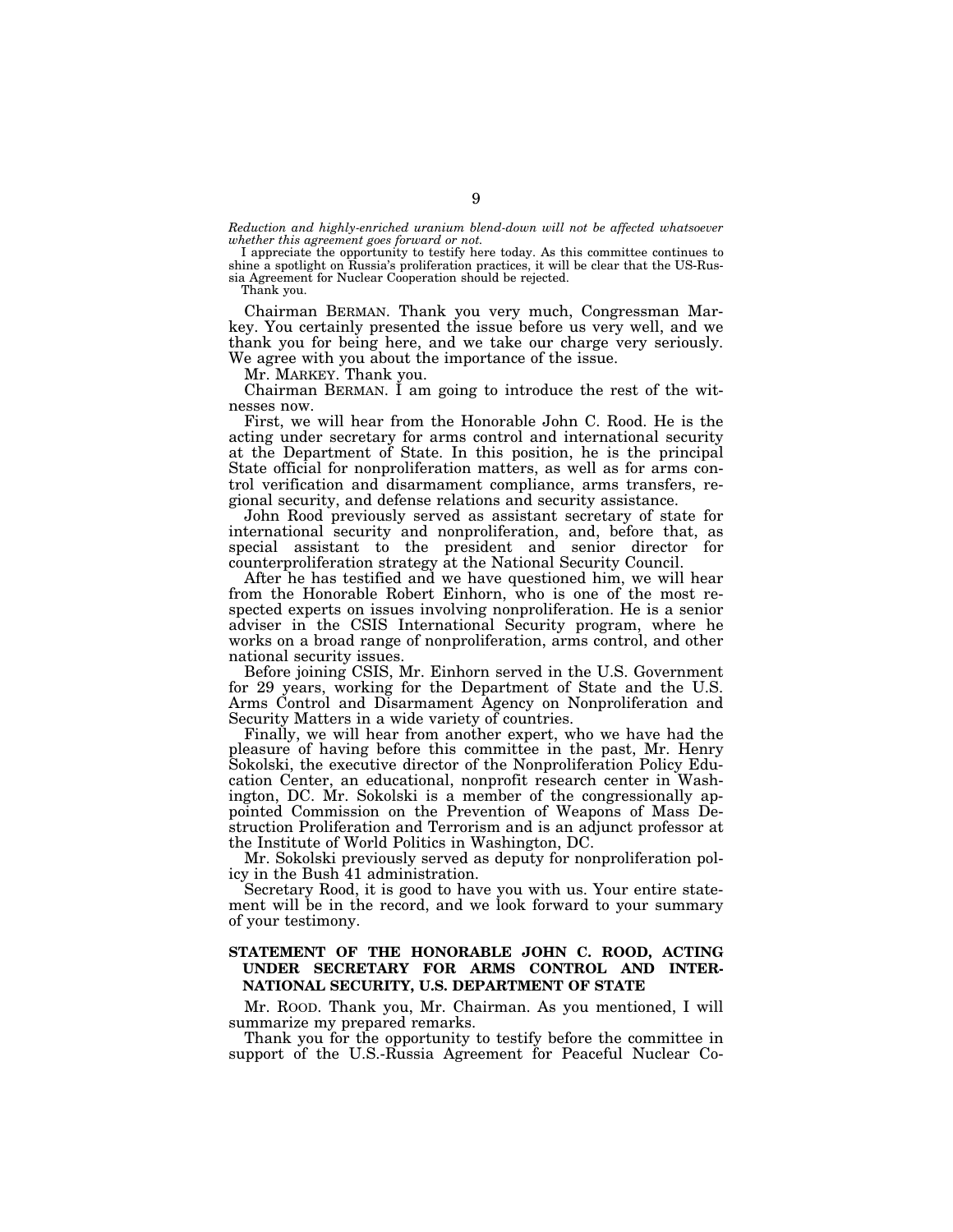operation, or so-called "123 Agreement," which is required by Section 123 of the Atomic Energy Act of 1954, as amended.

As you know, President Bush submitted this agreement to Congress on May 13 for review. The agreement satisfies all of the U.S. legal requirements, as set forth in Section 123 of the Atomic Energy Act and elsewhere in U.S. law for an agreement of this type with a "nuclear weapon state," as defined by the Nonproliferation Treaty.

In particular, this agreement contains all of the required nonproliferation measures and controls, including a requirement that adequate physical protection measures be maintained on U.S. exports, a United States right to prior consent to retransfers from Russia, and a requirement that no U.S.-origin nuclear material can be enriched or reprocessed without the prior approval of the United States.

The United States has 123 Agreements with almost all countries with major nuclear energy programs, including China, Japan, and the European Atomic Energy Community, which permits cooperation with the 27 EU Member States.

The administration believes that it is important to have a 123 Agreement with Russia, both to build a closer relationship, as well as to improve our ability to address major challenges we face in the 21st century, such as growing energy needs, nuclear nonproliferation, and combating nuclear terrorism.

Growing energy needs and concerns about greenhouse gas emissions have increased international demand for nuclear power, which, in an increasingly globalized nuclear industry, places a premium on working with foreign partners.

In addition, nuclear nonproliferation and the need to prevent nuclear terrorism are at the top of the U.S. national security agenda, generating strong interest in the development of more proliferationresistant nuclear technologies and approaches to the fuel cycle that can be advanced through cooperation between the United States and Russia.

Upon entry into force, this agreement would establish a legal basis for what we expect to be mutually beneficial, peaceful nuclear cooperation between the United States and Russia.

Some United States-Russia cooperation is already ongoing on nuclear safety and security, and Russia commercial fuel sales to the United States under the HEU Agreement are occurring as well. We believe that this existing cooperation will be enhanced by having this agreement in place.

At the same time, the agreement looks to additional possibilities in the future, both commercial and government to government. It establishes a framework of nonproliferation conditions and controls for transfers of civil nuclear commodities between the two countries but, in itself, does not deal with specific projects. Implementation of this agreement would take place on the basis of export licenses issued in conformity with the requirements of U.S. law and policy at the time the license is applied for.

For the United States, having the agreement in place will provide a framework for potential commercial sales of civil nuclear commodities like reactor fuel and major reactor components to Russia by United States industry. Under Russia's export system, such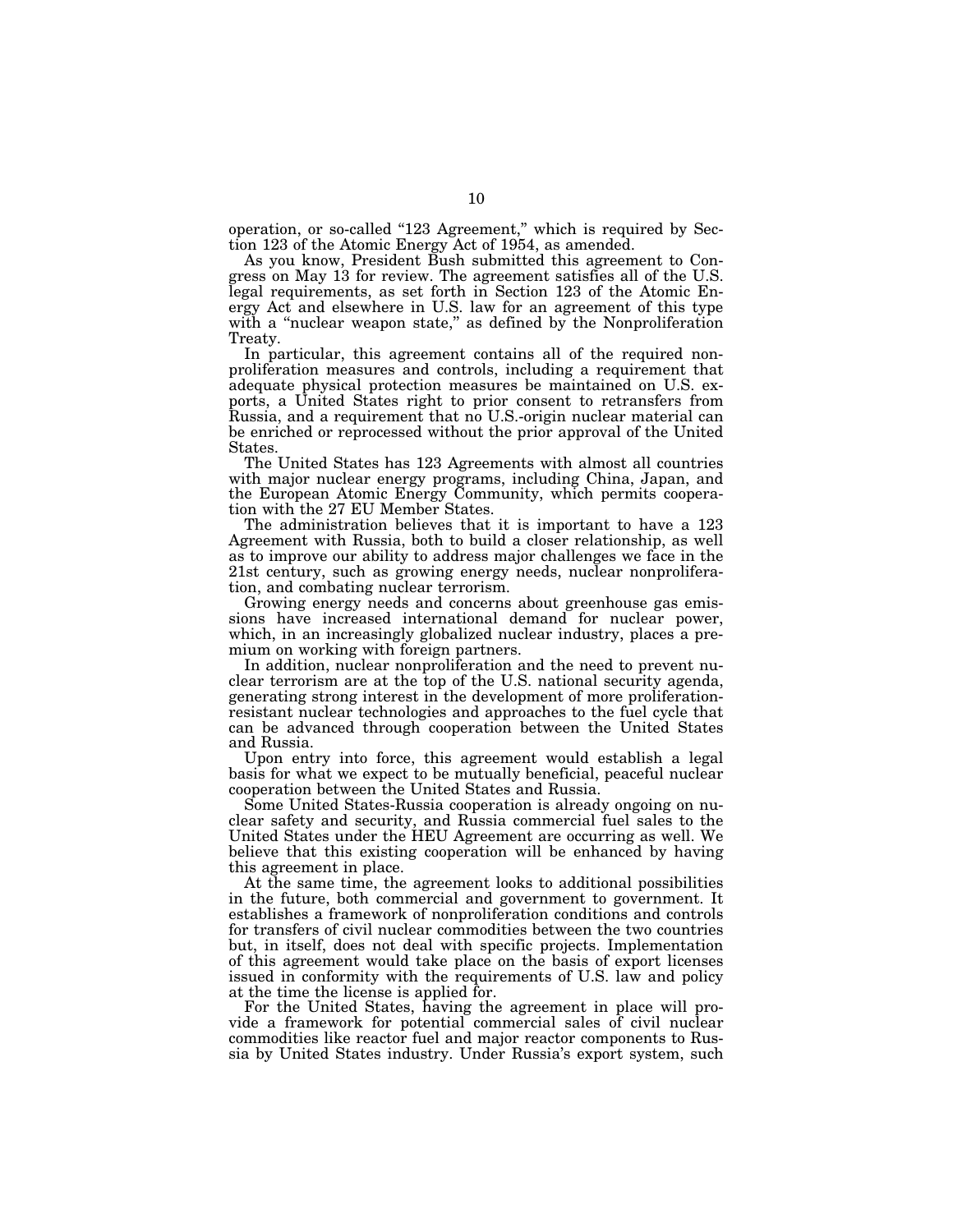commodities may be transferred to the United States without such an agreement, and, in fact, are taking place right now. Having this agreement in place will rectify an imbalance between the two countries in terms of the legal structure available to accommodate commercial opportunities for the United States.

The agreement would facilitate greater United States-Russia cooperation in developing technologies that are important to our nuclear nonproliferation objectives under the Global Nuclear Energy Partnership, or GNEP, program, where we are seeking to cooperate with other nations to develop new technologies like fast-burner reactors that would consume plutonium and new forms of recycling spent fuel that would not produce separated plutonium that could be used by rogue states or terrorists for nuclear weapons.

In areas like advanced fast-burner reactors and advanced nuclear fuel and fuel-cycle facilities, the Russians possess experience in facilities not available in the United States. For example, the Department of Energy would like to send fuel elements for testing in Russian fast-neutron reactors but can only do so with a 123 Agreement in place.

The agreement also advances our mutual nonproliferation goals by facilitating the transfer of nuclear materials for forensic purposes in potential nuclear smuggling cases.

Mr. Chairman, let me address concerns that some have raised about how the United States and Russia are working together to deal with the challenges posed by North Korea and Iran.

With respect to North Korea, the United States and Russia fully support the Six-Party Talks and will continue to cooperate in accordance with the agreements reached, as well as the provisions, of U.N. Security Council Resolution 1718 in order to achieve the ultimate goal of the denuclearization of the Korean Peninsula.

With respect to Iran, Russia and the United States are both committed to political and diplomatic efforts to find a negotiated solution under which Iran's nuclear program is exclusively for peaceful purposes and which prevents Iran's acquisition of nuclear weapons. Both Russia and the United States agree that Iran must comply with its NPT, United Nations Security Council, and IAEA obligations.

In particular, both of our Governments agree that Iran must suspend its proliferation-sensitive, nuclear activities, as required by U.N. Security Council Resolution 1737 and reiterated in Resolutions 1747 and 1803. Both countries are committed to a dual-track strategy with respect to Iran of offering negotiations and incentives and increasing pressure on Iran to take the necessary steps to begin those negotiations, as expressed in the March 3, 2008, statement by the P5+1 Foreign Ministers.

As is the case with any two nations, the United States and Russia sometimes do differ on the means for accomplishing these shared goals.

With respect to the Bushehr issue, in particular, which was mentioned in some of the opening statements, some have raised this as an objection to bringing the agreement into force. The administration examined this issue closely and determined that the steps Russia has put in place in its agreement with Iran mitigated our concerns.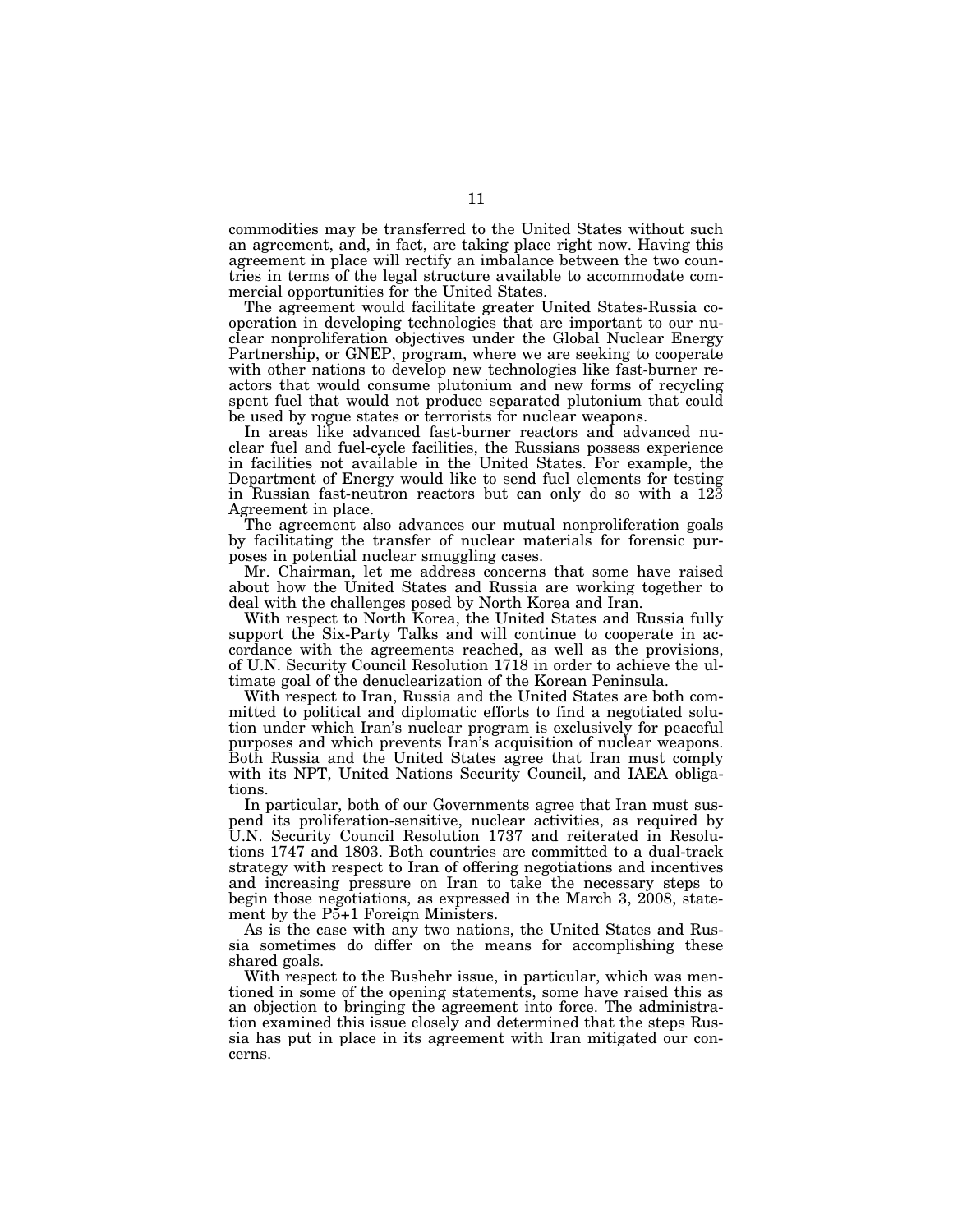These measures included Russia's supply and take-back of spent fuel from Iran. These measures also underscore the larger point that Iran does not need to possess the complete nuclear fuel cycle, including the proliferation risks posed by enrichment and reprocessing, to take advantage of the peaceful uses of nuclear energy.

Moreover, the administration has reason to believe that United States willingness to enter into negotiations that Russia had long sought for a 123 Agreement, as well as the United States decision to carry them forward to a successful conclusion, had a definite and positive impact on the way Russia came to regard certain nonproliferation issues and to take steps to deal with them. I cannot go into the details here in open session, but I would note that the classified annex to the Nuclear Proliferation Assessment Statement submitted to the committee, which the President submitted, covers these matters very thoroughly.

In conclusion, let me say that this is a good, solid agreement. It contains all of the necessary nonproliferation conditions and controls that Congress has written into law. The agreement helps us build a stronger relationship in areas of cooperation with Russia in a mutually beneficial way. It advances our ability to combat the critical challenges of nuclear proliferation and nuclear terrorism in the 21st century, aids the development of new nuclear energy technologies, and allows commercial opportunities for American industry.

Mr. Chairman, thank you again for the opportunity to testify before the committee. I would, of course, be happy to take any questions that you have.

#### [The prepared statement of Mr. Rood follows:]

PREPARED STATEMENT OF THE HONORABLE JOHN C. ROOD, ACTING UNDER SEC-RETARY FOR ARMS CONTROL AND INTERNATIONAL SECURITY, U.S. DEPARTMENT OF **STATE** 

Mr. Chairman:

Thank you for the opportunity to testify before the Committee in support of the U.S.-Russia Agreement for Peaceful Nuclear Cooperation or so-called 123 Agreement, which is required by section 123 of the Atomic Energy Act of 1954, as amended.

As you know, President Bush submitted this agreement to Congress on May 13 for review. This agreement satisfies all U.S. legal requirements as set forth in section 123 of the Atomic Energy Act and elsewhere in U.S. law for an agreement of this type with a nuclear weapon state as defined by the Nonproliferation Treaty. In particular, this agreement contains all of the required nonproliferation measures and controls, including a requirement that adequate physical protection measures be maintained on U.S. exports, a U.S. right of prior consent to retransfers from Russia, and a requirement that no U.S.-origin nuclear material can be enriched or reprocessed without the prior approval of the United States.

The United States has 123 agreements with almost all countries with major nuclear energy programs, including China, Japan, and the European Atomic Energy Community, which permits cooperation with the 27 EU Member States.

The Administration believes it is important to have a 123 agreement with Russia both to build a closer relationship as well as to improve our ability to address major challenges we face in the 21st century, such as growing energy needs, nuclear nonproliferation, and combating nuclear terrorism.

Growing energy needs and concerns about greenhouse gas emissions have increased international demand for nuclear power, which in an increasingly globalized nuclear industry places a premium on working with foreign partners. In addition, nuclear nonproliferation and the need to prevent nuclear terrorism are at the top of the U.S. national security agenda, including with Russia, generating strong interest in the development of more proliferation-resistant nuclear technologies and ap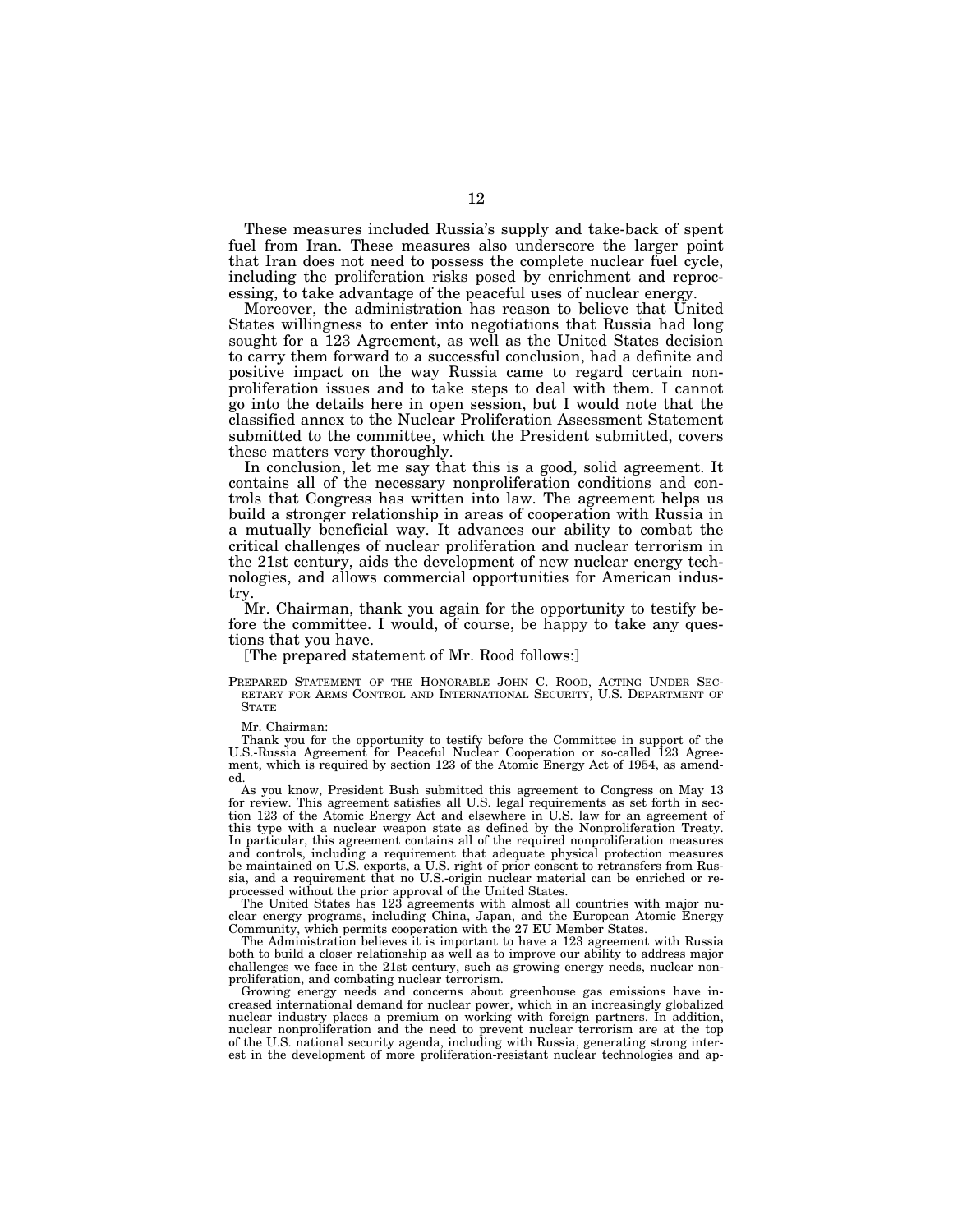proaches to the fuel cycle that can be advanced through cooperation between the U.S. and Russia.

Upon entry into force, this agreement would establish a legal basis for what we expect to be mutually beneficial peaceful nuclear cooperation between the United States and Russia.

Some U.S.-Russia cooperation is already ongoing on nuclear safety and security, and Russian commercial nuclear fuel sales to the United States under the HEU Agreement. We believe that this existing cooperation will be enhanced by having this agreement in place.

At the same time, the agreement looks to additional possibilities in the future, both commercial and government-to-government. It establishes a framework of nonproliferation conditions and controls for transfers of civil nuclear commodities between the two countries, but in itself it does not deal with specific projects. Implementation of this agreement would take place on the basis of export licenses issued in conformity with the requirements of U.S. law and policy at the time the license is applied for.

For the United States, having the agreement in place will provide a framework for potential commercial sales of civil nuclear commodities like reactor fuel and major reactor components to Russia by U.S. industry. Under Russia's export system such commodities may be transferred to the United States without such an Agreement (and in fact are taking place right now). Having the Agreement in place will rectify an imbalance between the two countries in terms of the legal structure available to accommodate commercial opportunities for the United States.

The Agreement would facilitate greater U.S.-Russia cooperation in developing technologies that are important to advancing our nuclear nonproliferation objectives under the Global Nuclear Energy Partnership (GNEP), where we are seeking to cooperate with other nations to develop new technologies like advanced reactors that would consume plutonium and new forms of recycling spent fuel that would reduce the risk of proliferation by not separating plutonium that could be diverted for use by rogue states or terrorists for nuclear weapons. In areas like advanced fast burner reactors and advanced nuclear fuel and fuel cycle facilities, Russia possesses experience and facilities not widely available in the United States. For example, the Department of Energy would like to send advanced fuel for testing in Russian fast neutron reactors, but can only do so with a 123 Agreement in place.

The Agreement also advances mutual nonproliferation goals by facilitating the transfer of nuclear materials for forensic purposes in potential nuclear smuggling cases.

The Administration views this agreement as an important achievement. As Ambassador Burns stated when he signed the Agreement in Moscow on May 6, the United States and Russia—once nuclear rivals—today nuclear partners—at last have a basic framework to develop nuclear energy for peaceful purposes and to advance nuclear energy worldwide while enhancing our efforts to prevent nuclear proliferation. By expanding the ties between our governments and our nuclear industries, this agreement will add to the strength and stability of the U.S.-Russia relationship as we confront important global challenges of the 21st century.

Conclusion of the proposed Agreement with Russia has been a high U.S. priority over the past year. The President's commitment to finalizing it was highlighted in the *Declaration on Nuclear Energy and Nonproliferation: Joint Actions*, issued together with then-President Putin on July 3, 2007, and more recently in the *Strategic Framework Declaration* that they issued at the Sochi Summit on April 6 of this year.

The July 2007 Declaration makes plain how concrete, wide-ranging and ambitious the U.S.-Russia partnership is in this area so crucial to national and global security. In the Declaration, the United States and Russia jointly state their determination to play an active role in making the advantages of peaceful use of nuclear energy available to a wide range of interested countries, and in particular developing countries, provided that the common goal of prevention of proliferation of nuclear weapons is achieved. The two leaders state their common vision of growth in the use of nuclear energy, including in developing countries, to increase the supply of electricity, promote economic growth and development, and reduce reliance on fossil fuels, thus leading to a decrease in pollution and greenhouse gasses.

They state their firm belief that the expansion of access to nuclear energy should be conducted in a way that strengthens the nuclear nonproliferation regime. They also voice their strong support for the Treaty on the Non-Proliferation of Nuclear Weapons, as well as for the International Atomic Energy Agency and in particular the IAEA Additional Protocol.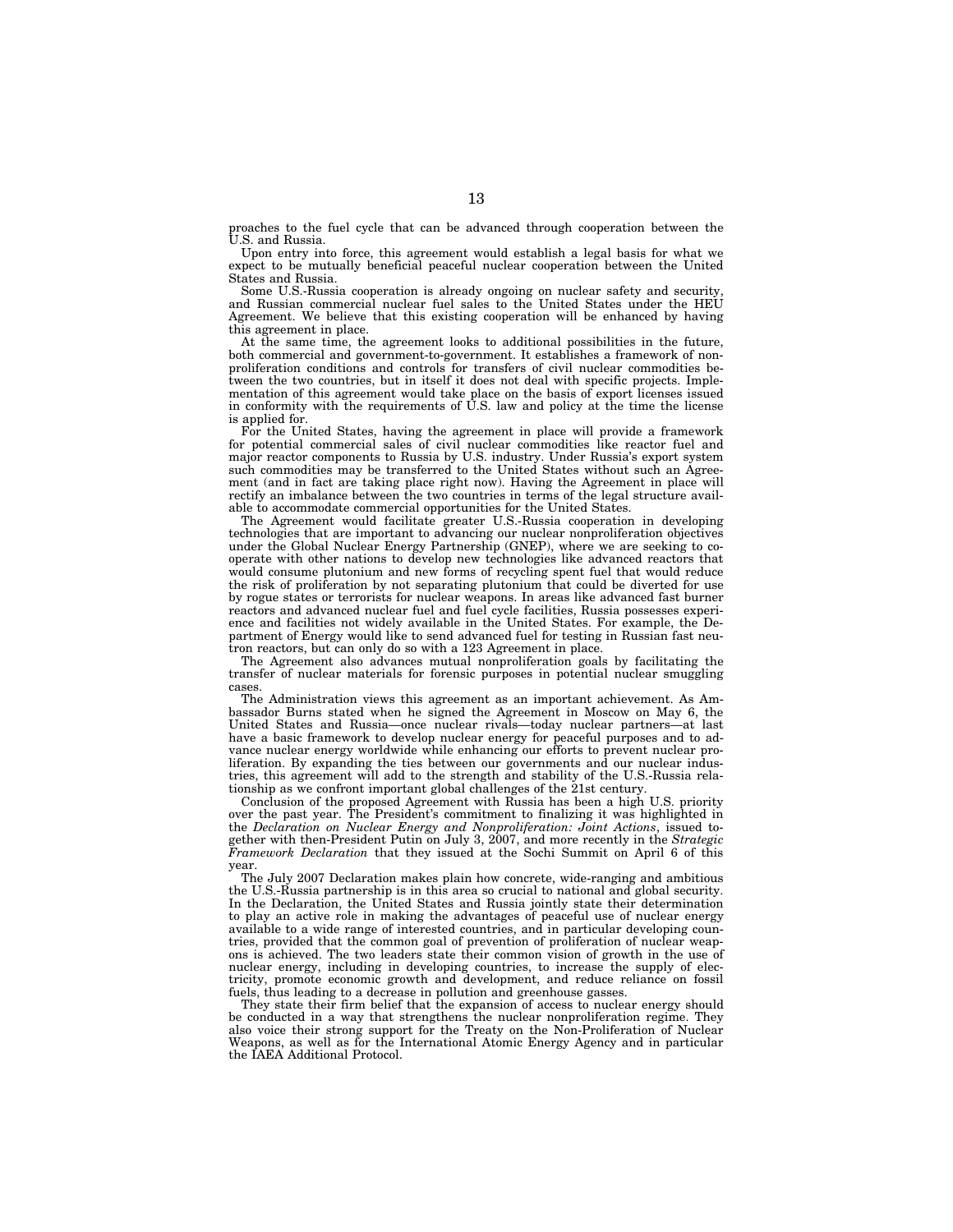They further state their readiness to support expanded access to civil nuclear energy, consistent with national law and international legal frameworks, by working together and with other nations in the following ways:

- Facilitating the supply of a range of modern, safe, and more proliferation resistant nuclear power reactors and research reactors appropriate to meet the varying energy needs of developing and developed countries.
- Facilitating and supporting financing to aid construction of nuclear power plants through public and private national and multinational mechanisms, including international financial institutions.
- Providing assistance to states to develop the necessary infrastructure to support nuclear energy, including development of appropriate regulatory frameworks, safety and security programs to assist states in meeting international standards, and standards for training of personnel.
- Developing solutions to deal with the management of spent fuel and radioactive waste, including options for leasing of fuel, storage of spent fuel, and over time development of new technologies for recycling spent fuel.
- Ensuring that the IAEA has the resources it needs to meet its safeguards responsibilities as nuclear power expands worldwide.
- Supporting expanded IAEA Technical Cooperation to help states build the necessary infrastructure for safe, secure, and reliable operations of nuclear power plants.
- Assisting development and expansion of regional electricity grids, to permit states without nuclear reactors to share in the benefits of nuclear power.
- Providing nuclear fuel services, including taking steps to ensure that the com-mercial nuclear fuel market remains stable and that states are assured of reliable access to nuclear fuel and fuel services for the lifetime of reactors, including through establishment of international nuclear fuel cycle centers, and provision of nuclear fuel cycle services, including uranium enrichment, under IAEA safeguards, as an alternative to developing indigenous capabilities.
- Supporting negotiation of long-term contracts for power reactors and research reactors, including assured supply of fuel and arrangements for management of spent fuel.

This is the ambitious civil nuclear partnership agenda that the United States and Russia have set for themselves as a common undertaking. The proposed U.S.-Russia Agreement for Cooperation will serve as the cornerstone of the U.S.-Russia civil nuclear relationship across the whole range of these activities for many years to come.

The 123 Agreement provides a comprehensive framework for U.S. peaceful nuclear cooperation with Russia based on a mutual commitment to nuclear nonproliferation.

- It has a term of 30 years, and permits the transfer of technology, material, equipment (including reactors), and components for nuclear research and nuclear power production, subject to stated nonproliferation conditions and controls.
- The agreement does not permit transfers of any Restricted Data, and permits transfers under the agreement of sensitive nuclear technology, sensitive nuclear facilities (such as facilities for enrichment or reprocessing), and major critical components of such facilities only by amendment of the Agreement.
- The Agreement permits enrichment of uranium subject to the agreement to less than 20 percent. It permits reprocessing of nuclear material subject to the Agreement only by further agreement of the Parties. For the United States, giving such consent would entail a ''subsequent arrangement'' pursuant to section 131 of the Atomic Energy Act, including an opportunity for Congress to review the intended approval for 15 continuous session days under ordinary circumstances.
- In the event that the proposed Agreement is terminated, key nonproliferation conditions and controls continue with respect to material and equipment subject to it.

Please allow me to enumerate a few of the many areas where the United States and Russia are working together in a concrete way to prevent the spread of nuclear weapons. These areas include:

*Global Nuclear Energy Partnership:* The United States and Russia are working with a wide range of other states to develop the next generation of civil nuclear capability that will be safe and secure, improve the environment, and reduce the risk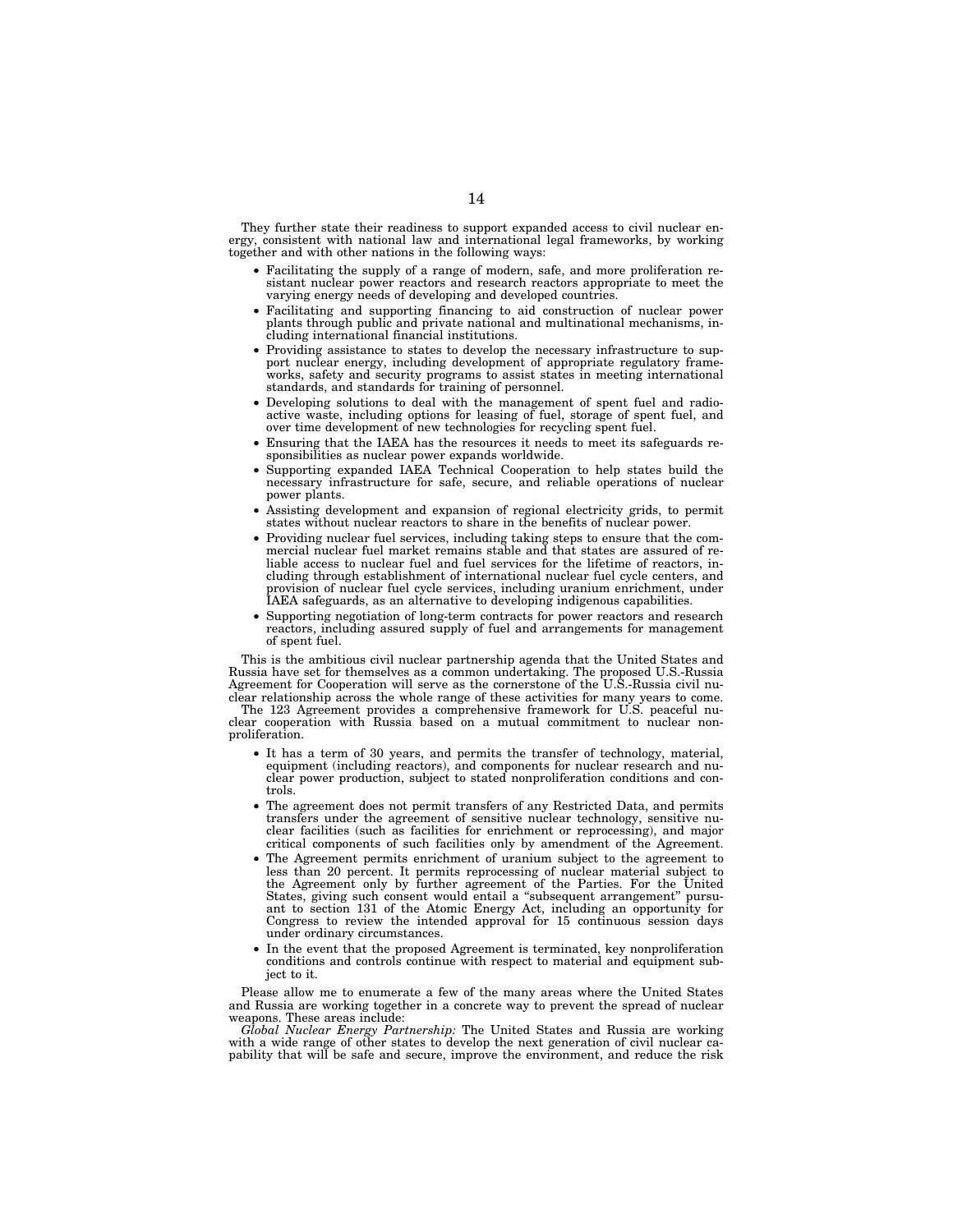of nuclear proliferation. GNEP is aimed at accelerating the development and deployment of advanced fuel cycle technologies, including recycling, that do not involve separating plutonium. Such advanced technologies, when available, will substantially reduce nuclear waste, simplify its disposition, and draw down existing inventories of civilian spent fuel in a safe, secure and proliferation resistant manner.

*International Uranium Enrichment Center:* Russia has announced, and the United States has expressed support for, an initiative to create a global nuclear energy infrastructure that will provide for effective access to the benefits of nuclear energy without need on the part of aspiring countries to acquire their own enrichment and reprocessing capabilities. As a first step, Russia and Kazakhstan have established on the territory of Russia the International Uranium Enrichment Center.

*Reliable Access to Nuclear Fuel:* Recognizing the need for an assured fuel supply as an incentive for countries that do not currently possess enrichment and reprocessing capabilities to forgo acquiring them, the United States and Russia are committed to measures aimed at establishing reliable access to nuclear fuel. Russia is working on the establishment of a stockpile of low enriched uranium to be available to the IAEA for ensuring reliable nuclear fuel supply. The United States is downblending 17.4 metric tons of excess HEU from its defense programs for use as an enriched uranium reserve to support reliable fuel supply, and is pledging \$50 million to the IAEA to support establishment of an international fuel bank for this purpose.

*Global Initiative to Combat Nuclear Terrorism:* The Global Initiative launched by the United States and Russia in July 2006 has grown to include 71 partner nations, ranging from all EU member states to, more recently, the United Arab Emirates and Saudi Arabia. Partner nations are cooperating in strengthening their individual and collective capabilities to prevent terrorists from acquiring nuclear materials, to deny them safe haven and financial and other support, to share information on terrorist activities, to cooperate on law enforcement matters, and to deal with the consequences of an attack. The United States and Russia are committed to expanding and strengthening this initiative and to fully implementing the agreed program of work.

*Nuclear Security:* The United States and Russia expect to complete agreed-upon nuclear security upgrades under the Bratislava Nuclear Security Initiative by the end of 2008. The two countries look forward to these upgraded systems continuing to serve their purpose reliably for years to come. A Senior Interagency Group will report annually on implementation of the agreed actions under the Bratislava Initiative on emergency response, best practices, security culture, research reactors, and nuclear security upgrades. The United States and Russia will continue to work together to share nuclear security best practices with other nations, including through international fora.

*Proliferation Security Initiative:* The United States and Russia remain committed to the Proliferation Security Initiative, which constitutes an important means to deter and prevent trafficking in nuclear, biological and chemical weapons, their delivery means, and related materials. Our two countries are working cooperatively to prevent and disrupt proliferation finance in furtherance of the objectives of UNSCR 1540.

Mr. Chairman, let me address concerns that some have raised about how the United States and Russia are working together to deal with nuclear challenges like those posed by North Korea and Iran.

With respect to North Korea, the United States and Russia fully support the Six-Party Talks and will continue to cooperate in accordance with the agreements reached at them as well as the provisions of United Nations Security Council Resolution 1718 in order to achieve the ultimate goal of the denuclearization of the Korean Peninsula.

With respect to Iran, Russia and the United States are both committed to political and diplomatic efforts to find a negotiated solution under which Iran's nuclear program is exclusively for peaceful purposes and which prevents Iran's acquisition of nuclear weapons. Both Russia and the United States agree that Iran must comply with its NPT, United Nations Security Council, and IAEA obligations. In particular, both our governments agree that Iran must suspend its proliferation-sensitive nuclear activities as required by UN Security Council Resolution 1737 and reiterated in Resolutions 1747 and 1803. Both countries are committed to a dual track strategy with respect to Iran of offering negotiations and incentives, and increasing pressure on Iran to take the steps necessary to begin those negotiations as expressed in the March 3, 2008 statement by the P5+1 Foreign Ministers.

As is the case with any two nations, the United States and Russia can and sometimes do differ on the means for accomplishing these shared goals.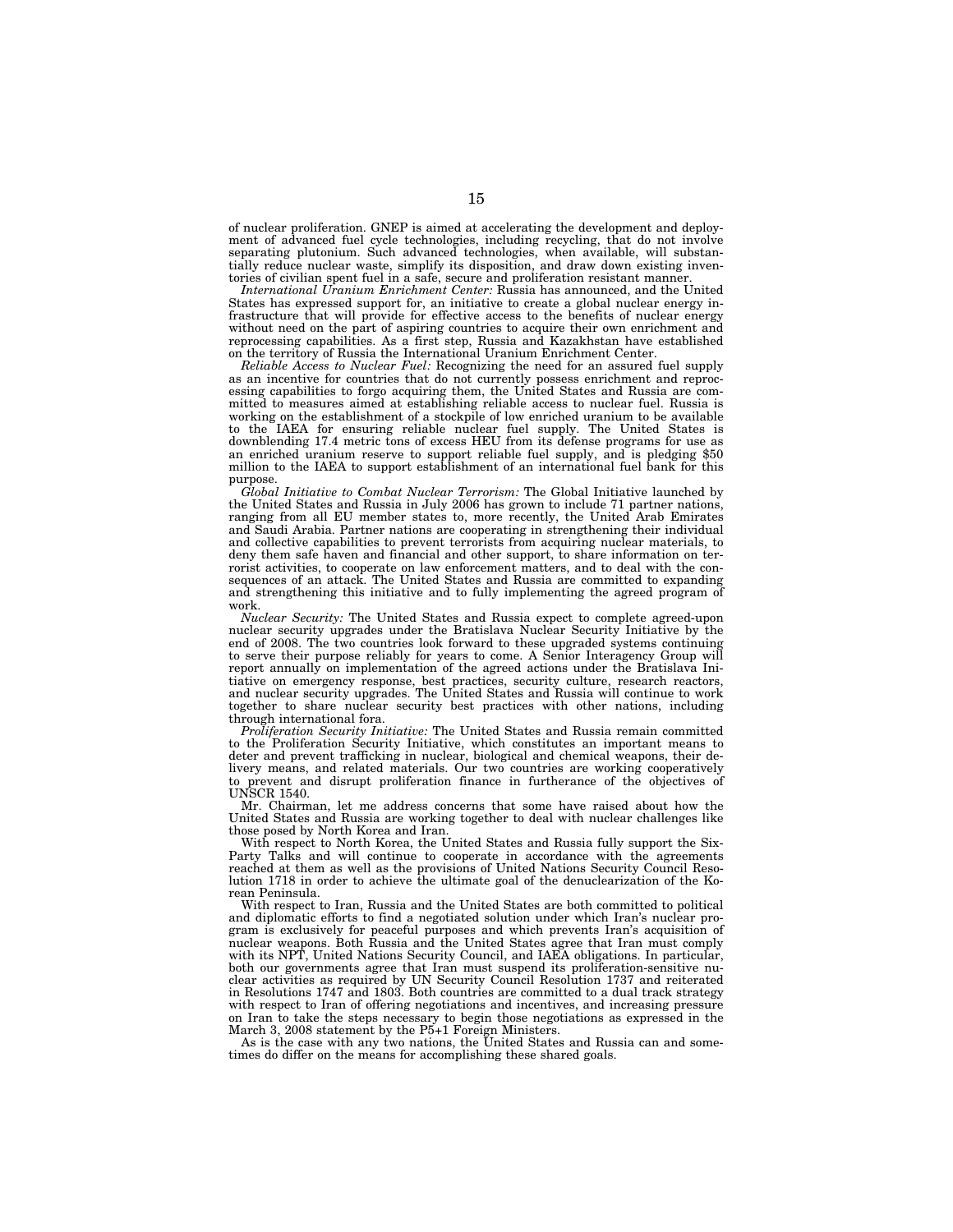With respect to the Bushehr issue in particular, which some have raised as an objection to bringing this agreement into force, the Administration examined this issue closely and determined that the steps Russia has put in place in its agreement with Iran mitigated our concerns. These measures included Russia's supply and take back of spent fuel from Iran. These measures underscore the larger point that Iran does not need to possess the complete nuclear fuel cycle—including the proliferation risks posed by enrichment and reprocessing—to take advantage of the peaceful uses of nuclear energy.

Moreover, the Administration has reason to believe that U.S. willingness to enter into negotiations that Russia had long sought, as well as the U.S. decision to carry them forward to a successful conclusion, had a definite and positive impact on the way Russia came to regard certain nonproliferation issues and take steps to deal with them. I cannot go into the details here, but would note that the classified annex to the Nuclear Proliferation Assessment Statement, which the President has submitted to Congress together with the Agreement, covers these matters thoroughly.

In conclusion, let me say that this is a good, solid agreement. It contains all the necessary nonproliferation conditions and controls that Congress has written into law. This agreement helps us build a stronger relationship and areas of cooperation with Russia in mutually beneficial ways, advances our ability to combat the critical challenges of nuclear proliferation and nuclear terrorism in the 21st century, aids development of new nuclear energy technologies, and allows commercial opportunities for U.S. industry.

Mr. Chairman, thank you again for the opportunity to testify before the Committee. I would be happy to take any questions you have.

Chairman BERMAN. Thank you very much, Mr. Rood. We appreciate your testimony.

I will yield myself 5 minutes to begin the questioning.

Let us take the issue that I referred to obliquely, that Congresswoman Ros-Lehtinen developed more specifically, and then Ed Markey quite concisely summed up, and ask you to respond.

Can you explain why the administration can claim that Russia is cooperating with the United States' Iran policy when the President cannot certify, under the Iran, North Korea, and Syria Nonproliferation Act, that proliferation has ceased and has requested a waiver of that act in order to allow NASA to by Russian space transportation services? There seems to be, at least on the surface, a bit of a problem there.

Mr. ROOD. Mr. Chairman, we do not believe there is an inconsistency in the two actions. The Iran, North Korea, and Syria Nonproliferation Act contains a different legal standard than that in the Atomic Energy Act of 1954, which is the relevant provision of law with respect to a 123 Agreement.

Chairman BERMAN. Summarize those differences, please.

Mr. ROOD. With respect to the INKSNA Report on the Iran, North Korea, and Syria Nonproliferation Act, firstly, the standards for consideration of whether an activity by the Russian Government or a Russian entity meets that standard are different. The standard in that law is any credible information indicating transfers not only of nuclear but chemical, biological, missile, and conventional weapons. So, in that sense, it is a different standard.

There are three provisions in that law, one of which deals with the degree to which the President can certify that a country is committed to oppose the proliferation to or from Iran, North Korea, or Syria of WMD and missile systems capable of delivering weapons.

The second standard is where the government has demonstrated, and continues to demonstrate, a commitment to seek out and prevent transfers to Iran of goods and services for these purposes.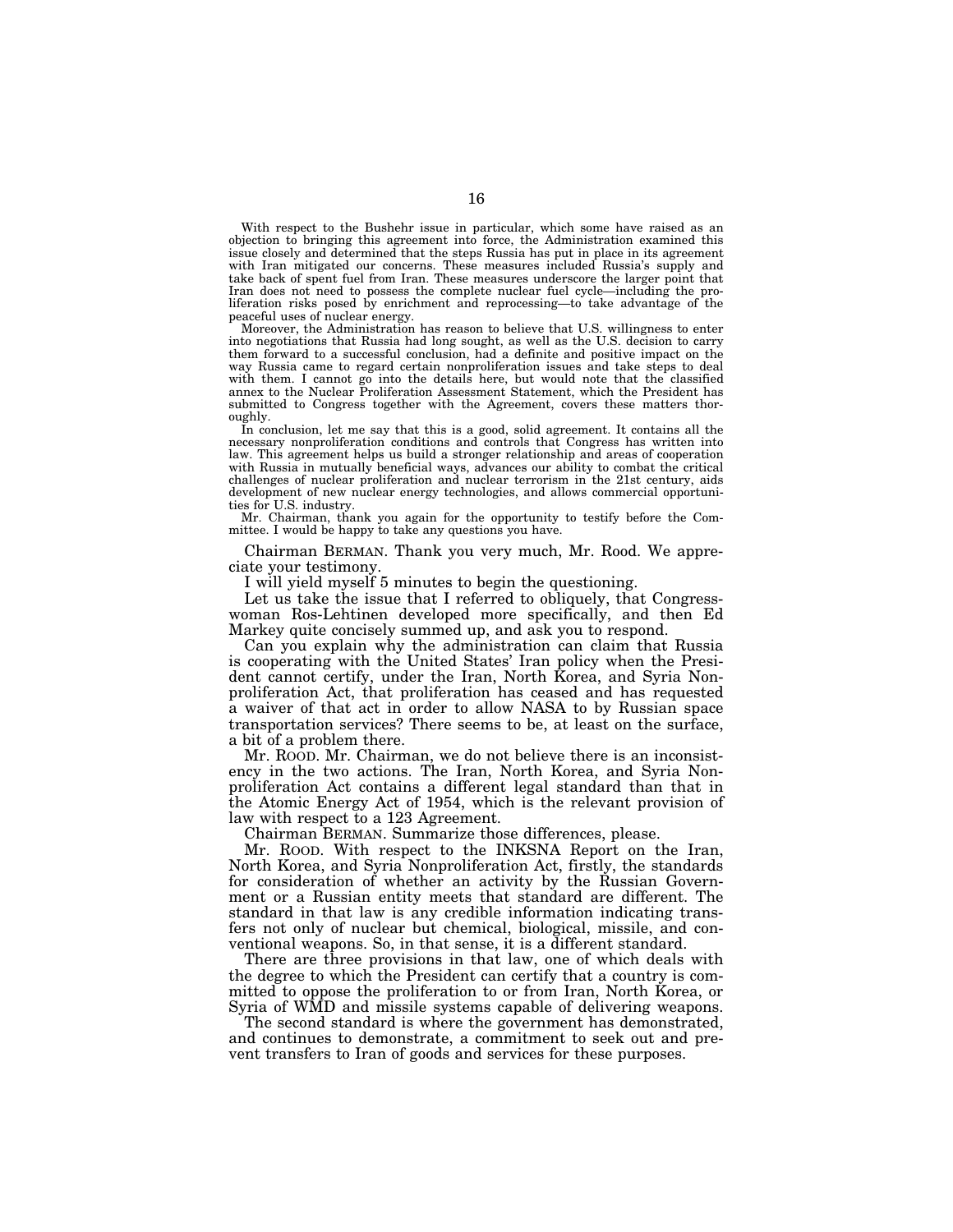Then the third standard is whether there is any entity that is connected to the Russian space agency, or ever was connected to the Russian space agency, that has transferred anything to or from Iran, North Korea, or Syria, and this includes conventional weapons, missiles, nuclear weapons, chemical weapons, and biological weapons.

So, as was mentioned earlier by some members, there have been Russian conventional arms sales to Iran. Those would be covered by the Iran, North Korea, and Syria Nonproliferation Act. The administration has imposed sanctions in some cases as a result of those. So it is a different legal standard.

Chairman BERMAN. Apply the standard simply to the issue of nuclear transfers. Put aside chemical, put aside biological, put aside conventional, and put aside missiles. Could you make a certification, at this particular point, with respect to nuclear transfers under that law?

Mr. ROOD. Under the Iran, North Korea, and Syria Nonproliferation Act, if you limited it to nuclear matters, which I believe is what you are asking, the three standards—one, whether the policy of Russia is to oppose the proliferation to or from Iran of WMD or, in this case, nuclear, technologies that could be used for nuclear weapons—I believe we could make that certification, and the reason is that the Russian Government has supported U.N. Security Council resolutions which limit the scope of Iran's nuclear activities; that prohibit enrichment and reprocessing, as an example; that prohibit assistance to heavy water reactor projects; things that are determined to be proliferation sensitive.

In those cases, the Russian Government, indeed, not only supported those efforts but authored some of the provisions in the Security Council resolutions in that area.

Chairman BERMAN. Let us divide the issue, and my time for this will be pretty quick because my time has almost expired.

Proliferation to Iran, the level of sanctions necessary to get Iran to change behavior. Put aside to the extent they are supporting those kinds of sanctions. We have not gotten too many people yet to support those kinds of sanctions, as far as I can tell.

Proliferation. On the issue of proliferation of nuclear technologies, is Russia still a problem with respect to Iran? Yes or no?

Mr. ROOD. We think that the Russian Government is cooperating with us, not only in the political efforts to persuade the Iranians not to pursue technologies of proliferation sensitivity that could be applied to-

Chairman BERMAN. I am not talking about the political efforts; I am talking about the proliferation efforts.

Mr. ROOD. Trade between Russia and Iran, sir?

Chairman BERMAN. Yes.

Mr. ROOD. In that area, we think that Russia's trade is limited to that with regard to the Bushehr nuclear reactor.

As I mentioned in my opening statement, we think the steps the Russian Government has taken have mitigated our concerns. The provision of fuel and the take-back of spent fuel will not give the Iranians, therefore, if the agreement is adhered to, the capability to extract plutonium for nuclear weapons. It takes away—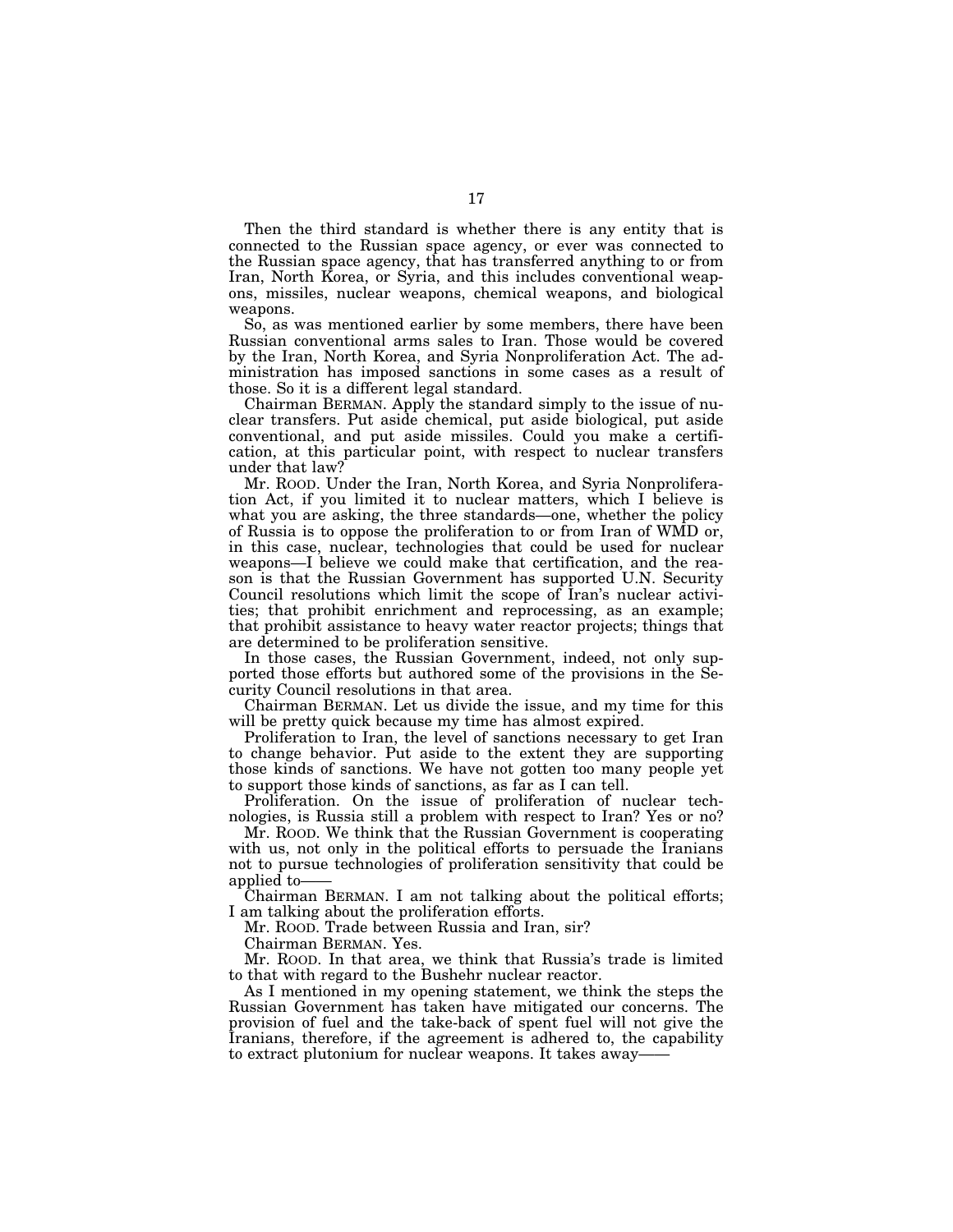Chairman BERMAN. All right. So Bushehr, with the current conditions, is no longer a proliferation problem, as far as the administration is concerned.

Mr. ROOD. We believe that our concerns have been mitigated, yes. That is right.

Chairman BERMAN. ''Mitigated'' is a funny term here. Anyhow, my time has expired. We will find some time to pursue that a little further. I now am pleased to yield 5 minutes to the gentleman from South Carolina, Mr. Wilson.

Mr. WILSON. Thank you, Mr. Chairman. Thank you, Secretary, for being here today, and I share a common view with the chairman that I want to hear more about this agreement. I am not here to be negative.

In fact, I have, over the past 18 years, visited Russia a number of times. I was so impressed by the people of Russia. The culture of Russia is a shared culture of America, in terms of architecture, art, literature. I am just really hopeful for truly a realization of how positive it would be for the people of Russia and the people of the United States to be working together.

But I am very concerned also that we should have a common interest to deter the development of nuclear weapons which could fall into the hands of terrorists, and I just do not understand why Moscow does not understand that the most direct threat would be to them. With the terrorist attacks that have already occurred in Moscow, it is much easier for terrorists, by a land bridge, to go straight to Moscow.

So we should have a shared interest. Yes, the target may be the United States, but, indeed, Moscow, St. Petersburg, and Novosibirsk are much easier and closer targets.

As I face this, this agreement being essential to the United States, how is it that buying and selling nuclear facilities and fuel can already take place without the 123 Agreement? In fact, Russia currently accounts for around half of the nuclear fuel used in United States reactors. What will we be able to do that we cannot do now without having this agreement?

Mr. ROOD. As you mentioned, Congressman, there are a number of nuclear activities presently underway between the United States and Russia that are valuable. You correctly, I think, pointed to one of the most valuable, which is the purchase by the United States of nuclear fuel which has been down blended from highly enriched uranium that was formerly in nuclear weapons, and that, as you correctly pointed out, accounts for about half of the nuclear fuel purchased in the United States. Nuclear energy accounts for about 20 percent of America's electricity supply.

So, put simply, about one in 10 light bulbs in America is lit by electricity produced from material that was formerly in a nuclear weapon targeted on the United States. It is a hugely successful program, and we have down blended the equivalent of 13,000 nuclear weapons' worth of nuclear material into fuel that is used to light factories and homes in the United States and provide other electricity.

What this agreement, though, would do is it would facilitate and allow for cooperation in some new areas. One example is that we are pursuing, under the Global Nuclear Energy Partnership, a pro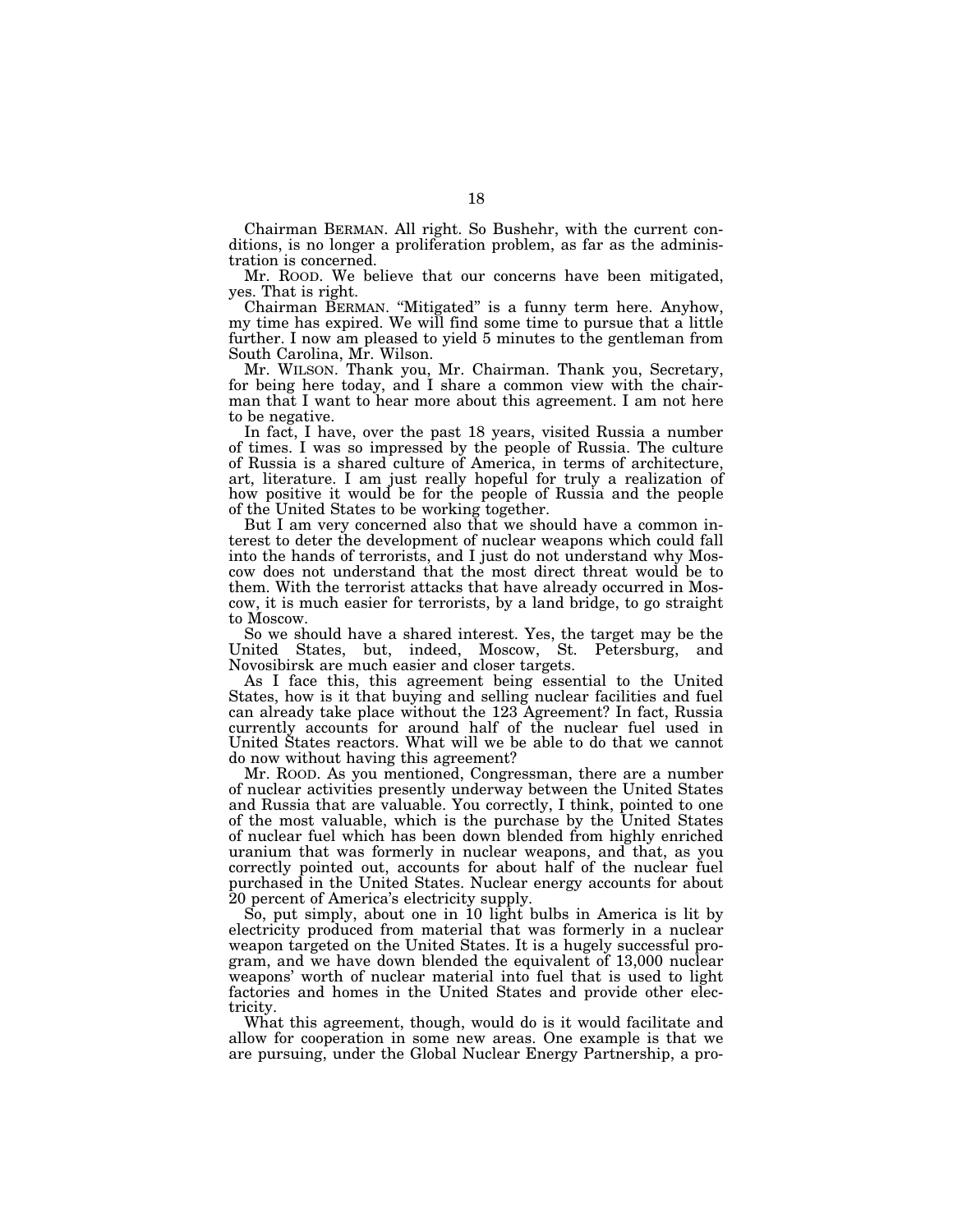gram to develop fast reactors and new types of nuclear fuel that would allow you to, instead of today's situation where the spent fuel has plutonium that can easily be separated for nuclear weapons, it would burn some of that down and consume the waste, burn the plutonium down and consume the waste. Those are the two key attributes.

The Department of Energy would like to take fuel assemblies prepared in the United States and ship them to Russia to be used in their existing fast reactors. We do not have those capabilities or those facilities in the United States. So, therefore, this would advance our effort to develop a nuclear, proliferation-resistant type of reactor.

Mr. WILSON. And, indeed, my home State of South Carolina would like to cooperate fully at the Savannah River site with those activities.

Elements of the Russian Government and private sector have been implicated on many occasions for providing assistance to Iran's nuclear program. Has that all ceased? What is our level of confidence? What measures are in place, indeed, trust and verify, to avoid a future recurrence?

Mr. ROOD. Congressman, we have had concerns, as you mentioned, in the past. We have raised those with our Russian colleagues. I think, as was mentioned in the nonproliferation assessment by the President, we do not believe there is ongoing Russian nuclear assistance, outside of the Bushehr project, that causes us a concern in the administration.

Indeed, in the classified nonproliferation assessment, we talk about some ways in which we believe our willingness to pursue the 123 Agreement that is presently before the Congress has had a positive effect in encouraging greater Russian cooperation than we had previously.

Mr. WILSON. And do you anticipate, with President Medvedev, additional progress? Will there be improvement with Prime Minister Putin and President Medvedev, the change in positions?

Mr. ROOD. It is difficult to tell, at this stage, the degree to which President Medvedev will strike a different form of foreign policy. However, thus far, our interactions with him have been positive. The President and Secretary Rice and other officials have met with him. So we are encouraged that we can continue to have, I think, a very positive relationship.

When the President last met with then-President Putin at Sochi, they agreed on a strategic framework for United States-Russia relations that we hope will be a guide for United States-Russia relations for many years to come.

Mr. ROOD. Thank you.

Chairman BERMAN. The time of the gentleman has expired. The gentleman from New York, Mr. Ackerman.

Mr. ACKERMAN. Thank you, Mr. Chairman.

If Russia were certifiable, under the Iran, North Korea, and Syria, et cetera, without waiver, would that be a good thing?

Mr. ROOD. There are some aspects of Russia's behavior that are captured by the certifications in the Iran, North Korea, and Syria Nonproliferation Act. We would prefer the Russian behavior to be improved and different.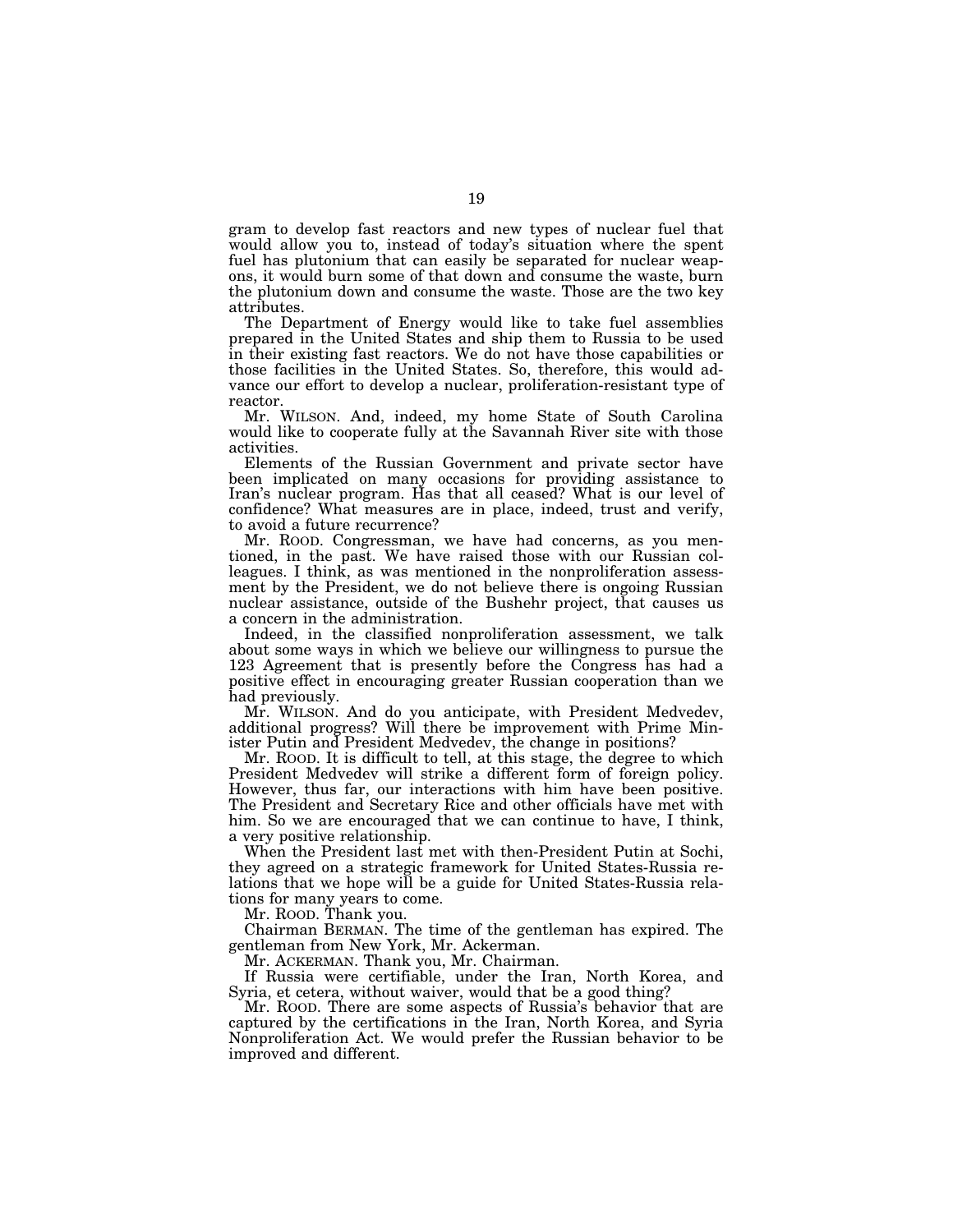Mr. ACKERMAN. Now, if they were certifiable, if we could certify

Mr. ROOD. Certainly, we would prefer to be in a position to be able to certify all of the conditions in the Iran, North Korea, and Syria Nonproliferation Act.

Mr. ACKERMAN. So it would be a good thing if Russia were certifiable, able to be certified under that.

Mr. ROOD. I was just reacting to calling Russia "certifiable," but I think the gist of your question is, would it be valuable if the administration could certify that all of those conditions had been met.

Mr. ACKERMAN. Yes. That is the question.

Mr. ROOD. The answer is yes.

Mr. ACKERMAN. So you would not object if this committee modified the 123 Agreement that said it was in effect only if it could be certified under the Syria Act.

Mr. ROOD. Well, we would not support that, and the reason is that we think the 123 Agreement–

Mr. ACKERMAN. Would you go ahead with it anyway?

Mr. ROOD. We have already submitted the agreement to the Congress for the review period, sir, so our plan is to proceed to request the Congress' assent to allow for the agreement to enter into force.

Mr. ACKERMAN. If we modified it, would the administration sign the agreement?

Mr. ROOD. We would not support the inclusion of the present—

Mr. ACKERMAN. Would you sign it? If we did it anyway, even though you did not support it—you do not have to sign it as a bill, if we modify it, but would you sign the 123 Agreement if we modified it, making it conditional?

Mr. ROOD. We would not support making the agreement conditional.

Mr. ACKERMAN. Would you sign it? I know you would not like it, but would you sign it? It is a take-it-or-leave-it proposition, then. Would you sign it?

Mr. ROOD. Well, I guess, on the first order, as I mentioned, we would not-

Mr. ACKERMAN. Half of my time is up. I need to know what your position would be.

Mr. ROOD [continuing]. Like to be placed in a take-it-or-leave-it proposition. Sir, I am sorry?

Mr. ACKERMAN. I said half of my time is up. I just want to know what your position would be. If it was a take-it-or-leave-it proposition that we modified the 123 Agreement using the-

Mr. ROOD. Our position would be to oppose the take-it-or-leaveit proposition.

Mr. ACKERMAN. I know you would oppose it, but would you sign the 123 Agreement with Russia? You are answering your question. I want you to answer my question.

Mr. ROOD. First of all, I think it is a hypothetical question, so——

Mr. ACKERMAN. Every question is hypothetical.

Mr. ROOD. Sir, correct.

Mr. ACKERMAN. Otherwise, it would not be a question. You are running the clock pretty good. I just need a yes or a no.

Mr. Roop. With regard to the-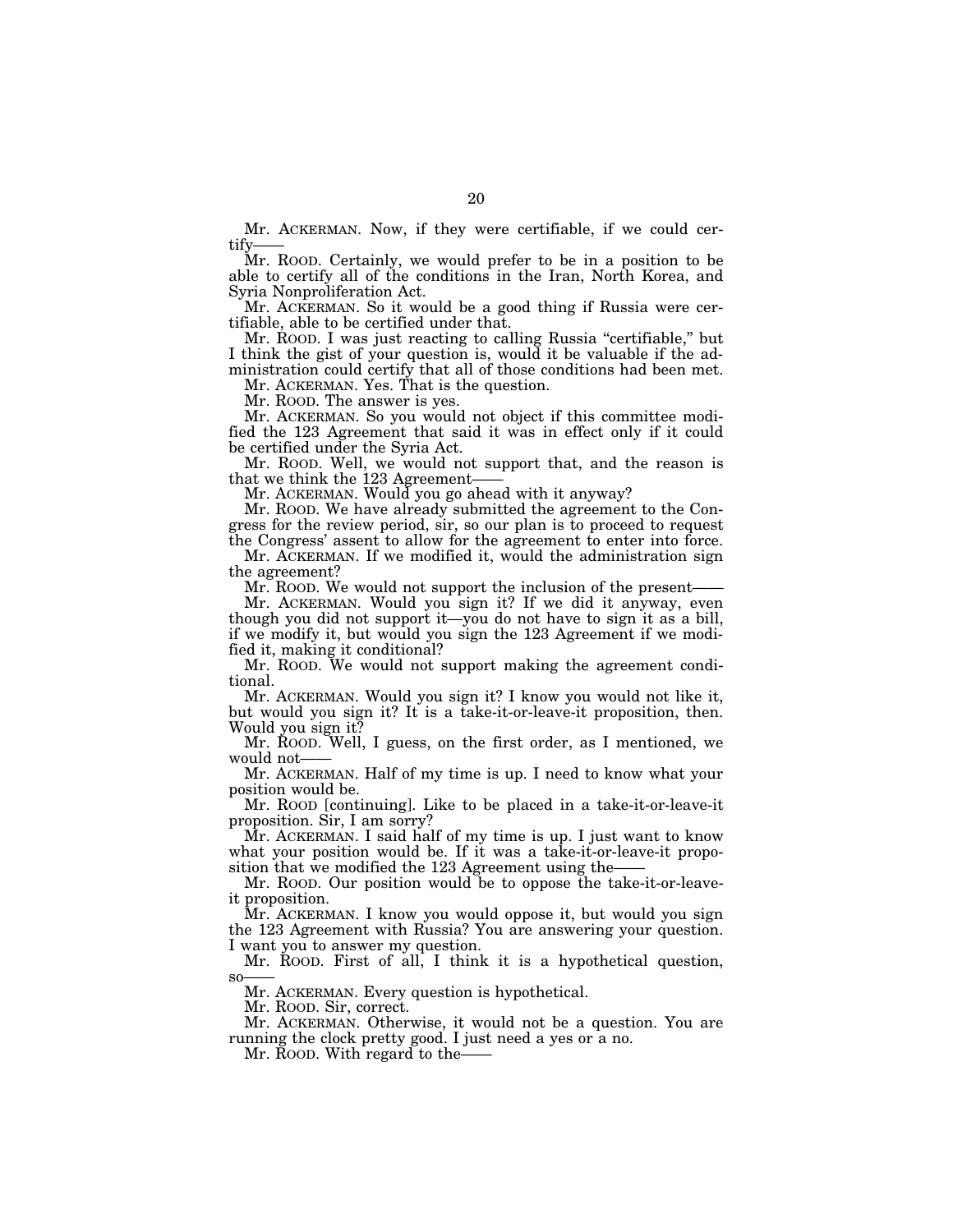Mr. ACKERMAN. "I don't know" is also acceptable.

Mr. ROOD. I do not believe that we would want to be in a position where we would be placed in that situation.

Mr. ACKERMAN. I know you would not want to be in a position. I know all of those-

Mr. ROOD. Furthermore-

Mr. ACKERMAN. I know all of the ways not to answer a question. Mr. ROOD. If we arrived at the hypothetical destination you have

described, we would have to evaluate it at that period of time.

Mr. ACKERMAN. So you do not know.

Mr. ROOD. We would work very hard not to allow ourselves to be placed in that hypothetical position.

 $\rm{Mr.}$  ACKERMAN. Would this 123 Agreement be used as a template for all other 123 Agreements with all other countries?

Mr. ROOD. This 123 Agreement follows the standard practice that has been applied and meets the criteria in the Atomic Energy Act, as described. So we think it already is consistent with the existing template, sir.

Mr. ACKERMAN. Could you explain, then, this is exactly identical to what we are doing with India?

Mr. ROOD. No. This is not exactly identical because, with regard to India, that was not-

Mr. ACKERMAN. I do not understand the answer that you just gave, then.

Mr. ROOD. The agreement that we concluded with India was of a different nature and did not fit, in some ways, the standard-

Mr. ACKERMAN. Could you explain the differences between the two 123 Agreements?

Mr. ROOD. Well, firstly, under the Nonproliferation Treaty, Russia is recognized as a nuclear weapons state. India is neither a party to the NPT nor recognized as a nuclear weapon state by the United States. Therefore, into the standards in the Atomic Energy Act of 1954, as amended, there is a different set of requirements applied to Russia, as a nuclear weapon state, than a non-nuclear weapon state or, indeed, a country that is not a party to the NPT.

Mr. ACKERMAN. Right.

Mr. ROOD. As an example

Mr. ACKERMAN. India is not in the club, but what is the difference in the two agreements?

Mr. ROOD. Well, as an example, in the Russia agreement, because Russia is a nuclear weapon state, as defined by the NPT, there is not a requirement for comprehensive, full-scope safeguards. There is not a requirement for other IAEA safeguards, although, in some cases, the IAEA does apply those in Russia. That is something that, of course, was in the India 123 Agreement, a requirement for India to have safeguards on civilian nuclear facilities.

Mr. ACKERMAN. So the India 123 Agreement could be used as a template for all other states.

Mr. ROOD. I would not see the India agreement as functioning as a template for other agreements because, again, India's status is somewhat unique. I think that we would prefer to maintain the type of template and agreements that we have previously con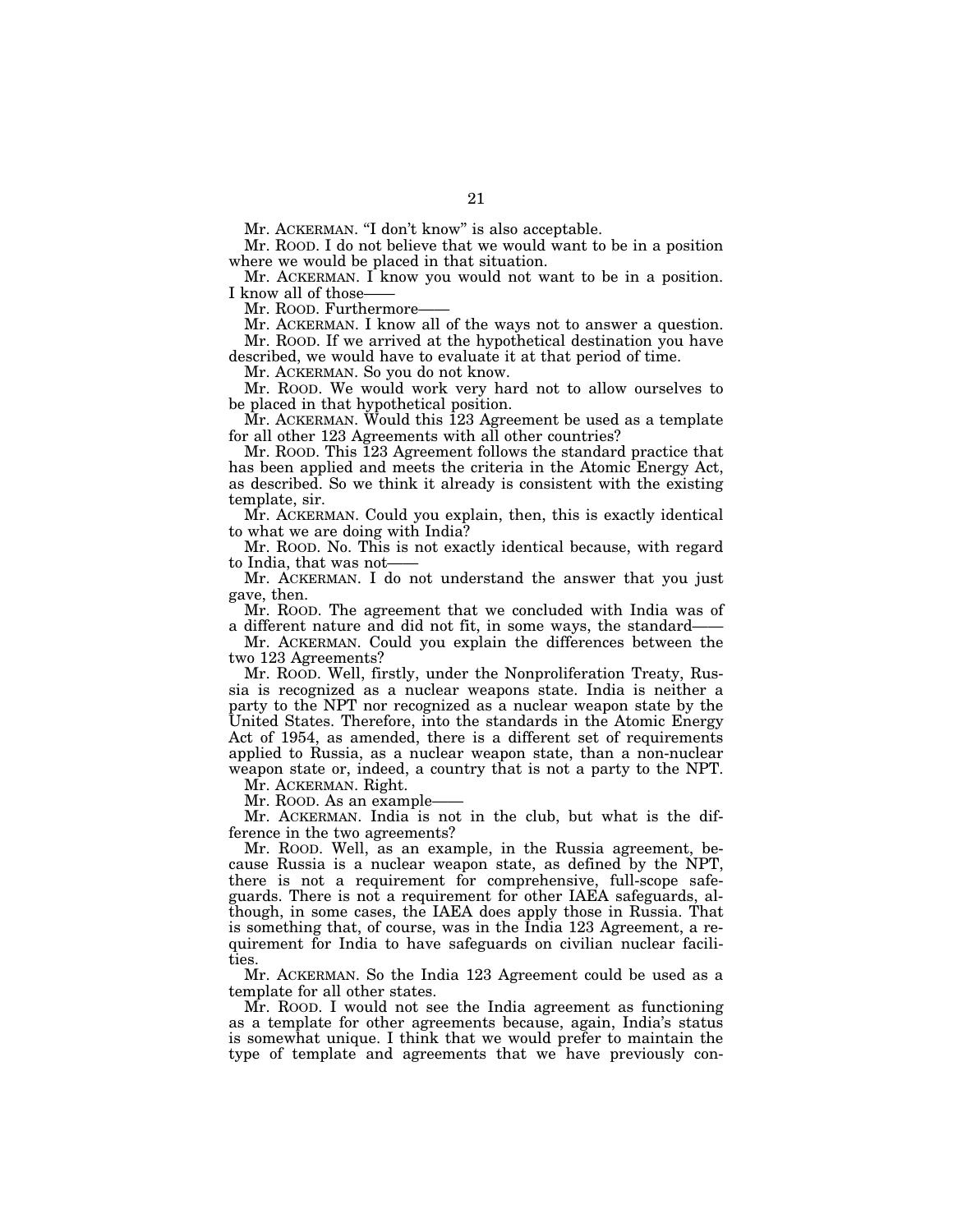cluded with non-nuclear weapon states, in the future for non-nuclear weapon states.

Mr. ACKERMAN. Thank you, Mr. Chairman.

Chairman BERMAN. The time of the gentleman has expired. The gentleman from Indiana, Mr. Burton, is recognized for 5 minutes.

Mr. BURTON. Is Iran considered a terrorist state?

Mr. ROOD. They are on the state sponsors list of terrorism, sir. Mr. BURTON. And during the administration's first term, we op-

posed, and the administration opposed, giving assistance for Iran's light water reactor at Bushehr. Correct?

Mr. ROOD. Yes, and that was prior to-

Mr. BURTON. That is all I asked. That is correct, isn't it?

Mr. ROOD. Yes, under the different circumstances that existed at that time, that is correct.

Mr. BURTON. Didn't the Department of Energy estimate that that reactor could produce 50 to 60 nuclear weapons?

Mr. ROOD. Not 50 or 60 nuclear weapons but spent fuel containing plutonium that could then be fashioned——

Mr. BURTON. Well, the report I have before me says: ''The Department of Energy estimated that the reactor could produce enough plutonium to build between 50 and 60 nuclear weapons.'' Now, that is what the Department of Energy says. If you want to take issue with them, talk to them.

Mr. ROOD. I would agree with the statement that you read, sir, but your oral remarks were slightly different. The Department of Energy statement states that they could produce plutonium that could be used to fashion nuclear weapons. The reactor itself does not produce nuclear weapons.

Mr. BURTON. Look, do not eat up my time. I just asked that question. You answered it.

They could have produced plutonium that could produce 50 to 60 nuclear weapons.

Now, in a March 2007 letter to the State Department, the Office of the Director of National Intelligence concluded, ''We assessed that individual Russian entities continue to provide assistance to Iran's ballistic missile programs.''

So, a year ago, the director of national intelligence said that they ''assessed that Russian entities continue to provide assistance to Iran's ballistic missile programs.'' That is correct, is it not?

Mr. ROOD. I have no reason to know that the statement you read is inaccurate. I do not have that document in front of me, so I cannot verify its authenticity.

Mr. BURTON. Well, I am sorry you are not prepared for the question, but, nevertheless, let me just say that we are dealing with a terrorist state. We have not always had the best relations with Russia. Mr. Putin has taken issue with us and given weapons materials and other things that we do not want given to Iran on a fairly regular basis, and now we are to believe that this agreement is going to dissuade Iran from going ahead with their nuclear weapons program and that they will not go ahead with their ballistic missile program, or, at least, that is the inference that I got from this hearing.

You know, I have been a very strong supporter of the President and our policies internationally, but this really creates a great deal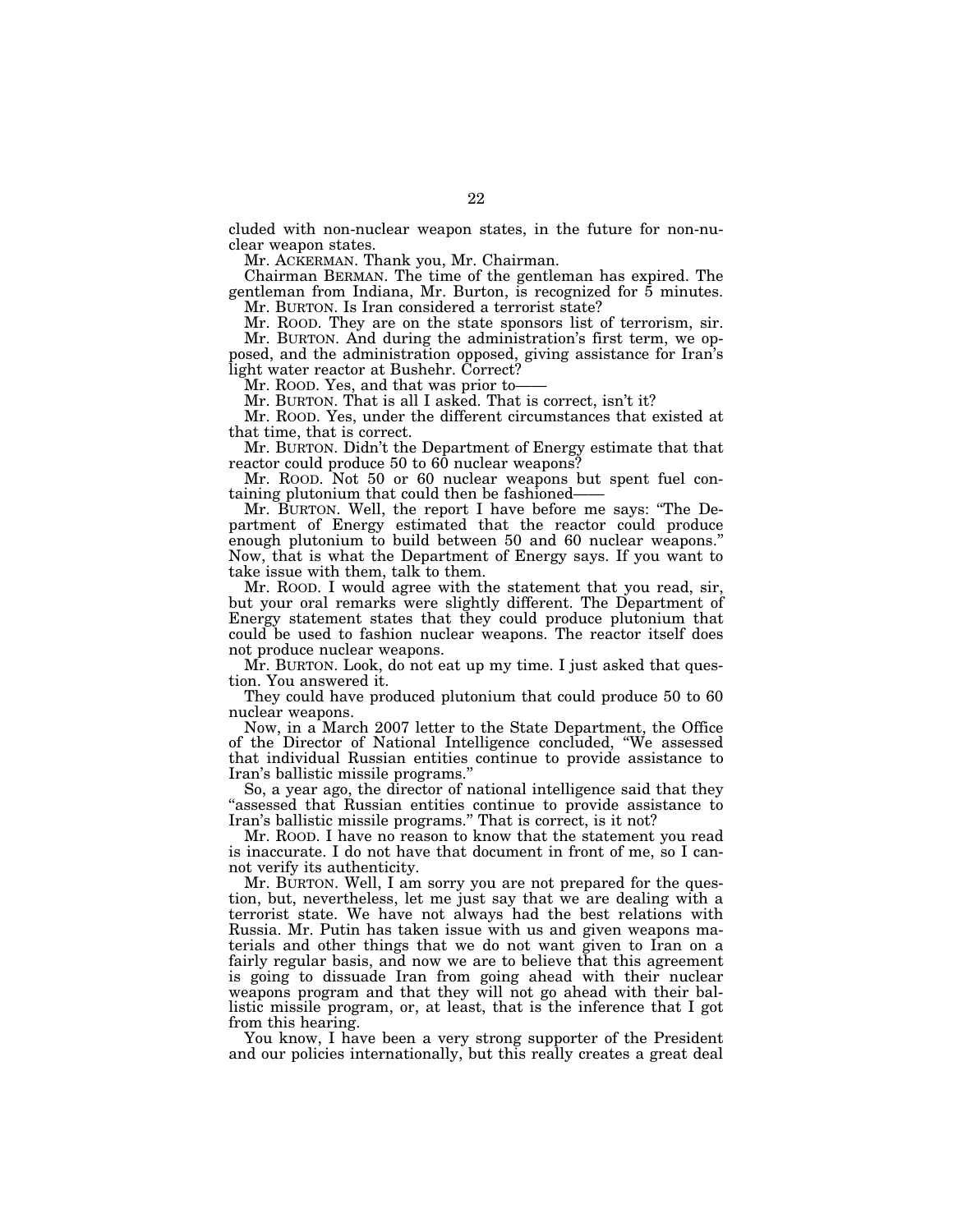of concern for me. I do not trust Iran. I am not sure I trust everything that Putin says. And we are talking about a country that has threatened to destroy Israel, wipe them off the face of the Earth, and to try to do what they can to hurt the United States of America.

And we are talking about trusting somebody—I think Reagan would have said "trust but verify"—trusting somebody like Putin to go ahead and give nuclear material, material that will create nuclear material, to Iran, and we are also, at the same time, giving technology, or allowing technology to get to Iran from Russia that will allow them to build more and better ballistic missiles, and we are not supposed to be concerned about that.

Unless the administration can come up with some very strong answers as to why we should ratify or support this agreement, I am probably going to support Mr. Markey's agreement.

So I hope that the administration, if they have more of an explanation for this, will contact me and other members of the committee on the majority side who have been very supportive of the President to give us some assurances that we are going to be able to trust Russia and that we are going to be able to see this nuclear material returned to Russia, and it will not be used to build nuclear weapons that can be used on ballistic missiles to destroy Iran and destabilize the Middle East.

We get a lot of our oil from the Middle East. We have got to be very, very, very careful about who has nuclear weapons and who has nuclear material, and, as far as energy production is concerned, I think Iran has a lot of oil, and they ought to be able to produce enough energy from their oil reserves so that they do not need nuclear equipment, and they have told us in the past that they are going ahead with their nuclear weapons program.

I think this is something we should look at very, very hard, and I hope that the administration will give us more information than we have had today. Thank you.

Chairman BERMAN. The time of the gentleman has expired. The gentleman from Georgia, Mr. Scott, is recognized for 5 minutes.

Mr. SCOTT. Thank you very much, Mr. Chairman.

I guess what my concern is, what do we get out of this? What do we get out of this deal? When you look at the fact of Russia, which compounds this nuclear issue, there is another issue that exacerbates the situation between Russia and Iran. Between Russia and Iran, they control nearly 50 percent of the known natural gas reserves.

Secondly, we have got a situation with the missile defense system. As people may know, I serve on the NATO Parliamentary Assembly. These are some very serious issues that we are dealing with there. It just seems to me that we have no leverage when we are dealing with our opposition, and we have failed to do what is important to do when you are dealing with your enemy, and that is put your mind in your enemy's mind.

Iran is sitting there. There is no question in my mind that they are after a nuclear weapon. Why wouldn't they be? Iran, more than anything else, wants respect. They want respect. They are sitting in the middle of a situation where everywhere they turn, to their north, their neighbors have nuclear weapons; to their east, they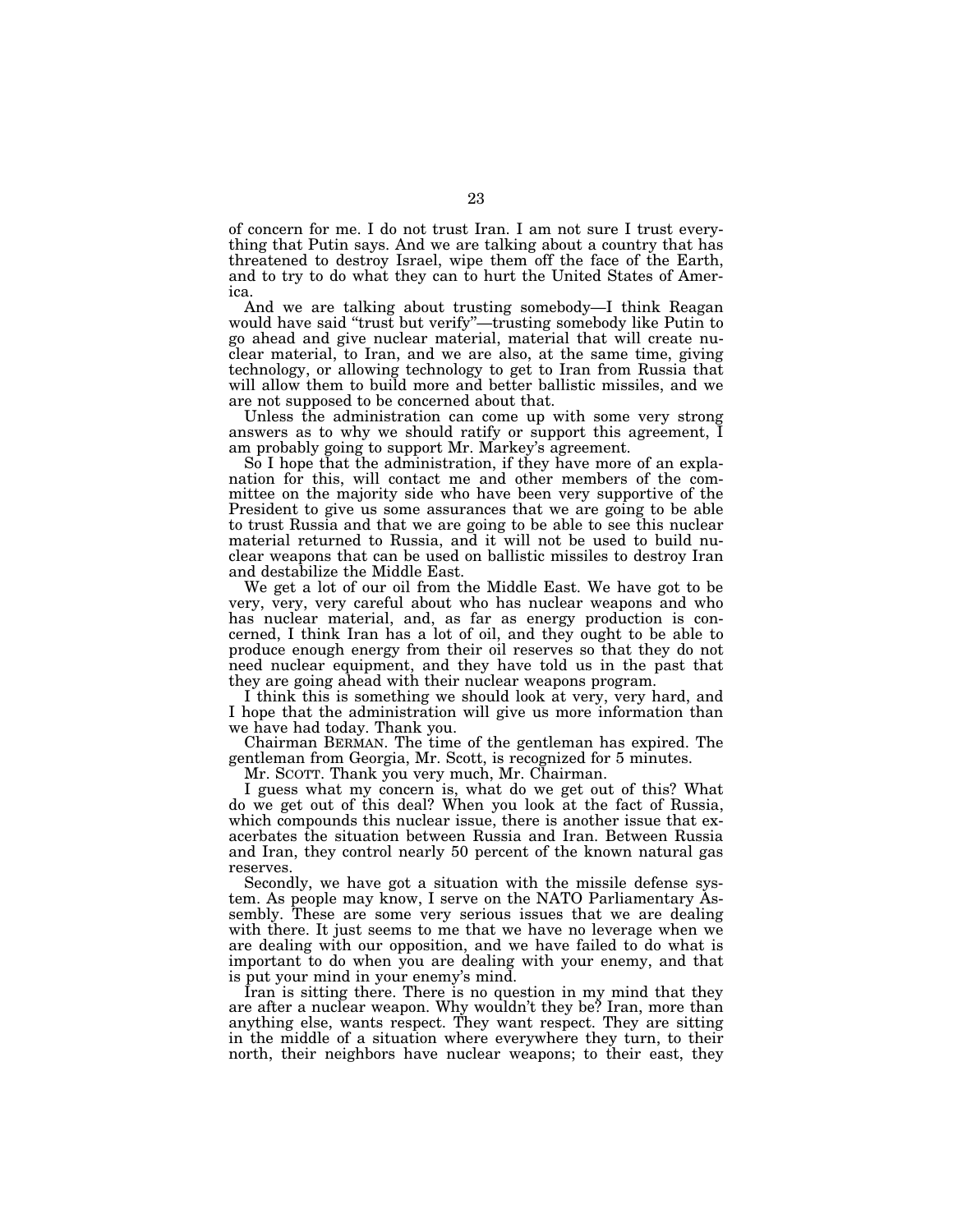have nuclear weapons; to their west, they have nuclear weapons. They want to be the big kid on the block.

It is clear to me that, I think, that Russia is playing with the upper hand here.

So I guess my issue is, what do we gain out of this? What are we getting out of this? It seems to me that they are getting the store and running away with it because, when we are sitting down, we have no leverage when we are dealing with this situation.

I do not trust Russia, and I certainly do not trust Iran, and I think there is nothing in this agreement that merits our consideration of it. I would just like for you to respond to those concerns, if you differ.

Mr. ROOD. Yes, sir. Congressman, we think there are substantial advantages. I think you have asked the right question, which is, what would the United States gain from the agreement? And that is what it should be, I think, evaluated upon.

But we do think that we gain substantially from the agreement. First, in the area of nonproliferation and assistance to Iran that you mentioned in your statement, that is of great concern to us, and we have worked for many years to try to dissuade Russia, as, indeed, have other countries, from engaging in certain types of nuclear cooperation with Iran.

We think we are better positioned with this agreement, and, indeed, I think the recent track record, which is described in the classified nonproliferation assessment, demonstrates that we have had greater success in that area with Russia as a result of the negotiation of the 123 Agreement.

So, firstly, I think, with regard to Russian assistance to Iran, we have gained greater cooperation from Russia as the result of this agreement.

Secondly, I think, in terms of advancing our nuclear nonproliferation agenda and energy security in trying to develop technologies that are more advantageous, not only for energy production but for nonproliferation reasons, we think there are substantial advantages, if we have this agreement than if we do not.

I think you also described in your statement concerns about Iranian activities, and I certainly do not think that our concerns have been ameliorated with respect to Iran's nuclear activities or missile activities or support for terror or other things. We have very strong concerns about those activities. Indeed, we think they pose a major, perhaps the preeminent, security challenge to the United States in the 21st century.

But this agreement with Russia, we think, puts us in a better position to deal with those activities and does advance our security, whether it is measured in our ability to combat nuclear terrorism through the ability to share samples from nuclear smuggling cases and other activities, develop new technologies that help with energy production, and nuclear nonproliferation, and, indeed, with Russian assistance to Iran, we think we have got greater cooperation.

Mr. SCOTT. Let me just ask you one point, and my time is about up. Do you believe Iran is after building a nuclear weapon?

Mr. ROOD. The intelligence community has submitted their recent National Intelligence Estimate, which talks about troubling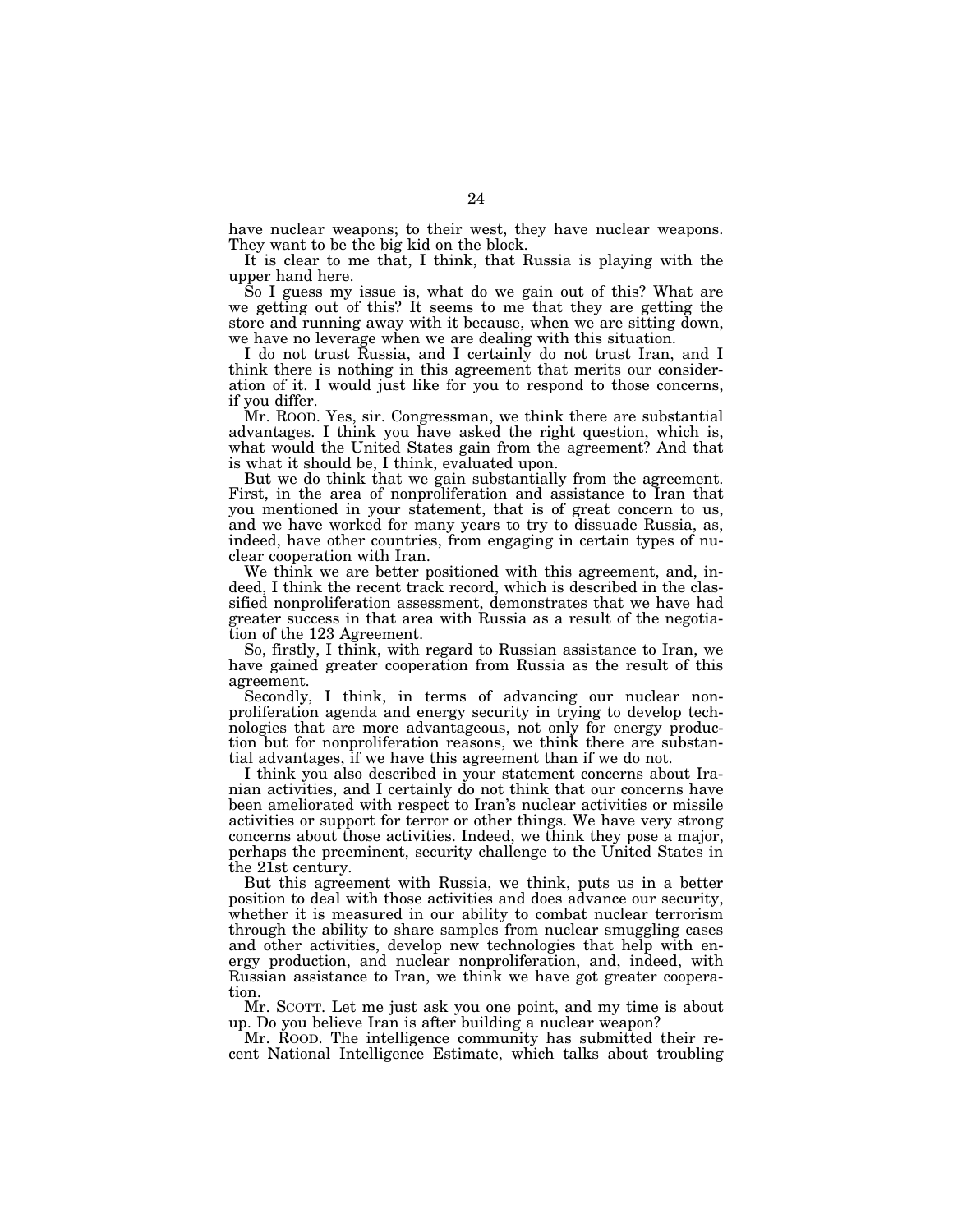Iranian activities and made some conclusions with respect to the Iranian nuclear weaponization activities. I am guided by that, although I will say, personally, I have deep, deep suspicions about Iran's intentions. I think that it is difficult to explain their activities as being purely aimed at peaceful pursuits of nuclear energy. So I, personally, have real concerns about that.

Mr. SCOTT. So you believe that-

Chairman BERMAN. The time of the gentleman has expired. The gentleman from New Jersey, Mr. Smith.

Mr. SMITH OF NEW JERSEY. Thank you, Mr. Chairman.

Let me say at the outset that I have some very deep concerns about the transfer of nuclear reactors, components, and material in general, but when it comes to Russia, I think, at best, this proposal is premature. Let me just ask a couple of questions.

I have chaired, in the past, several hearings on Chernobyl, at 10 years after, 20 years after, and have met many of the victims and advocates of the victims who have suffered so immensely, and that whole Chernobyl incident, obviously, impacting the Belorussians and the Ukrainians so severely, was absolutely shrouded in secrecy. When it came to Captain Nikitin, I remember meeting with his lawyer. He was the one who broke the story about the nuclear subs leaking, and, for that, he was accused of treason.

The Russians, I do not think, have turned the page on secrecy. You may disagree, and I would appreciate your thoughts on that, but, you know, we may be having cooperation with some higher, upper-level people, but when it comes to really bona fide, on-theground cooperation, and when it comes to the FSB, I think there are still significant secrecy issues. So we will not know what has happened, whether or not there was diversion necessarily of these materials to Iran.

Let me ask you, in addition to that issue of transparency, or lack of it, have we asked the Russian Government to stop weakening U.N. Security Council resolutions regarding Iran as a precondition to this agreement, and, if not, why not?

Let me also ask you, with regard to the issue of waste, we have not solved our own waste problems with nuclear energy. I have two nuclear reactors which I have visited in New Jersey. Yucca Mountain is probably never going to receive shipments. That is going to be mired in controversy forever.

As for the cooling pools, the only thing that separates a terrorist effort at those is 40 feet of water. I was shocked myself to see how vulnerable our own nuclear capabilities and our own nuclear reactors really are.

On the ground, I do not think a land assault would ever succeed; something from the air sends shivers down my spine. Now we are talking about a place where Chechnyan terrorists and others are always on the loose looking for high-value targets.

How do we respond to that? If we grow the nuclear facilities in Russia, in the United States, everywhere, it certainly raises significant questions about dirty bombs, not to mention the diversion of material for the creation of weapons.

Then, finally—I will run out of time, so let me ask those questions first.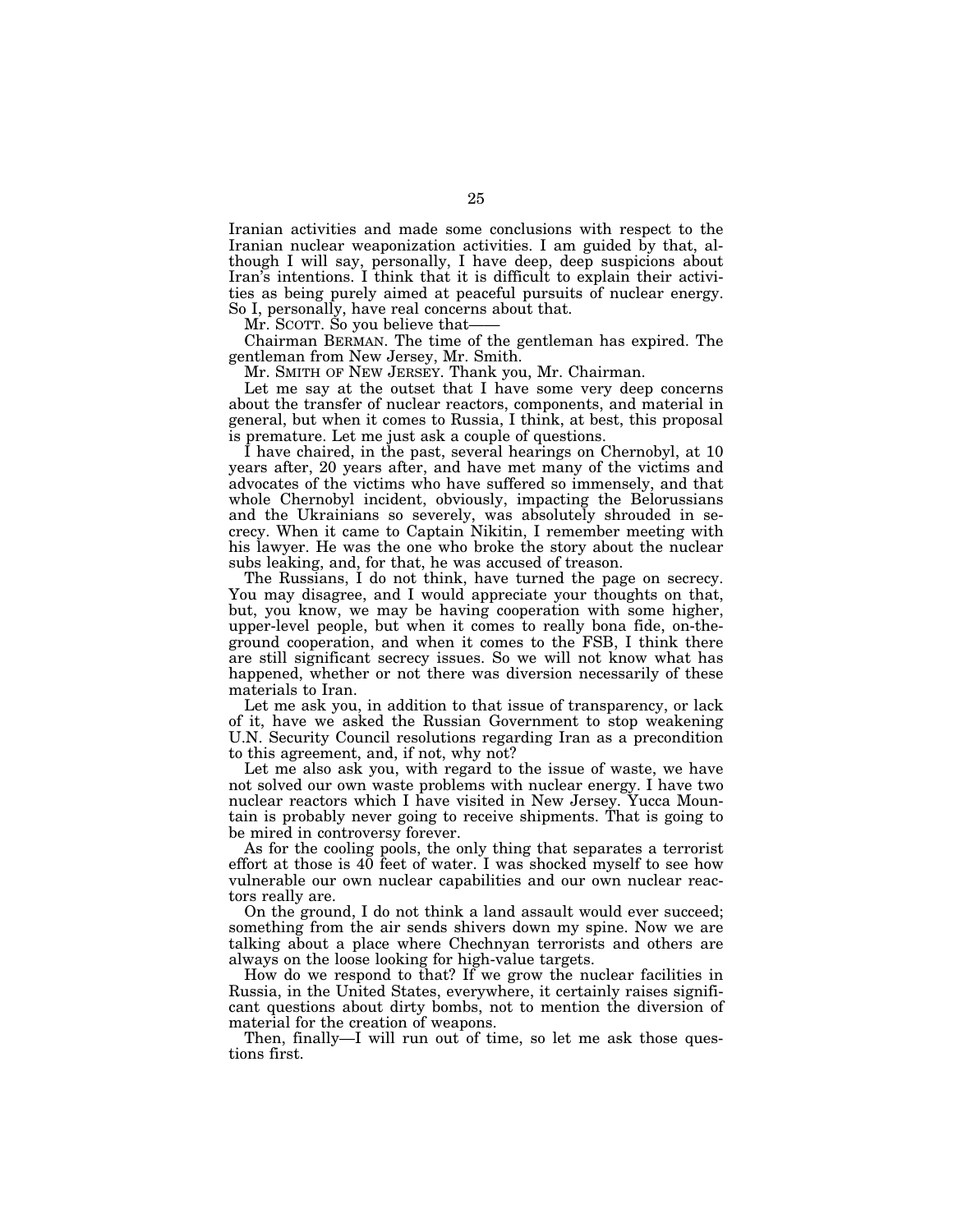Mr. ROOD. Okay. With regard to your question about Russian transparency and excessive secrecy, I think we do have concerns that, in a number of cases, the Russian Government has not been as transparent as we would like.

Your second question; you asked whether we had worked with the Russians to strengthen U.N. Security Council resolutions and the degree to which we had raised that with the Russians. Clearly, that has been something, during the passage of the three U.N. Security Council resolutions, we have spent a great deal of time talking to our Russian colleagues about. As I mentioned——

Mr. SMITH OF NEW JERSEY. But they always are on the side of weakening them, if you do not mind me interrupting. Why aren't they on the side of strengthening?

Mr. ROOD. Well, we think it is substantial that the Russians have agreed to three Chapter 7 resolutions, which are defined as a threat to international peace and security, sort of the highest standard for a U.N. Security Council resolution.

I do not want to say that there are not differences of opinion at times with our Russian colleagues about how to proceed on particular issues. That is evident. So we would have preferred, in some cases, for the Russian Government to support different positions. But that does not diminish the fact that we are working, in a cooperative fashion, with the major nations in the world, the P–5-plus-1, at the U.N. Security Council, as a group, to try to confront Iran's nuclear ambitions.

I think that strategic level of cooperation is of great value to us. We value that multilateral framework.

With regard to your questions about transfers of nuclear equipment to Russia, one thing I would hasten to add is that the  $123$ Agreement establishes merely a legal framework under which nuclear commerce can take place. It does not obligate the United States to transfer any particular items.

Mr. SMITH OF NEW JERSEY. But that will happen.

Mr. ROOD. Well, when those requests are made to transfer A, B, or C to Russia, they will go through the export licensing procedures that we have, and we would look at each and every one of those instances to examine questions such as the safety of the issues, risks of diversion, and so on.

Mr. SMITH OF NEW JERSEY. We are almost out of time. In 2005, Putin said, Russia is successfully developing a new generation of super missiles, both submarine- and land-launched ICBMs. He also said that they would deploy them. They are opposed to our deployment in Eastern Europe of antimissile defense. You know, the trend line seems not to be in our direction.

Chairman BERMAN. The time of the gentleman has expired. The gentleman from California, Mr. Sherman, is recognized for 5 minutes.

Mr. SHERMAN. Thank you. I thought that there would be opening statements from the relevant subcommittee chairs, so I wrote this brilliant opening statement. I will use some of my 5 minutes to do that, sparing the under secretary my sharp, biting questions for a minute or 2, and then I will have a question for you.

First, I think the President is all over Europe screaming that Iran should not be allowed to develop or use a nuclear weapon. He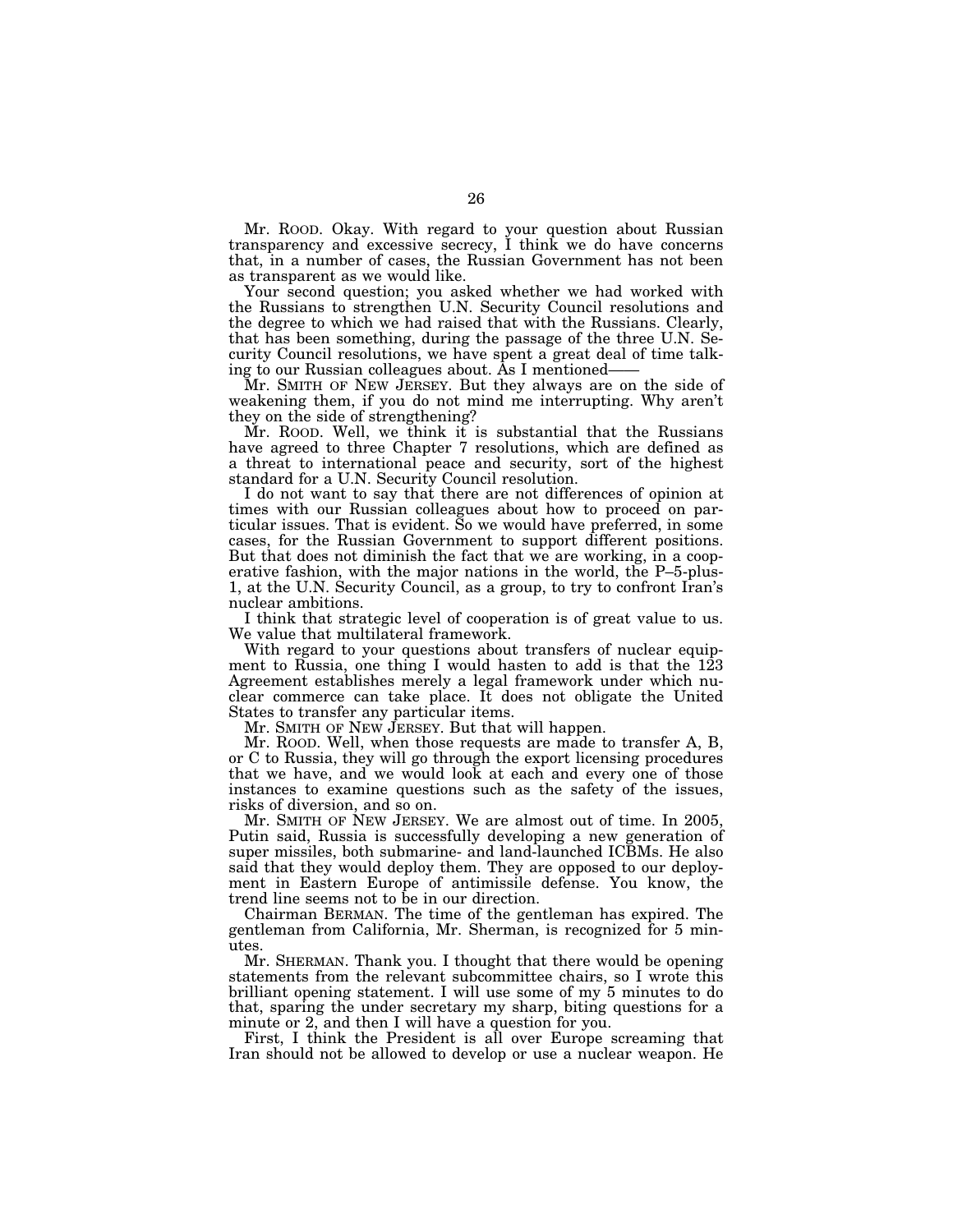appears to believe that if he can scream it often enough, that history will not hold him responsible for the fact that he has no policy to prevent Iran from having a nuclear weapon. I do not know whether historians are quite that obtuse, but they may be.

This is a situation of powerlessness, a self-imposed powerlessness. First, Congress, where, in order to stop this 123 Agreement, we would have to have a two-thirds majority in both Houses to overcome a resolution of disapproval, something that we have imposed on ourselves. If we had a different statute in place, then it would take a positive resolution to approve a 123 Agreement. Our Constitution assumed that international agreements would be treaties and that they would be approved, at least, by the Senate.

This is also a situation of self-imposed powerlessness of the United States because if we are going to have the power to change Russia's behavior toward Iran, it is going to take all of our carrots and all of our sticks in a cogent foreign policy, not a 123 Agreement today and discussions of missile defense in the Czech Republic and Poland tomorrow, and then refusing to talk about South Ossetia the next day, but, rather, we have to lay before the Russian Government all of the incentives and all of the disincentives that we are willing to put together.

But since this administration is unwilling to tie its policy on Transdniester or South Ossetia or Abkhazia, or a host of other issues to Iran's nuclear weapons program, it is extremely unlikely that we will bring to bear on Moscow a sufficient number of carrots and sticks to change their policies. This is self-imposed powerlessness.

The one thing that we, in Congress, may be able to do is deal with the 90-day requirement because we are going to be getting a new administration, an administration that may decide to have a coherent and cogent foreign policy toward Russia and toward Russia's approach toward Iran.

We can dream of such a day. It may happen. We would weaken that new administration if we allow this 123 Agreement to go into effect before that administration takes office.

As I understand it, the easier way for us to stop this is for the 90 days not to go into effect, and I look forward to discussing with the chairman perhaps a letter both to the Senate leadership, but especially the House leadership, urging that we not have any pro forma sessions between now and the end of the 110th Congress. I realize that there may be big appropriations, omnibus bills, that we have to deal with, and the 90 days may end up being met on that basis, but pro forma days, we do not need.

So turning to the 90-day requirement, Under Secretary Rood, what is the administration's understanding with regard to the 90 day requirement? That is to say, if the 110th Congress ends after 89 days, does the clock reset when the new speaker is sworn in next year, or do you just have one more day to go?

Mr. ROOD. I believe the answer to your question is, yes, that at the end of the 110th Congress, if the Congress has adjourned before the 90-day requirement has been met, then the agreement would need to lie again before the Congress for the 90 continuous session days, as defined by the Atomic Energy Act.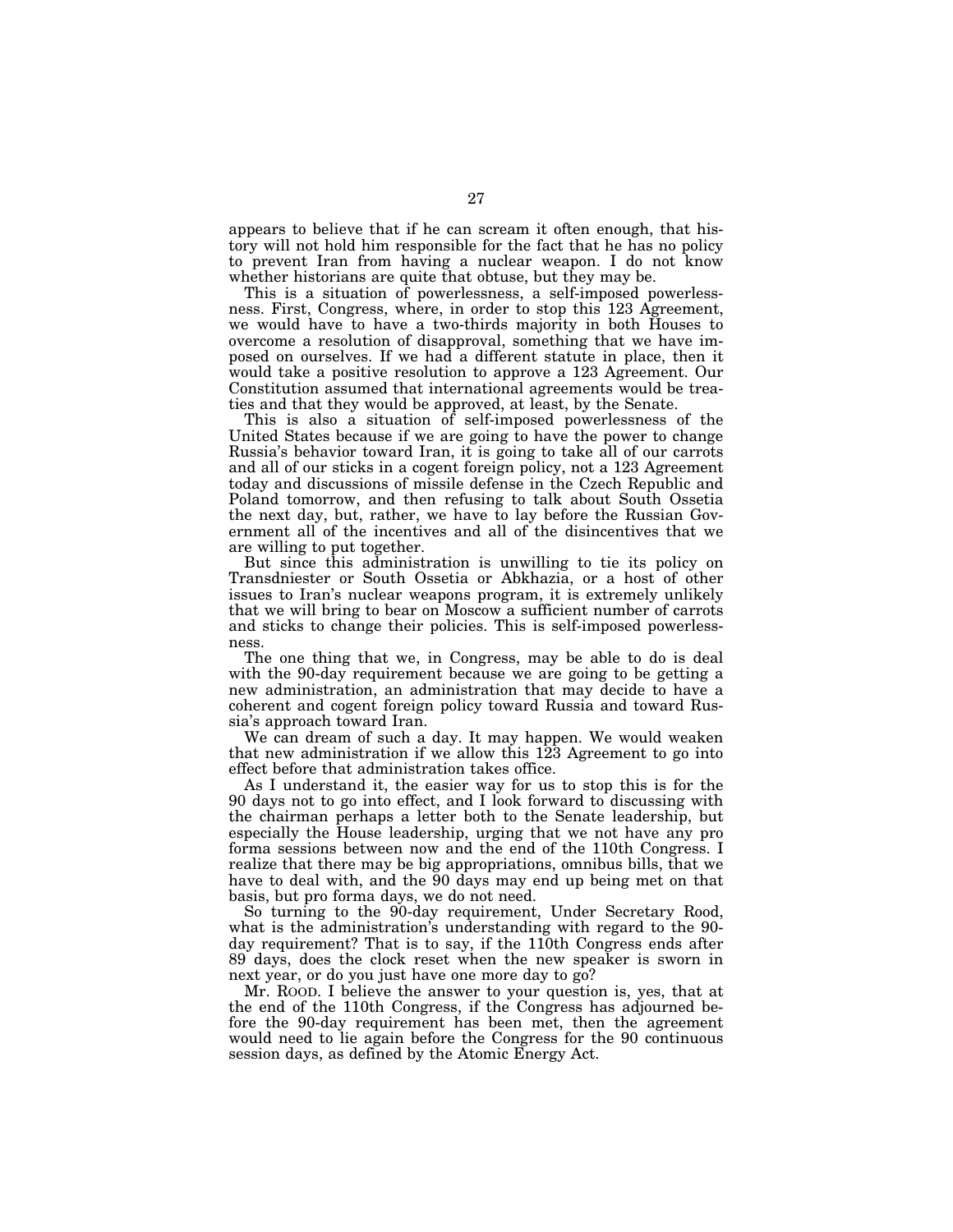Mr. SHERMAN. Is it your understanding that pro forma sessions count as a day toward the 90 days?

Mr. ROOD. It is my understanding that that would be determined, firstly, by the parliamentarian in the House, but, secondly, I believe that for pro forma days, our understanding is that the parliamentarian would consider those a day of session, as defined by the Atomic Energy Act.

Mr. SHERMAN. And, finally, it is 90 days in the House, 90 days in the Senate. So if it is 89 days in the House and 95 days of Senate session, that does not count as 90 days. Correct?

Mr. ROOD. Yes, sir. My understanding is it must lie before both Houses for 90 days, so you must hit the 90-day clock, if you will, that figure, in both Houses.

Mr. SHERMAN. And is it your understanding that it is a separate clock, so if the House is in session on Thursday, and the Senate is not in the session on Friday, and the House is not, that counts as 1 day on each clock, or does neither day count because neither day was a day that all of Congress was in session?

Mr. ROOD. My understanding is that you have to get to 90 in both Houses.

Mr. SHERMAN. But it is two separate clocks.

Mr. ROOD. That is my understanding, yes, sir.

Mr. SHERMAN. Thank you.

Chairman BERMAN. I thank the gentleman for bringing up those points, and I yield 5 minutes to the gentleman from California, Mr. Rohrabacher.

Mr. ROHRABACHER. Thank you very much, Mr. Chairman. I apologize. The ranking member and myself rushed over to the memorial for Tom Lantos, and we dearly miss Tom, but let me congratulate you, Mr. Chairman. Those are tough shoes to fill, and you are doing an excellent job in trying to be fair and trying to handle these issues that are of great significance to America and to the world.

About the issue of the day, as most people note, during the Cold War, I was the Soviet Union's worst nightmare, and I participated in military action against Soviet troops in Afghanistan. I was Ronald Reagan's speech writer for 7 years and wrote many of his very tough, anti-Soviet, Cold War speeches.

Let me note that we are not dealing with the Soviet Union anymore; this is Russia. Let me say that after the fall of Communism, I believe that the United States policies, and what we did to an emerging democratic Russia, was pitiful and a blot on us, on the United States.

We did not treat the newly democratic Russian Government and their people who were struggling, economically struggling, to go through this transition, we did not treat them as we should have, did not reach out and try to do what was necessary to ease that transition, as we should have. Instead, Russia was invaded by scavengers and crooks from the West that just robbed the people of their natural resources, et cetera.

Now, what happened during that time period was that we pushed, by not opening up our own markets, much less the EU opening their markets, we pushed Russia onto the fringe, and what is the fringe? The fringe is having to deal with countries like Iran,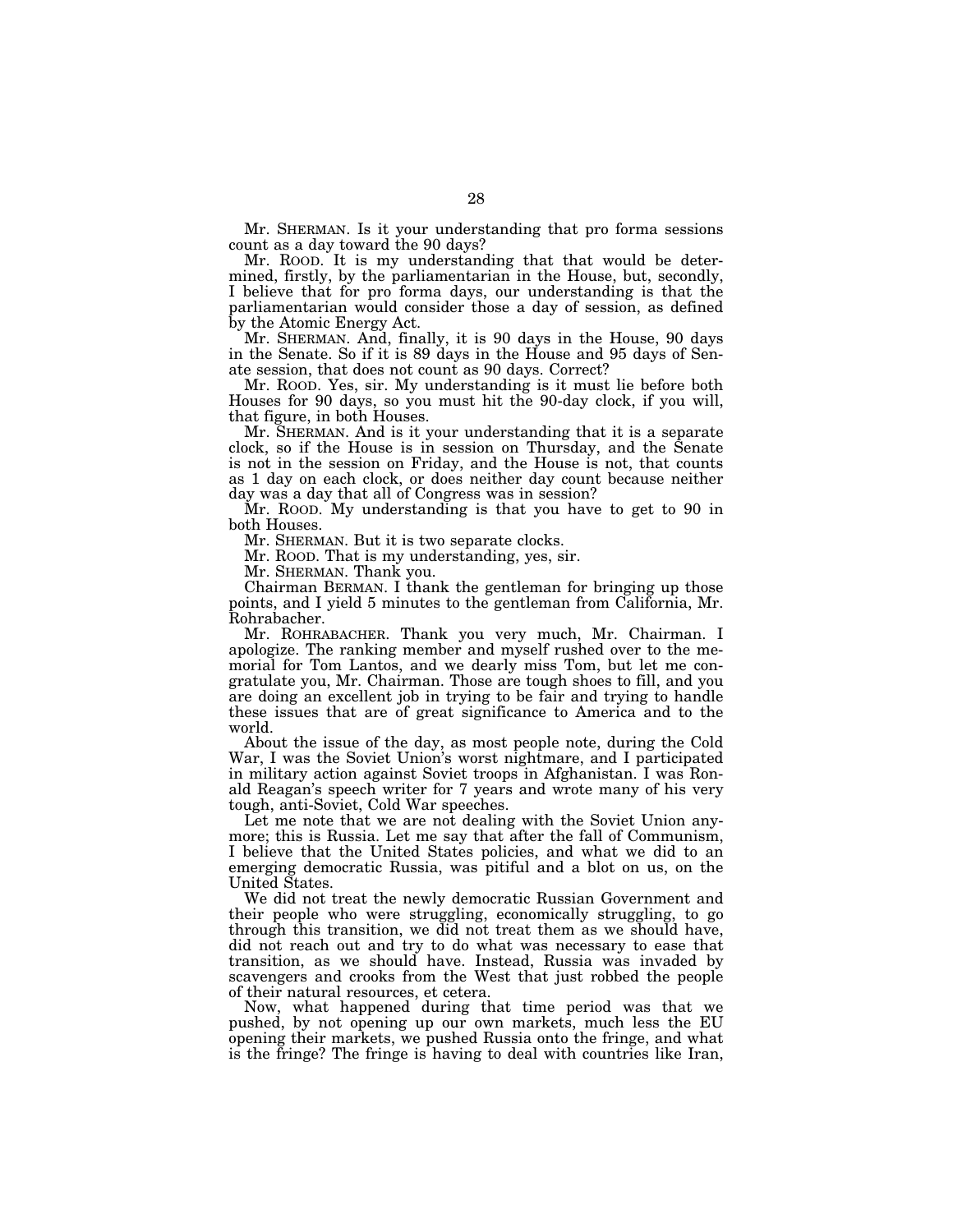and it was during this time period that the Russians started their dealings with Iran.

I remember that because I went, during the Clinton administration and the early months of the Bush administration, and pointed out that Russia could not just simply withdraw from any economic relationship with Iran unless we gave them an alternative.

I said, ''Let us, for Pete's sake, before they start building this thing, let us give the Russians an alternative to build plants in Turkey or perhaps a nuclear power plant in Malaysia.'' But, instead, the administration, both Clinton and Bush administrations, chose to use the stick, just saying, ''We are going to punish these guys,'' rather than offering an alternative to a country that was economically just down and out.

Now, with that said, obviously, an Iranian bomb, a nuclear weapon, is not in our interests, nor in the interests, if I might say, Russia as well. I would hope that we do everything we can to cooperate with the Russians rather than using the stick again, rather than trying to punish them, to find ways of cooperating to reach our goal. The stick did not work when Russia was down and out, and it is not going to work now that they are actually economically well off. So we should find incentives.

Now, let me suggest, Mr. Chairman, there is a technological way out of this dilemma, and I recently, during the last break, I went to Russia to talk to their nuclear power people. Okay?

Let me just note, before I go into my basic point, that they were complaining again that the United States had made an agreement on the sale of uranium, for example, and now Senator Domenici has offered a bill in the Senate that totally negates the concessions that they made and we made in those agreements over the sale of uranium and will actually freeze them out of the legitimate uranium market.

How are they going to take that? How is it that we can expect them to deal with us honestly if that is the way we are dealing with them?

Now, there is the technological alternative, and let me put this on the record. There is a new type of nuclear reactor. It has been developed by General Atomics in California, in cooperation with the Russian nuclear agency. It is called a ''high-temperature, gas-cooled reactor.''

I keep reminding people of this. It has been ignored for years here. This reactor will not produce plutonium as a result. If we make that the standard reactor of what we are trying to do, there will be no nuclear proliferation based on atomic power being used to produce electricity.

We should demand that all of the cooperation we have, nuclear cooperation we have, with Russia, and with any other country, I might add, will be based on this type of new technology rather than the old technologies, the water-cooled reactors, which will end up with plutonium.

Now, let me suggest this—I know my time is running out here that there are forces in this society that want to build the old technology. They are people who own the blueprints from this 50-yearold technology that ends up with plutonium. We have to overcome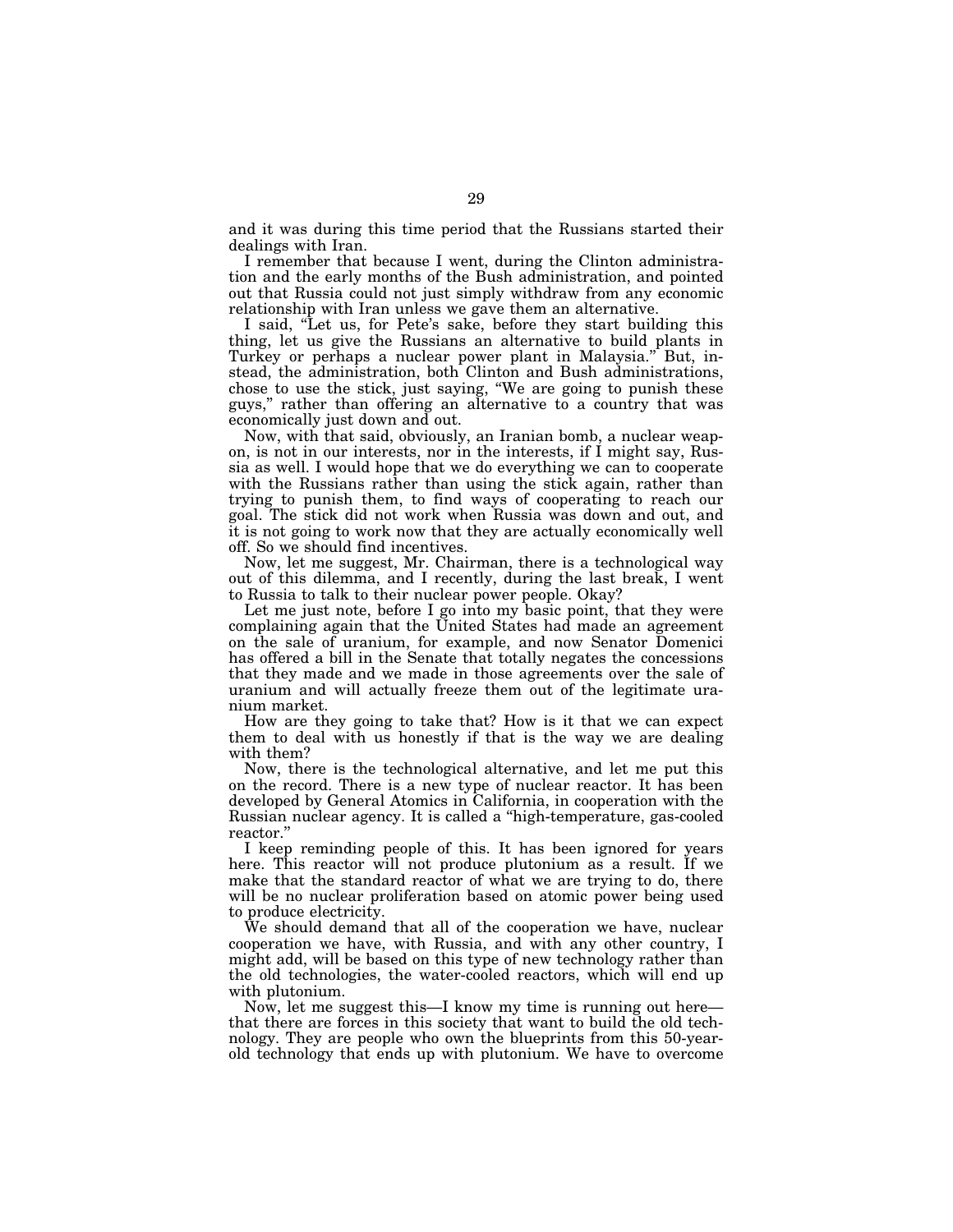those forces in our society, and if we do, we have a technological solution to this problem.

Chairman BERMAN. The time of the gentleman has expired. The gentlelady from California, Ms. Woolsey, is recognized for 5 minutes.

Ms. WOOLSEY. Thank you, Mr. Chairman. Mr. Chairman, recognizing the dangers posed by nuclear weapons, I have crafted and introduced two pieces of legislation calling on the President to engage in nonproliferation strategies designed to eliminate these weapons of mass destruction from the United States and from worldwide arsenals.

One piece of legislation, H. Res. 68, and the other one, H. Res. 227, include, in their resolve statements, words urging the President, in the interest of protecting and enhancing human, national, and global security, to, with H. Res. 68, cooperate with the Russian Federation to remove from deployment nuclear weapons that presently are operational and ready to be launched on short notice.

In H. Res. 227, which is called "Smart Security," which is a very popular piece of legislation with individuals who are aiming at peace around the world, the resolve states that prioritizing and providing adequate funding for the Cooperation Threat-reduction program of the Department of Defense and programs within the Department of Energy to secure fissile materials in Russia and other countries, to dismantle nuclear warheads, reduce nuclear stockpiles, secure nuclear weapons and materials, and prevent the outflow of nuclear weapons expertise from Russia and those other countries.

So, obviously, I think we should do away with all of it, and I am in good company because, in 2007, a joint statement by former United States national security officials Henry Kissinger, Sam Nunn, George Schultz, and Bill Perry called for a establishing a goal for the global elimination of nuclear weapons.

So I asked you, Mr. Rood, how does 123 move us along that path to our goal for global elimination of nuclear weapons?

Mr. ROOD. The 123 Agreement would support a number of important nuclear nonproliferation and countering-nuclear-terrorism objectives, and, in this area, we have had some good cooperation with the Russians. As an example, next week, I will co-chair with my Russian counterpart, Deputy Foreign Minister Kislyak, a meeting of about 70 countries who are part of the Global Initiative to Combat Nuclear Terrorism. This was an initiative launched by President Bush and President Putin.

The 123 Agreement will facilitate things such as if there is a nuclear-smuggling case, the ability to share samples to examine who may have been the perpetrators of this case. You spoke, in your statement, about the importance of securing fissile materials and being able to combat nuclear smuggling. In this way, this agreement would help in that regard.

The other part, when you talked about eliminating material that can be used for nuclear weapons; as I mentioned, the Department of Energy would like to send fuel assemblies to Russia to be used in a new kind of reactor that Russia has, and we do not have in the United States, a fast reactor.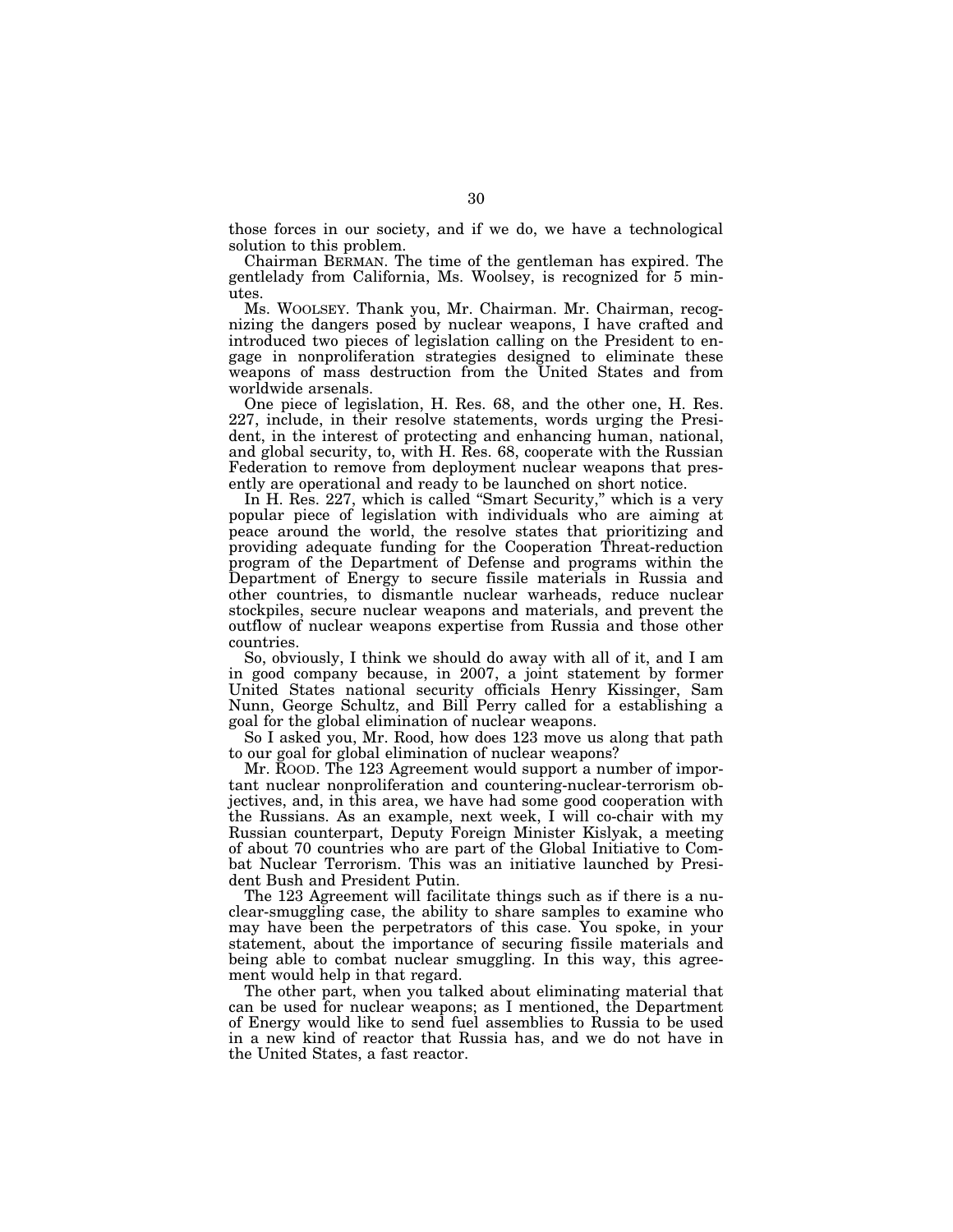If this technology could be developed, you would not have nuclear waste containing plutonium. You could burn that spent fuel in a fast reactor, consume the plutonium so it cannot be used for nuclear weapons, and burn down the waste. It is a very valuable technology, and we think that this agreement will help us reach that objective.

Ms. WOOLSEY. So is this new to our 123 Agreements, or is it what has been in place up until now?

Mr. ROOD. We have not had a 123 Agreement with Russia, but the 123 Agreement would provide a legal framework under which you could do this kind of cooperation, so, in that way, it is new. Ms. WOOLSEY. Thank you. Mr. Chairman, I yield back.

Chairman BERMAN. I thank the gentlelady, and I yield 5 minutes to the gentleman from California, Mr. Royce.

Mr. ROYCE. Thank you, Mr. Chairman.

Under Secretary Root, you suggest that this agreement is going to pave the way for the United States, for our companies here, to sell nuclear material, equipment, and technologies to Russia, and my question is whether the Russian environment today would really allow us to do that because you have a case where President Putin nationalized the energy sector. Then you had blatant use of Russian energy resources as a means there to political ends.

Our own attorney general here, last month, said, ''Organized criminals control significant positions in the global energy and strategic materials market in Russia.'' He said, ''They are expanding their holdings, which corrupt the normal functioning of these markets and may have a destabilizing effect on U.S. geopolitical interests.''

So that is a pretty rough business environment to be in, and I know that British Petroleum and Royal Dutch Shell are having very, very difficult times in Russia. So my question is, do United States companies really have a chance there, and, under that kind of environment, do we want them in Russia?

Mr. ROOD. Obviously, U.S. commercial firms would have to make their own business decisions about whether a specific project merited consideration, whether the risk factors were low enough that they would want to proceed with that area.

But I would say, with the legal framework that the 123 Agreement would put in place, that it would address an imbalance. Today, Russia's export laws allow Russian firms to export a number of things to the United States, but without a 123 Agreement, our firms are legally barred in a number of areas from having specific types of commerce with Russian firms.

So, at first, you have a legal barrier. I think a second issue that you point to is you would have to consider the business environment and the specifics of a particular case.

In the nuclear area, most of those things are owned by the Russian Government—the Russian institutes and the facilities and things of that nature—so we think this agreement would provide an advantage to our industry.

Mr. ROYCE. Okay. Well, the other thing that I think we might want to keep in mind, the other point I would like to make as we weigh this, is the testimony, and you will probably be around to hear some of the witness panel or have their report—we are going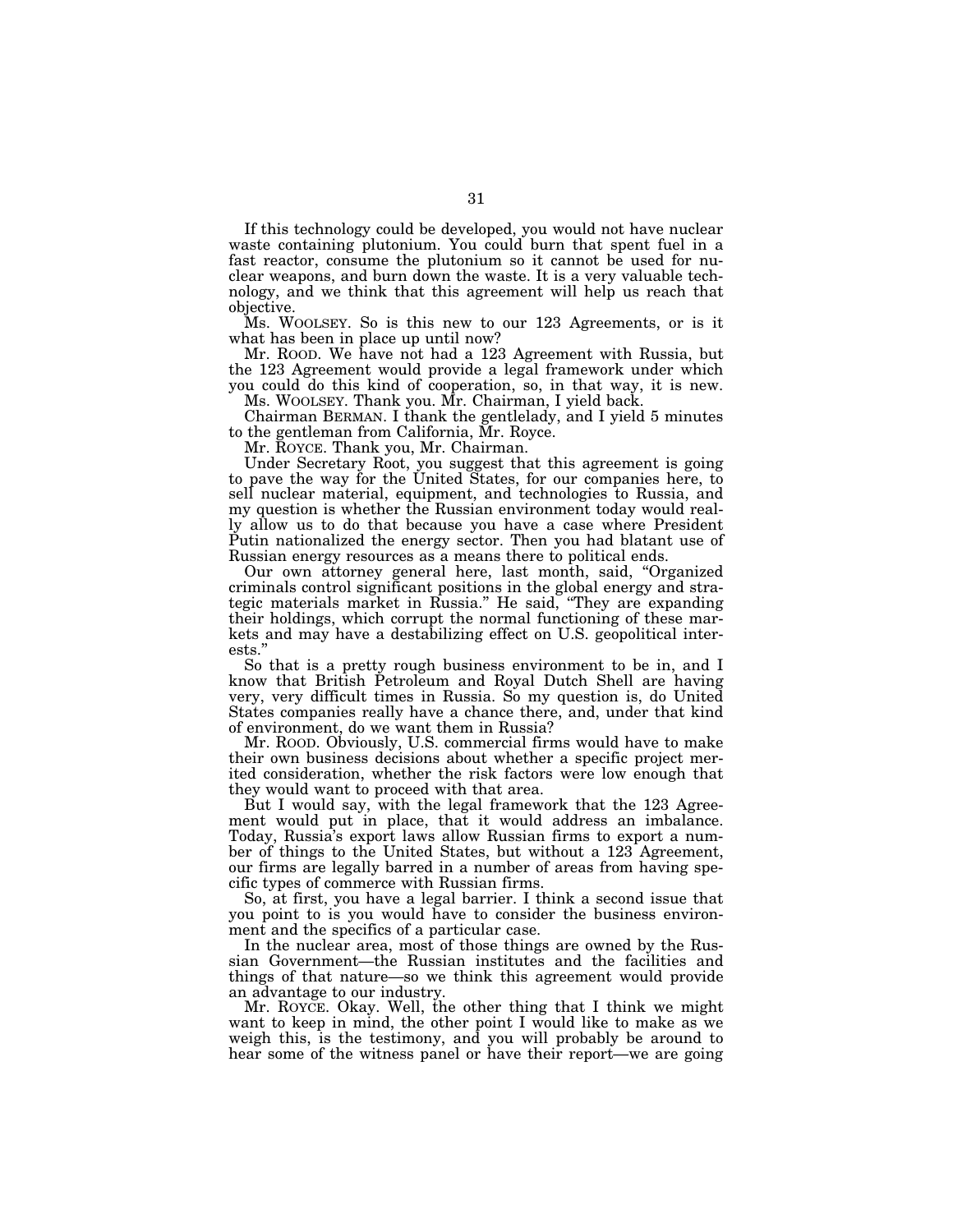to have one witness testify that there are 1,300 Russian nuclear technicians in Iran. Now, that number is set to double.

So the question I would have is, what are their activities, first; and, second, how confident are we in our ability to really know what they are up to in Iran?

I have had discussions with senior scientists in Russia who developed their biological program. One of them told me that some of his senior scientists were missing, and he suspected they were in the Middle East. I just wonder what kind of handle the Russians have on this and what kind of handle we have on their activities and our ability to know what they are doing.

Mr. ROOD. There are Russian technicians in Iran working on the Bushehr reactor. If their activities are related to the Bushehr reactor, as I mentioned, we do not have substantial concerns in that regard because the Russian agreement with Iran to provide fuel to take it back, we think, is very valuable.

For the sake of argument, if you were to argue that, at this point, Russia should cease all nuclear cooperation with Iran and, therefore, not meet the terms of its agreement with Iran, that could pose a risk in the sense that that would be a material breach of the agreement, it would allow the Iranians to use the reactor as they wish, to use the fuel provided by the Russians as they wish. So, at this point, we would like to see the Russian agreement with Iran fully adhered to by the Iranians, and we think that is valuable.

So, from what we know of the activities of Russian nuclear technicians at the Bushehr reactor, that does not pose us particular concern. Obviously, if there were activities at other facilities or other locations, it would depend on the type of nuclear work being done. If it was related purely to the Bushehr project, again, that would not pose us a major concern, but we would, obviously, have to watch that, and we are watching that carefully, Congressman.

Mr. ROYCE. A quick implementation question: Right now, there is no liability protection in Russia for United States nuclear vendors who may wish to do business in Russia. Any observations on that as maybe placing that as a condition on implementation until Russia signs the Convention on Supplementary Compensation or some other means for liability protection? There are some things that I do not think have been fully thought out.

Mr. ROOD. There have been a number of attempts, not only in Russia but elsewhere in the world, to encourage countries to adopt more stringent nuclear liability practices and regulations. In Russia, we would like to encourage the Russians to have better nuclear liability protections.

That will be a concern, as you correctly point out, for American firms. That is something that we will continue to work with our Russian colleagues about, but it is not limited merely to Russia; there are other countries in the world where we would like to do that as well.

Mr. ROYCE. Thank you, Mr. Chairman.

Chairman BERMAN. The time of the gentleman has expired. The gentleman from New Jersey, Mr. Sires, is recognized for 5 minutes.

Mr. SIRES. Thank you, Mr. Chairman, and thank you for holding this hearing.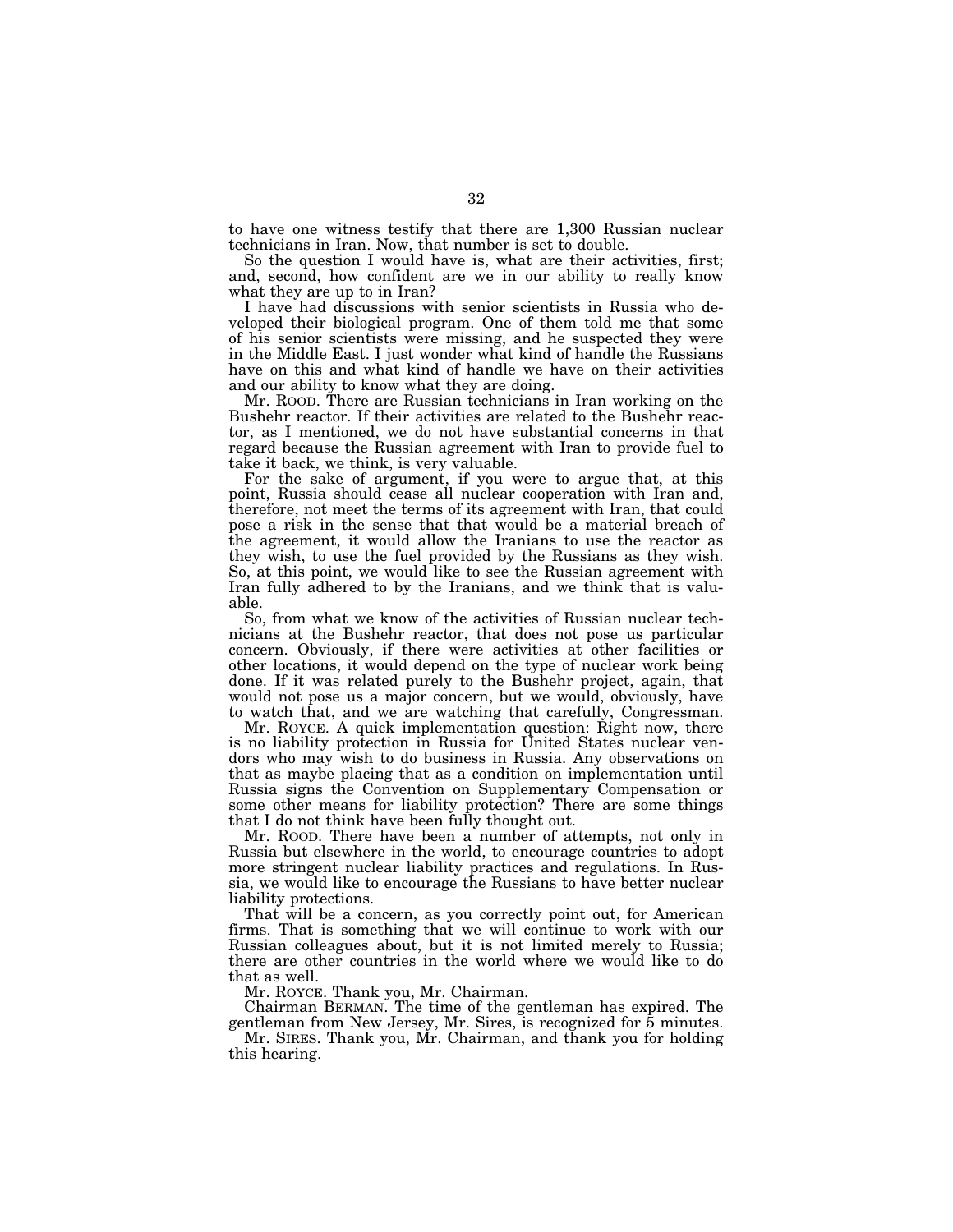As I listened to some of the other members, and as I listened to some of the things that you said, I had a couple of thoughts, and one of the thoughts—you mentioned that we get half of our nuclear fuel from Russia, and I thought I heard you say that that may increase in the future.

Mr. ROOD. It is unclear whether it will increase as a percentage, but we would like to continue purchases of fuel. It will be market driven whether it could grow to a higher percentage, Congressman.

Mr. SIRES. Is there a concern that we may be becoming too dependent on one particular country to deliver this nuclear fuel, and are you concerned that they may hold all of the cards in any kind of agreement that we have if we keep increasing our purchase of nuclear fuel. It seems to me that they are in the driver's seat on this issue. Is there any other place we can get the fuel besides Russia?

Mr. ROOD. The concern that you cite about becoming overly dependent on a single source for nuclear fuel is something that we share. Under the agreement that was described by Mr. Rohrabacher in his statement earlier, we have negotiated an agreement with the Russians that will limit market access for Russia to the United States for the sale of uranium fuel for nuclear reactors.

The reason that that agreement was important to us is that, in the past, there had been some antidumping actions taken by the United States, and we wanted to regulate the amount of nuclear fuel that Russia could sell to the United States market, and so if this agreement takes effect, we think that that will be accomplished.

Mr. SIRES. Limited to what, 60 percent?

Mr. ROOD. No. It allows for gradual increases over time.

Mr. ROHRABACHER. It is 20 percent of the market, but the Dominici rule will actually undermine that.

Mr. SIRES. But a bill is not a law.

Mr. ROOD. So we share your concern. We do believe that it is important to limit access to the U.S. market to a reasonable level for a single supplier of uranium. There are other suppliers in the world of uranium, though, the price of it has increased significantly because it is becoming a more scarce commodity.

Mr. SIRES. Are you concerned at all that this plays a role in any kind of negotiation, the fact that we get half of the nuclear fuel from Russia?

Mr. ROOD. Well, we would like to continue purchasing the fuel because it was highly enriched uranium used in nuclear weapons, and we wanted to have an agreement whereby the Russians would down blend, convert that material to that which is used in nuclear reactors, and then sell it to us here in the United States for use in our power reactors.

It was a way to create a commercial mechanism to dispose of Russian nuclear weapons, and it has been very successful. Over 13,000 nuclear weapons' worth of material has been used in this program.

So, in that sense, we want to see the program continue, and it is supposed to, indeed, grow to eventually dispose of 20,000 nuclear weapons' worth of material from Russia. We would like to have additional material that was in Russian nuclear weapons used for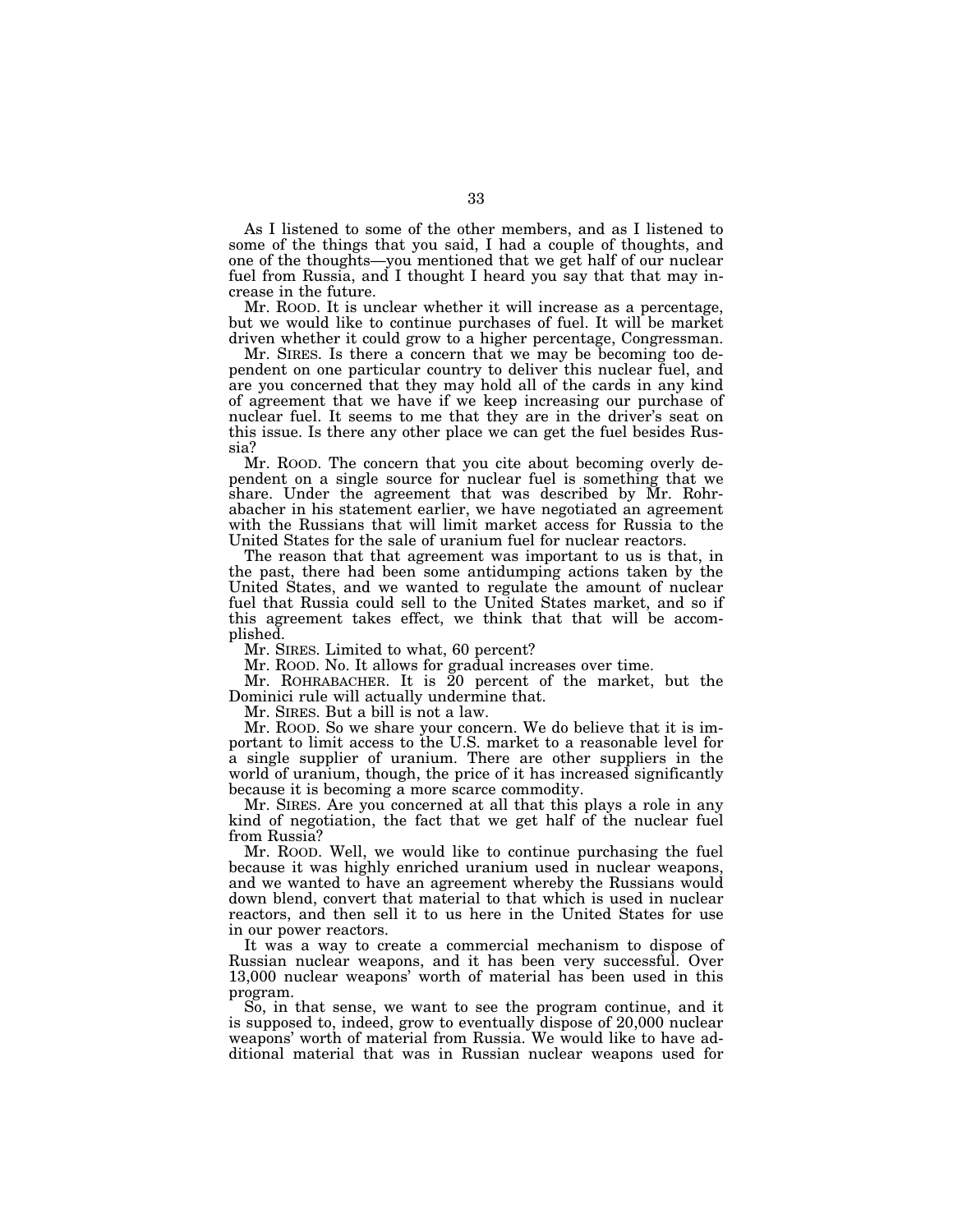this purpose, but mainly for the elimination of the nuclear weapons, and we think, so long as market access is limited in the manner that we have negotiated with the Russians, that our concerns about overreliance on a single supplier are dealt with.

Mr. SIRES. Thank you very much.

Chairman BERMAN. The time of the gentleman has expired. The gentleman from Nebraska, Mr. Fortenberry.

Mr. FORTENBERRY. Thank you, Mr. Chairman. Thank you, Mr. Under Secretary, for coming today.

I want to examine an operational premise here. We are trying to leverage Russian cooperation regarding Iran by selling them nuclear technology or entering into an agreement regarding nuclear technology. This seems a bit peculiar, again, given Iranian intentions, the development of a certain hostile positioning of Iran. Clearly, they are developing nuclear weapons capabilities.

The Russians have been, at a level, cooperative, but, at best, I think you could say that passively cooperative, and yet here we are trying to get them to cooperate more fully with us by leveraging help from them with regards to selling them additional, or agreeing to share additional, technology with them.

It is an underlying premise of all of this that seems a bit peculiar. I would like for you to address that.

Mr. ROOD. Well, my first reaction would be that we desire this nuclear cooperation agreement with Russia because we desire nuclear cooperation with Russia. On its own merits, we want the agreement for its stated purpose. There is very valuable nuclear cooperation, as I mentioned, to develop new forms of proliferation-resistant technologies that is important to us.

We think it is also important in our efforts to combat nuclear terrorism, which are going very well with Russia.

A second question, which is outside the four corners, if you will, of the agreement, is the issue of Russian cooperation with respect to Iran, and I would say, on that question, which, again, I do not think is the subject of the agreement, we are better off with the agreement than without it.

Mr. FORTENBERRY. But given the context of the circumstances at the moment, that is a clearly defining underlying premise, at least an operational premise, creating the spirit of negotiation at this point, the negotiation between you and the Russians, the negotiation between you and the Congress. If the Iranian question did not exist, you might have a cooperation agreement proceeding the way you would prefer, but, nonetheless, this question is completely intertwined with the cooperation agreement, leveraging help by the Russians to dampen, or potentially diminish, Iranian nuclear weapon capability.

Mr. ROOD. I think, on that question, we are better off with the agreement with respect to gaining greater Russian cooperation on Iran than without it, and I think our recent track record is a demonstration of that. There were some that argue in favor of the policy that existed during the Clinton administration and, indeed, the first part of the Bush administration, saying that the United States would not enter into negotiations for a 123 Agreement unless Russia ceased all nuclear cooperation, all missile cooperation, all conventional arms cooperation with Iran.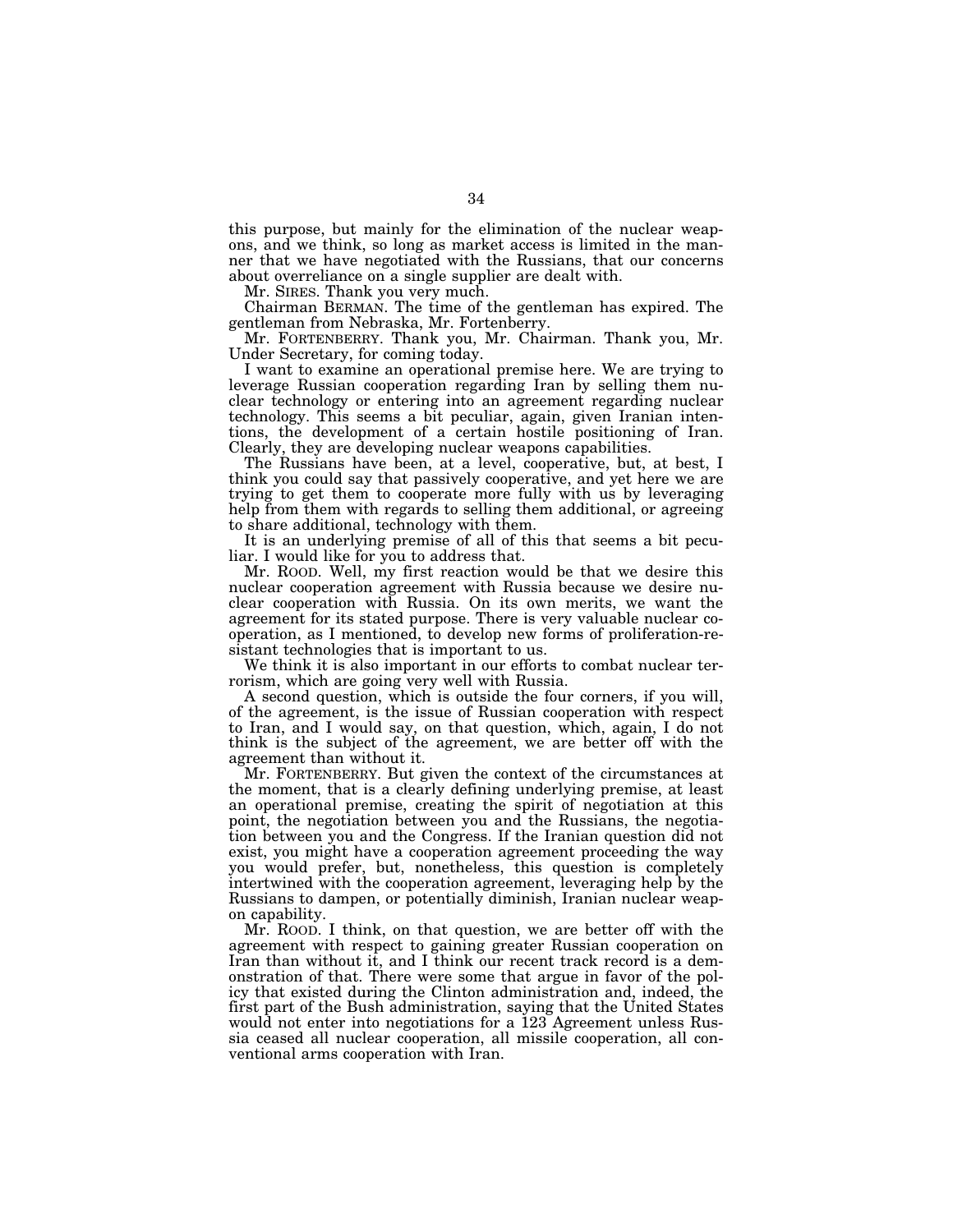I think the stated objective of that, the first part of the objective was to prevent the construction of the Bushehr reactor. I think any objective analysis of the success of that policy would have to conclude it did not succeed. The Bushehr reactor was constructed, and U.S. policy did not succeed in stopping it. It did not succeed in stopping other Russian nuclear cooperation with Iran.

Our willingness to engage in a 123 Agreement with Russia has already demonstrated some effects that are described in our classified Nonproliferation Assessment, where we have gained greater cooperation with Russia than we had previous to entering the negotiation on the 123 Agreement.

Mr. FORTENBERRY. Is this the best we can do? It appears to be two schools of thought developing here, one in the administration that this mitigates potential for increased fissile material in the world, and it increases the opportunity for us to develop further relationships with the Russians to decrease the probability of nuclear proliferation. But if it was such a good deal, I think, and this might be the general disposition you are hearing, why don't the Russians more actively, instead of passively, cooperate on the Iranian question, given its entanglement at the moment?

Mr. ROOD. First, in response to your question, ''Is this the best we can do with regard to gaining greater cooperation from Russia on Iran?'' clearly, we can do better, and we would like to have more cooperation from Russia than we do today, but that does not mean we do not value the cooperation that we have received, the fact that we would like an even higher level of cooperation.

Mr. FORTENBERRY. Is this agreement the way to achieve it, though?

Mr. ROOD. It is not the sum total of what will achieve that, but

Mr. FORTENBERRY. What could?

Mr. ROOD [continuing]. It makes a contribution to achieve that. Mr. FORTENBERRY. Sure. I understand. List other elements that might achieve that type of cooperation in 5 seconds.

Chairman BERMAN. Take your 5 seconds to list them.

Mr. ROOD. Okay. I think that we would like greater cooperation from Russia, and maybe we hope, over time, to see the problem, in terms of the tools that will be effective, the specific tools, not broad tools, but some specific tools, that would be effective in shaping Iranian behavior. Hopefully, our view and the Russian view become more closely aligned.

Chairman BERMAN. The time of the gentleman has expired. This is a very important subject. It has been raised by a number of us. It does not just implicate your areas of concern. The regional secretary, the entire administration, on the full scope of the United States-Russia relationship is something that we are going to want to pursue in great depth.

I now yield 5 minutes to the gentlelady from California, Ms. Watson.

Ms. WATSON. Thank you so much, Mr. Chairman, and I want to thank Under Secretary Rood for not being drawn into talking about the other options except diplomatic options, and I strongly, strongly suggest that we exhaust all diplomatic options.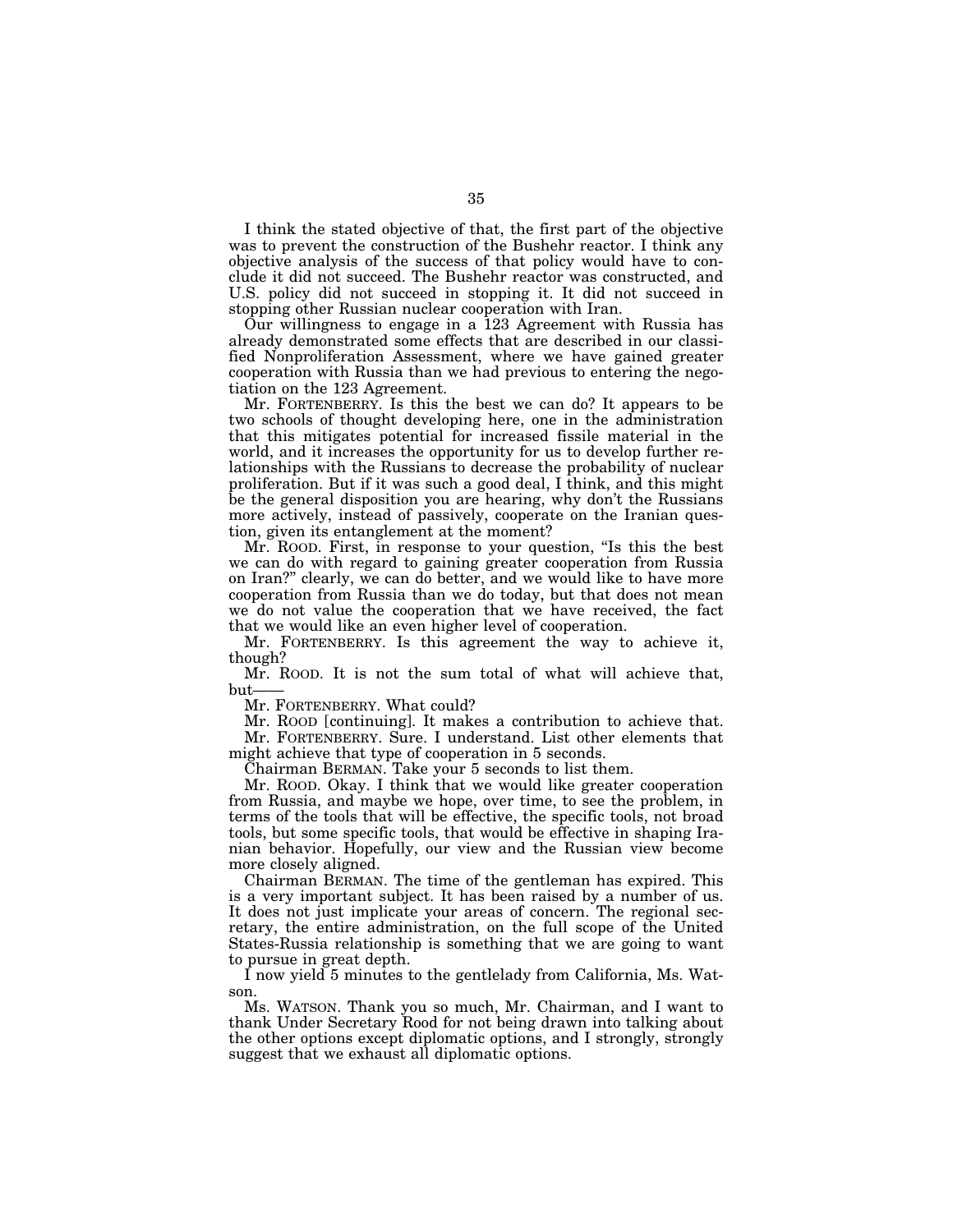I was reading an article, and the headline is, ''Bush Doesn't Rule Out Military Strike in Iran.'' It is by Jennifer Lohan with the Associated Press, and she covers his trip throughout Europe, and apparently he says one thing in one place and one thing in another place, and it is very scary to many of us who were against the initial attack on Iraq because it was that kind of saber rattling that took us into a conflict that we cannot seem to get out of.

So I would like you to further explain and define for me what happens if 123 is signed. We are facing a new administration in a matter of months—I am counting the days and the weeks, the hours and the minutes for that—and if Congress adjourns on September 26th, as planned, there will not have been the 90 days of continuous session for congressional review of this agreement, as required by the Atomic Energy Act. Therefore, the President will not be able to bring the Russian agreement into effect.

So can you explain and kind of clarify—I have been in and out maybe you have gone over this, but I would appreciate you explaining again, what is the Department of State's understanding as to what would happen in the next Congress?

Will the 90-day clock be set, consisting of a 30-day consultation and 60-day review period, as now, or will it be some lesser period that the President will need to resubmit the agreement to Congress to start the clock? So can you kind of clarify that for me, please?

Mr. ROOD. Yes. Under the standard established in the Atomic Energy Act, as you pointed out, the agreement must lie before Congress for 90 continuous session days.

Ms. WATSON. Correct.

Mr. ROOD. It has been submitted. First of all, the person that is the definer of the number of days is the parliamentarian in the respective Houses. But our count is that, by September 26th, if the Congress adjourns on the target date, we will not reach 90 days. It is unclear to us whether the Congress will, in fact, adjourn on September 26, or there might be a pro forma session, for example, after the elections, at which time 90 days of continuous session could be achieved.

So if we achieve 90 continuous session days, the President will have the authority to sign the agreement, assuming there is no resolution of disapproval from the Congress.

Ms. WATSON. Let me ask you this. Will this agreement, if it addresses the correct time requirements, would it bind the next administration, and, if so, how long?

Mr. ROOD. If it enters into force, it will establish a legal framework with a term of 30 years that can be extended by agreement of the parties. It only establishes a legal framework. If there was a project that an American firm was doing with a Russian firm, they would need to submit an export license, and it would be reviewed by the various agencies and would have to be approved by whoever the officials were in a future administration. So, in that sense, it just establishes a legal framework.

To your earlier question, if we do not hit 90 session days, then we have to reset the clock at zero for when this agreement is lying before Congress.

Ms. WATSON. I thank you for that explanation. I would just say that, in dealing with several of the European Union countries, they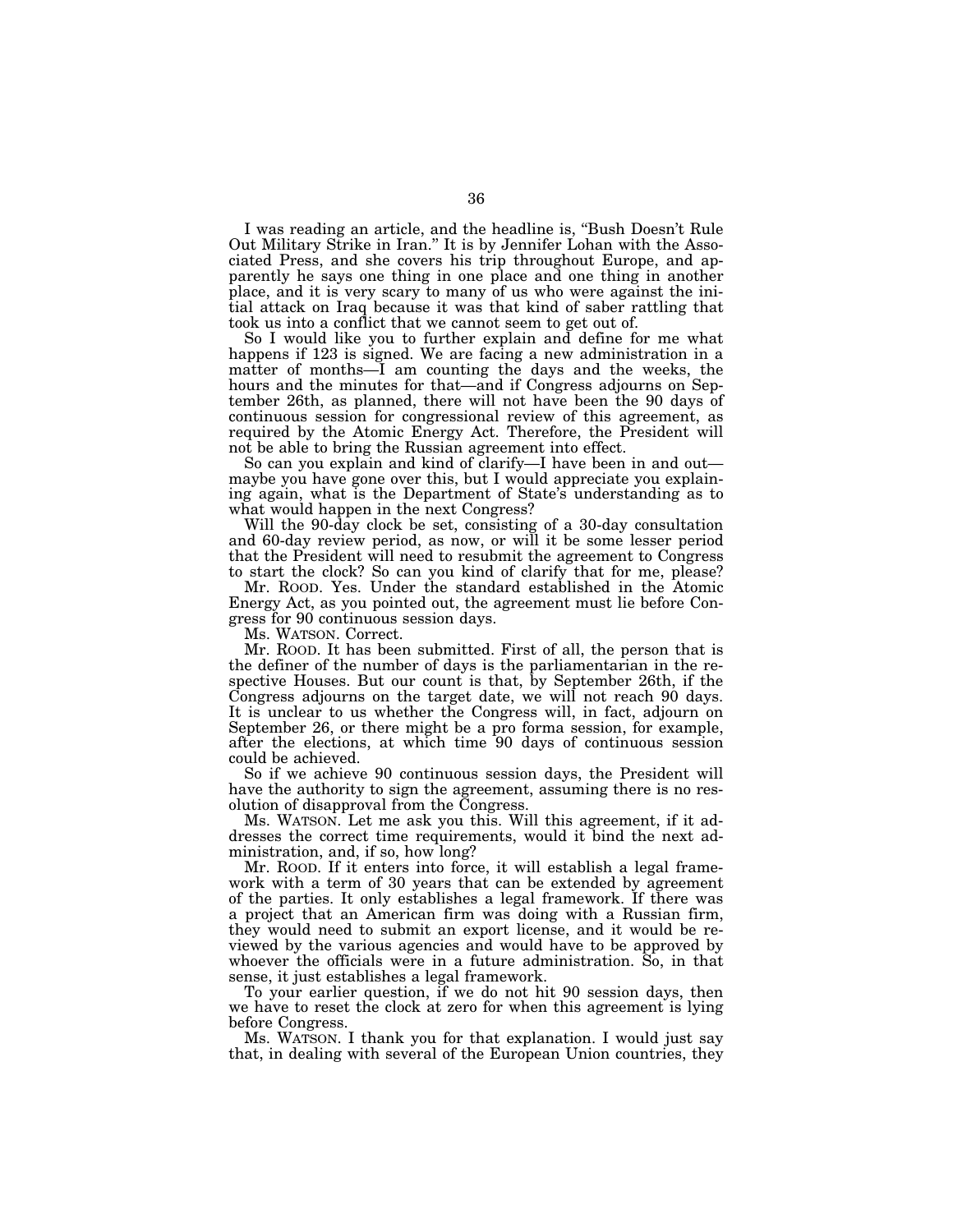informed us very strongly, including Russia, Moscow, the Duma, that, you know, we might have great power, but we do not have the influence, and this article says, as this reporter follows the President, that he is highly unliked in many of the countries. I am reading the words, too, of the secretary, and they are also, to me, pugilistic.

So I would hope that recommendations to the remaining time that this administration is in power that we soften our tone, but we strengthen our sanctions, and we try to convince the other countries of the EU to come along with us on sanctions. Thank you very much, Mr. Chairman.

Chairman BERMAN. The time of the gentlelady has expired. The gentlelady from California, Ms. Lee, is recognized for 5 minutes.

Ms. LEE. Thank you, Mr. Chairman. Good morning.

First of all, let me just clarify one thing, in terms of the Nuclear Proliferation Assessment Statement that was sent with this 123 Agreement. It says: ''The United States has received assurances from Russia at the highest levels that its government would not tolerate cooperation with Iran, in violation of relevant U.N. Security Council resolutions.''

So I guess I would just have to ask, because this whole agreement makes me very nervous, in terms of the nature of these assurances, do these assurances match what United States intelligence communities and others have observed? And, of course, how is Russian compliance with these resolutions being monitored?

One thing, I guess, following up to that question, I would just like to get your perspective on the fact that I think, personally, that direct talks with Iran, in terms of nonproliferation efforts, probably would work a lot better than trying to work it through Russia, and why we cannot achieve our goal of dissuading Iran from trying to become a nuclear power through direct talks.

We have tried with North Korea and Libya with some success, and so, for the life of me, this does not make a lot of sense, you know, short of direct talks with Iran.

The other part of that—I want to follow up what Congresswoman Watson said—with regard to the President's continuing very vocal statements about the military option not being off the table, understanding that direct talks, sanctions, negotiations, this dual track which you mentioned in your statement, is what, you know, we are engaged in. But does Russia get a little nervous about this, in terms of the military option being talked about so much, at this point, and what does that do to this possible 123 Agreement?

Finally, let me just say, I would hope any agreements we are entering into really have as their goal nonproliferation and disarmament on both sides. Thank you very much.

Mr. ROHRABACHER. Would the gentlelady yield for a question? Is it not the policy of the Democratic Party apparent candidate for president to have the same type of strike option against Iran that this President has also articulated?

Ms. LEE. Well, let me just say, I am not going to engage in partisan political discussions here, Mr. Rohrabacher. Thank you very much.

Mr. ROOD. Congresswoman, with regard to your points on our policy with Iran, I would say that we are seeking not to work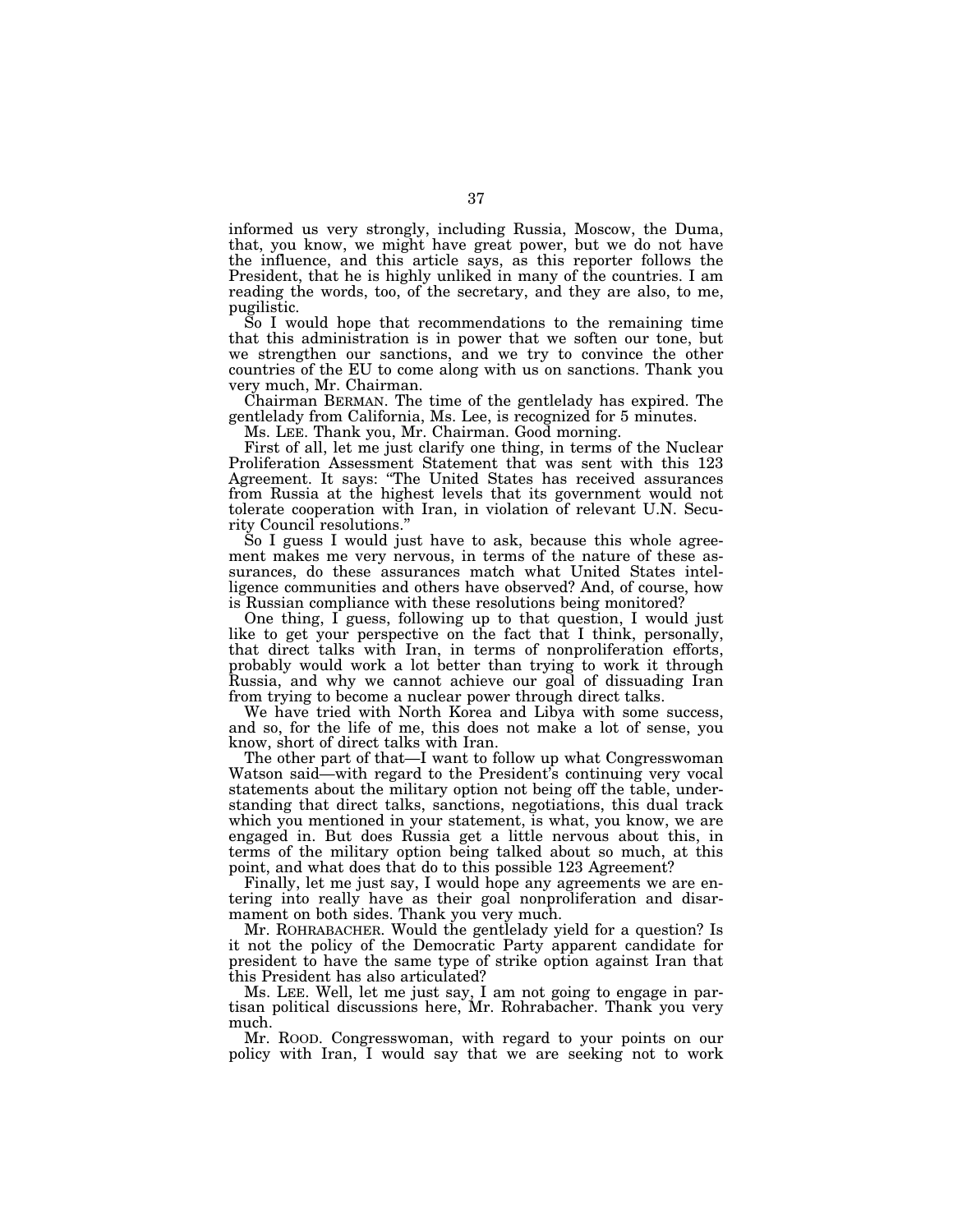through Russia but, rather, to work with the major powers in the world, the P–5-plus-1, not just Russia, but China, the U.K., France, and Germany, as well as ourselves, in a coordinated group because we think that gives our prospects for diplomacy the greatest chance of success, if the major nations in the world are working together in this area.

We are also trying to work with those major countries, this group of six countries, at the U.N. Security Council, and that is where we have had success in passing three U.N. Security Council sanctions resolutions overwhelmingly with the support of these nations.

We have offered, and the secretary of state has been clear about this, to engage in dialogue with the Iranians, but we want it to be as part of this broader group because we think, as we have experienced in the North Korea case, that this multilateral grouping would be more effective than a United States-only approach to the Iranians.

If the Iranians verifiably suspend their enrichment activities, as they are required to do by the U.N. Security Council resolutions, the secretary of state has indicated a willingness to meet with the Iranians as part of this multilateral grouping.

Ms. LEE. So preconditions are still on the table for discussions. There are preconditions that we have before we would enter into direct dialogue with Iran.

Mr. ROOD. That is the position of the United States, that the Iranians must adhere to the U.N. Security Council resolutions, including verifiable suspension of their uranium-enrichment activities.

With regard to the President's statements, I would refer you to the article that Congressman Watson spoke to, and there, in the Associated Press article, the President is quoted as saying three times that he called a diplomatic solution "my first choice."

Ms. LEE. Sure, it is his first choice, but to continue say, ''But I am going to always have the military option, should I need it,'' sort of puts a sting on the diplomatic option as being a first choice.

Mr. ROOD. Well, I think our view on that is that you cannot take the military option out of your tool kit. That will always remain an option, and should, not only for this president, but any future president, we think, should retain that option. It is, obviously, not what I would argue, or others would argue, should be featured as our first or second or third priority, but, nonetheless, I do agree that it should be an option that we not rule out completely ever.

Ms. LEE. That does not make Russia nervous?

Chairman BERMAN. I will point out, we are planning to have a hearing on Iran and United States policy toward Iran in July, and try to exhaust—we will never exhaust it, but get into that more specifically.

Ms. LEE. Thank you, Mr. Chairman.

Chairman BERMAN. Secretary Rood, I do appreciate your coming today. I have a feeling this is not the first, because we have had several conversations about this, but it is not the last conversation we have as we get into more of the specifics of this.

Thank you for being here today, and I look forward to talking with you in the future about it.

Mr. ROOD. Thank you, Mr. Chairman.

Chairman BERMAN. Please come forward.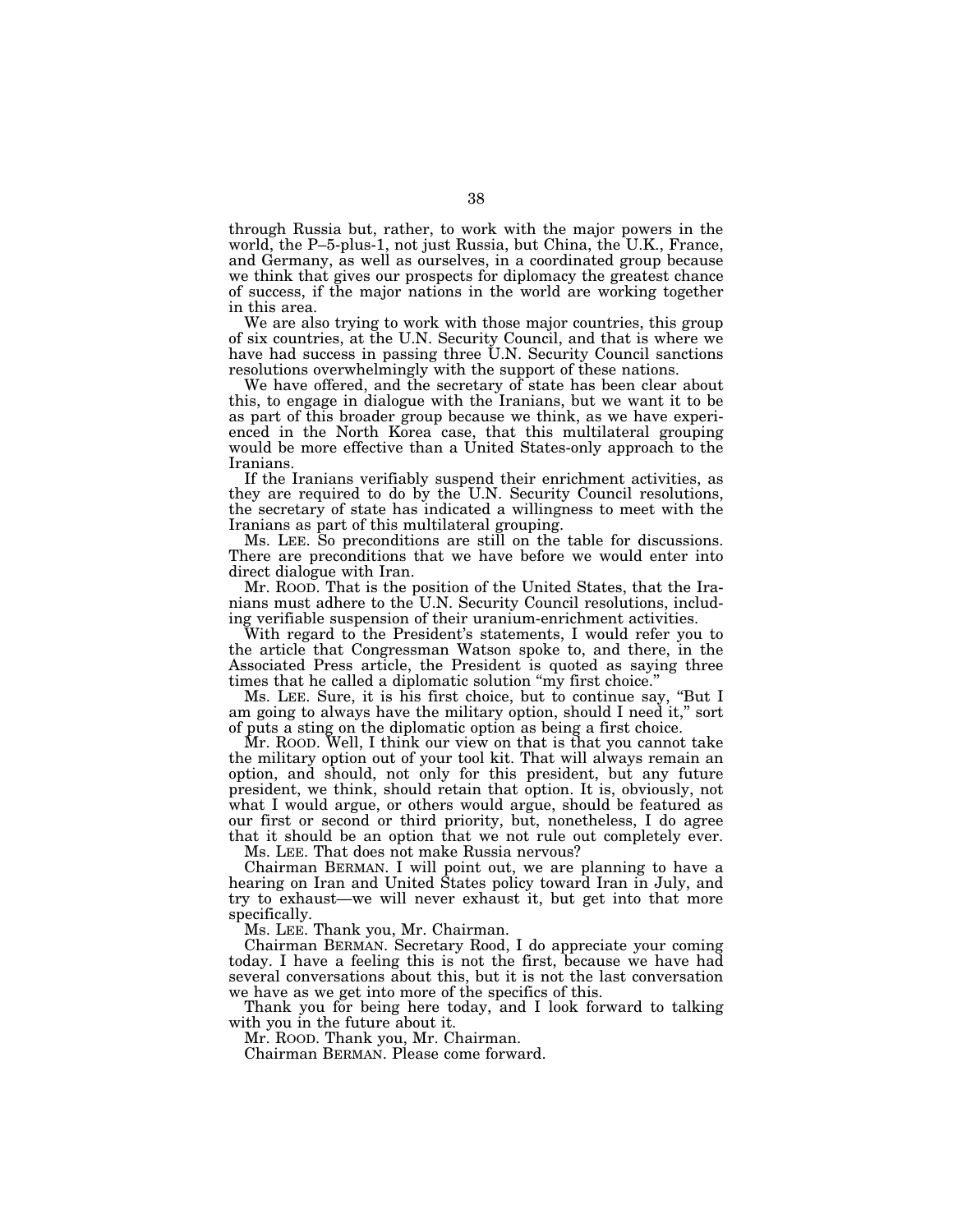We are expecting a vote at some point soon, and it will not be just a vote; it will be about five votes. We will go as far as we can now, and I am coming back for the whole thing. I do not know if anyone else will, but, for people who are interested in the subject, these two folks are extremely knowledge and understandable and, therefore, I think, have a valuable contribution to make.

Mr. Einhorn, why do not you go first?

## **STATEMENT OF THE HONORABLE ROBERT J. EINHORN, SEN-IOR ADVISER, INTERNATIONAL SECURITY PROGRAM, CEN-TER FOR STRATEGIC & INTERNATIONAL STUDIES (FORMER ASSISTANT SECRETARY FOR THE BUREAU OF NON-PROLIFERATION, U.S. DEPARTMENT OF STATE)**

Mr. EINHORN. Mr. Chairman, thank you very much for the opportunity to appear before the committee this morning.

An Agreement on Civil Nuclear Cooperation with Iran can bring significant benefits for the United States, in terms of our nuclear energy plans. It can accelerate our research and development efforts by enabling us to take advantage of Russian facilities and experience not widely available in the United States in such areas as fast neutron reactors.

Commercially, a 123 Agreement can allow United States firms to sell nuclear equipment, materials, and technology to Russia and to team up with Russian companies in joint ventures to develop and market nuclear reactors and other nuclear products in third countries.

In terms of our foreign policy goals, it can help stop, and perhaps even reverse, the downward slide in United States-Russian bilateral relations, and this is especially important during a period of presidential transitions in both countries.

A major benefit, in my view, is that a 123 Agreement can facilitate bilateral cooperation in preventing nonproliferation and nuclear terrorism. For example, it would foster collaboration in developing advanced, proliferation-resistant nuclear reactors and fuelmanagement technologies. It would allow the United States to contribute materially to Russia's multilateral uranium-enrichment facility at Angarsk, which would reduce incentives for countries embarking on nuclear power programs to acquire their own enrichment plants.

It would create the necessary legal basis for Russia to establish an international spent fuel storage facility that would accept United States-origin spent fuel from around the world and reduce incentives for countries to build their own reprocessing facilities.

In general, a 123 Agreement would reinforce the willingness of the United States and Russia to work together on a broad range of nonproliferation and counterterrorism projects, including completing security upgrades at Russian nuclear facilities, interdicting illicit shipments of nuclear materials, and providing fuel supply assurances to countries willing to forego their own fuel cycle capabilities.

It is understandable and appropriate for this committee to focus heavily on the implications of the proposed 123 Agreement for the Iran nuclear issue. That is not only because Iran is the most pressing proliferation issue we face today; it is also because both the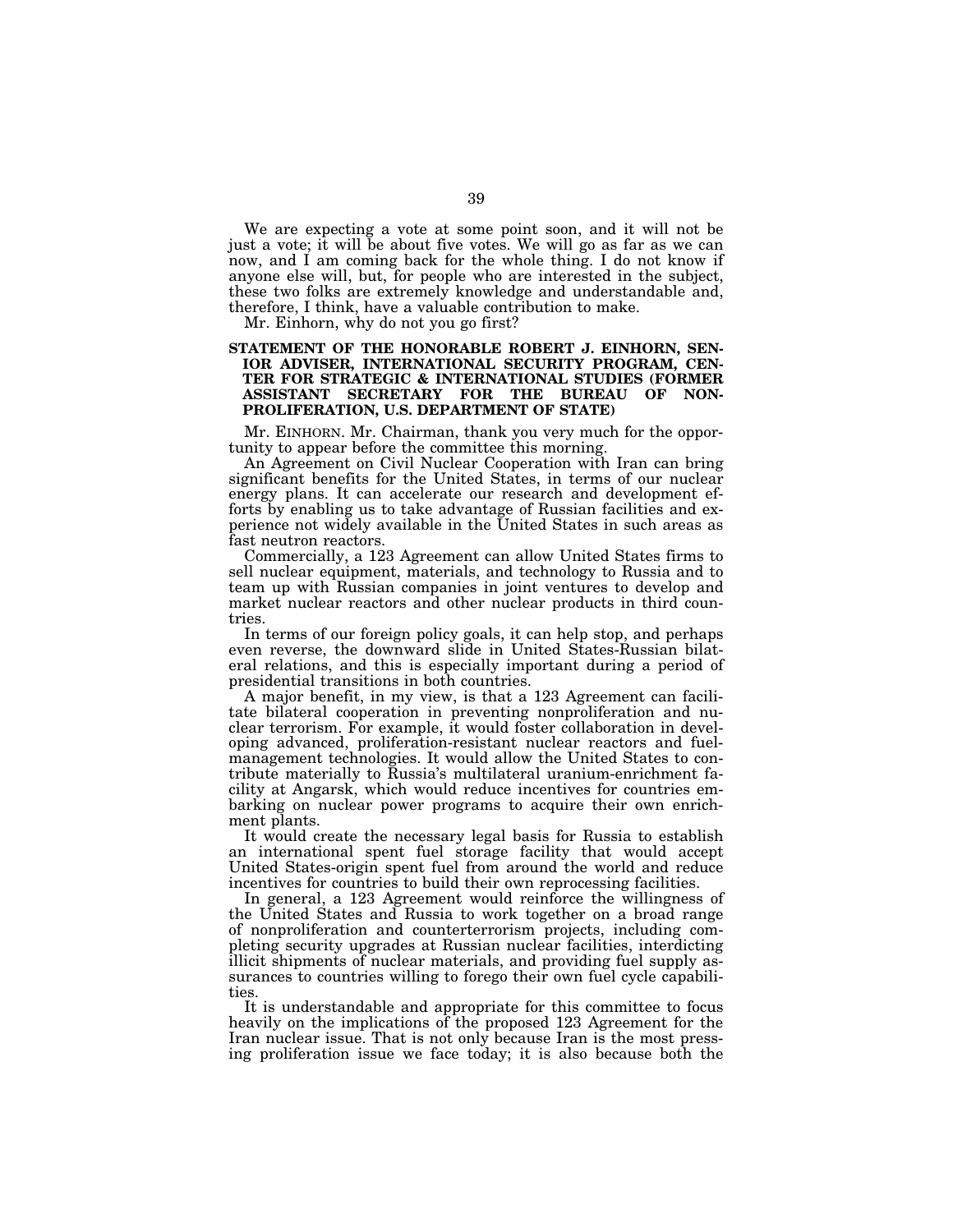Clinton and Bush administrations have long linked a U.S.-Russia 123 Agreement with Moscow's behavior on Iran.

Russia's record on the Iran nuclear question has been mixed. On the one hand, it has resisted tough U.N. Security Council sanctions against Iran, reduced its leverage with Iran by shipping fuel for the Bushehr reactor, and failed to stop Russian entities from engaging in sensitive nuclear and missile cooperation with Iran.

On the other hand, Moscow has insisted on taking back to Russia all spent fuel from the Bushehr reactor, proposed that Iran join an enrichment center in Russia rather than build its own enrichment plant, and voted for three modest, but increasingly strong, sanctions resolutions in the Security Council. It has also pressed Iran, both publicly and privately, to suspend its enrichment program as uneconomic and unnecessary.

Russia's record has also been uneven in terms of preventing Russian entities from engaging in sensitive cooperation with Iran. On the one hand, concerns have persisted about nuclear cooperation between Russian entities and Iran outside the openly acknowledged interactions on the Bushehr project.

On the other hand, there has been a major decrease in such sensitive cooperation since the 1990s, and, in March, Secretaries Rice and Gates received explicit assurances from the highest levels of the Russian Government that any further assistance would be stopped.

Russia will be critical to any successful effort to persuade Iran to give up its enrichment program and its nuclear ambitions. So a key question for this committee is whether Russia will be a more willing and energetic partner for the United States on the Iran nuclear issue if we proceed to implement the 123 Agreement or if we walk away from it.

Some have argued that Russia's desire for the 123 Agreement gives us leverage we can use to demand that Moscow apply much greater pressure on Iran. This assumes Russia wants or needs the 123 Agreement more than we do, but while the Russians would clearly like an agreement, they can clearly live without it. Indeed, in the 1990s, when Russia was in desperate economic shape, the lure of a 123 Agreement and the economic rewards expected to flow from it were not sufficient to persuade Russia to terminate all nuclear cooperation with Iran.

Today, when Russia is riding high economically, our leverage is even weaker. As the Russians are already proving by setting up nuclear energy partnerships with a wide variety of western countries, they are not dependent on the United States. They have several good alternatives to choose from. A 123 Agreement can give us leverage with the Russians, but the leverage comes not from withholding United States approval until they change their behavior; it comes from implementing the agreement and giving the Russians a tangible, vested interest in continuing to cooperate with the United States.

This is especially the case in holding Russian leaders to their pledge to prevent any future sensitive cooperation between Russian entities and Iran. It is important to recognize that the 123 Agreement is not self-executing. Even after entry into force, each nuclear export must receive specific approval by U.S. authorities. Moreover,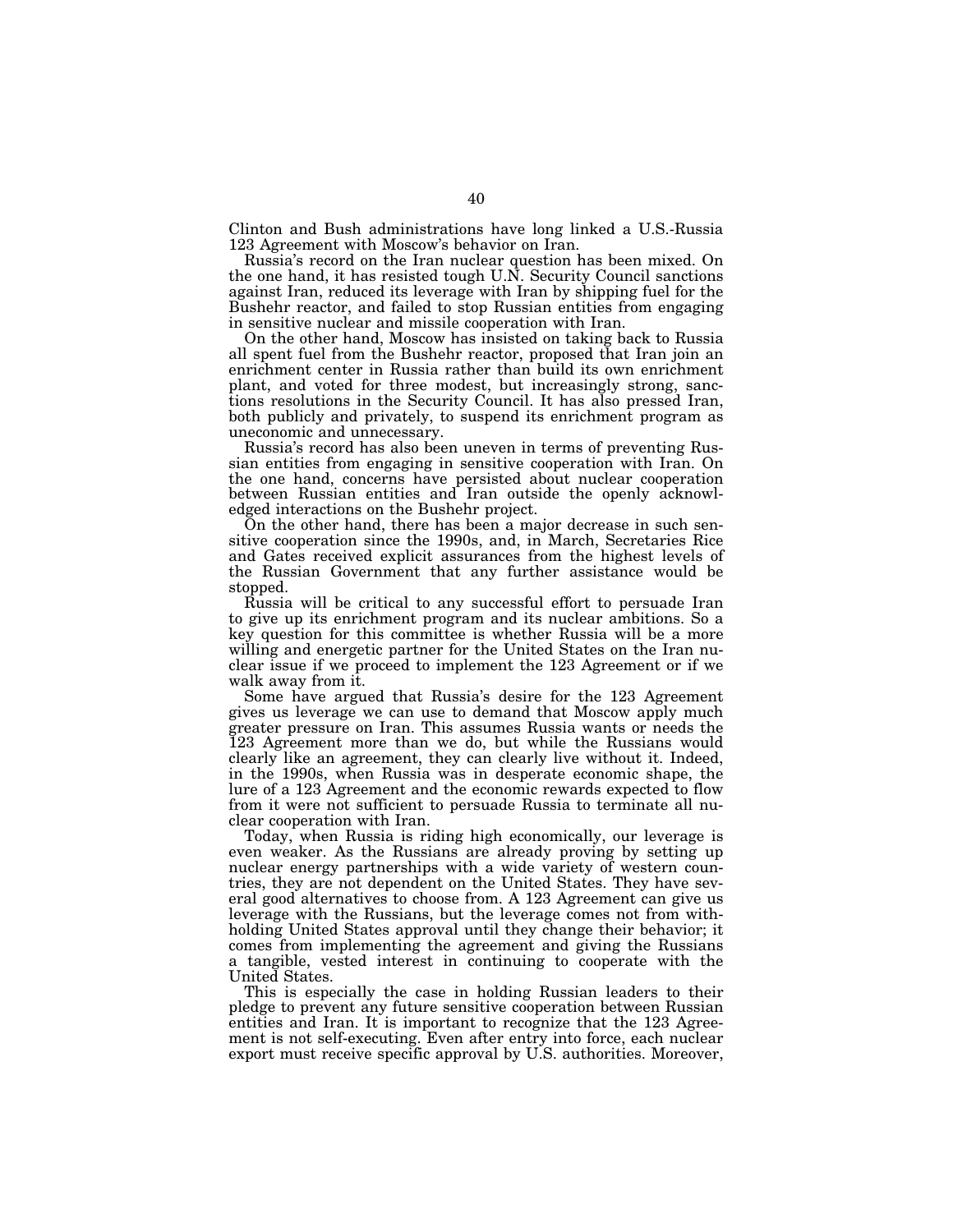Section 129 of the Atomic Energy Act calls for termination of exports to any country that contributes to a nuclear weapons program by transferring sensitive technologies to a third country.

So if the Russians do not honor their pledge, nuclear cooperation with Iran can be stopped.

Mr. Chairman, in our discussion period, I would be happy to discuss other means of strengthening our leverage vis-à-vis Russia on the Iran issue.

In the last analysis, Russian behavior on the Iran nuclear issue will depend on many factors, including Moscow's perceived geopolitical and commercial stake in Iran, its assessment of whether Iran is determined to acquire nuclear weapons, and the role it sees for itself, both in the world at large and vis-à-vis the United States.

Not the least of the factors bearing on Russia's behavior on Iran will be the policies pursued by the United States on a range of issues considered by the Russians to be central to their interests, including NATO enlargement, missile defense components in Eastern Europe, and Kosovo.

The 123 Agreement is only one of these factors. We cannot say that implementing the agreement will guarantee Russia's active and forceful cooperation on the Iran nuclear issue, but what we can say with confidence is that rejecting the agreement, or imposing conditions on its implementation that would have the same effect, would trigger a Russian reaction that would adversely affect prospects for cooperation on Iran and perhaps also have a wider negative impact on the bilateral relationship.

Critical United States nonproliferation objectives, especially the goal of preventing Iran from acquiring nuclear weapons, cannot be achieved without the active cooperation of Russia. We are much more likely, in my view, to gain that cooperation on Iran and a wide range of other nonproliferation issues if we bring the 123 Agreement into force at an early date than if we reject it or otherwise ensure that it will not be implemented. Thank you, Mr. Chairman.

[The prepared statement of Mr. Einhorn follows:]

PREPARED STATEMENT OF THE HONORABLE ROBERT J. EINHORN, SENIOR ADVISER, INTERNATIONAL SECURITY PROGRAM, CENTER FOR STRATEGIC & INTERNATIONAL STUDIES (FORMER ASSISTANT SECRETARY FOR THE BUREAU OF NONPROLIFERATION,<br>U.S. DEPARTMENT OF STATE)

#### THE U.S.-RUSSIA CIVIL NUCLEAR AGREEMENT

Mr. Chairman, thank you for the opportunity to testify before the Committee on the U.S.-Russia Agreement on Civil Nuclear Cooperation and its implications for

U.S. efforts to prevent Iran from acquiring a nuclear weapons capability. Since the collapse of the Soviet Union, the United States and Russia have engaged in important but circumscribed areas of nuclear cooperation, such as the Nunn-Lugar cooperative threat reduction assistance programs and the 1993 HEU Purchase Agreement under which 500 tons of highly-enriched uranium from dismantled nuclear weapons are being blended down to low-enriched uranium and sold to the U.S. as fuel for its civil nuclear reactors. But for the two countries to enter into full-scale nuclear engagement—including U.S. transfers to Russia of nuclear materials, nuclear reactors, and their major components—an agreement on the peaceful uses of nuclear energy (a so-called ''123 Agreement'' which is required by Section 123 of the U.S. Atomic Energy Act) must be in force.

The United States has 123 Agreements with almost all countries with major nuclear energy programs. A major exception is Russia, a country with one of the most extensive, diverse, technologically advanced, and commercially active nuclear industries in the world. The reasons for this anomaly include the mutual mistrust that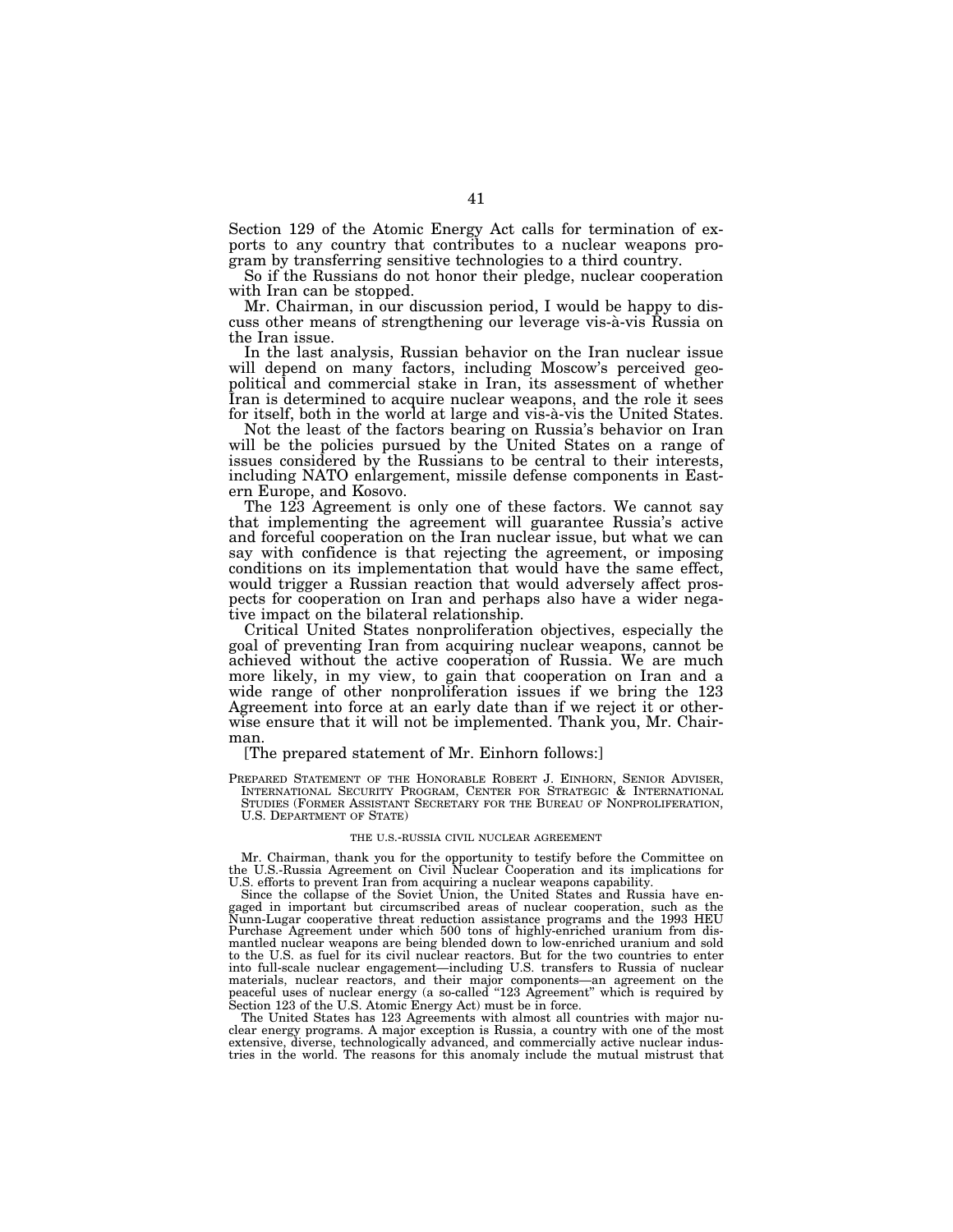prevailed during the Cold War, the dormancy of the U.S. nuclear industry in the post-Cold War period, and the differing approaches of the two countries toward the nuclear fuel cycle. Since the mid-1990s, the main impediment to a U.S.-Russia 123 Agreement has been Russian nuclear assistance to Iran, which the United States believes is pursuing a nuclear weapons capability under the cover of a civil nuclear program. In an effort to induce Moscow to end such assistance, the Clinton Administration and initially the Bush Administration refused to negotiate a 123 Agreement with Russia unless it halted all nuclear cooperation with Iran, including its construction of a nuclear power reactor at Bushehr.

In recent years, the case for pursuing a 123 Agreement with Russia has gotten stronger. Growing energy needs and concerns about greenhouse gas emissions are improving the outlook for nuclear power worldwide which, in an increasingly globalized nuclear industry, places a premium on working with foreign partners. The 9/11 attacks and the nuclear programs of North Korea and Iran have elevated preventing nuclear proliferation and nuclear terrorism to the top of the national security agenda, generating strong interest in more proliferation-resistant nuclear technologies and approaches to the fuel cycle that could be advanced through U.S.- Russian collaboration. Moreover, following revelations about Iran's clandestine en-richment program and other illicit nuclear activities, Russia's policy—while still committed to the completion of the Bushehr reactor—became more supportive of U.S. and European efforts to press Iran to end its pursuit of fuel cycle programs

that would give it a nuclear weapons capability. In light of these developments, the Bush Administration in early 2006 relaxed its linkage between the Iran issue and a U.S.-Russia 123 Agreement. Instead of insisting that Moscow terminate all nuclear cooperation with Iran (including its construction of the power reactor at Bushehr) before negotiations on a 123 Agreement could get underway, it would now be willing to enter into negotiations but would only be prepared to complete the agreement and allow it to enter into force if Russia played a constructive role on the Iran nuclear issue.

At the July 2006 meeting of G–8 leaders in St. Petersburg, Presidents George W. Bush and Vladimir Putin announced that bilateral negotiations would begin. The talks proceeded smoothly. An agreement was initialed in Moscow in June 2007 and signed in Moscow on May 6, 2008. On May 13th, the White House transmitted the 123 Agreement and its supporting documentation to the Congress for its consideration.

The U.S.-Russia agreement negotiated by the two sides meets all the legal requirements set forth in Section 123 of the Atomic Energy Act. In particular, it contains all the required nonproliferation guarantees and controls, including a U.S. right of prior consent to re-transfers, a guarantee that adequate physical protection measures will be maintained with respect to U.S. exports, and a guarantee that no U.S.-origin nuclear material will be enriched or reprocessed without the prior approval of the United States. Indeed, the U.S.-Russia agreement is more restrictive than the 123 Agreement negotiated (but not yet submitted to the Congress) with non-NPT party India which provides U.S. advanced consent (rather than case-bycase approval) for reprocessing and offers U.S. assistance in ensuring uninterrupted fuel supplies in the event that an Indian nuclear test results in the termination of U.S. nuclear assistance to India.

Entry into force of the U.S.-Russia 123 Agreement can be expected to bringing significant benefits. At a technical level, an agreement could help accelerate U.S. nuclear energy research and development plans in such areas as fast neutron reactors and advanced fuel-cycle technologies where the Russians possess both experience and facilities not available in the U.S. For example, the Department of Energy would like to send fuel elements for testing in Russian fast neutron reactors but can only do so with a 123 Agreement in place. The Agreement also supports U.S. commercial interests by allowing U.S. firms to sell nuclear materials, equipment, and technologies to Russia and to team up with Russian companies in joint ventures to develop and market nuclear reactors and other products to third countries.

A 123 Agreement cannot, by itself, mend the U.S.-Russian bilateral relationship which has deteriorated markedly in recent years. Differences on such issues as NATO expansion, Kosovo, and missile defenses can be expected to persist. But by building on areas of clear common ground, the Agreement can help stop and reverse the downward slide in bilateral relations and perhaps have a positive spillover effect on other issues, which is especially important at  $\hat{a}$  time of presidential transitions in both countries. Conversely, blocking the Agreement is likely to adversely affect U.S.-Russian cooperation more broadly.

The most important benefit of a 123 Agreement is that it can facilitate cooperation in preventing nuclear proliferation and nuclear terrorism. For example, it can foster collaboration in the development of advanced, proliferation-resistant nuclear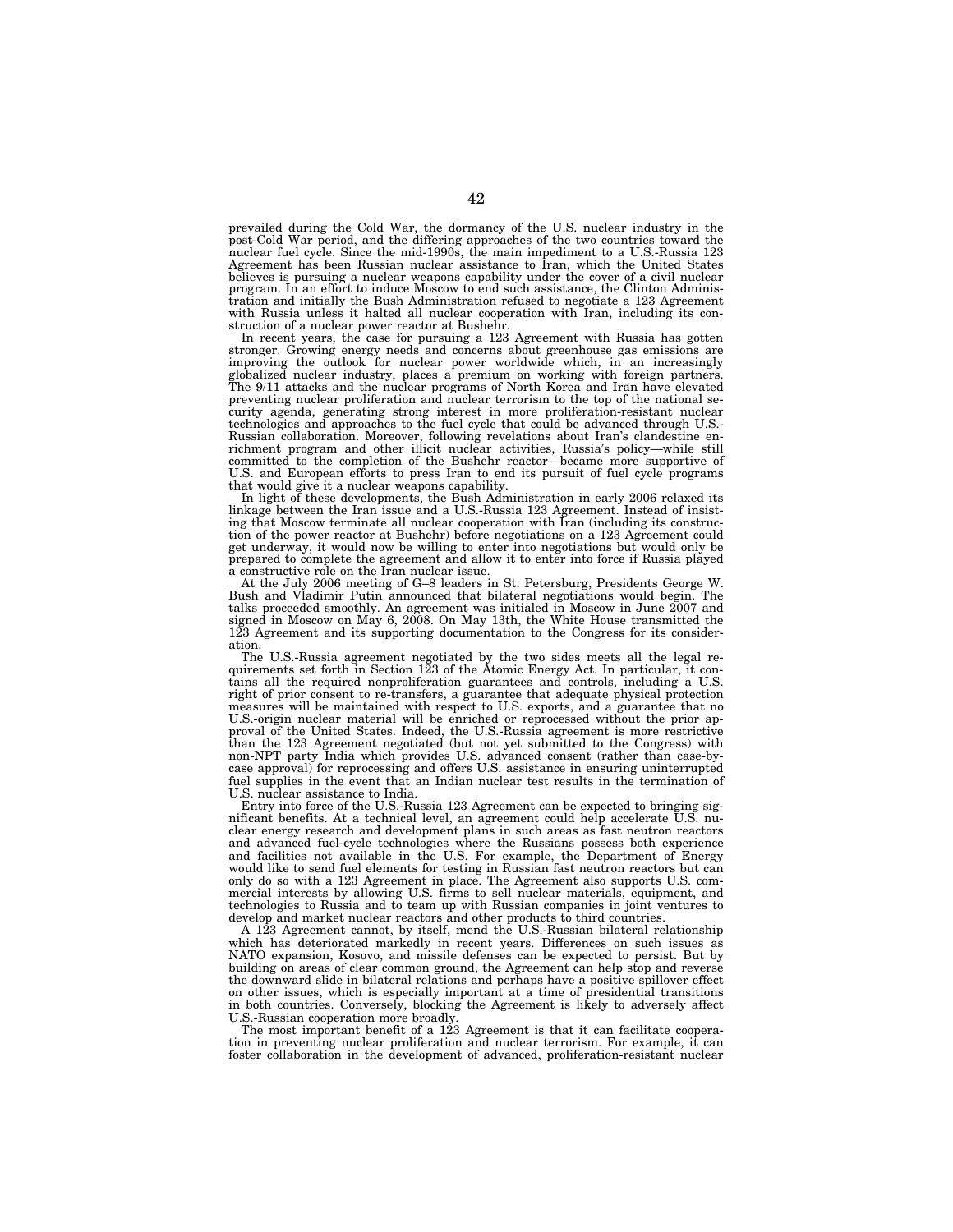reactors and fuel management technologies. It can allow the U.S. to contribute materially to the Russian multilateral uranium enrichment facility at Angarsk, which would reduce incentives for countries embarking on nuclear power programs to acquire their own enrichment plants. It can also create the necessary legal basis for Russia—should it decide to do so in the future—to establish an international spent fuel storage facility that could accept U.S.-origin spent fuel and spent fuel from other countries and thereby reduce incentives for them to have their own reprocessing facilities. And a 123 Agreement can promote a more promising political and<br>legal environment for pursuing a range of threat reduction programs (e.g., nuclear<br>security upgrades in Russia, plutonium disposition) and for national civil nuclear energy architecture, as agreed in the U.S.-Russia Declaration on Nuclear Energy and Nonproliferation of 2007, that can boost reliance on nuclear power worldwide without increasing the dangers of proliferation.

It is understandable and appropriate that, in evaluating the 123 Agreement, Members of Congress will focus heavily on Russia's role vis-a`-vis Iran's nuclear program. Moscow's record in that connection is mixed. On the one hand, Russia has resisted tough U.N. Security Council sanctions against Iran, reduced its leverage with Iran by shipping fuel for the Bushehr reactor, and failed to stop all Russian entities from engaging in sensitive cooperation with Iran. But on the other hand, Moscow has insisted on taking back to Russia all spent fuel from the Bushehr reactor, proposed that Iran join an enrichment center in Russia rather than have its own enrichment program, and voted for three modest but increasingly strong U.N. Security Council sanctions resolutions. Although those resolutions were all weaker than the United States preferred, they have given legitimacy to U.S.-led efforts out-side the Council with foreign governments, banks, and businesses to impose financial and other economic pressures on Iran. The Russians have also pressed Iran publicly and privately to suspend its enrichment program as unnecessary and uneconomic.

On the question of Russian entities transferring sensitive nuclear technology to Iran, the record is also uneven. Despite a substantial decrease in such sensitive assistance from the period of the late 1990s, when Russian-Iranian cooperation was a significant irritant in U.S. relations with Moscow, concerns have persisted about nuclear cooperation between Russian entities and Iran outside the openly acknowledged interactions taking place between the two countries on the Bushehr project. Indeed, some such cooperation has reportedly taken place—and was the focus of<br>high-level U.S. diplomatic efforts with Russian leaders—in the period following the<br>initialing of the 123 Agreement. However, those diplomatic e a March 2008 visit to Moscow by Secretary of State Condoleezza Rice and Robert Gates, have apparently resulted in strong assurances at the highest levels of the Russian government that any further sensitive cooperation between Russian entities and Iran will stop.

If Iran is to be persuaded to give up its enrichment program and nuclear ambitions, Russia must be prepared to work more closely and forcefully with the U.S. and other concerned states to exert strong pressures on Tehran and to make clear that its future will be much brighter if it heeds the demands of the Security Council and international community. Russian authorities must also be prepared to exercise careful oversight in ensuring that Russian entities are not assisting Iran's nuclear and missile programs by providing sensitive technology.

A key question for this Committee and the Congress is whether Russia will be a more willing and energetic partner for the United States on the Iran nuclear issue if we proceed to implement the 123 Agreement or if we walk away from it.

Some have argued that Russia's desire for the 123 Agreement gives the U.S. powerful leverage that can be used to demand that Moscow apply much greater pressure on Iran as a condition for proceeding with the agreement. This argument assumes Russia wants or needs the 123 Agreement more than the U.S. does. But while the Russians clearly would like an agreement, they can live without it. Indeed, in the 1990s, when Russia was in desperate economic shape, the lure of a 123 Agreement (and the economic rewards that might flow from it) was not sufficient to persuade Russian leaders to terminate all nuclear cooperation with Iran. Today, when Russia is riding high economically, U.S. leverage is even weaker. And as the Russians are already proving by establishing nuclear energy partnerships with a variety of Western and other countries, they have alternatives to the United States and U.S. companies.

A 123 Agreement can give the U.S. leverage with the Russians. But the leverage, and the ability to influence Russian behavior, comes not from withholding U.S. approval of the agreement; it comes from implementing the agreement and giving the Russians a tangible, vested interest in continuing to cooperate with the United States.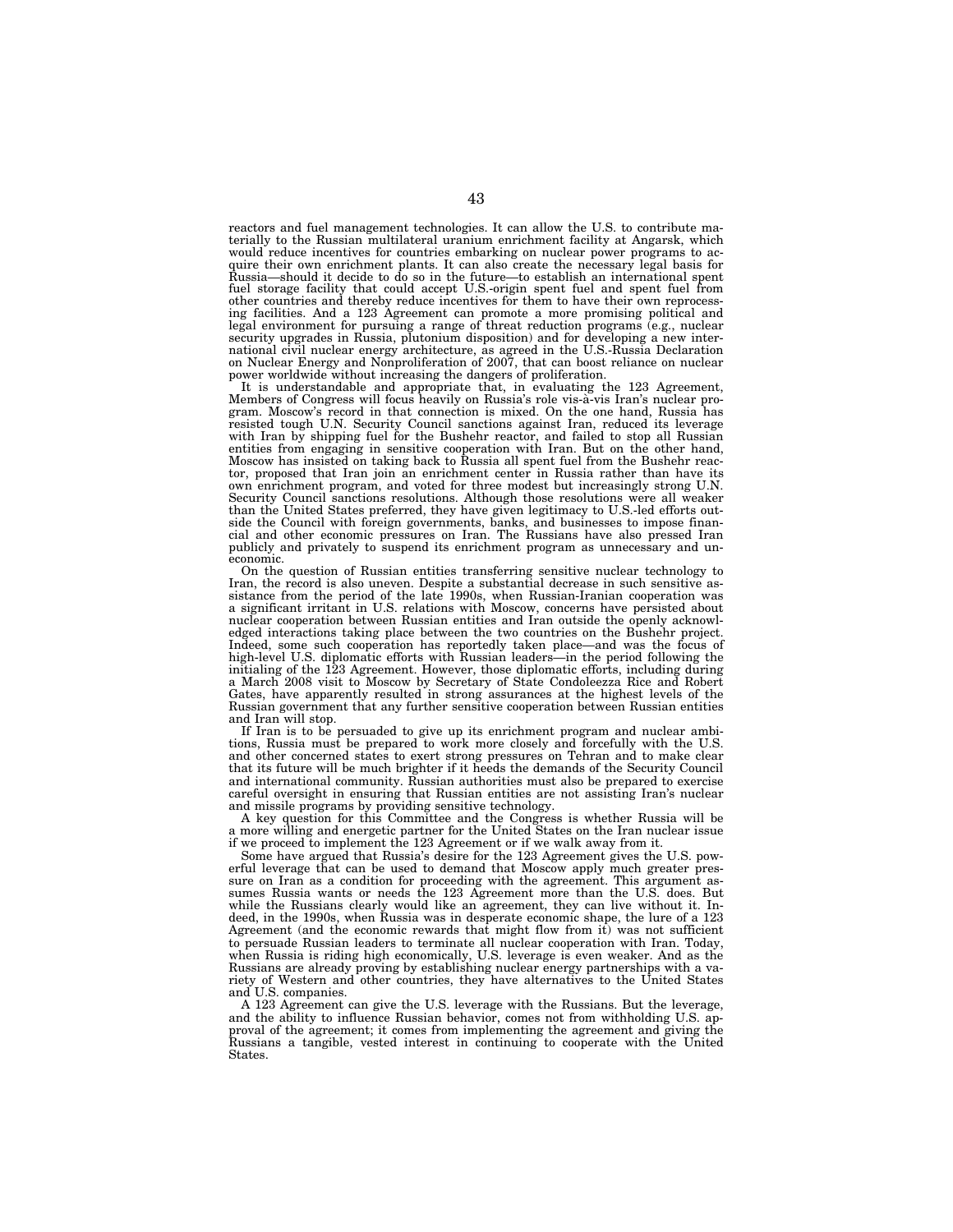This is especially the case in seeking to hold Russian leaders to their pledge to prevent any future sensitive cooperation between Russian entities and Iran. It is important to note in this connection that the 123 Agreement is not self-executing. Even after entry in force, each nuclear export pursuant to the agreement must receive specific approval by U.S. authorities. Moreover, Section 129 of the Atomic Energy Act calls for termination of nuclear exports to any country that contributes to a nuclear weapons program by transferring sensitive nuclear technology to a third country. So if the Russians do not honor their pledge, nuclear cooperation with Russia can be stopped.

Critical U.S. nonproliferation objectives, especially the goal of preventing Iran from acquiring nuclear weapons, cannot be achieved without the active cooperation of Russia. The best way to gain that cooperation—on Iran and a wide range of other nonproliferation issues—is to bring the U.S.-Russia 123 Agreement into force at an early date.

Chairman BERMAN. Thank you, Mr. Einhorn. There were a number of issues in the testimony that we would like to pursue.

I think, rather than rush you to get in before we have to vote, I think we should recess now. We are on the second bells. This is going to take 40 minutes, my guess is, because we have five votes and maybe 30 short votes.

So when we come back, I will have you, Mr. Henry, and then go to the questions. Thank you very much.

[Whereupon, at 11:35 a.m., a short recess was taken.]

Chairman BERMAN. The committee will resume. I believe, Mr. Einhorn, you had finished your opening statement, and, Mr. Sokolski, your turn.

Mr. SOKOLSKI. I was just going to say, the downside is pretty clear, but what people do not realize is what the upside is. We are looking at it, two or three very focused people and lots of time.

Chairman BERMAN. ''Lots of time'' is about an hour.

Mr. SOKOLSKI. Okay. That can be done.

## **STATEMENT OF MR. HENRY D. SOKOLSKI, EXECUTIVE DIREC-TOR, NONPROLIFERATION POLICY EDUCATION CENTER, MEMBER, COMMISSION ON THE PREVENTION OF WEAPONS OF MASS DESTRUCTION PROLIFERATION AND TERRORISM**

Mr. SOKOLSKI. First, Mr. Chairman and members of the committee, it is an honor to be testifying here today. I really want to emphasize something. This may sound corny, but if it was not for separation of powers and divided government, I think we would all be in big trouble, and this topic demonstrates this in spades, I think. So I feel like I am getting my money's worth, not only testifying, but even if I did not testify, seeing you hold this hearing; it is a good thing.

Second, let me go off script just for a moment. If I understand the administration witness correctly, the argument for this agreement runs as follows. It has three legs.

The first leg is we are better off with this agreement to leverage bad Russian behavior toward Iran than without it.

The second leg, if I understood it correctly, is the Russians can go elsewhere. This opportunity to cooperate with them is a bit of a wasting asset. They do not need this so much that we have the kind of leverage to dictate terms to them.

And the last one, which I do not think the administration witness said explicitly but implicitly, is that if we do not go ahead with this agreement, as the State Department wants and as, I as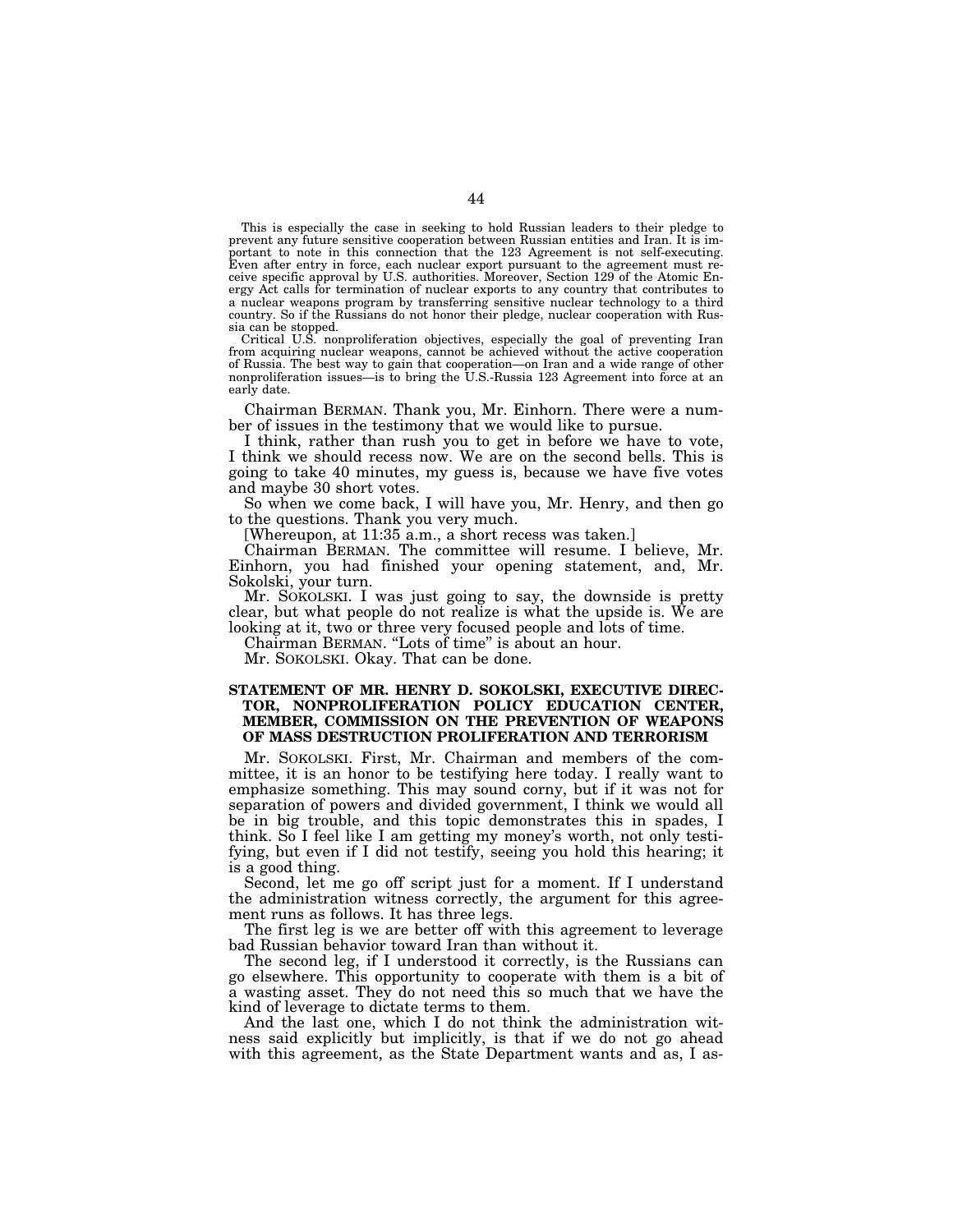sume, the Russians want, there will be bad consequences and the bad consequences have to do with our relations with the Russians.

Now, I have to say, I thought I had a strong argument for conditioning this deal. But the argument they are making strikes me as a much stronger argument for conditioning this deal than I could ever come up with. If you have any doubts about the need to take exception to that kind of argument, you must not have grown up where I did, where there were bullies on the playground and they took your lunch money.

I think people are going to watch this one and the people that are going to watch it the most are the Russians. If we had a community of interests with them on a lot of fronts, that would be one thing, but, as everyone has noted, both for and against this agreement, things are not going that well with the Russians. I do not think that is the time that you show inattention to this logic tree I have laid out. Now to my formal statement.

This is not the first civil nuclear agreement between Washington and Moscow. The first was signed in 1973. It, too, was designed to promote fast reactor cooperation and to "establish a more stable and long-term basis for cooperation.'' Because our strategic objectives were so disharmonious in the 1970s and 1980s, though, this diplomatic effort went nowhere. Today, few, if any, even remember that it ever was signed. With this current agreement, though, we are unlikely to be so lucky.

Today, Russia is actively engaged in missile, nuclear, and advanced conventional defense cooperation with Iran. We will get back to that, but let me just say, in passing, I have been in this town long enough to know that when Mr. Dingel asks a question, he has probably got the answer. We will get back to that, and I think you need to know whether he does have specific information because if he does, boy, you would want to know that before you do anything more.

In any case, I think, if the current agreement is implemented without requiring Russia to go much further in ending its cooperation in these various sensitive areas first, the United States will be seen to be endorsing such commerce at the very time it is pleading, pleading with others to sanction and isolate Iran for its nuclear misbehavior.

In the politically charged environment of presidential politics, some might even call this ''appeasement.''

Another key premise of the proposed agreement is that it will expand nuclear commerce between our nations. Yet Russia lacks adequate liability insurance coverage for nuclear accidents. Private and American nuclear firms have warned the administration that they will not risk their own capital to make commercial sales to Russia until Moscow ratifies the Convention on Supplementary Compensation for Nuclear Damage.

By the way, there is a letter in my testimony from the chief legal organization representing all of the key nuclear firms to the administration telling them precisely that. It is dated at the end of 2003. I have checked with the author of that letter through someone else, and he still maintains the position that they will not risk their own money.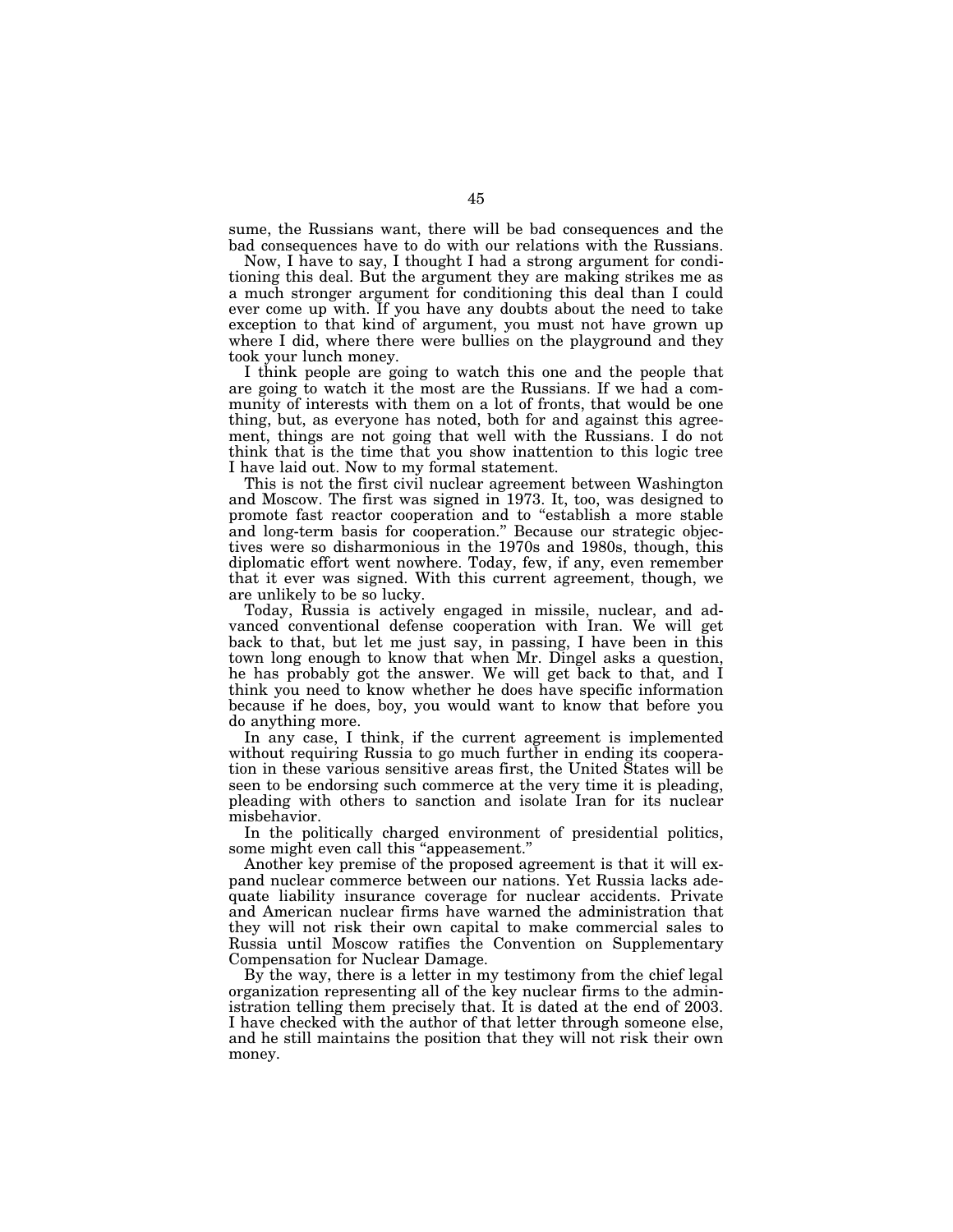There is no way that the proposed agreement could lead to more business for U.S. industry unless the Department of Energy takes U.S. taxpayer dollars to pay them to do business under government indemnification. So instead of making money, the agreement's implementation now would draw on the public treasury.

The bottom line: Without clear conditions on these points, the U.S. risks backing a nuclear deal that will long be remembered but for reasons that we will all wish we could forget.

That said, I do not think you are going to allow that. H.R. 1400 passed overwhelmingly. It required that, prior to the approval, the White House had to certify that no entity under Moscow's control was lending Iran advanced conventional defense assistance or helping its nuclear missile programs. A similar bill, with 73 co-sponsors, including Senators Obama and McCain, sits in the Senate, S. 970.

The administration is no fan of this legislation. Make no mistake about that. The White House knows that despite whatever progress it may claim is made with Russia, our intelligence agencies are far from being able to give Moscow a clean bill of health. As was pointed out repeatedly, the administration has admitted this with regard to nuclear capable missiles, at a minimum; that it is pleading with Congress to relieve the President from having to certify that Russia has ended this business, I think, is very awkward, extremely awkward.

To say that the criteria, legally, are different is a total dodge. Mr. Ackerman deserves a trophy for his questions on this point. You will notice that the witness from the administration would not say that the President would not sign an agreement with conditions. And do you know why? We have some history here.

In 1983, Cranston, a Senator now deceased, put conditions on the China Agreement. The administration said they would never sign it. Guess what Reagan signed: That agreement with conditions. Mr. Rood knew enough not to go after that one. He did not want to answer.

Of course, proponents do not focus on these points. Instead, they argue, Congress' rejection would aggravate the Russians and our relations and jeopardize whatever limited cooperation we have with them on Iran.

Our Government, however, has several options, which, if taken, would easily avoid such unpleasantness.

First, as the ranking member and 11 other members of this committee made clear, the White House should withdraw this submission. Let it go for the next president. This would give that next president additional leverage. There is no question about that.

Second, the leadership of the Senate and House could decide to adjourn before the 90-day requirement, if they thought this issue was important enough. This could have a similar effect.

Third, Congress could condition the agreement.

Fourth, Congress could let the agreement come into force but, subsequently, in the next Congress, deprive the Executive of any funds to implement it until certain conditions were met.

Finally, none of these options would have to jeopardize continued, or even increased, nuclear cooperation with Russia. There currently is no advanced nuclear fuel to transfer for testing in Russian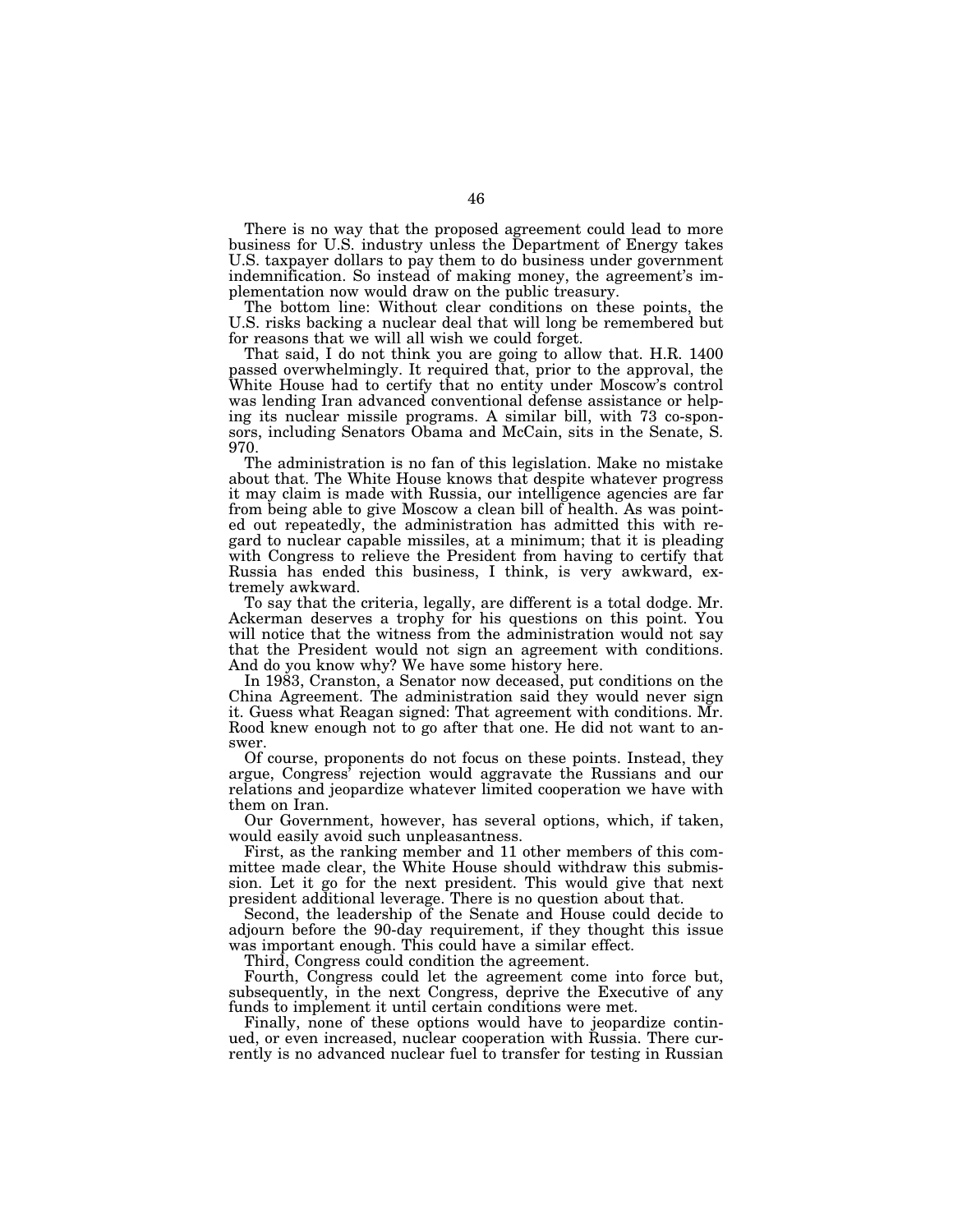reactors or any pending private nuclear sales to Russia, nor is there any likely for several years, independent of whether or not a 123 is finalized.

As for the transfer of intangible know-how, this can be accomplished in regard to nuclear safety, nuclear plant design, and even fast reactor-related work without a 123 under the Atomic Energy Act, Provision  $57(p)(2)$ .

There was discussion of fuel banks. My own view is this: What you will not be able to do without a 123 is precisely what you should not do, which is encourage recycling and work with fast reactors, which really translated in Russia means ''reprocessing in breeder reactors,'' which is a policy of using plutonium-based, weapons-usable fuels that Ford and Carter established 30 years ago that you do not want to do lightly. You want to hold lots of hearings before you want to overturn that policy, and that is what you do if you go ahead with this 123.

There was some discussion of, well, you know——

Chairman BERMAN. Just say that again. What policy would we be overturning by pushing that?

Mr. SOKOLSKI. In 1976, President Ford had an announcement right before the election which was very similar to the views of Mr. Carter, and it became U.S. policy under Ford, and it was maintained under Carter, and that is that the United States itself will not use plutonium-based fuels or, for that matter, highly enriched uranium-based fuels in the commercial sector because it is weapons usable directly and because it would set an example that would be proliferation prone.

Now, after 9/11, I think we worry also about theft, like people with ski masks. I do not know how real that is, but we worry about it. That policy has been in place ever since. It is one of the reasons why when they promote GNEP, they say, ''Oh, we leave some traces of other elements in there with the plutonium so it would not be purely separated plutonium," but, in fact, GNEP, as many analysts have pointed out at the National Academy of Sciences, is very, very much likely to be nothing more than plutonium-based fuel, and breeder reactors are what use these things.

By the way, these fast reactors in Russia that we are going to test the fuel in; they are breeder reactors. They are not just fast reactors.

So you are really backing into a number of things. Now, the argument is, "Oh, that would not happen unless there was subsequent approval and amendment.'' Guess how many days you get to block that one: 15. Tell me Congress is going to vote a law to block something in 15 days. A dear colleague maybe, maybe. I am not even sure about that.

So you are really buying more than they are selling to your ear. You are buying a bit more.

One final note, and then I will cease. This agreement comes on the heels of the India Agreement, which required passage of the Hyde Act. Soon you are going to be receiving additional cooperative agreements with a variety of Middle Eastern states. All of these agreements are basically Atomic Energy Act of '54, a law the Congress drafted in haste to accommodate President Eisenhower when he was offering small, zero-powered, research reactors to many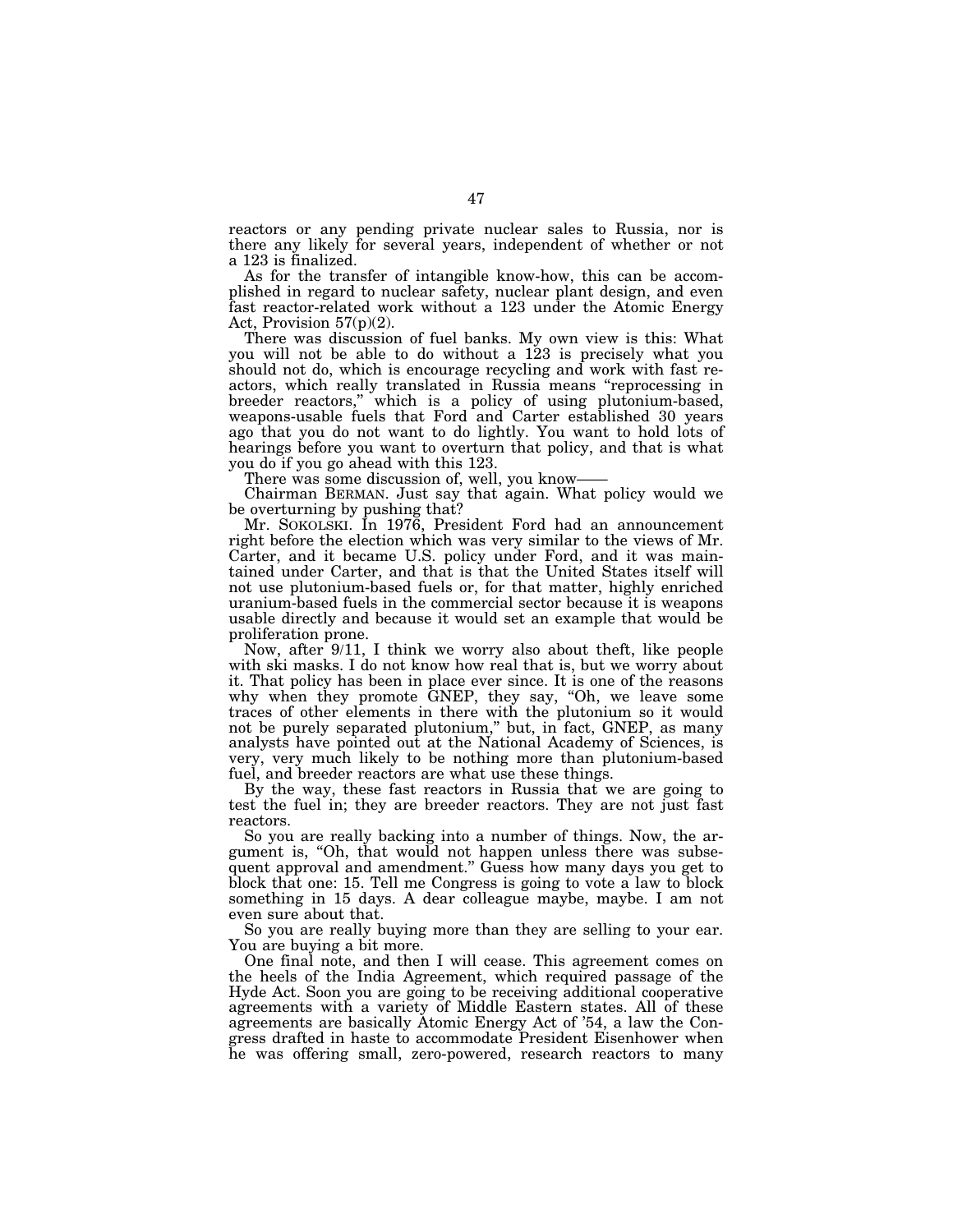countries as soon as possible under his famous As for Peace program.

Now, since then, we have transferred things that have grown in significance and scale, and it seems to me that if Congress new in '54 that it was authorizing the transfer of these other things, it might not have been so quick to delegate so much of its authority to regulate commerce, the Executive.

It seems appropriate to me, big-picture point, the Atomic Energy Act needs to be adjusted to reflect this change. I realize this is a larger undertaking, but I think it is one that this committee should start considering principally because of these last two experiences and what is coming down the pike. Thank you very much.

[The prepared statement of Mr. Sokolski follows:]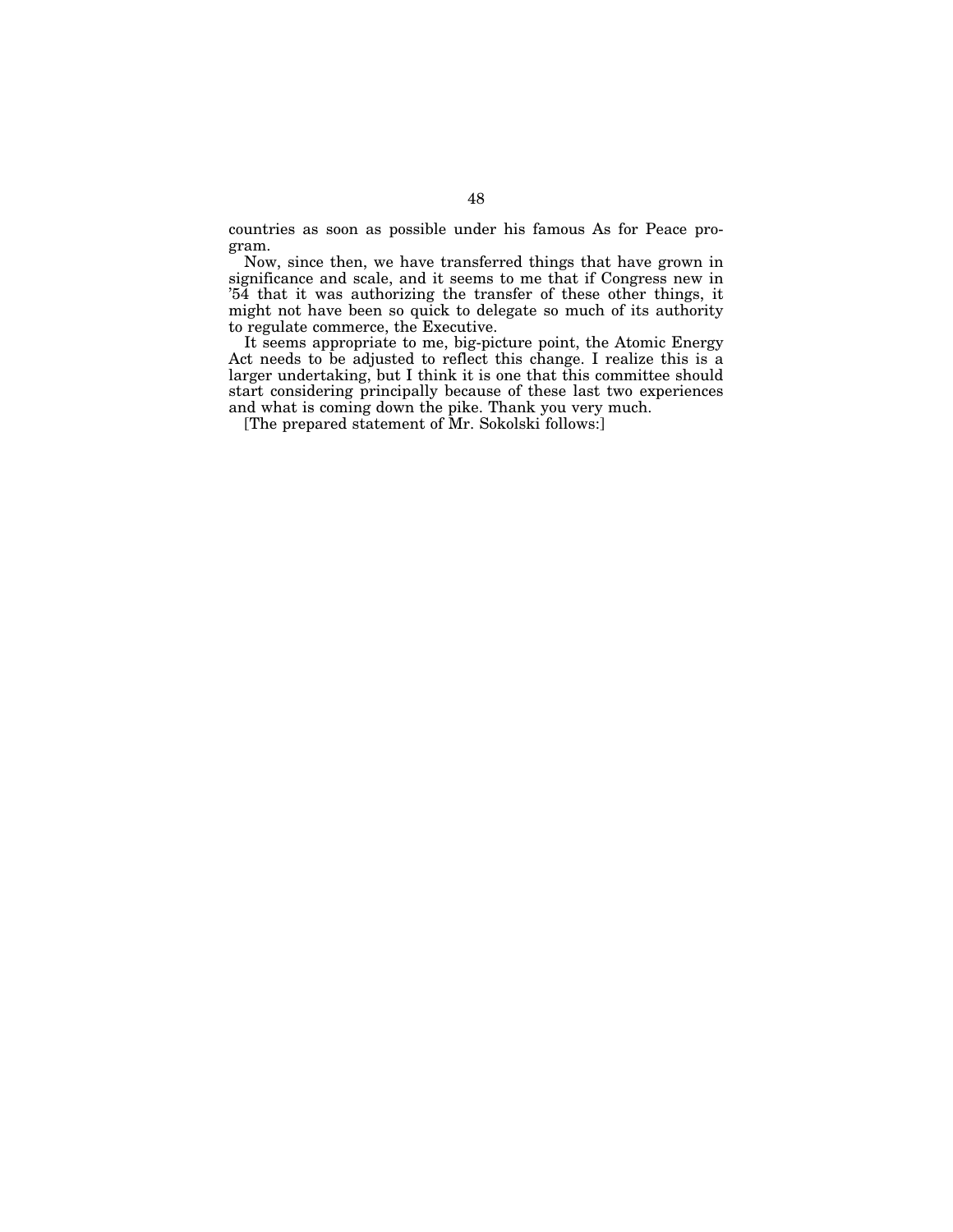# **The U.S.-Russia Nuclear Cooperation Agreement:**

# **The Case for Conditioning**

Henry Sokolski

Executive Director The Nonproliferation Policy Education Center 1718 M Street, NW, Suite 244 Washington, D.C. 20036

> npec@inpec-wcb.org 202-466-4406

Testimony Presented before a Hearing of The House Committee on Foreign Affairs

Russia, **Tran,** and Nuclear Weapons: *Implications of the Proposed US-Russia Agreement*  June 12,2008 Raybum House Office Building, Room 2172 Washington, D.C.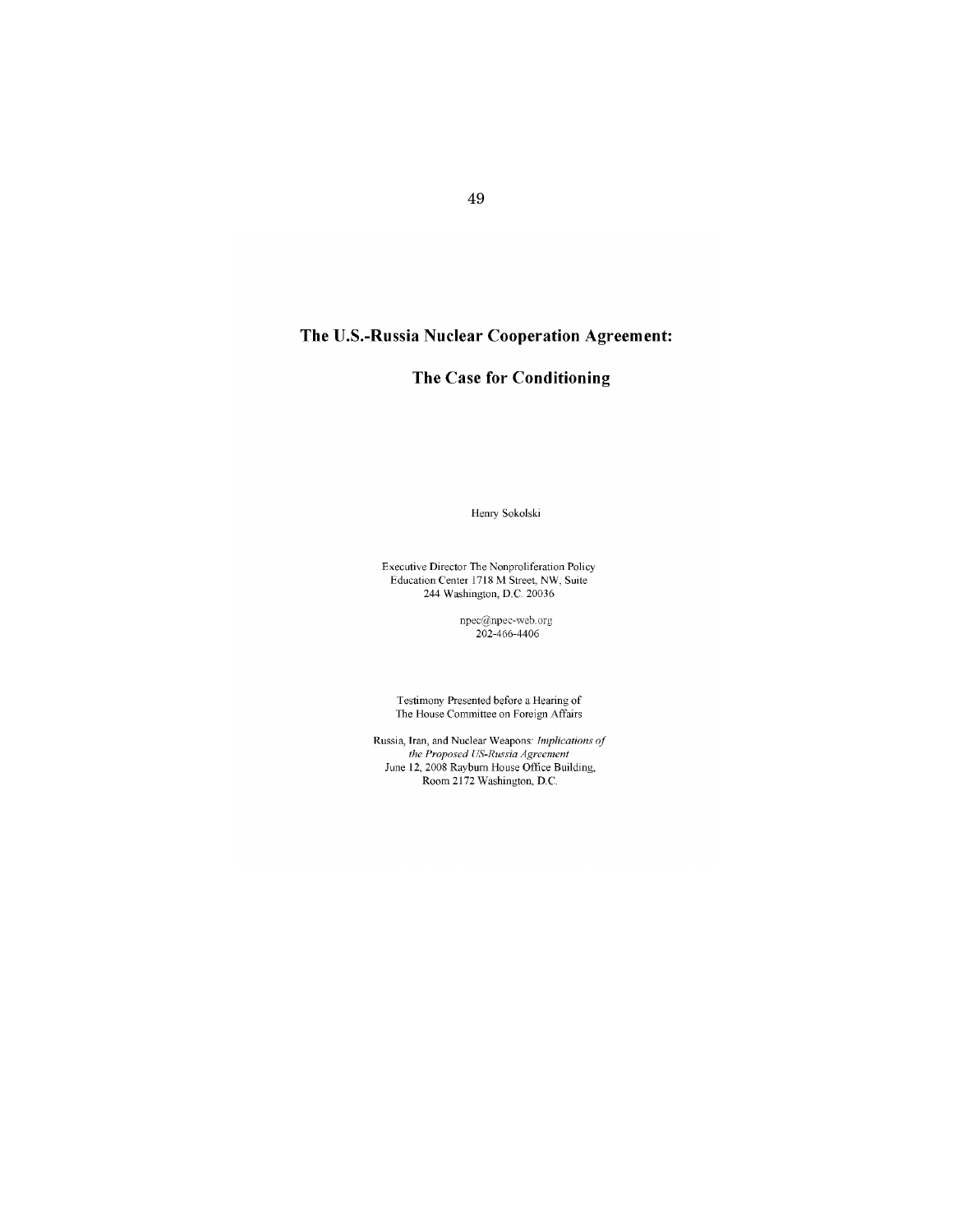#### **Overview**

Mr Chainnan, Ranking Member Ros-Lehtinen, members of the Committee, it's an honor to be asked to testify here today on the implications of formalizing the nuclear cooperation agreement that President Putin and Mr. Bush signed and now is before Congress.

This is not the first civil nuclear cooperation agreement with Moscow. The first was signed in 1973 *(see* Appendix 1). 11 too was designed to promote fast reactor cooperation and to "establish a more stable and long-term basis for cooperation" in the development of peaceful nuclear energy. Because our strategic objectives were so disharmonious in the 1970s and 1980s this diplomatic effort went nowhere Today, few, if any, even remember that it ever was signed.

With the current agreement, we are unlikely to be so lucky. In 1973, Russia was not proliferating to Iran. Nor was the 1973 nuclear deal sold on how it might increase private US nuclear exports to Russia. Today, Russia is actively engaged in missile, nuclear, and advanced conventional defense cooperation with Iran. If the current nuclear cooperation agreement is implemented without conditions that Russia's cooperation with Iran end, the US will be seen to be endorsing such commerce at the very time Washington is trying to garner international support to sanction and isolate Iran for its nuclear misbehavior. In the politically charged environment of Presidential politics, some might call this appeasement.

Another key premise of the proposed agreement is that it will expand nuclear commerce between our nations. Yet, Russia lacks adequate liability insurance coverage for nuclear accidents and private American nuclear firms have warned the Departments of State, Energy and Defense *(sec* Appendix II) that they will not risk their ovm capital to make commercial sales to Russia until Moscow ratifies the *Convention on Supplementary Compensation for Nuclear Damage* (CSC).' To date, Russia has refused to do so. Failing Moscow's ratification of the CSC, the only way the proposed nuclear agreement would lead to more business for U.S. industry is if the Department of Energy takes U.S. taxpayer dollars to pay U.S. firms to do business under government indemnification *(i.e.,* covered, again, with taxpayer funds) in Russia. Instead of making money, the agreement's implementation today would draw on the public treasury.

Bottom line: Without clear conditions on these points, the US. risks backing a nuclear deal today that will long be remembered but for reasons we all will wish we could forget.

That said, I doubt Congress will allow this. To date, Congress has been quite clear in spelling out what Russia and the White House must do before a formal nuclear cooperation agreement can be implemented. Last fall, HR. 1400, which passed overwhelmingly in the House, required that, prior to the approval of any nuclear

**For more on lhe** *Convention an Supplementar:v Compensation lor A'uc/ear Damage 011997, see* lAEA. INFCIRC/567, July 22, 1998, at http://www.iaca.org/Publications/Documents/Infeires/1998/infeire567.shtml.

# 50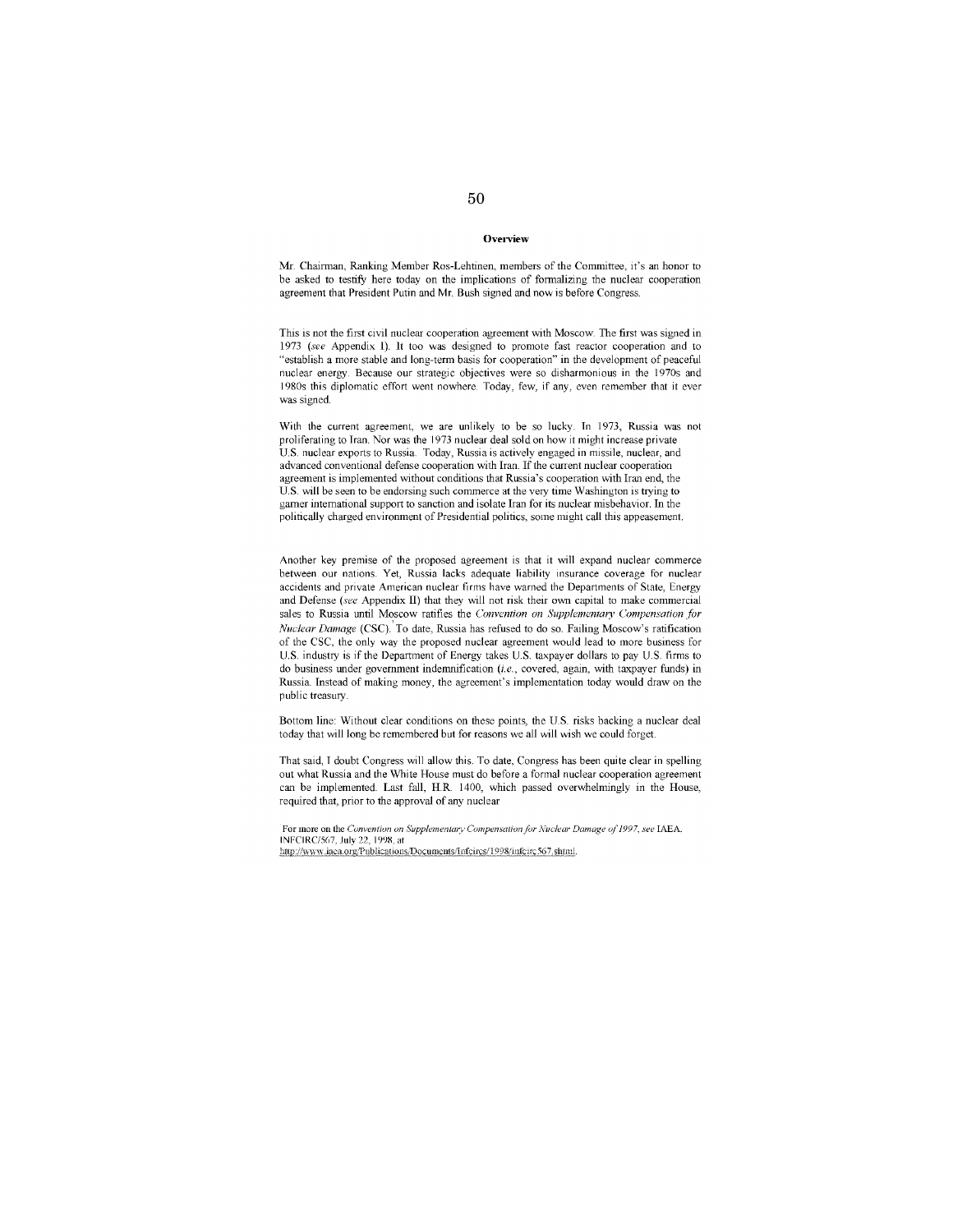cooperation agreement with Moscow under section 123 of the Atomic Energy Act, the White House must first certify that no entity under Moscow's control is lending advanced conventional defense assistance to Iran or helping Iran's nuclear program or any of its nuclear capable missile programs A similar Senate bill, S 970, has 73 co-sponsors including Senators Obama and McCain.

This legislation was designed to keep pressure on the White House to get Moscow to clean up its act. The Administration certainly is no fan of the nuclear and missile cooperation provisions in HR. 1400. The White House knows that despite whatever progress it may claim it has made with Russia, our intelligence agencies are far from being able to give Moscow a clean bill of health. Indeed, the Administration admits that Russia is still helping Iran make nuclear-capable missiles that could hit Europe and is pleading to Congress to relieve the President from having to certify that Russia has ended this loathsome business.

Proponents of the nuclear cooperative agreement do not focus on these points. Instead, they argue that Congressional rejection of the latest nuclear cooperative agreement would aggravate U.S.-Russian relations and jeopardize whatever limited cooperation we have with Moscow on Iran and other nonproliferation issues. At the same time, they warn, though, that Russia is not all that interested in the deal.

In any case, our government has several options that avoid the dangers the proponents warn against. First, as Ranking Member Ros-Lehtinen and 11 other Republican members of this committee made clear in a letter to President Bush dated June 5, 2008, the White House could chose to withdraw its submission of the agreement. This would give the next President of the United State additional political leverage to secure more from Moscow before resubmitting it to Congress. Second, if the president should choose not to withdraw the agreement, the leadership of the Senate or House could decide to adjourn before the 90-day requirement for presentment before the legislative branch has been met. This would produce a similar result.

Third, Congress could always condition the agreement such that the agreement would come into force pending a pledge from Moscow to terminate its nuclear, missile and advanced conventional assistance to Iran and to ratity the CSc. Fourth, if this proved too diffIcult to achieve during this Congressional session, Congress could always let the agreement come into force but subsequently deprive the U.S. government of any funds to implement it until the conditions noted above were met.

Finally, until these conditions are met, none of these options need necessarily come at the cost of continued or even increased nuclear cooperation with Russia. There currently is no advanced nuclear fuel to transfer for testing in Russian reactors or any pending private nuclear sales to Russia. Nor is any likely for several years independent of whether or not a 123 agreement is finalized As for the transfer of intangible nuclear know-how, this can be accomplished in regard to nuclear safety, nuclear plant design, and even fast reactor

<sup>'</sup>For the full text of this letter, *see* http://www.npec-web.org/US-Russia/20080605-HouseGOP-LetterRussia123.pdf.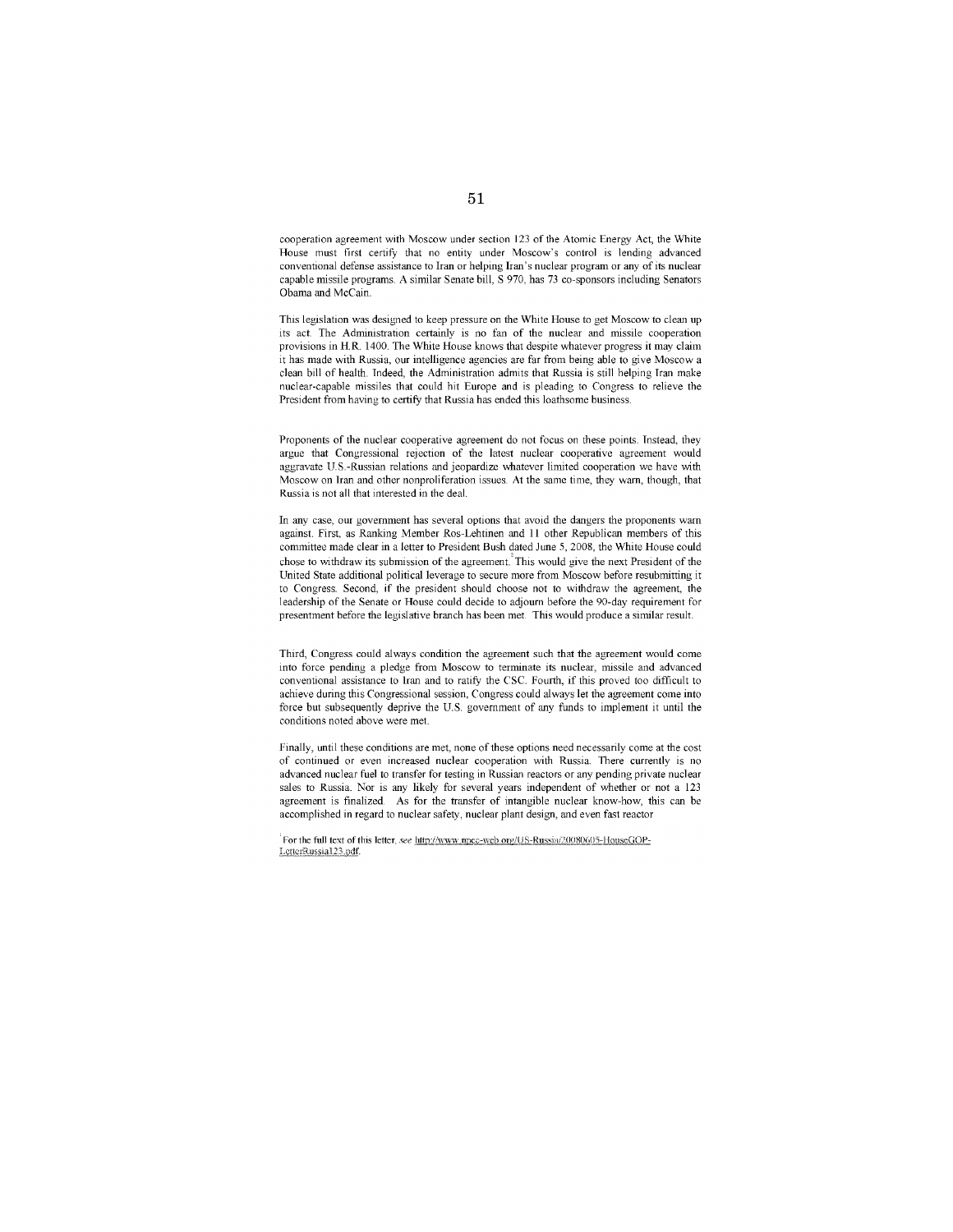related work, without a 123 agreement, under the Atomic Energy Act's  $57b(2)$  provision.

Our government, then, has several options beyond merely voting up or down on the proposed agreement. As I make clear in the balance of my written testimony, though, it would be a mistake to bring the proposed agreement into force without additional oversight and conditioning. At a minimum, Congress should scrutinize-against the backdrop of additional intelligence-the classified Nuclear Proliferation Assessment Statement on Russia' that the Administration sent with this agreement It also should learn more about the liability insurance environment is in Russia. If Congress does, I am sure it will only serve to strengthen the agreement and assure its ultimate success.

One fmal note. This agreement comes on the heels of the India agreement, which required the passage of the Hyde Act. Soon, Congress may be receiving additional nuclear cooperative agreements with a variety of Middle Eastern states. All of these agreements are based on the Atomic Energy Act of 1954, a law that Congress drafted in haste to accommodate President Eisenhower when he was trying to give zero-power research reactors to as many countries as soon possible under his famous Atoms for Peace Program. Because the reactors were small, most assumed the proliferation risks were too. In a desire to beat the Russians to the punch, Congress delegated enormous powers under the act to the Executive to move quickly.

That was over a half century ago. Since then the nuclear systems the U. S. has transferred under the act have grown much larger as has the sensitivity of the nuclear technology and materials it has shared. If Congress knew in 1954 that it was authorizing the transfer of such sensitive nuclear technology and goods, it might not have been so eager to delegate so much of its authority to regulate commerce to the Executive. Tn any case, it certainly seems appropriate that the Atomic Energy Act be adjusted to reflect these developments. This is a larger undertaking but one that this Committee now should seriously consider.

#### Russian Assistance to Iran's Nuclear Program

Perhaps no country has contributed so much to Iran's nuclear program as Russia has. There are currently nearly 1,300 Russian nuclear technicians in Iran and that number is about to double.' What each of these nuclear workers may be doing when they are not working on Bushehr is both critical and difficult to know. Even the proponents of the 123 agreement concede that Russia and Tran have been engaged in "sensitive" nuclear

For the text of Section 57(b) of the Atomic Energy Act, see http://www.nrc.gov/reading-rm/doc collections/nuregs/staff/sr0980/ml022200075-voll pdf#pagemode--bookmarks&page=36. For the full text of the unclassified version of the Administration's Nuclear Proliferation Assessment Statcmcnt on Russia, *see <u>http://www.npcc-web.org/US-Russia</u>/.*<br>'*See "Russia, Iran May Set Up JV [Joint Venture] to Operate Bushehr NPP in 3 Months," <i>RL1 Novosti*, February 14, 2008, at http://en.rian.ru/business/20080214/99244034.html; and "[Russian] Nuclear Staff in Iran Doubles," Reuters, February 19, 2008, at

 $\frac{\text{http://www.sptimes.n/index.php?stor}}{\text{http://www.sptimes.n/index.php?stor}}$  id=25086&action id=2.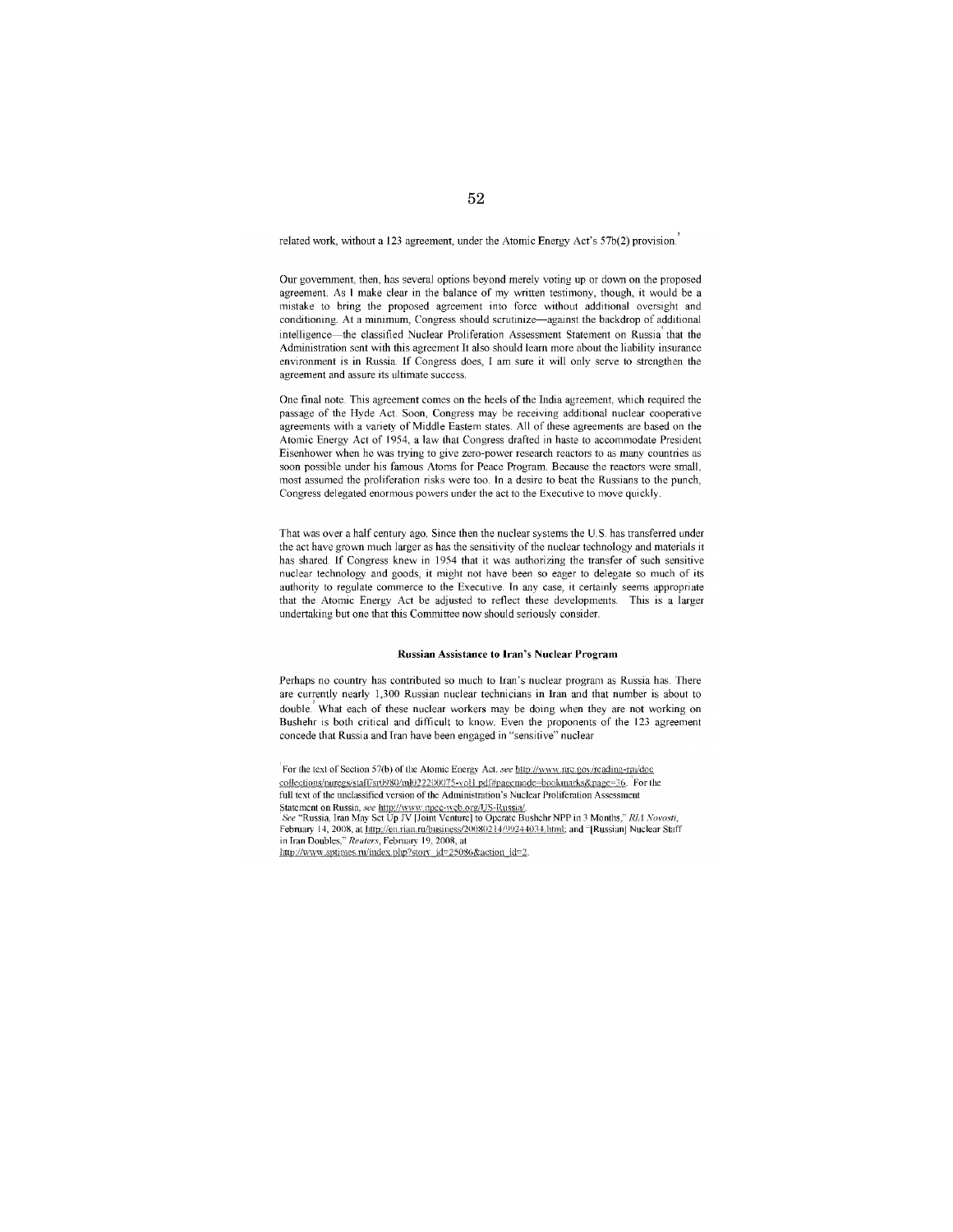cooperation outside of the Bushehr project The question is to what extent such cooperation continues despite Russian assurances to terminate it Although there is little to guide us in the unclassified literature as to what is in play, Congress must be sure that Russian entities are not still helping Iran's plutonium production efforts and aspects of its enriched uranium program

In this regard, there is still cause for concern. Recently Congressman Dingell, chair of the House Energy and Commerce Committee, formally requested that the Government Accountability Office investigate whether the Administration's Nuclear Proliferation Assessment Statement on Russia was complete or if "there is contradictory information that was omitted which could invalidate, modify, or impair the conclusions or basis for recommendation to approve the 123 agreement'" On what basis did Mr. Dingelllaunch this investigation? Did he have specific information? This Committee should find out

As for the Bushehr project, the Bush administration now argues that it serves the cause of nonproliferation by demonstrating that Tran does not need to enrich in order to produce nuclear power. The Clinton administration was more circumspect. It opposed the Bushehr project because of the cover it afforded other illicit nuclear activities in Iran. As already noted, this is still a significant concern. Until last year, the Bush administration opposed Russian completion of Bushehr for this and other reasons as well.

As detailed in a August 2006 House Permanent Select Committee on Intelligence report, the fresh low enriched uranium fuel that the Russians must deliver to Bushehr every 12 to 18 months could be seized and used as feed for Iran centrifuge enrichment plant to make a bomb's worth of weapons uranium-not in roughly a year, as would be the case with natural uranium, but in as little as eight weeks. Similarly, Tran could seize the spent fuel during the first refueling of the reactor some time in 2010 and gain access to 30 crude bombs' worth of near-weapons grade plutonium to make plutonium weapons.

That Russia has pledged to take back the spent fuel a year or so after it is discharged from Bushehr does little to change this threat Nor does the Administration's decision to stop opposing the project change the project's proliferation risks. Unless we can determine that Iran will not divert fresh or spent fuel from Bushehr to make nuclear weapons fuel at Iran's declared nuclear plants and that Iran has no covert enrichment or reprocessing plants hidden away to process Bushehr's fuel, letting this reactor run is a walk on the wild side. This, among other reasons, is why this Committee included Bushehr among the programs Russia must suspend before the US. should proceed to transferring not just

U.S. nuclear know-how, but also U.S. controlled nuclear equipment and goods. It understands that neither the International Atomic Energy Agency nor our own intelligence is certain about what Tran might do

 $^6$  For the full text of Chairman Dingell's letter to the Government Accountability Office,  $see$ http://energy.commcree.house.gov/Press 110/110-ltr.052208.GAO.123.ltr.pdf *Recognizing Iran as a Slralegic Threat: An Inlelligence Challenge for ihe Uniied Slales,* **still report of**  the House Permanent Select Committee on Intelligence, Subcommittee on Intelligence Policy, August 23, 2006. p. 11. at http://intelligence.house.gov/Media/PDFS/IranReport082206v2.pdf.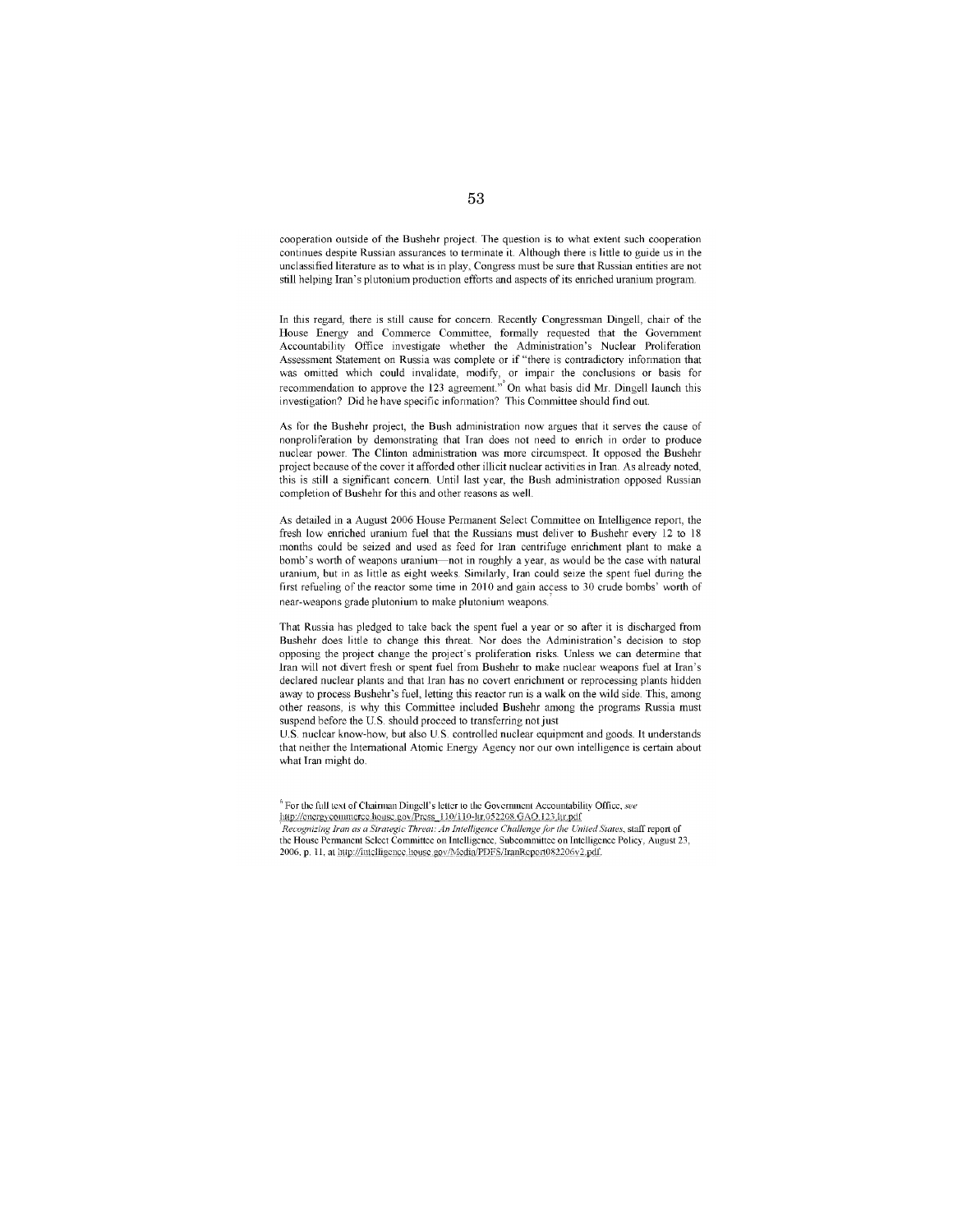#### Russia and Iran's Nuclear-Capable Missile Program

This, then, brings us to the issue of Russia's continued assistance to Iran's nuclear-capable missiles. Last week, Ranking Member Ros-Lehtinen and 11 other committee Republicans wrote President Bush that his request to extend the waiver authority under the *iran, Norlh Korea, and Syria Nonproliferation Act* directly contradicted the Administration's argument that Russia's record regarding Iran's nuclear and missile program is now sufficiently satisfactory to justify moving forward with the nuclear cooperation agreement.

Under the act, NASA cannot make any progress payments for Russia's work on the International Space Station project until and unless our president first certifies that Russia is not assisting Iran's nuclear and missile programs.' Back in 2000, when this law was originally passed it embarrassed the Clinton Administration. Tn 2005, Bush asked Congress to be relieved of this certification requirement through 2008 Now, he is asking for an additional extension on this certification waiver.

It's pretty clear why. In March of last year, the Director for National Intelligence publicly communicated to Congress that Russia was still assisting Iran's ballistic missile program This February, Iran launched what it described as a space launch vehicle (SLV) known as Explorer-I. As reported by Ariel Cohen of the Heritage Foundation, this rocket was a version of a 2,000 kilometer-range missile that is based on Russia's single stage SS-4 intermediaterange ballistic missile. As Cohen notes, "The British *Daily Telegraph* reported that the former high ranking members of the Russian military have facilitated a multi-million 2003 missile technology transfer agreement between Iran and North Korea," and that Russia has exported to Iran "production facilities, diagrams and operating instructions so the missile can be built in Iran, as well as liquid propellant (to fuel the rockets)."" The British paper goes on to detail how "Russian specialists have also been sent to Iran to help development of its Shahab 5 missile project." The Shahab 5 is a system that is designed to be capable of delivering a crude nuclear warhead to nearly any target in Europe. It is precisely the type of missile that the U.S. and NATO are now working to develop missile defenses against.

Indeed, it is news reports like these that the Administration is emphasizing to gamer support for building missile defenses in Poland. How proceeding with nuclear

<sup>'</sup>For the full text of this letter, see footnote 2. <sup>'</sup>Carl Behrens and Mary Beth Nikitin, *Extending NASA's Exemption from the Iran, North Korea, and Syria* Nonproliferation Act, report RL34477, Washington, D.C.: Congressional Research Service, May 8, 2008, at: http://www.npcc-web.org/US-Russia/20080508-CRS-NasaRussiaIRNA-RL34477.pdf. "For the full text of the Office of the Director of National Intelligence's March 2008 letter to the Department of State, see http://www.npcc-web.org/US-Russia/20070301-ODNI RussiaAssiststranMissileProgram.pdf. "Ariel Cohen, "The Real World: Iran's Space Rocket Launch,"  $\dot{M}$ iddle F.ast Times, February 9, 2008, at http://www.heritage.org/Press/Commentary/020808c.cfm.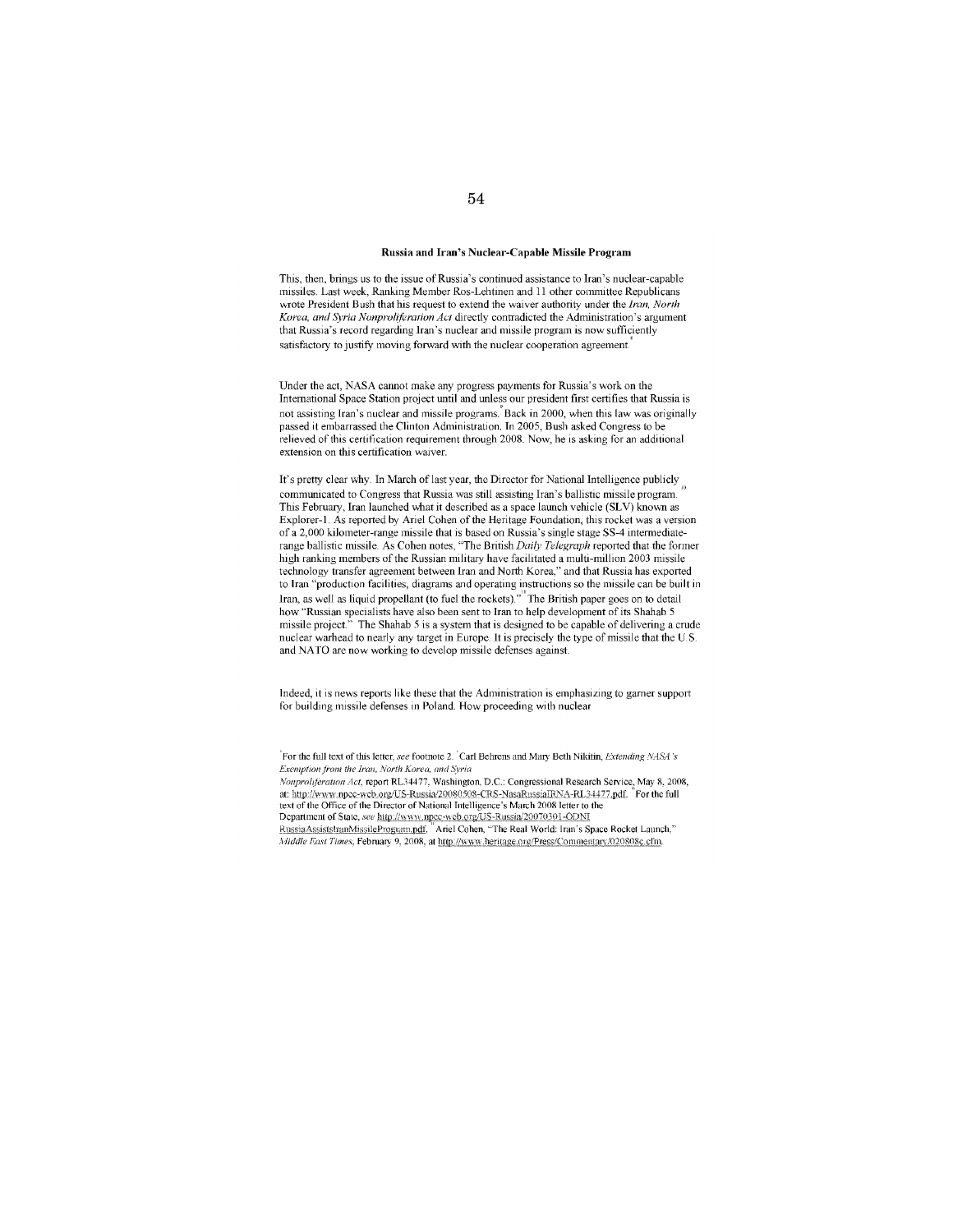cooperation with Russia will help in this effort when Russian assistance continues to flow to Iran's nuclear and long-range missile program is difficult to see.

#### **Nuclear Liability, Commercial Prospects, and Proliferation** Woes

If there clearly was urgent profitable business to be had with the finalization of the proposed nuclear agreement with Russia, there at least would be some cause for Congress to weigh the deal's security risks versus its commercial benefits. For the next five to ten years, though, it is difficult to see what business would be lost by either party if finalization was deferred.

A key reason why is that despite years of urging by the U. S. and other governments, Moscow has refused to ratify the *Convemion on Supplementary Compensalion for Nuclear Damage*  (CSC). Without the protection afforded by this treaty, the Contractors International Group on Nuclear Liability (which represents Babcock and Wilcox Company, Bechtel Power Corporation, BWX Technologies, Inc., General Electric Company, and Westinghouse Electric Company LLC) has warned the Administration that

The various bilateral and multilateral indemnity agreements that have been concluded to date are not considered to provide adequate nuclear liability protection by most large, well capitalized U.S. companies.. No such agreement yet has provided a definitive or comprehensive solution to adequate protection of the public in the event of a large nuclear incident or to the nuclear liability risks facing contractors. The critical deficiency of all prior nuclear indemnity agreements with Russia is their lack of any waiver of sovereign immunity. Without waivers by the Russian Federation of immunity from (1) suit and (2) attachment of and from execution against its property, there essentially would be no way for U.S. contractors to enforce the indemnity agreement. Moreover, as private entities, contractors have no independent standing to enforce an agreement to which only the United States and Russia governments are parties. While each company must make its own risk determination, most contractors have not been persuaded that this is sufficient for them to put their assets at risk. [For the full text of this letter, *see* Appendix Il.].

What all this means is that until Russia ratifies the CSC, there will not be any significant, private U.S. nuclear sales to Russia. Instead, the U.S. Department of Energy is likely to contract with individual U.S., French, and Japanese firms to give Russia nuclear technology in the fields of advanced reactors and plutonium fuels and recycling. With each transfer, the U.S. government *(i.e.,* the U.S. taxpayer) will have to provide these firms with the liability coverage they need. The contracts, moreover, will likely be paid directly out of the U.S. Treasury. Money will be spent but it will not be made

Imposing an increased financial burden upon U.S. citizens, however, is not the prime downside to such trade. A good number of nuclear experts that my center funds, and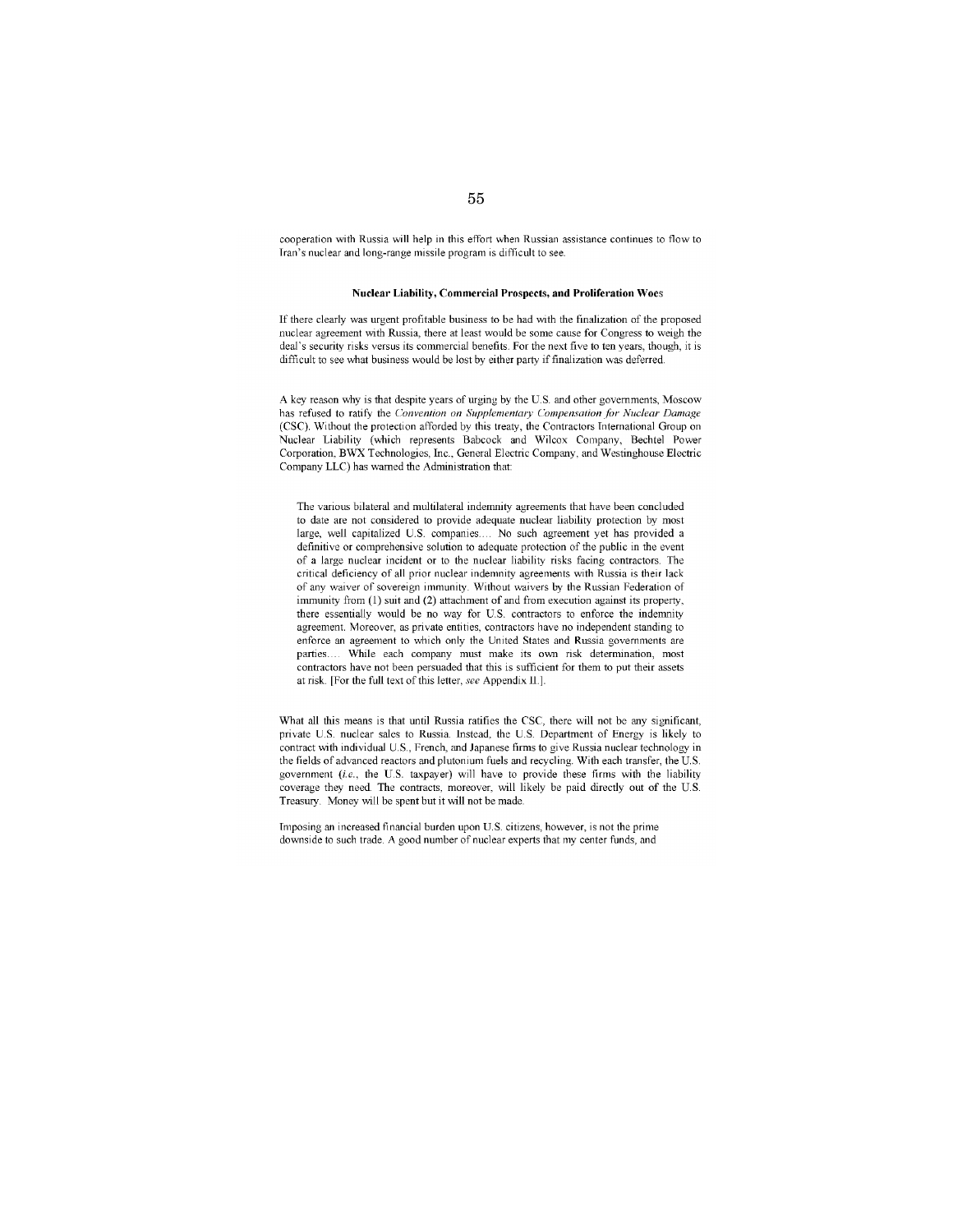others at the Union of Concerned Scientists, the Natural Resource Defense Council and Council for a Livable World, worry that this government-to-government nuclear cooperation agreement will promote the use of nuclear-weapons usable plutonium fuels. This is something the mediator of the use of nuclear-weapons usable plutonium fuels. This is something the ford and Carter Administration and the Ru

Does this mean that there is nothing that the US. and Russia should cooperate on in the nuclear field? Hardly. Safety is a topic that the US. has been closely cooperating with Russia on since the Chernobyl disaster of 1987. It will and can continue without a 123 agreement. Similarly, the Executive has authority under the Atomic Energy Act to share nuclear reactor information, including that for fast reactors, with Russia, again without a 123 agreement. With regard to plans for an international nuclear enrichment center, the

US. can support it too. Russia does not need hardware or fuel from the US. but rather financing and contracts, something that does not require a 123. Finally, the U.S. can and will continue to import significant amounts of Russian low enriched uranium to run U.S civilian power reactors

All of this should make clear that the U. S. government and Congress have no reason to rush to get this agreement wrong. There certainly is nothing to be lost in demanding more of Russia. Instead, there are significant risks if we refuse to do so.

 $^{\text{\tiny{\text{R}}}}$  See. e.g., Ivan Oelrich. "Another Nuclear Trade Deal, This Time with Russia," *Federation of American* Scientists' Strategic Security, May, 206, 2008, at http://www.fas.org/blog/ssp/2008/05/another-nucleartradc-dcal-this-time-with-russia.php.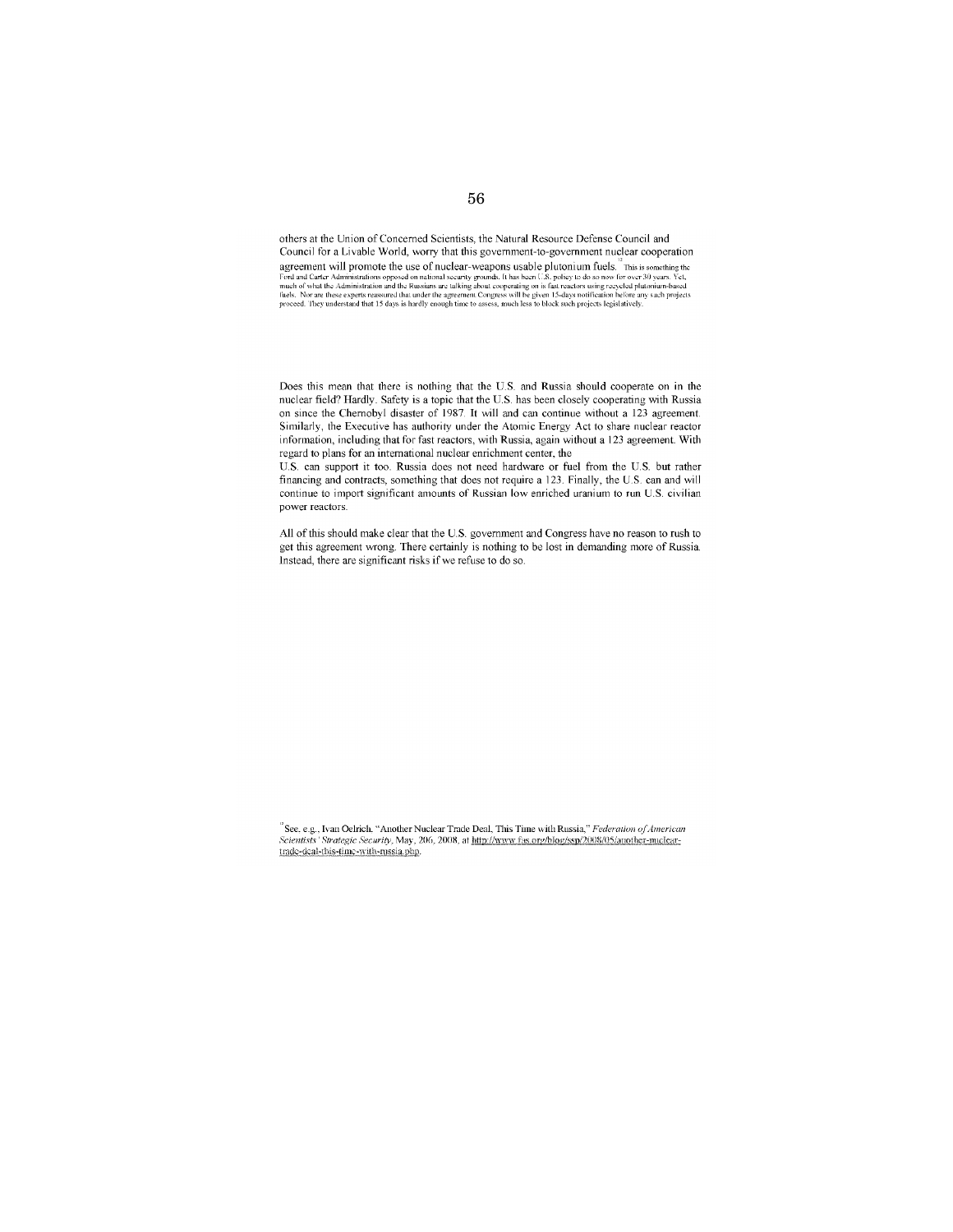# **Appendix I:**

*Agreement on Scientific and Technical Cooperation in the Field of Peaceful Uses of Atomic Energy between the u.s. and U.S.S.R.,* **June** 21, 1973

 $\bar{V}$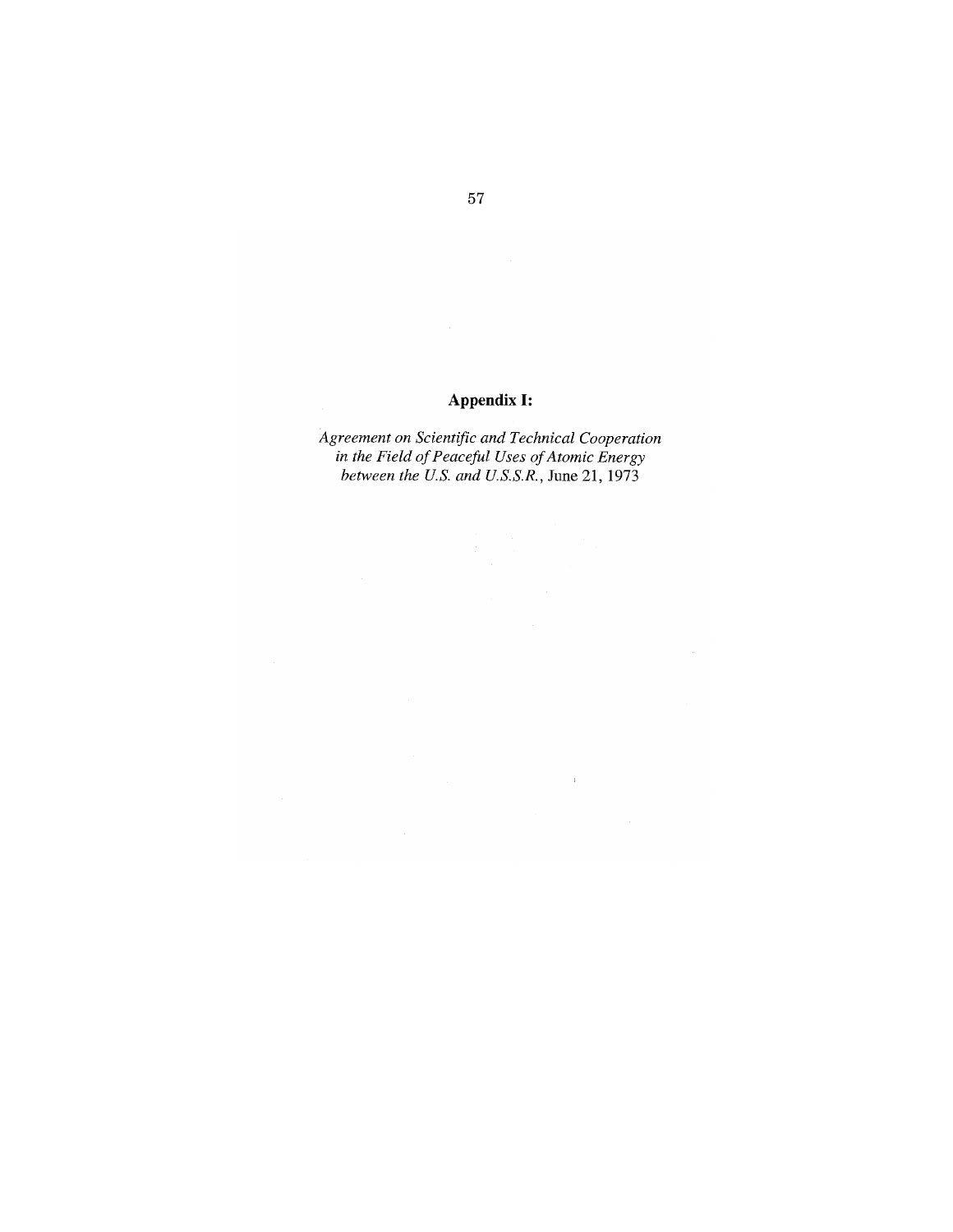# No. 13344

# **UNITED STATES OF AMERICA and UNION OF SOVIET SOCIALIST REPUBLICS**

# **Agreement on scientific and technical .cooperation in the field of peaceful uses of atomic energy. Signed at Washington on 21 June 1973**

*Authentic texts: English and Russian. Registered by the United States of America on 30 May 1974.* 

# **ET ATS-UNIS D' AMERIQUE et UNION DES REPUBLIQUES SOCIALISTES SOVIETIQUES**

## **Accord relatif Ii la cooperation scientifique et technique en matiere d'utilisation pacifique de l'energie atomique. Signe Ii Washington Ie 21 juin 1973**

*Textes authentiques: angiais et russe. Enregistre par les Etats-Unis d'Amerique Ie 30 mai 1974.*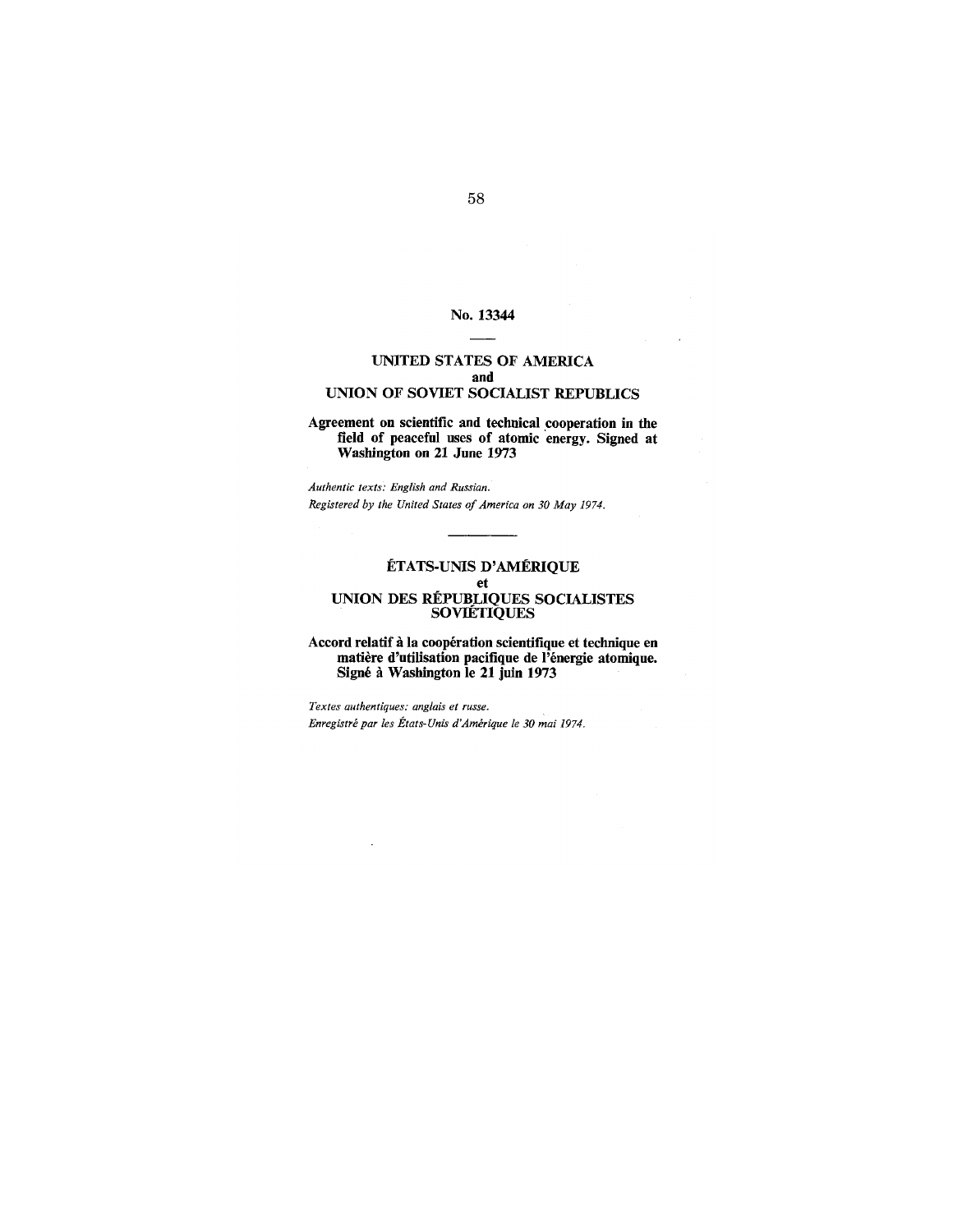#### 118 **United Nations - Treaty Serie5 • Nations Urnes - Recueil des Trait&; 1974**

# AGREEMENT<sup>1</sup> BETWEEN THE UNITED STATES OF AMERICA<br>AND THE UNION OF SOVIET SOCIALIST REPUBLICS ON<br>SCIENTIFIC AND TECHNICAL COOPERATION IN THE FIELD OF PEACEFUL USES OF ATOMIC ENERGY

The United States of America and the Union of Soviet Socialist Republics; Attaching great importance to the problem of satisfying the rapidly growing energy demands in both countries as well as in other countries of the world;

Desiring to combine the efforts of both countries toward the solution of<br>this problem through the development of highly efficient energy sources;<br>Recognizing that solutions to this problem may be found in more rapid<br>develo

Noting with satisfaction the successful results of previous cooperation between the Parties in the field of peaceful uses of atomic energy;

Wishing to establish a more stable and long-term basis for cooperation in<br>this field for the benefit of both their peoples and of all mankind;<br>In accordance with and in further development of the Agreement between<br>the Gove

Have agreed as follows:

*Article 1.* The Parties will expand and strengthen their cooperation in research, development and utilization of nuclear energy, having as a primary objective the development of new energy sources. This cooperation will

*Article* 2. I. Cooperation will be concentrated in the following three **areas:** 

*a.* CONTROLLED THERMONUCLEAR FUSION

The aim of cooperation in this area is the eventual development of<br>prototype and demonstration-scale thermonuclear reactors. Cooperation may<br>include theoretical, calculational, experimental and design-construction studies<br>

**13344** 

<sup>&</sup>lt;sup>3</sup> Came into force on 21 June 1973 by signature, in accordance with article 7(1). <br><sup>2</sup> United Nations, *Treaty Series*, vol. 852, p. 141.<br><sup>5</sup> See p. 81 of this volume.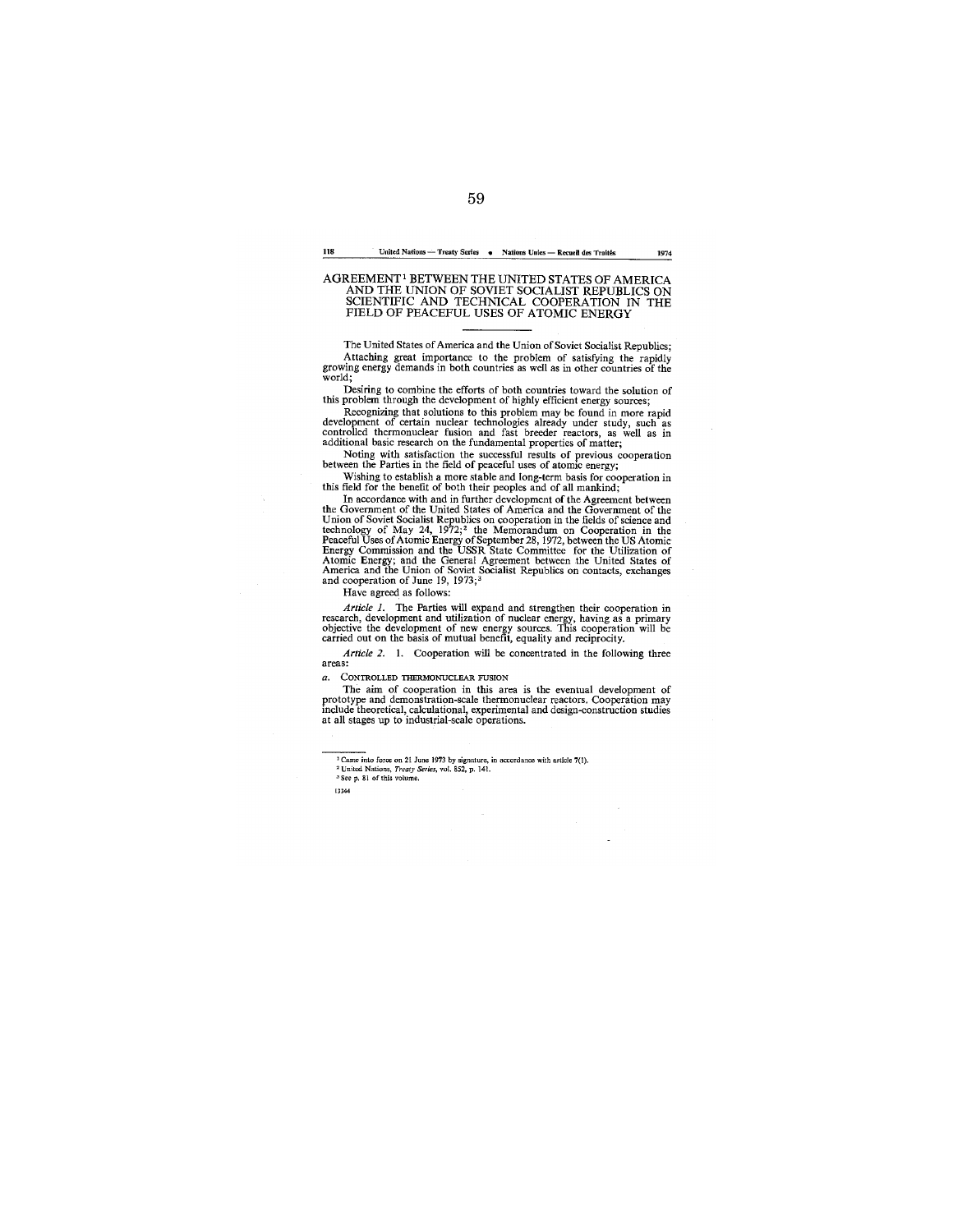#### 1974 **United Nations --- Treaty Series • Nations Unies -- Recnell des Traités 119**

b. FAST BREEDER REACTORS

Cooperation in this area will be directed toward finding solutions to mutually agreed basic and applied problems connected with the design, development, construction and operation of nuclear power plants utilizing fast breeder reactors.

*c.* REsEARCH ON THE FUNDAMENTAL PROPERTIES OF MATTER

Cooperation in this area will include joint theoretical and experimental studies on mutually agreed subjects, and particularly in high, medium and low<br>energy physics, through utilization of accelerators, data processing equipment<br>and other facilities of the two countries. Cooperation may also b

2. Further details of cooperation in each of these three areas will be arranged through individual implementing protocols.

3. Other areas of cooperation may be added by mutual agreement.

4. Cooperation under this Agreement shall be in accordance with the laws of the respective countries.

*Article* 3. I. Cooperation provided for in the preceding articles may take the following forms:

*a.* Establishment of working groups of scientists and engineers for design and execution of joint projects;

*b.* Joint development and construction of experiments, pilot installations and equipment;

*c.* Joint work by theoretical and experimental scientists in appropriate research centers of the two countries;

d. Organization of joint consultations, seminars and panels;

*e.* Exchanges of appropriate instrumentation, equipment and construction materials;

 $f$ . Exchanges of scientists and specialists; and

g. Exchanges of scientific and technical information, documentation and results

of research.<br>2. Other forms of cooperation may be added by mutual agreement. 2. Other forms of cooperation may be added by mutual agreement.

*Article* 4. In furtherance of the aims of this Agreement, the Parties will, as appropriate, encourage, facilitate and monitor the development of cooperation and direct contacts between organizations and institutions of the two countries, including the conclusion, as appropriate, of implementing protocols and contracts for carrying out cooperative activities under t

*Article 5.* 1. For the implementation of this Agreement, there shall be established a US-USSR Joint Committee on Cooperation in the Peaceful Uses of Atomic Energy. Meetings will be convened once a year in the United Stat

implementation of this Agreement including, but not limited to, approval of specific projects and programs of cooperation; designation of appropriate **13344** 

60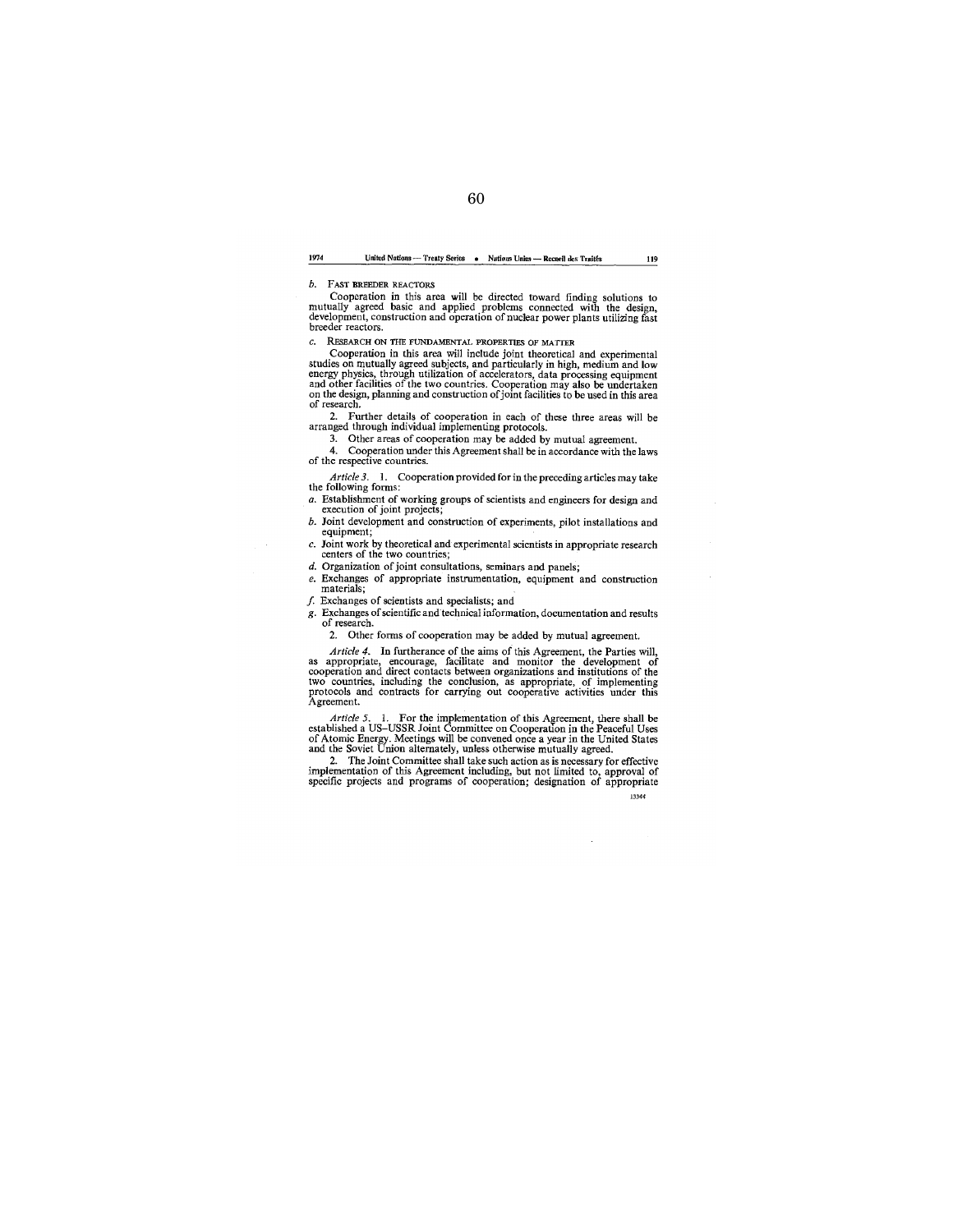61

120 **United Nations --- Treaty Series •** Nations Unies -- Recueil des Traités 1974

participating organizations and institutions responsible for carrying out cooperative activities; and making recommendations, as appropriate, to the two Governments.

3. The Executive Agents of this Agreement shall be, for the United States<br>of America, the US Atomic Energy Commission, and for the Union of Soviet<br>Socialist Republics, the USSR State Committee for the Utilization of Atomic Agreement.

*Article* 6. Nothing in this Agreement shall be interpreted to prejudice other agreements concluded between the Parties.

*Article 7.* 1. This Agreement shall enter into force upon signature and shall remain in force for ten years. It may be modified or extended by mutual agreement of the Parties.<br>2. The termination of this Agreement shall n

DONE at Washington, this 21st day of June, 1973, in duplicate, in the English and Russian languages, both texts being equally authentic.

For the United States<br>
of America:<br>
[*Signed — Signé*]<sup>1</sup> President<br>of the United States of America

For the Union of Soviet of America: <br> *[Signed – Signe]*<sup>2</sup><br> *President General Secretary*<br> *General Secretary*<br> *General Committee, CPSU*<br> *Central Committee, CPSU* 

**<sup>1</sup>Signed by Richard Nixon - Signe par Richard Nixon.**  2 Signed **by** *1.1.* **Brezhnev - Signe par L.I. Brejnev. 13344**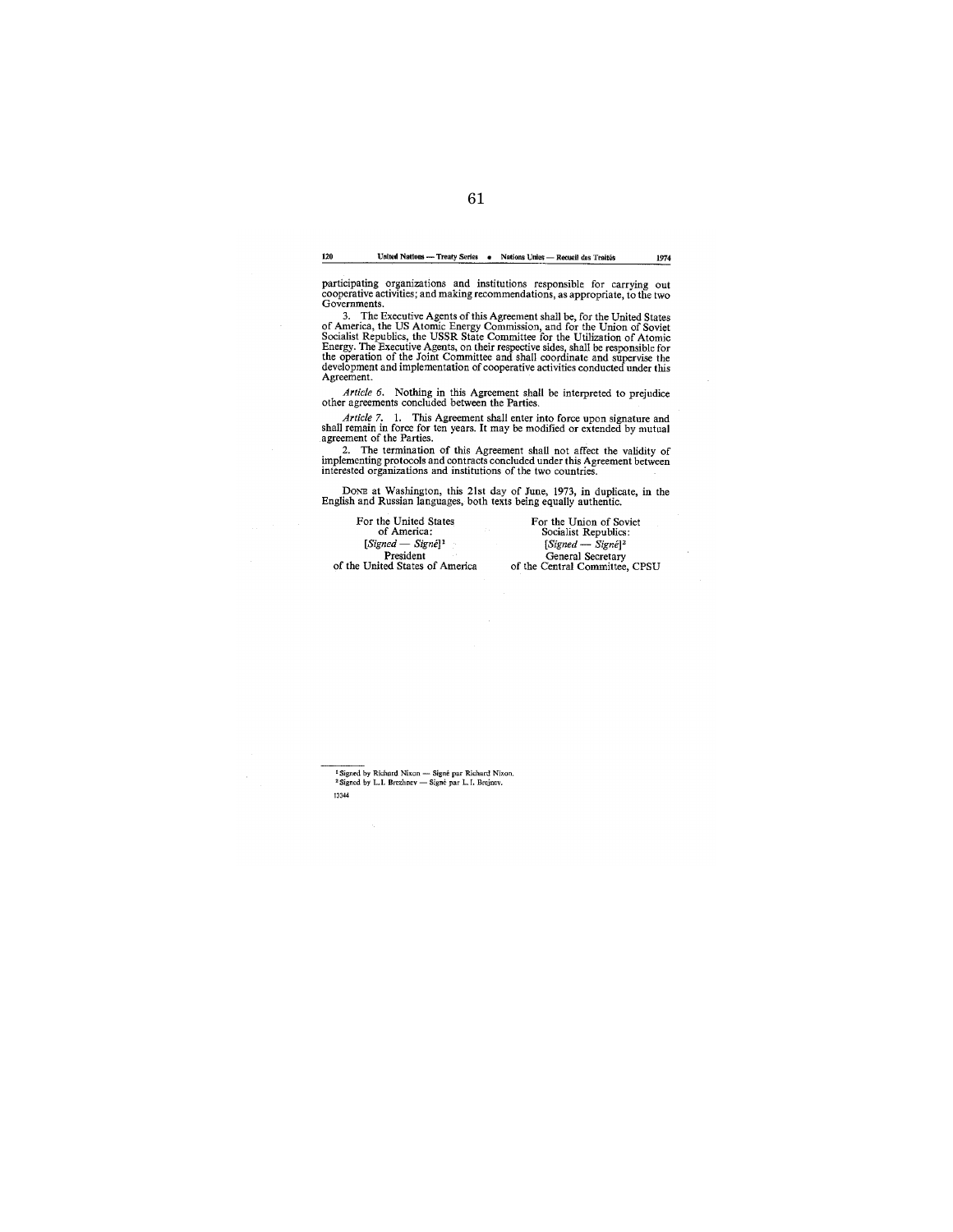# **Appendix II:**

*Letter Sent to the Departments of State, Energy and Defense on Behalf of the Contractors International Group on Nuclear Liability (CIGNL),* December **18,** 2003

 $\hat{\mathcal{A}}$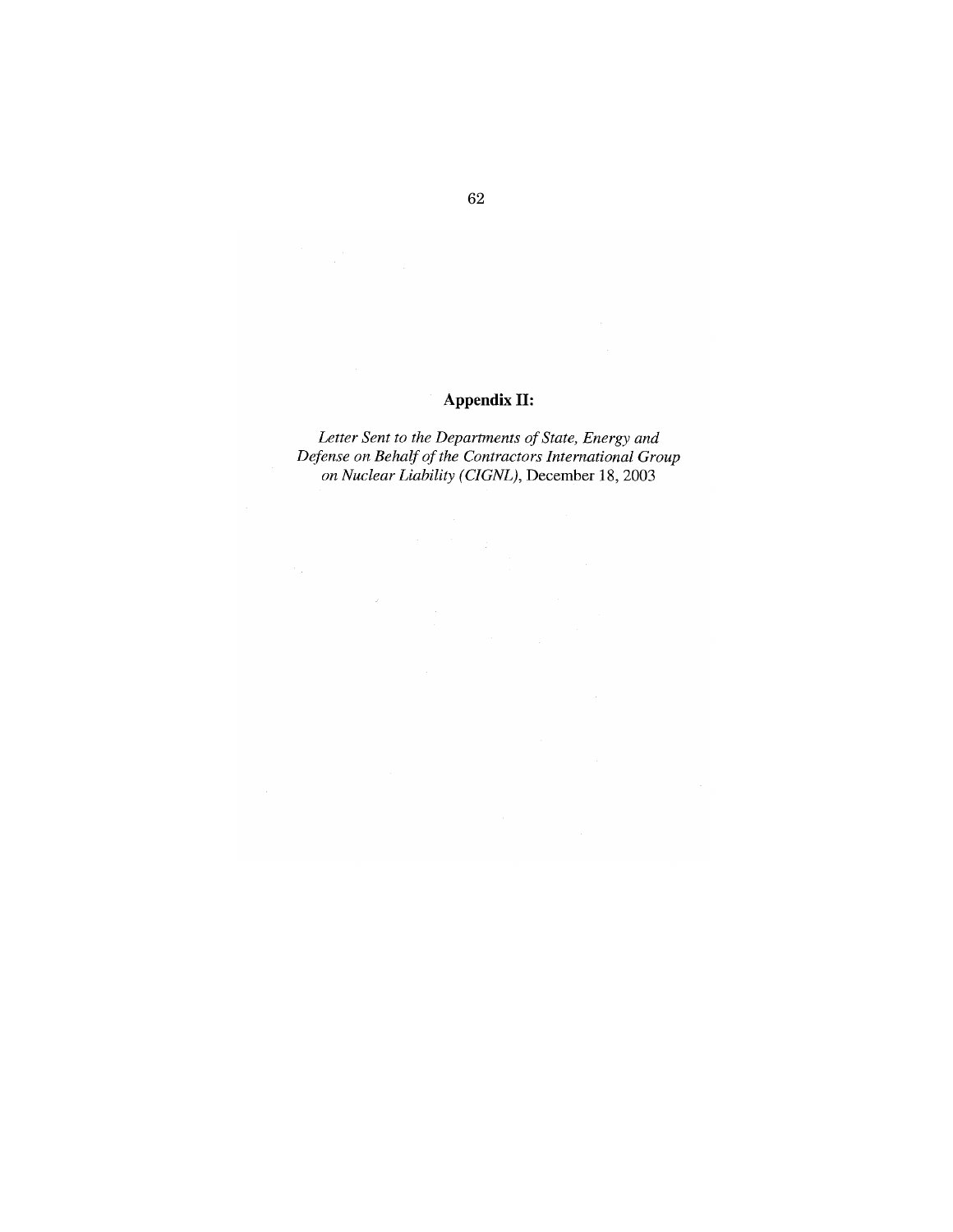# HARMON, **W1LMOT** & BROWN, L.L.P. ATTORNEYS AT LAW<br>
1010 VERMONT AVENUE, N.W.<br>
810 MASHINGTON, D.C. 20005<br> **MAINTELAPHONE: 1(202)783-9100**<br> **FACSIMILE: 1(202)783-9103**

**OMER F. BROWN, II DIRECT &** VOICE MAIL: **1(202)842-4711 E-MAIL: omerb@aol.com** 

December 18, 2003

Hon. Richard L. Armitage Deputy Secretary Harry S Truman Building, Room 7220 Department of State 2201 C Street, N.W. Washington, DC 20520

Hon. Kyle E. McSlarrow Deputy Secretary, S-2 Department of Energy 1000 Independence Avenue, S.W. Washington, DC 20585

Hon. Paul D. Wolfowitz Deputy Secretary Department of Defense The Pentagon, Room 3E944 Washington, DC 20301

#### Re: Nuclear Liability - Russian Federation

### Dear Sirs:

This letter is being sent on behalf of the Contractors International Group on Nuclear Liability (CIGNL) concerning on-going U.S. Government efforts to obtain liability protection for nuclear-related activities in the Russian Federation. CIGNL whose members have reviewed this letter is an *ad hoc* group of major nuclear suppliers: Babcock & Wilcox Company; Bechtel Power Corporation; BWX Technologies, Inc.; General Electric Company; USEC Inc.; Washington Group International Inc.; and, Westinghouse Electric Company LLC.

CIGNL submits that the U.S. Government should place more emphasis on encouraging the Russian Federation to ratiry the Convention on Supplementary Compensation for Nuclear Damage (CSC) and to adopt a comprehensive domestic nuclear liability law covering both civilian and defense nuclear facilities, rather than continuing to use the more than decade old, *ad hoc* "interim" indemnity agreement approach. As President Bush stated when he transmitted the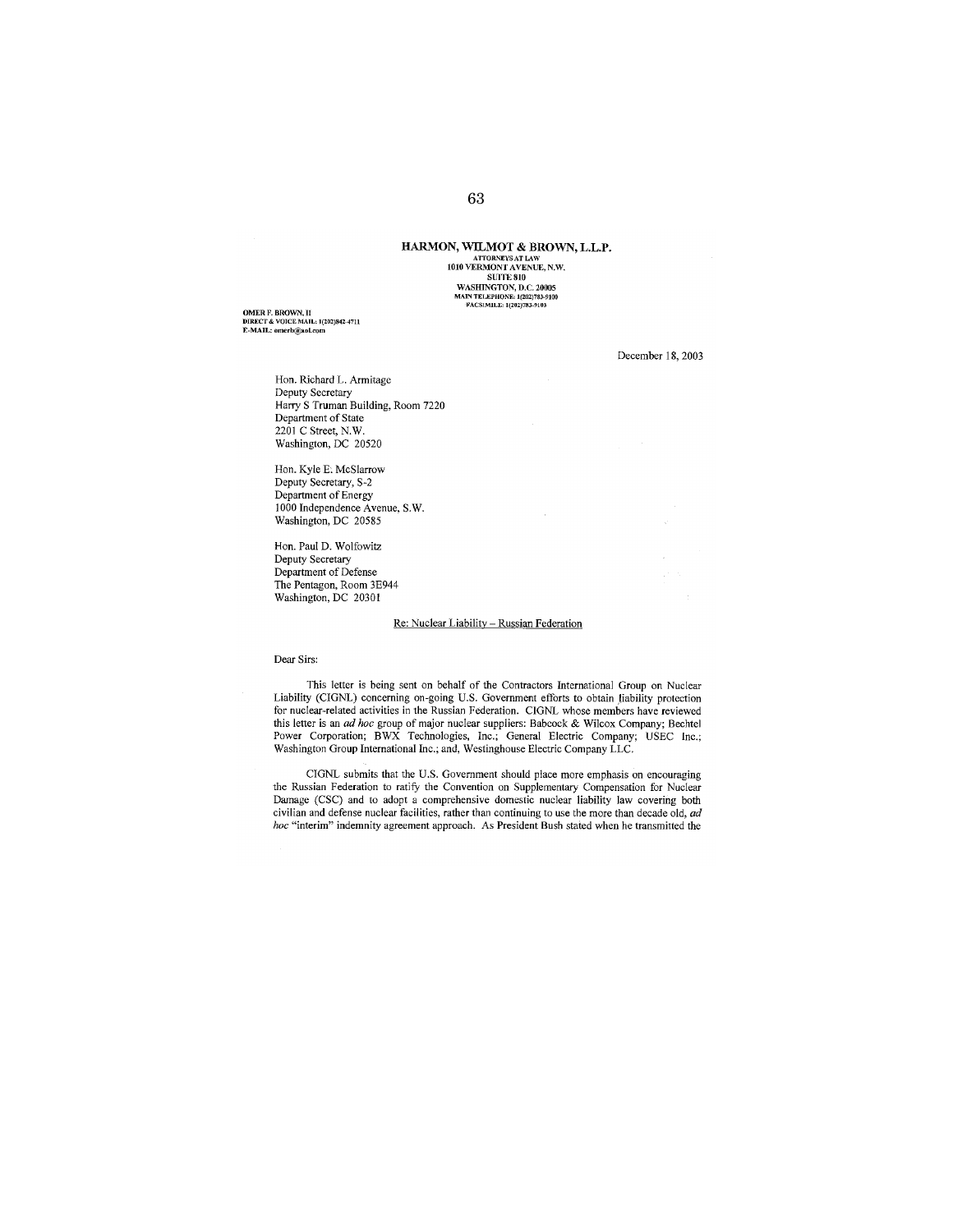Page 2

diama dia

CSC to the Senate in November 2002, lack of liability protection afforded by treaty obligations has limited the scope of participation by major U.S. companies in the provision of safety assistance to Soviet-designed nuclear power plants, increasing the risk of future accidents in these plants. S. Treaty Doc. 107-21 at III. The President noted that, once widely applied, the CSC will create for suppliers of U.S. nuclear equipment and technology substantially the same legal environment in foreign markets that they now experience domestically under the Price-Anderson Act. *Id.* President Bush further stressed that United States leadership is "... essential in order to bring the Convention into force soon." *ld.* at IV. In furtherance of the President's position, there should be greater efforts by the U.S. Government to encourage Russia to ratiry the CSC (and for the U.S. Senate to do so as well).

CIGNL members are concerned about the potential effect of another *ad hoc* bilateral indemnity agreement on Russia's perception of the need to finally adopt the international nuclear liability conventions and a domestic law consistent with the conventions' principles (including channeling of liability to the facility operator, an adequate liability limit, a single competent court, etc.). While the conventions apply only to "civilian" nuclear facilities, a domestic Russian law must cover both civilian and defense facilities (as does the Price-Anderson Act in the United States).

Russia signed the 1963 Vienna Convention on Civil Liability for Nuclear Damage in May 1996, but has not ratified it or signed the 1997 Protocol to Amend the Vienna Convention. The *Duma* has considered several nuclear liability bills over the last decade, but none have reached final passage. This probably is in large measure due to resistance from Minatom, which has appeared to be opposed to increasing opportunities for Western contractors *(e.g.,* to supply instrumentation that could improve the safety and efficiency of Soviet-designed nuclear power plants).

The various bilateral and multilateral indemnity agreements that have been concluded to date are not considered to provide adequate nuclear liability protection by most large, wellcapitalized U.S. companies. (Chemical activities present a different level of risks.) No such agreement yet has provided a definitive or comprehensive solution to adequate protection of the public in the event of a large nuclear incident or to the nuclear liability risks facing contractors. The critical deficiency of all prior nuclear indemnity agreements with Russia is their lack of any waiver of sovereign immunity. Without waivers by the Russian Federation of immunity from (I) suit and (2) attachment of and from execution against its property, there essentially would be no way for U.S. contractors to enforce the indemnity agreement. Moreover, as private entities, contractors have no independent standing to enforce an agreement to which only the United States and Russian Governments are parties.

In September 1994, the best assurance about enforcement of indemnity agreements the U.S. Government gave to contractors was as follows: "[ ... J the precise positions and actions the United States might take in a given case will depend on the actual factual, procedural, political and legal situation that exists at such time." While each company must make its own risk determination, most contractors have not been persuaded that this is sufficient for them to put their assets at risk. Another result of continuing to rely on a Russian Government indemnity is expected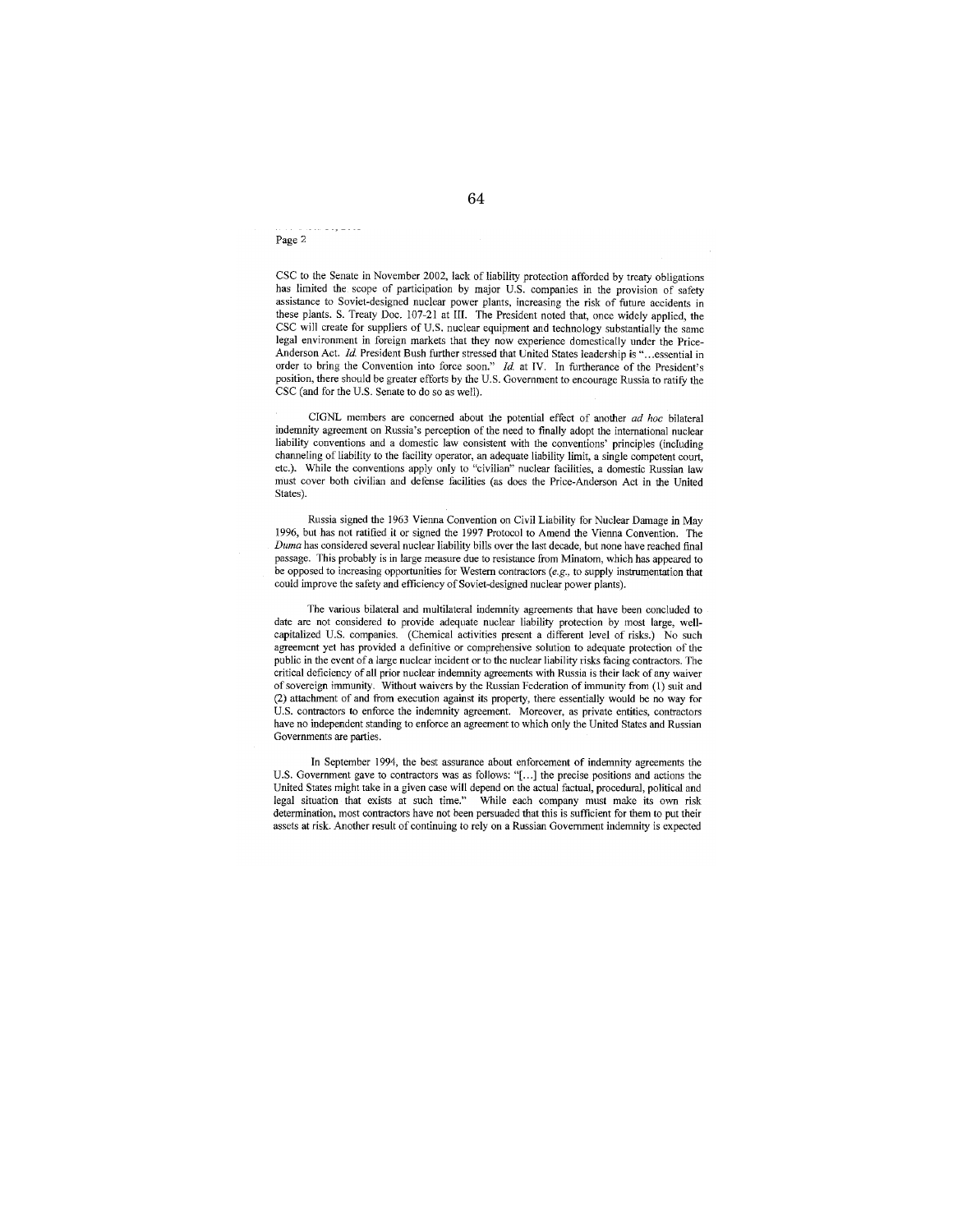Page 3

to be continuing requests by U.S. contractors for at least "backup" indemnification from the U.S. Government under Public Law 85-804.

Additionally, too much emphasis has been placed by the U.S. Government on resisting Russia's insistence tbat any agreement exclude coverage for premeditated acts of individuals (as is tbe case in the June 1992 U.S.-Russian Comprehensive Threat Reduction Agreement). Such a provision has been a feature of the 1963 Vienna and 1960 Paris Conventions under which contractors have done work for four decades. The exclusion does not appear unreasonable, as long as it is clear the "individual" refers only to a natural person and there is not right of recourse to the individual's employer *(i.e., the doctrine of <i>respondeat superior* does not apply). In any case, it is more likely an individual would be held criminally liable for intentional acts than be sued for civil damages.

The members of CIGNL urge that the U.S. Government more actively encourage the Russian Federation to ratify the CSC and to adopt a comprehensive domestic nuclear liability law covering both civilian and defense nuclear facilities.

We stand ready to provide additional information if you have any questions.

Very truly yours,

*lSI* 

Omer F. Brown, 1I Counsel for CIGNL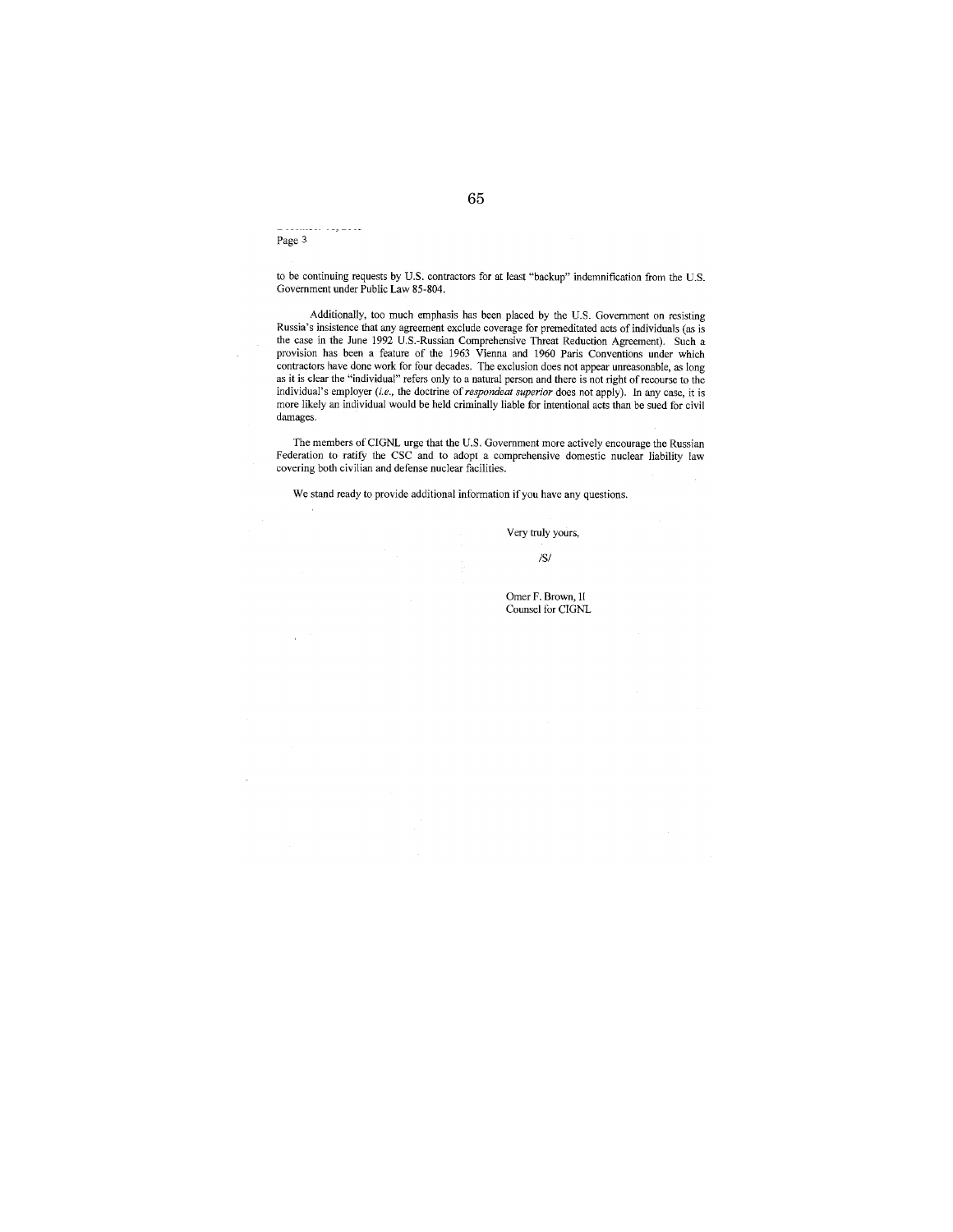Chairman BERMAN. Okay. I will yield myself 5 minutes, some questions.

Several weeks ago, Senators Lugar and Nunn wrote an op-ed piece basically supporting this 123 Agreement, and when Nunn and Lugar write about this stuff, I listen. Because I have not had time to do yet what I wanted to, which is read all of your prepared testimonies carefully, I am going to use their article sort of as the threshold to get both of your reactions to a couple of points.

They write:

''Having an agreement with Russia would also permit joint work on projects to inhibit the spread of nuclear weapons technology. Under the agreement, the United States and Russia, working together with other nations, can close the major loophole in the world's nuclear nonproliferation regime: The ability of a nation like Iran to walk up to the threshold of a nuclear bomb by building an enrichment plant for allegedly peaceful energy needs and then simply renounce its binding obligation under the NPT not to build a bomb.

''With this agreement, we can better work with Russia to create an international skill bank and guarantee the availability of nuclear fuel services on the international market in countries that falsely claim they want to enrich and reprocess uranium but only for civilian use. Russia's role is essential.''

Why will a bilateral agreement help create an international fuel bank and guarantee fuel services? One could imagine the United States could donate low-enriched uranium to a bank in Russian territory, but it would still be flagged as U.S. fuel and, therefore, have political restrictions on the third parties it could be sent, which undermines the fuel bank.

Suppliers are already seeking to set up a multilateral fuel assurances regime, and 123 is not necessary to do this. It would help if there is United States equipment to go into a Russian international fuel-enrichment center, but Russia is already devoting one of its existing operations centers to this purpose, so 123 is not necessary to do this either. That is the criticism. Your reactions to that assertion, the assertion and the counter assertion.

Mr. EINHORN. I think the assertion that a 123 could help establish such fuel bank arrangements is correct. For example, you mentioned that you need a 123 to send United States-origin uranium to Russia. There is a lot of U.S.-origin uranium around.

When we send fresh fuel to a country like Japan or South Korea, it is burned in a reactor and then often reprocessed. There is a lot of recovered uranium. That could be sent to Russia for further enrichment.

Chairman BERMAN. And that would not have to be flagged within reexporting.

Mr. EINHORN. We would still maintain certain controls on that recovered uranium, but if you had a fuel bank in Russia that had lots of different flagged fuels, there are all kinds of customers for that fuel bank that we would support. In other words, we could retain our rights of approval, but there are many countries which would be eligible to receive U.S.-origin fuel.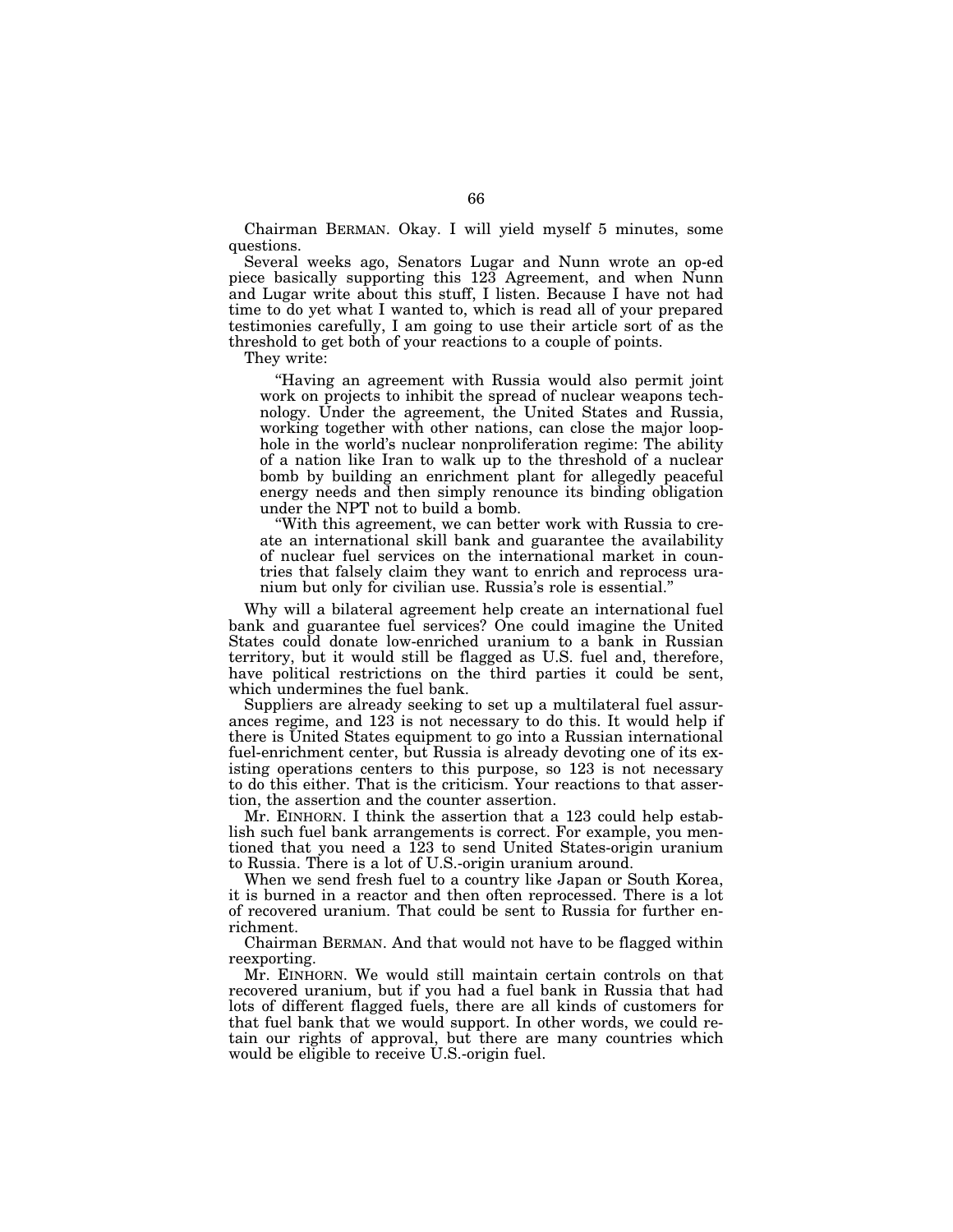So I think it helps. It helps more, frankly, on the back end of the fuel cycle, where, if Russia is able to take United States-origin fuel for long-term storage or reprocessing, that can decrease incentives for countries to have their own reprocessing capability. It is a huge incentive for a country to participate in this kind of fuel-leasing arrangement if it can get rid of the burden of having to store fuel in its own country.

If it can send spent fuel to Russia, that would be a huge incentive to give up its own reprocessing capability, and that is facilitated by a 123. In fact, without a 123 in place, Russia would not be able to pursue this kind of a back-end fuel center because it just would not be profitable.

Chairman BERMAN. Henry?

Mr. SOKOLSKI. The origins of this 123 Agreement have to do with the end of the Clinton administration, in many respects, and the beginning of the Bush administration. You need to talk with a Thomas Cochran at the NRDC.

Before it became this open-ended, ''let us reprocess possibly in the future, and maybe we will do a fuel bank'' proposition, it was something really quite sensible, and something my center supported. It was, ''You can take U.S.-origin spent fuel to store, and you can make \$10–20 billion for the fees, but you have to promise that you will not reprocess it because that would undermine the taboo on making plutonium-based fuels.''

We have backed off that here. We do not speak about that. If anything, in the Nonproliferation Assessment Statement, it endorses, indirectly, the idea that reprocessing is absolutely critical. I think that is quite astonishing and something this committee needs to understand what it is endorsing by not conditioning this.

Chairman BERMAN. I think my time has more than expired, so we will have a chance to get back to this.

The ranking member, Mr. Wilson, for 5 minutes.

Mr. WILSON. Thank you, Mr. Chairman, and, Secretary Einhorn, thank you for your presentation today. Indeed, in my visits to Russia over the last 18 years, I have seen it evolve from a totalitarian dictatorship, a backward country, a country that seemed so decrepit. Now, when I visit, it is just startling, as I travel around the country, to see the remarkable economic progress. Now you visit a modern country where people actually have opportunities, and I am just very hopeful for the country.

I am still concerned about its democratic, or lack of democratic, full development, but it is a much more open country, a much more positive country, than anything that might have existed in 1973.

As we look ahead, though, with this particular agreement, what, realistically, can the United States expect to sell to Russia as a result of the agreement, and what do we have that they want or need and that they cannot procure elsewhere?

Mr. EINHORN. Well, there are a number of things that the Russians will want. One thing they want is the kind of seal of approval they get from having this agreement, which could, I think, help them market their products in Third World markets.

Given the past and the history of Chernobyl and so forth, there are still lots of countries who are wary about buying Russian reactors and other nuclear products. I think one of the reasons the Rus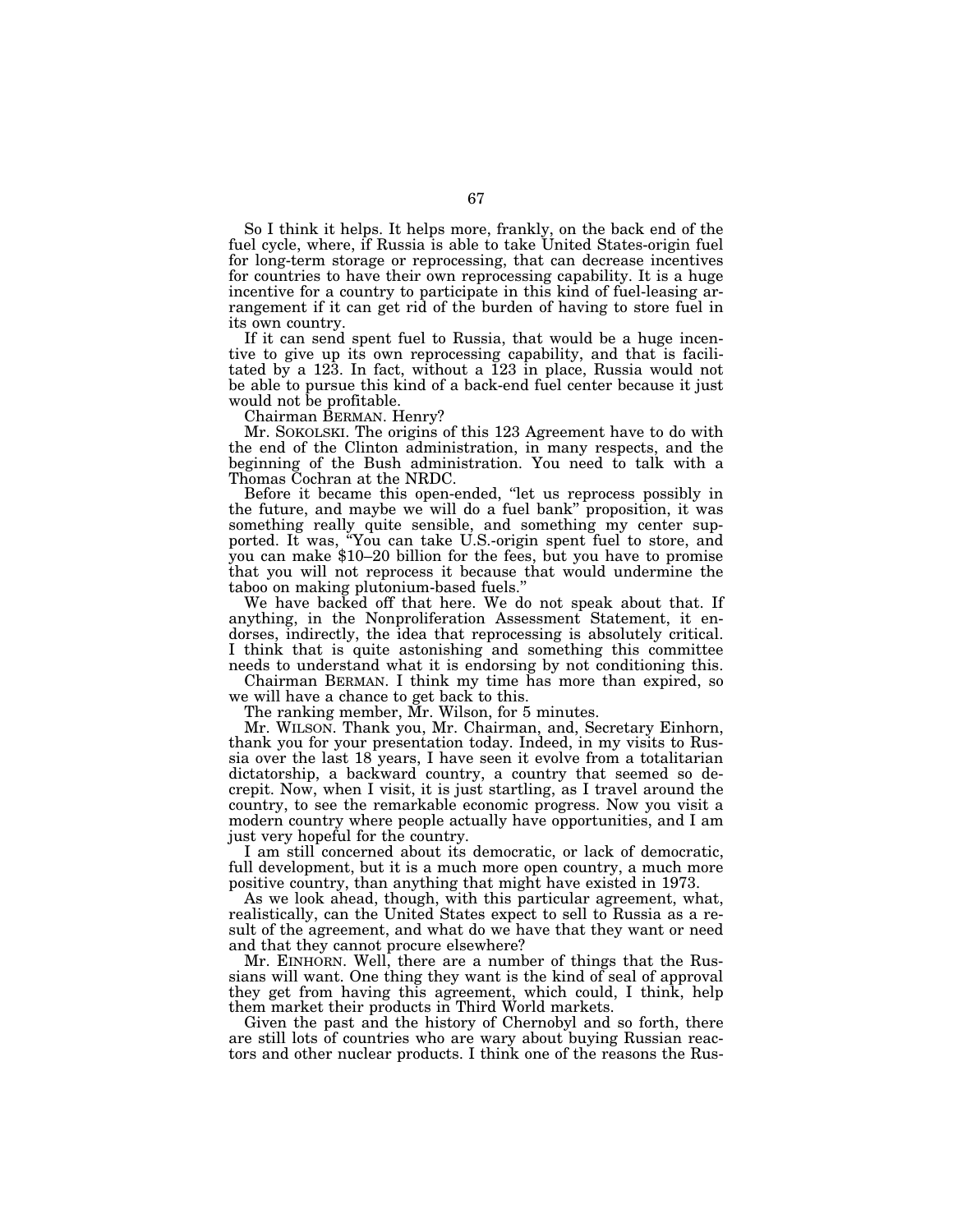sians want this agreement is to have a United States seal of approval. There are some countries that are concerned about buying Russian reactors with Russian safety and control equipment. There are American vendors of safety and control equipment that could cooperate with Russian reactor vendors and give the Russians a safer and more marketable product. That is one example of why the Russians may want this.

There are all kinds of components, non-nuclear aspects of reactors, and so forth, where collaboration between American firms and Russian firms could be to the interests of both of them.

Mr. WILSON. Additionally, I am impressed, the chairman brought out that Senator Nunn and Senator Lugar are actually supporting this agreement. I have had the privilege of visiting the Kochetov Institute in Moscow, the fruits of their labors of persons working there with the U.S. Department of Energy. So it is really encouraging to see what I have seen, but one of the major objections to the agreement is that it is not clear whether Russia has actually stopped assistance to Iran's nuclear sector.

Wouldn't it be better to wait 6 months, or even a year, to see if assurances are actually implemented? What would be the downside of waiting for a reasonable period of time?

Mr. EINHORN. One way to do that, as you suggest, is to hold off on approval until you see a track record of compliance with these assurances.

Another way, and, I think, a better way, is to go ahead and approve the agreement, but then perhaps condition its continued implementation on the new administration's, the President's ability to certify that Russia is, in fact, abiding by its pledge and not permitting Russian entities to engage in irresponsible nuclear cooperation with Iran.

One could imagine a requirement in legislation that had the President annually, say, either reporting on what Russia is doing, in terms of sensitive cooperation, or having to certify that Russia is not, in any way, assisting Iran's nuclear weapons program, or, if Russian entities are, in fact, engaging in irresponsible cooperation, that Russian authorities have disciplined that Russian entity and stopped such cooperation. But one could imagine various conditions written into legislation which would give you continuing leverage and ability to influence Russia's transfer behavior with respect to Iran.

Mr. WILSON. I appreciate the points you are making. Indeed, I sincerely hope that the people of Russia understand that they have the same interests, and the government does, too, as those of us in the United States, and that is to eliminate the potential for nuclear weapons falling in the hands of terrorists. We will both be targets together, and we should be stopping this. Thank you very much.

Chairman BERMAN. The gentleman from Georgia, Mr. Scott, is recognized for 5 minutes.

Mr. SCOTT. Thank you very much, Mr. Chairman.

I would like to address this to both of you. First of all, going back to where you left off, Mr. Einhorn, it seems to me that your strategy sort of puts us at a weaker position, to agree to this agreement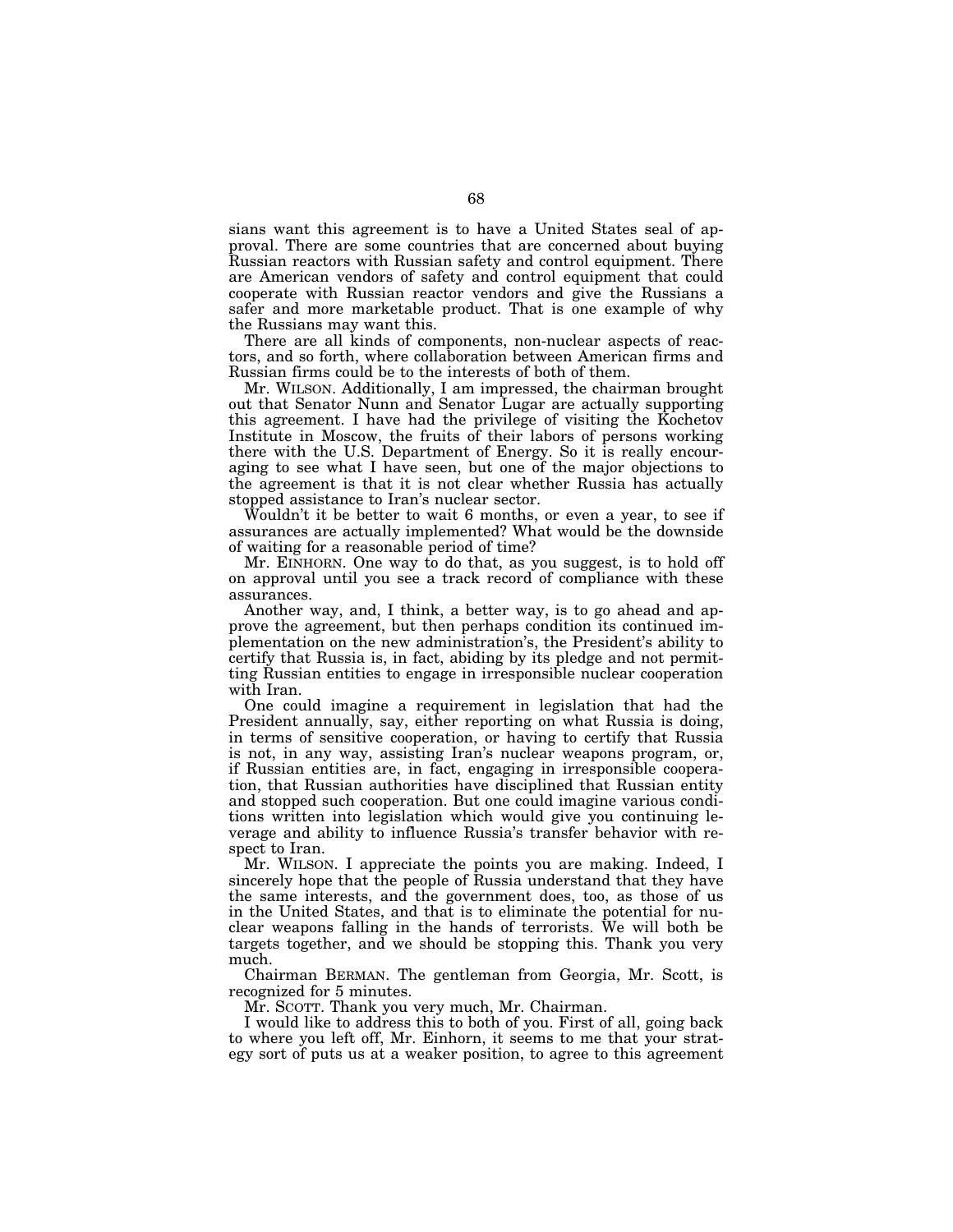and put conditions in when we already have evidence that Russia is not adhering to the guidelines.

The Nuclear Proliferation Assessment Statement that was sent with the 123 Agreement states that the United States has received assurances from Russia at the highest levels that its government would not tolerate nuclear cooperation with Iran, in violation of relevant U.N. Security Council resolutions, and yet, even the administration admits that Russia is, right today, violating that, for they are helping Iran make nuclear-capable missiles that could reach and hit Europe and Israel. I do not see where our leverage is sustained.

Furthermore, it seems, to make this decision now, clearly 5 months before a new administration comes in, puts us at an even stiffer advantage.

So I would like to get your comments on that. What are the assurances that Russia would be in compliance with these resolutions when we do not even have any monitoring or oversight infrastructure put into place?

I value Senators Nunn's and Lugar's insight greatly, and that gives us all reason to look at this, but I think we should look at it with a more jaundiced eye, in terms of the very leverage that you talked about, and I think that, if we take your point of view, it puts us in a weaker position and not a strong one, as you advocate, and I would appreciate it if the two of you would respond to that.

Mr. EINHORN. First of all, I have not seen the current evidence that the administration has presented to you. Presumably, they have provided classified briefings to you on the nature of ongoing interactions between Russians and Iranians. I have not seen that, although I thought I heard the administration witness indicate that the current cooperation was with the Bushehr reactor, which is acknowledged safeguarded cooperation.

I did not hear him indicate that there was any cooperation going on outside of Bushehr, but you know better than I do.

Chairman BERMAN. That was just a response to nuclear cooperation, not missile cooperation.

Mr. EINHORN. Okay. This is a nuclear agreement, and nuclear is the most important aspect of the behavior, and it would be important to me if the Russians had, in fact, stopped illicit nuclear cooperation or cooperation in sensitive technologies like enrichment or reprocessing. That would be an important factor.

But if we take the approach that you are suggesting, Congressman Scott, and waited, held off for a year or so and waited, to see whether the Russians started behaving better, we would risk losing whatever leverage we would get from implementing this agreement.

As I mention in my remarks, the Russians have alternatives. They can cooperate with Japan, they can cooperate with western Europeans, and they may well do that. They have already begun doing that. I think the way that we can continue to influence them in an ongoing way is to begin this cooperation with them, give them a continuing vested interest in working with us.

One also has to take into account that we will be dealing with a new Russian President, Medvedev. We want to establish a better relationship with him so that we could do things jointly with the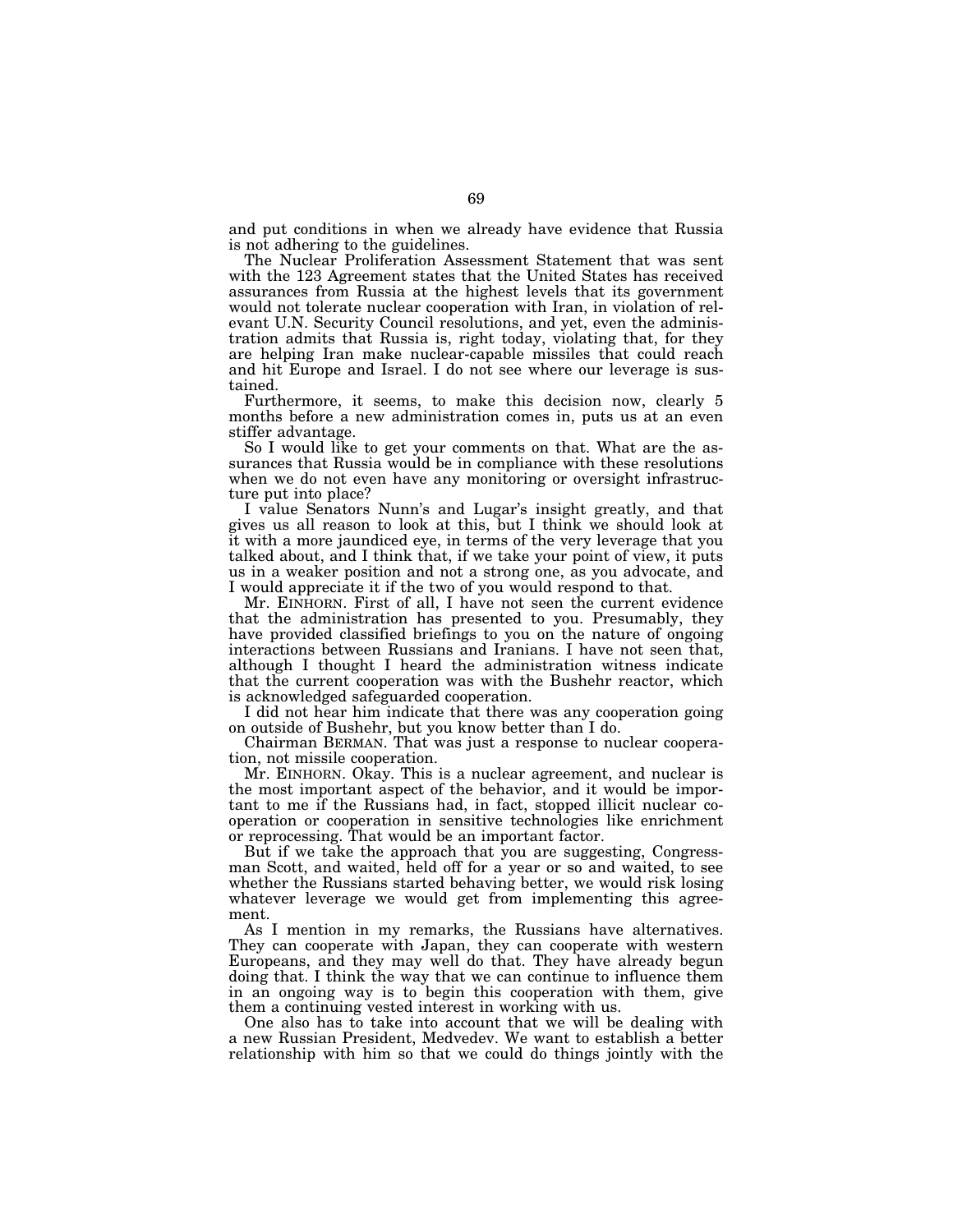Russians that serve our own interests, and this, I think, would give us a better basis to do that.

Mr. SCOTT. I have 30 seconds. I wanted to give Mr. Sokolski a chance to respond to that.

Mr. SOKOLSKI. First, Western Europe and Japan cannot cooperate on reactors because they have to ask permission to share mostly American design work that is in their reactors to be shared with Russia. So the idea that they can just go anywhere is not quite right. We still have control over our reactor technology.

Second of all, I urge you to take a look at page 5 of the testimony that I submitted. It describes the missile technology cooperation that has been reported in the press. It is stunning. It is very disturbing.

And then, finally, let me close with this one comment. I took notes on the administration witness' comments. He said, ''We feel that what they have done at Bushehr's has mitigated our concerns.''

My center has done a study. It was validated by interviews with State, the IAEA, and the National Labs. You can make many, many bombs' worth of material from Bushehr and seize that material for chemical reprocessing and have a bomb in about 10 days, and you would have lots of good material.

Second, the administration witness said, ''Nothing outside of the Bushehr that is going on causes us concern.'' Well, I would submit that that is what they think. You need to get briefed, and I mean reading classified information, to see how you feel. You might feel differently. You owe it to your constituents and to us to go find out.

Chairman BERMAN. The time of the gentleman has expired. The gentleman from California, Mr. Rohrabacher.

Mr. ROHRABACHER. Thank you very much, Mr. Chairman.

Let us just note that China has given cruise missiles to Iran. China gave nuclear weapons technology to Pakistan. China facilitated the transfer of that nuclear technology to North Korea. China is the world's worst human rights abuser and has not had one inch of political reform or liberalization of their freedoms of their people, yet we give Most Favored Nations status to China. We are actually providing China with massive investments, which would not be possible without us offering the legal foundation for those investments. We give them technology transfers. Now, this administration has proposed permitting some degree of the transfer of security technologies.

China gets Most Favored Nations status where Russia, on the other hand, withdraws its troops from their forward positions in Eastern Europe and permits relatively hostile governments to emerge in Eastern Europe, countries which they dominated before. They ended up working with us to help dismantle a large number of their nuclear weapons in the Nunn-Lugar Agreement.

They have permitted opposition parties, and they basically have opened up freedom of religion and other types of freedoms that were restricted during the Communist era, yet Russia—we have not even eliminated the Jackson-Vanik restrictions on Russia, much less tried to bring Russia into the family of nations, in terms of the economic global market among free peoples.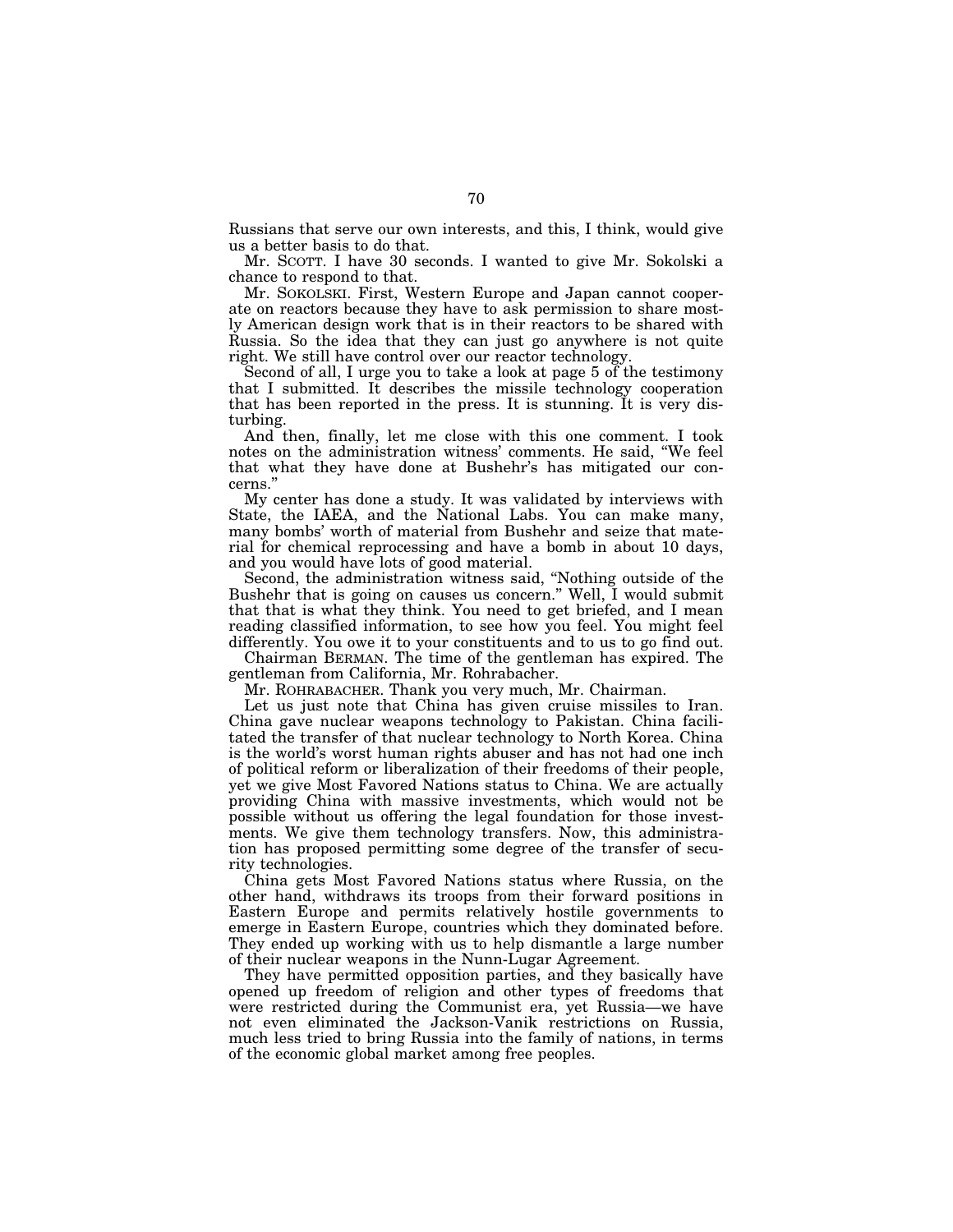This has been disgraceful. I think the way we have treated has been disgraceful. Coming from an old Cold Warrior, this is exactly the opposite of what we led them to believe. We said we are going to reach out to them. This agreement is an attempt to cooperate with Russia on this end.

Now, I happen to believe that we have a technological way out of the dilemma of having any of our nuclear cooperation result in a greater degree of a nuclear threat, and that is, with this hightemperature, gas-cooled reactor, which is a possibility which has been ignored—basically, frankly, a lot of the elements of this agreement were based on the old technology.

We, in Congress, can insist that any of the implementation of the 123 Agreement be made with technology that will not produce more material that can be turned into bombs, namely, plutonium. We have that technological alternative. If we act upon it legislatively, this agreement could turn out to be a very positive thing for us. This is the type of positive approach that will work.

What has happened is we have not permitted Russia in. We have not cooperated. We have, instead, treated them like the bad boy of the neighborhood still. We have not opened our markets. Certainly, the EU has not opened their markets. We need to bring them into areas of cooperation, and nowhere is that better than perhaps in the area of nuclear energy development in India and elsewhere. And, as I say, we should put the restrictions on this so that we use the new technology, the high-temperature, gas-cooled reactor, which is a joint project between the Russians and the Americans, as the basis of that.

Now, I would like your opinion on my comments, and please feel free, both of you.

Mr. SOKOLSKI. May I comment? The HTGR is a program that continues to get R&D, fixed-fee contract support from DOE and has for several decades. There were two of these machines commercially online. They had to be shut down for safety reasons. They do use weapons-usable, require using——

Mr. ROHRABACHER. They use it, but they do not produce it. That is the important element.

Mr. SOKOLSKI. I understand. I understand.

Mr. ROHRABACHER. Reclaiming my time for one moment, let me just note for the audience on this, this will eat the plutonium and will end up eliminating—this should actually be part of the Nunn-Lugar process. We should develop this reactor to eat that stuff coming out of their weapons. Go right ahead.

Mr. SOKOLSKI. How should I put it? Let us assume all of the benefits and none of the downsides.

Mr. ROHRABACHER. Okay.

Mr. SOKOLSKI. I cannot think of a riskier way to proceed than to take that technology, which has had a troubled past, and try to develop it in a country that does not yet have ratified the CSC.

Mr. ROHRABACHER. Have you studied this reactor? Have you studied this reactor?

Mr. SOKOLSKI. Say again?

Mr. ROHRABACHER. Have you studied this reactor?

Mr. SOKOLSKI. Yes.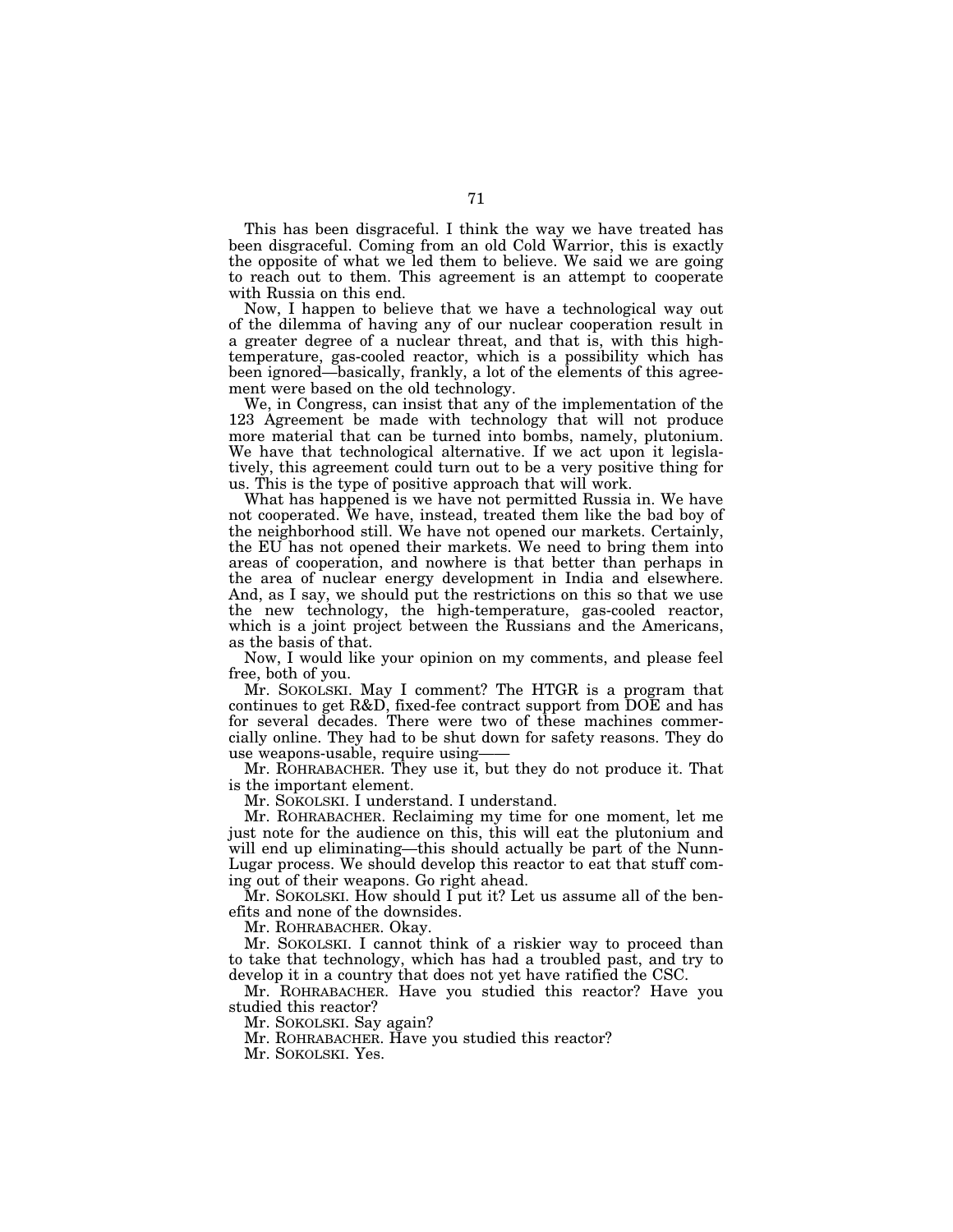Mr. ROHRABACHER. Okay. Have you visited the reactor in Japan that is functioning right now?

Mr. SOKOLSKI. I have gone to Fort Saint Vrain.

Mr. ROHRABACHER. There is a functioning reactor in Japan. Have you gone there?

Mr. SOKOLSKI. I understand. What I am trying to say is——

Mr. ROHRABACHER. I just came back from there.

Mr. SOKOLSKI. If you are in favor of this, why would you want to build it first in Russia?

Mr. ROHRABACHER. Because this is a great opportunity, as was missile defense, which we passed up the opportunity to cooperate with the Russians, this is a great opportunity to show them that we really do consider them friends and bring them in rather than always trying to use a stick to beat them up when they have done something that we do not like.

Mr. SOKOLSKI. I would bring them here, where there is insurance coverage. That is what I would do.

Chairman BERMAN. The time of the gentleman has expired. The gentleman from California, Mr. Sherman, is recognized.

Mr. SHERMAN. It is thought that there is no agriculture within the boundaries of the District of Columbia. This is false. We are sitting in the largest urban mushroom ranch where 435 separate mushrooms are kept in the dark and are fed whatever mushrooms are fed.

The panelists believe that members of this committee have received meaningful classified briefings. They live in a parallel universe in which the United States is a constitutional democracy and in which Congress is given the information necessary to participate in foreign policy decisions. When you return to this separate and parallel universe, please give that Congress our hearty respect and greetings.

This Congress receives no meaningful classified briefings. The gentlemen before us have no more classified information of use than we do, and that is the biggest problem with this 123 Agreement. You see, we are told, we have got to pass it, it has got to go forward, it is really important, and then we ask why, and we are told that it is little more than an atmospheric agreement, kind of a suspension resolution honoring the birth of Peter the Great. I do not, for a minute, think that that is why this agreement is before us.

But we ask, ''What specifics are likely to occur, or are designed to occur, if we approve this agreement?'' and we are told, ''Well, maybe it is this nice, harmless thing, and maybe it is that kind of good thing,'' without ever being told what is actually going to happen or why Congress cannot simply approve specific elements of cooperation without, instead, writing a blank check to the Kremlin and to the White House and saying, ''Go forth. You will tell us you are going to do this or that, but you are really going to do something else.''

I will ask our panelists, which financially powerful interests here in the United States see themselves as potentially benefiting from the adoption of this 123 Agreement? Mr. Einhorn?

Mr. EINHORN. I really do not know which financially powerful institutions in the U.S. stand to benefit by it. This is a general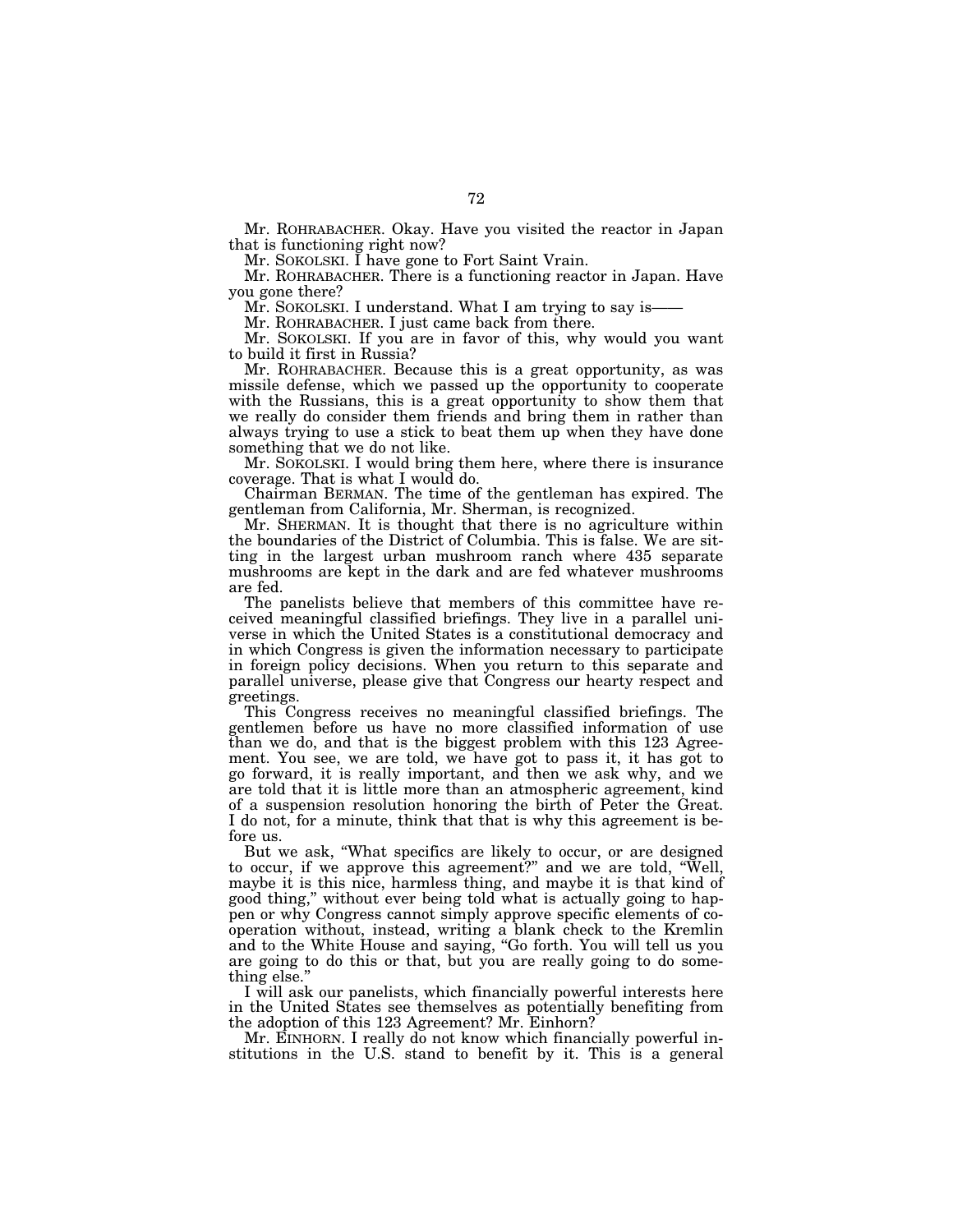framework for cooperation. It does not specify any particular kind of cooperation. In fact, particular cooperation has to be authorized by subsequent decisions by U.S. Government authorities.

Mr. SHERMAN. The "U.S. Government," meaning, of course, Article 2 of the Constitution, Article 1 being completely cut out of the process as soon as this agreement goes forward.

Mr. EINHORN. Well, I am not a constitutional lawyer, but the executive branch has the authority to——

Mr. SHERMAN. Oh, we trust them. Let me go to our other witness. Who will benefit, so long as they can get the administration to do what they anticipate the administration doing?

Mr. SOKOLSKI. The firms most likely to benefit are those that would get fixed-fee contracts and indemnification from the Department of Energy to do GNEP-related activities with recycling, fast reactor work.

Mr. SHERMAN. So they not only want this agreement; then they expect the Department of Energy to give them subsidies, or was it liability insurance?

Mr. SOKOLSKI. I think the answer is yes to both.

Mr. SHERMAN. And would it take congressional action to enrich these companies in that way?

Mr. SOKOLSKI. You would have to appropriate, but it would be in an energy bill. I think, if you take a look at the companies that are most active in sponsoring research in favor of this agreement, Areva comes up, which does reprocessing and has a fast reactor program in its history; Japan's nuclear utilities that use mixedoxide fuel——

Mr. SHERMAN. I do have one other question, and it relates to— I will call it ''Mr. Rohrabacher's technology.'' I learn a lot from my colleague from California. The one concern I have is, is the technology he is talking about one that has to employ weapons-grade or near-weapons-grade uranium?

Mr. SOKOLSKI. It has, and it does require that going in. Now, they may be working on power core technology that can go to lower enrichment levels, so we have to take a look. But the big proliferation question with the HTGR is, What are you starting off on?

Mr. SHERMAN. Mr. Einhorn, do you have a different comment?

Mr. EINHORN. This agreement is neutral with respect to any kind of technology. It is not, as many people claim, a way of boosting the recycling of plutonium. It does not favor Mr. Rohrabacher's preferred technology. It is neutral.

Mr. SHERMAN. It is neutral, except to the extent that it is a complete blank check to the executive branch of government, and I believe my time has expired.

Mr. SOKOLSKI. With all due respect, it is not neutral. There is a statement of joint cooperation that focuses precisely on the HTGR and on GNEP, which has to do with recycling. You are sending plutonium-based fuel to a fast reactor, a breeder, in Russia. It is quite clear, if you take a look at the Nonproliferation Assessment Statement that is unclassified, it is there.

Chairman BERMAN. I think Mr. Sherman would say to Mr. Einhorn, Congress has no role in deciding about the export licenses, and, therefore, without even getting into it—let me quit try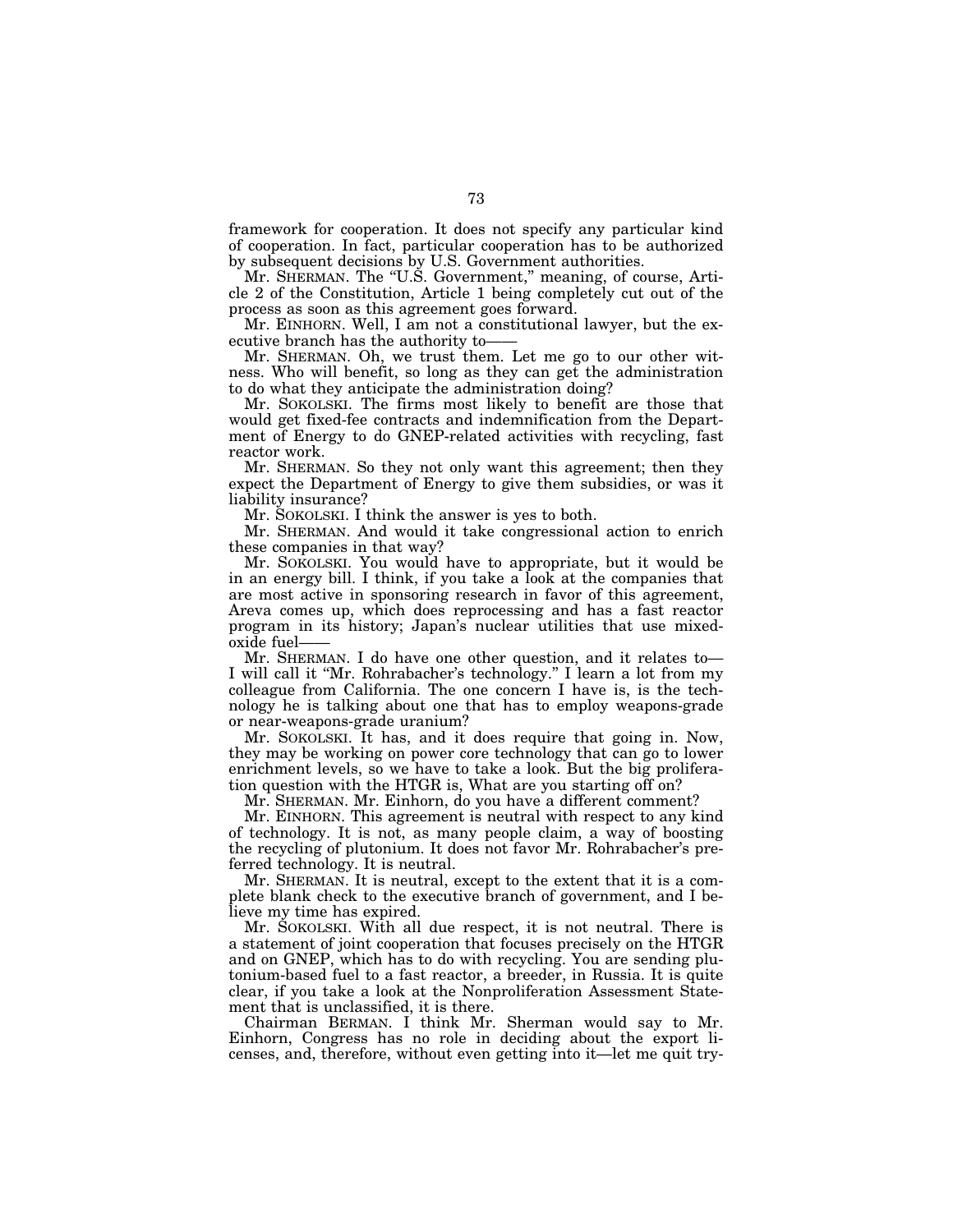ing to interpret questions and answers and recognize the gentlelady from Texas, Ms. Sheila Jackson Lee, for 5 minutes.

Ms. JACKSON LEE. Let me thank the witnesses and the previous witnesses for their testimony and hope that this hearing is characterized as a very dedicated attempt to reestablish the three branches of government. I think that is the frustration that many of us are now perceiving, which is that, for our own administration to testify today, in a public setting, that this is an important national security element for us, but that we have no leverage, and it is not important for Russia.

So, in essence, in a public setting, the United States Government has indicated that we are impotent, and, you, the United States Congress, need to affirm that impotency. I think that is ludicrous, ridiculous, and unacceptable.

So I would like to pursue with the two gentlemen the question of the Congress' leverage and responsibility, and I know that you may not have in front of you a constitutional document, meaning the Constitution. You may not be constitutional scholars. But, frankly, we cannot move Section 123, or move it in the context of not having leverage.

Now, my friends have indicated, and I agree with them, that relationships with the new Russia have been unique and interesting. Over the next couple of years, there is the possibility that we may be riding with Russians to the international space station. These are new and different and positive relationships, but I refuse to accept that we have no leverage, and I think there is an important point that all of us may ultimately be a target of mishandled nuclear materials.

So let me start my first question so that I can build on the second, which is, I want each of you to give me an assessment of what do you believe the nature of Russian nuclear cooperation with Iran is.

So maybe they feel that because they are comfortably in a good relationship, they do not have any jeopardy, and I believe the leverage has to be, one aspect of the leverage, if you go to the next step, if their cooperation does not dumb down Iran's potential deadly acts, then their cooperation and our leverage should be, we are all in the eye of the storm. Why are we not having leverage?

The other question would be, what should be the heightened responsibility of Congress? I do not need you to adhere to any rules or statutes, but what would the American people perceive our responsibility to be, in terms of an agreement that is made that comes here? Congressman Markey has indicated that we need to just downright be very skeptical and maybe take it to the next step.

So I would be interested in, first, those two questions, Mr. Einhorn, if you would start.

Mr. EINHORN. Thank you, Congresswoman. I think the prospect of a 123 Agreement has already enabled us to exercise some leverage. I think it was a lure to get Russia to do a number of things.

Ms. JACKSON LEE. And, Mr. Einhorn, do not forget to quickly tell me what the relationship between how much of a relationship does Russia have with Iran, in terms of nuclear proliferation or nonproliferation.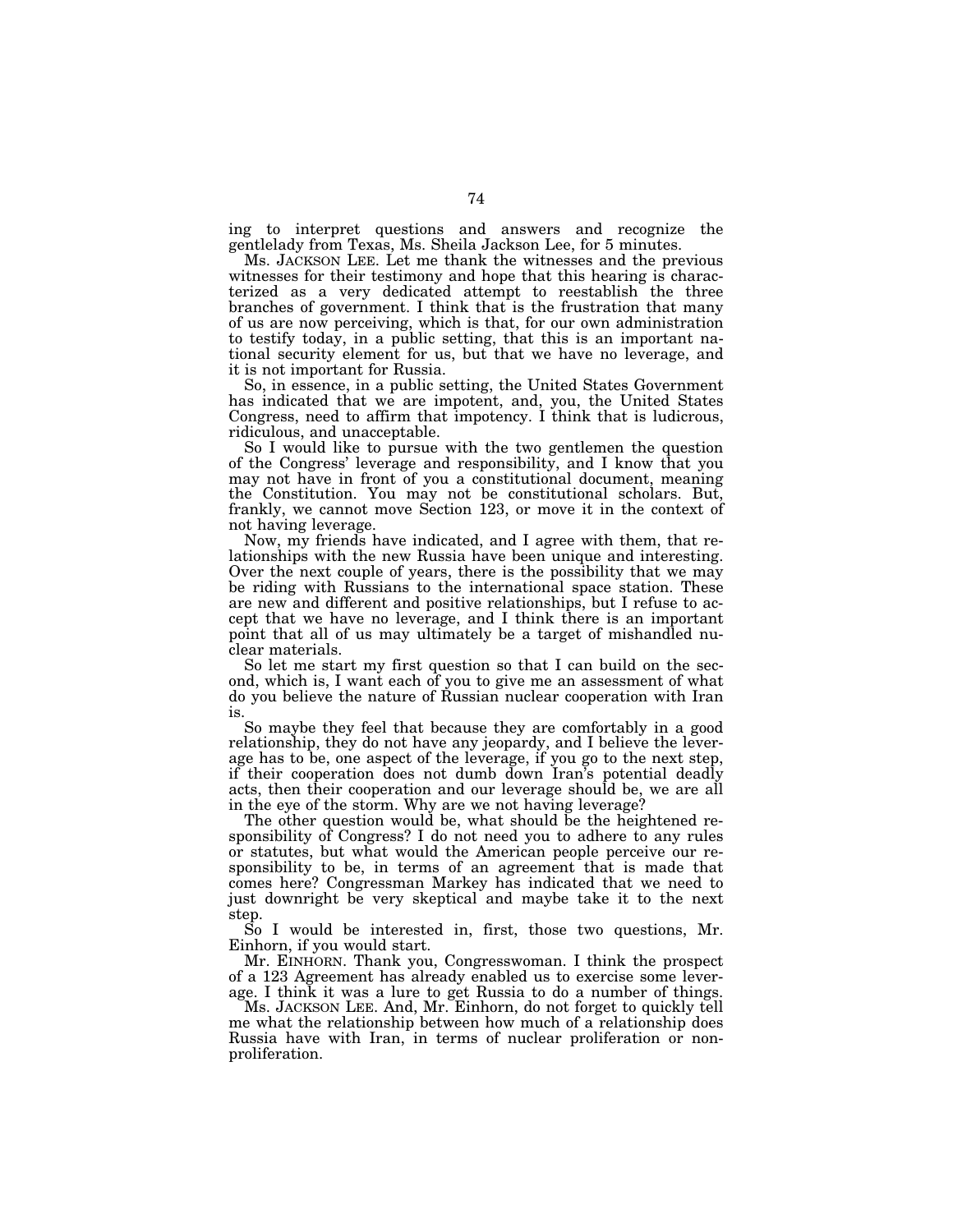Mr. EINHORN. I think Russia has agreed to take back spent fuel from the Bushehr reactor, to offer to have Iran do its enrichment in Moscow, not in its own country; a number of Security Council resolutions. I think leverage has already been exercised there, and I think we can exercise continuing leverage over Russian behavior by implementing this agreement because Russia knows that if they engage in irresponsible cooperation with Iran, we can decide not to issue licenses because every action requires subsequent United States Government approval.

On your question about what kind of cooperation is going on now, well, plenty of cooperation that we know about to complete the Bushehr reactor and sending fresh fuel to fuel that reactor. Now, whether there is any illicit cooperation going on to support their reprocessing effort, I just do not know. I hope that all members have received classified briefings on it. I cannot tell for myself, although the administration witness who was here before suggested that the cooperation is only the above-board cooperation for Bushehr and not this illicit cooperation.

As to the responsibility of Congress, I think Congress can condition this 123 approval on continued Russian responsible behavior by denying United States entities the right to export equipment technology to Russia if Russia behaves irresponsibly and does not crack down on any Russian entities that may be engaged in irresponsible cooperation with Iran.

Ms. JACKSON LEE. Thank you. May I let the other gentleman answer?

Chairman BERMAN. The time of the gentlelady has expired, and the gentleman from Massachusetts.

We will come back. We will do another round, and I recognize myself.

Mr. Einhorn, you referenced the conditionality option as a preferable option to letting the clock run and starting again in January. Let us start with the appropriate conditions.

We have conditions now that affect cooperation with the Russian space program. Some have suggested transferring those conditions, removing from the space program because of some compelling need for Russian launch capabilities in our own efforts and transferring them to this 123 Agreement.

Let us drop out those parts of the conditions that deal with past conduct and with the space agencies and anybody affiliated with the space agencies and focus on the nuclear, the missile, and the advanced conventional cooperation with Iran. Would those be appropriate conditions to put on this?

Mr. EINHORN. My preference would be to associate Russia's behavior on nuclear with nuclear cooperation and Russian behavior on missile with rocket or space cooperation; in other words, to split it up and to condition the licensing of cooperation in the nuclear area on responsible Russian behavior in the nuclear realm and, particularly, on ensuring that Russian entities are not providing assistance in the areas of enrichment, reprocessing, or heavy water technology.

Chairman BERMAN. So confine the conditionality to the nuclear. Mr. EINHORN. That is right.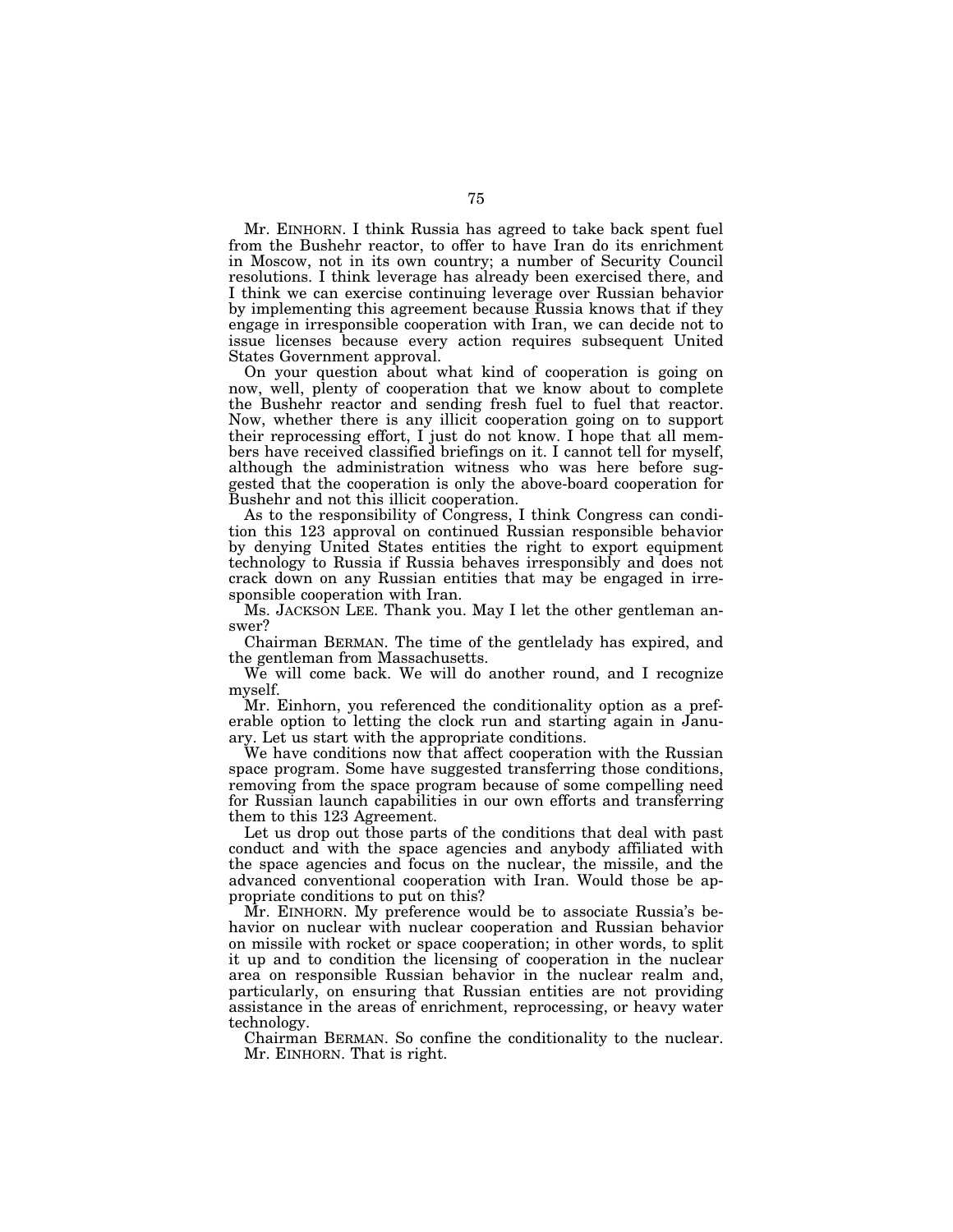Chairman BERMAN. Now, we have two issues with Russia on this, and the broader question that Mr. Sherman first raised in his opening statement that Mr. Rohrabacher and Mr. Wilson both referred to of our overall policy toward Russia; put that aside for this purpose.

One is the proliferation activities. The other one is, as part of a total restructuring of how we deal with Iran, having Russia as a partner and imposing serious sanctions, not that stuff at the U.N. but serious sanctions. Is that an appropriate condition, based on the nuclear issue, not on other issues?

Mr. EINHORN. It is certainly harder to make that an objective condition. I think it is easier to say that if Russian entities are providing assistance in enrichment or reprocessing, then there will be no licenses issued. But I think it is important to try to incentivize Russia to be more helpful in general, diplomatically and otherwise, to prevent Iran from acquiring an enrichment program, and perhaps the Congress would decide to require the President to report annually on the extent to which Russia is being supportive of efforts, in the Security Council and outside the Security Council, to pressure Iran to suspend its enrichment program.

Maybe you impose a reporting requirement that has the administration evaluating how helpful Russia is being, and Congress can receive that information and take whatever action it sees fit.

Chairman BERMAN. Mr. Sokolski, on the issue of conditionality, limiting it to the nuclear, covering the proliferation, what is your reaction? You did, at one point, at least, leave open the possibility of approval with conditions.

Mr. SOKOLSKI. Yes, except I would not go forward and wait for a report. I just would not go forward until the conditions were met, and I think-

Chairman BERMAN. I think Mr. Einhorn had a bifurcated position there.

Mr. SOKOLSKI. Yes, yes, he did. But we are getting closer. Bob and I do work together on a lot of things.

In any case, three comments. I do not understand why you would not focus on ratification of the CSC. They have gotten nowhere pushing. It would seem to me that you are not really going to have private venture nuclear activity until you get that thing ratified. They have signed it. They need to move to the next step. We have been pushing and pushing, and industry has been pushing.

Second, it is nice to separate the nuclear-capable missile from the nuclear program. However, if you go to the IAEA and what they are focusing on, like a laser beam right now, it has to do with missile warhead design, information we got from looking at their missile-capable rockets.

I think, when you realize that the Russians right now are being reported as having built a factory and are sending people down there, how you separate that out from the nuclear, I do not know.

Chairman BERMAN. My time has expired. The gentleman from South Carolina will pass. Mr. Scott? Where did you go? Oh, there you are.

Mr. SCOTT. I will proceed. One of the rationales behind the U.S.- Russia 123 Agreement is that technical cooperation will help both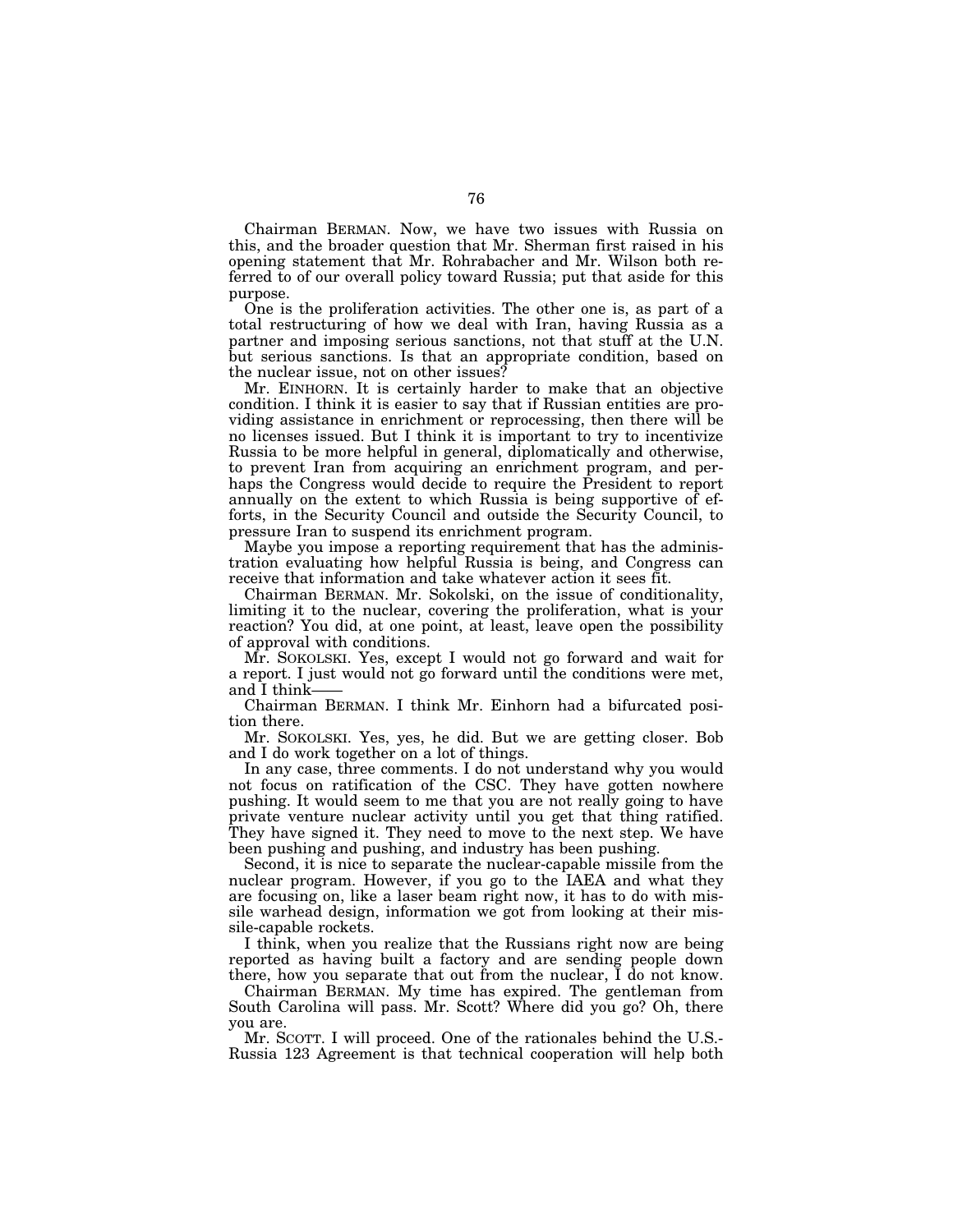the United States and Russian commercial nuclear industries compete in an expanding global, nuclear market.

Would you tell me, Mr. Einhorn, what United States national interests will be served by a Russian expansion of its commercial nuclear supply industry, especially in light of the fact that it took the United States 10 years, from 1995 to 2005, to get Russia to scale back its nuclear cooperation with Iran, the part that we can see.

So the issue becomes, will an expanded Russian nuclear infrastructure be easier to rein in?

Let me just say this, too. My real concern is this, that there is a power struggle going on in the world amidst all of this. It is a dangerous game that is being played because we are playing it with nuclear capacities. I cannot think of a more urgent issue facing the future survival of the world than what we are discussing here today.

So I am very much concerned, as you see my line of questioning, when we have not had good experience with Russia cooperating before, I am just wary of giving the store to them when all of the evidence points that I think our kindness will be taken advantage of, just as it has been done in the past.

Mr. EINHORN. You are concerned that giving Russia or facilitating greater Russian commercial opportunities will lead to Russia doing some irresponsible things. Well, we have the experience of the 1990s, where Russia was in very bad shape economically, and they were desperately looking to make a buck through nuclear cooperation with other countries.

What happened was they were prepared to do irresponsible things with Iran, perhaps willing to do that with others, because they really needed to earn hard currency, and that is when some of the sensitive cooperation with Iran began, in the nineties when they were economically hard up.

I think, now, when they are in much better shape, commercial sales of reactor products by Russia carry much less of a proliferation risk. One thing this 123 Agreement would do would be to permit certain kinds of joint ventures between United States and Russian firms, and I think any joint operation like this would give us much greater influence over the nature of that cooperation and a much better window to see what was going on.

So I do not think greater Russian commercial operations necessarily lead you to proliferation dangers.

Mr. SOKOLSKI. It does not necessarily, but I think making the reactors as attractive, or nearly as attractive, given their lower prices than American products, raises a problem when you take a look at what countries Russia wants to make its next sales to.

It will include a lot of Middle Eastern nations, and I think what you really need to do is ask the question, "Are either of our countries making sales that are driven by market demands in the first place?'' If they were sales to places where the economics were clearly profitable and profit driven with regard to producing electricity with nuclear power reactors, I would feel a lot more comfortable. These are going to places that are awash with natural gas and oil.

By the way, this is an indictment maybe of what we are doing, too. I am not trying to say that only the Russians have to be cau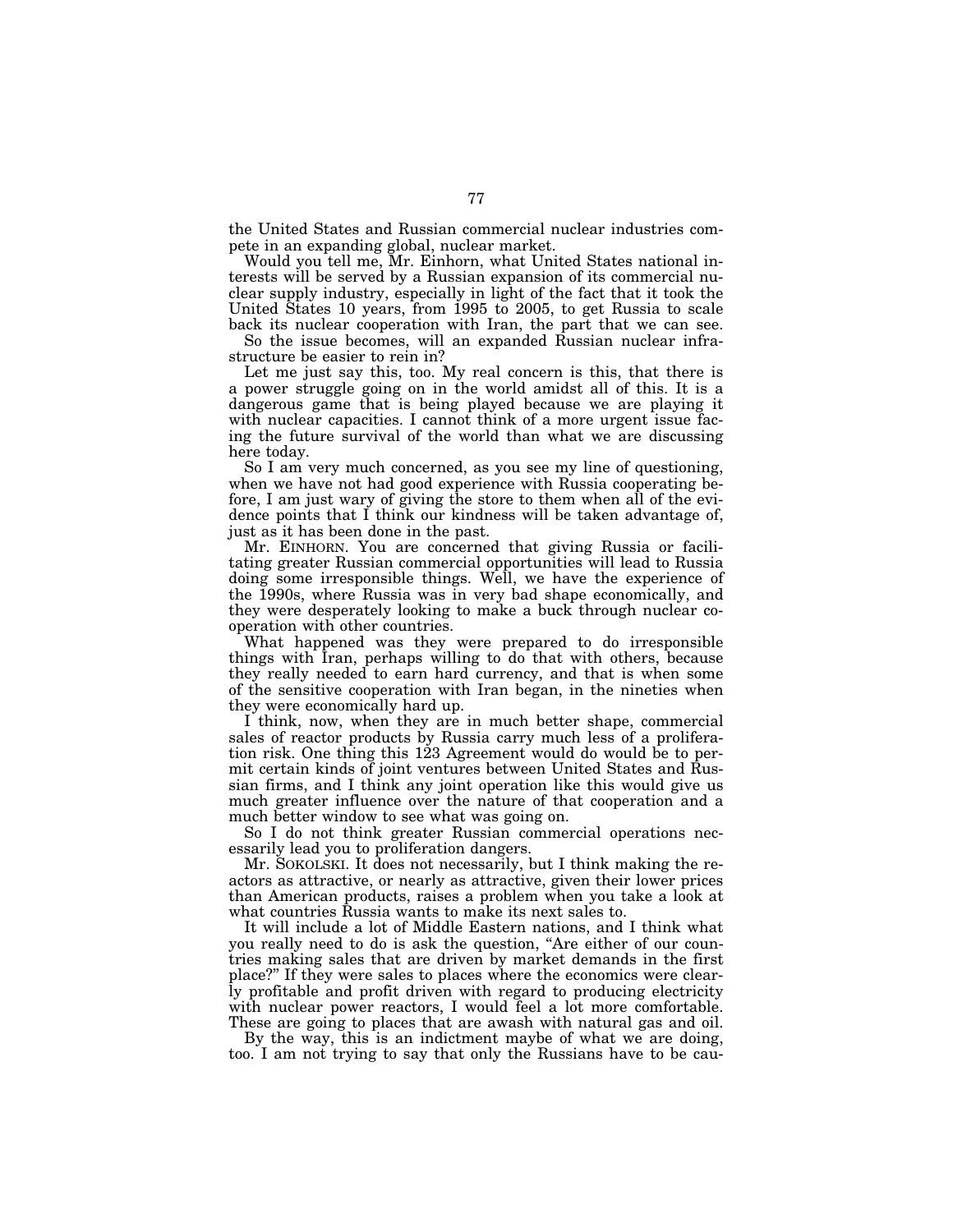tious. I think we need to be cautious about what we are pushing out to the Middle East as well.

I am not sure that making their products more competitive by sharing our technology with them is a complete thought on that front.

Chairman BERMAN. The time is almost expired. Are you yielding? Mr. SCOTT. Yes.

Chairman BERMAN. I think there are many other issues, and many of these issues, to explore further but not here today. You have been here for 4 hours. Thank you very much for participating. It is a great start to our inquiry, and we will be in touch with you. The hearing is adjourned.

[Whereupon, at 1:45 p.m., the committee was adjourned.]